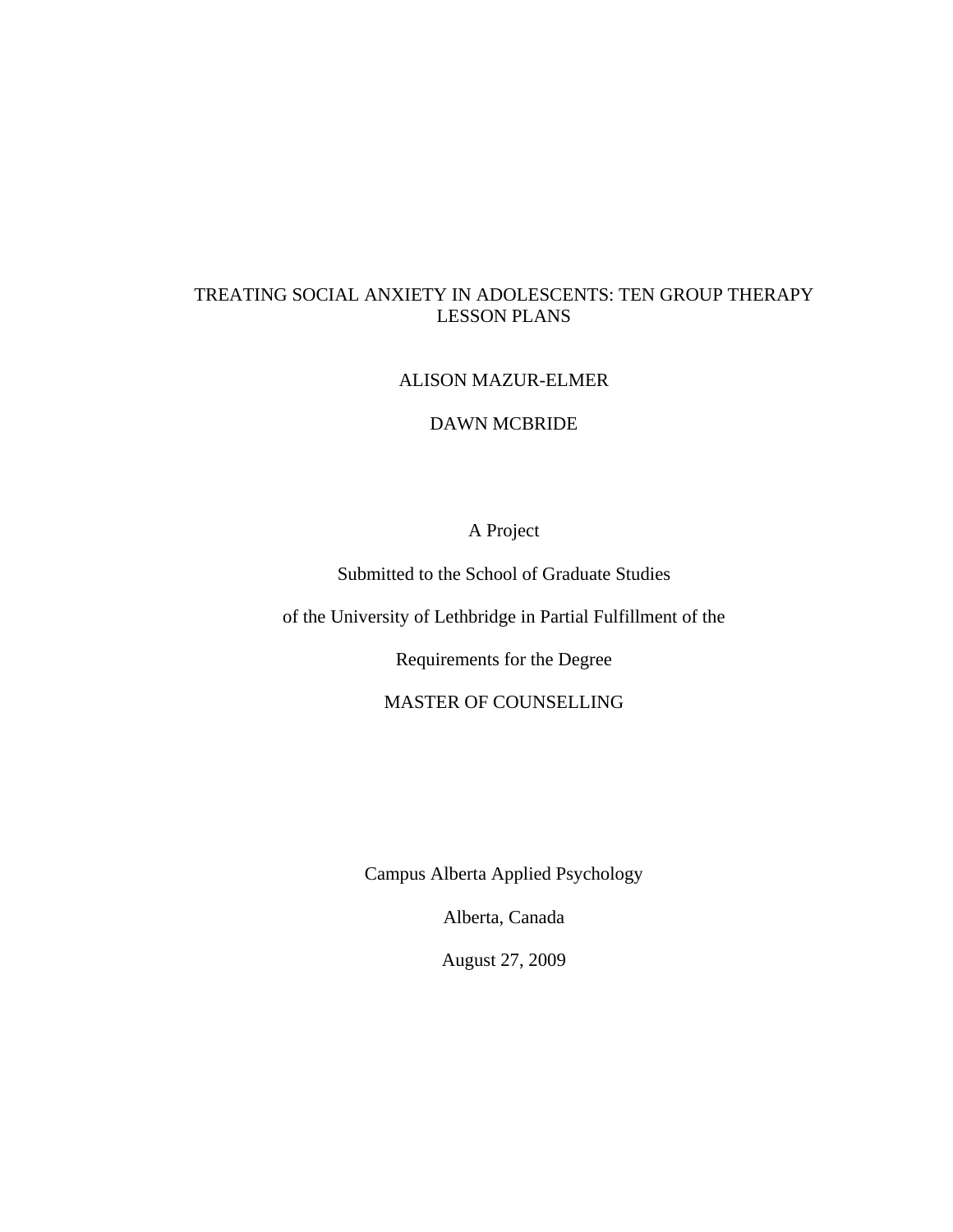### Abstract

This project provides a comprehensive overview of the research literature on social anxiety disorder (SAD) in adolescents and concludes by offering a set of 10 group therapy lesson plans for SAD that therapists can use in their practice. The overview includes a description of social anxiety disorder and highlights various theories of anxiety. The etiology of social anxiety disorder, sex and age differences in the development of anxiety, the maintenance of SAD, and the assessment of SAD are also addressed. The project devotes considerable attention to the treatment the of social anxiety disorder through the use of cognitive behavioural therapy. The view that group therapy is a valid form of treatment for social anxiety disorder is advocated throughout this applied project.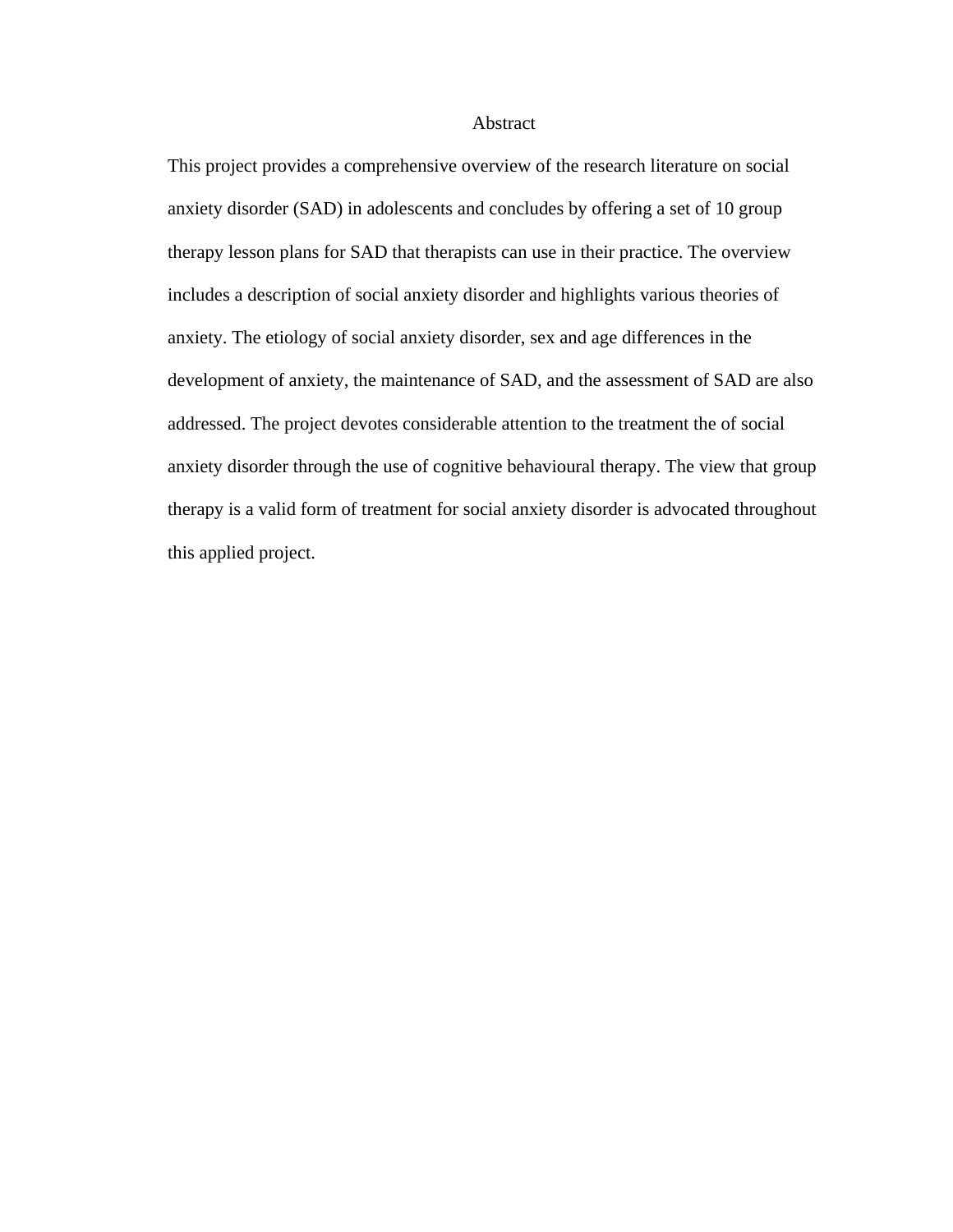| Treating Social Anxiety Disorder with Cognitive Behavioural Therapy22 |
|-----------------------------------------------------------------------|

# Table of Contents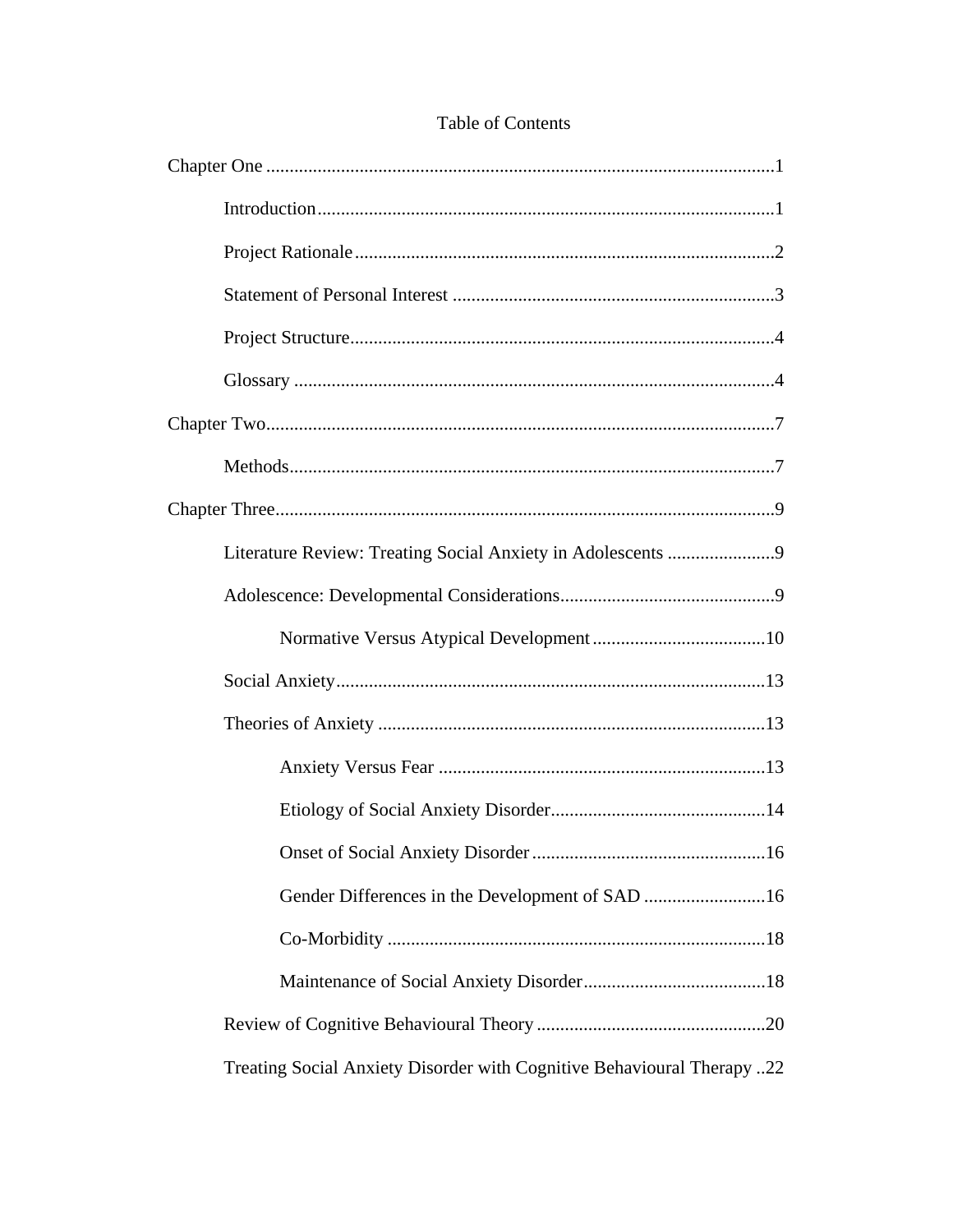| Fears Impacting Enrolment in Group Therapy 34            |
|----------------------------------------------------------|
| Getting the Anxious Individual to Group Therapy35        |
|                                                          |
|                                                          |
|                                                          |
|                                                          |
|                                                          |
|                                                          |
|                                                          |
|                                                          |
| Overview of issues involved in a Group Therapy Program44 |
|                                                          |
|                                                          |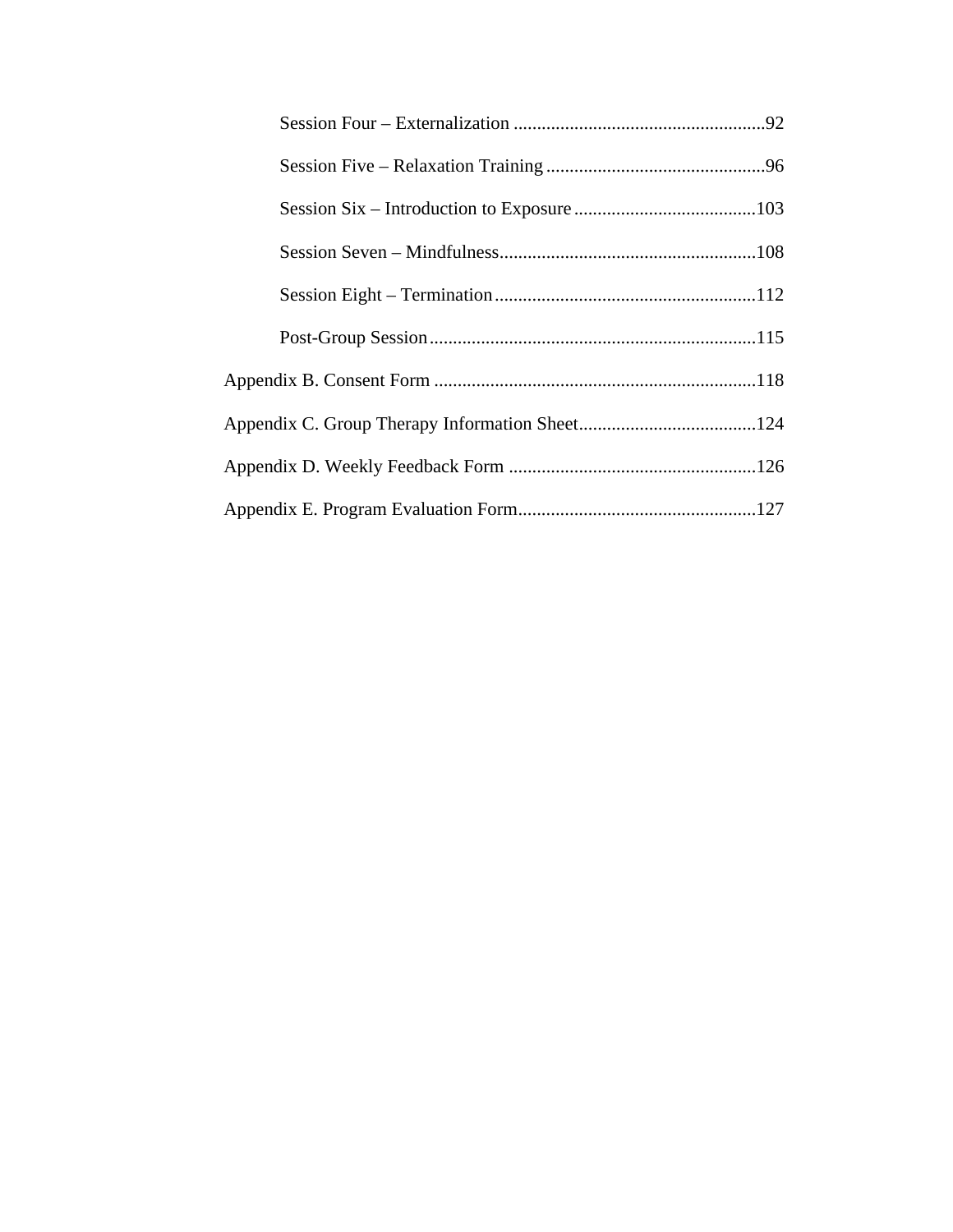### Chapter One

# *Introduction*

This project is intended to provide counsellors with an increased understanding of adolescent social anxiety, including but not limited to the assessment and treatment of social anxiety in adolescents. Furthermore, it is intended to address the growing phenomenon of social anxiety disorder in adolescents, provide a rationale for and a description of facilitator sample lesson plans designed to be used in the treatment of social anxiety in adolescents (see Appendix A). This chapter provides a brief introduction to social anxiety disorder, identifies the purpose and importance of the final project, articulates the writer's reasons for choosing the final project, outlines the structure and format of the final project, and provides a glossary of terms utilized throughout the project.

Mental illnesses touch the lives of the majority of Canadians, impacting relationships, education, productivity, and overall quality of life (Health Canada, 2002). According to Health Canada, approximately 20%of individuals will experience a mental illness during their lifetime and the remaining 80% will be affected by mental illness in family members, friends or colleagues.

Of all the mental disorders, anxiety disorders affect the greatest number of children and adolescents (Reinecke, Dattilio, & Freeman, 2006). Although certain fears and anxieties may be both normative and transient in particular developmental periods, the level of fear or anxiety in some adolescents exceeds developmental expectations, significantly undermining functioning at home, at school, and with peers (Kazdin & Weisz, 1998).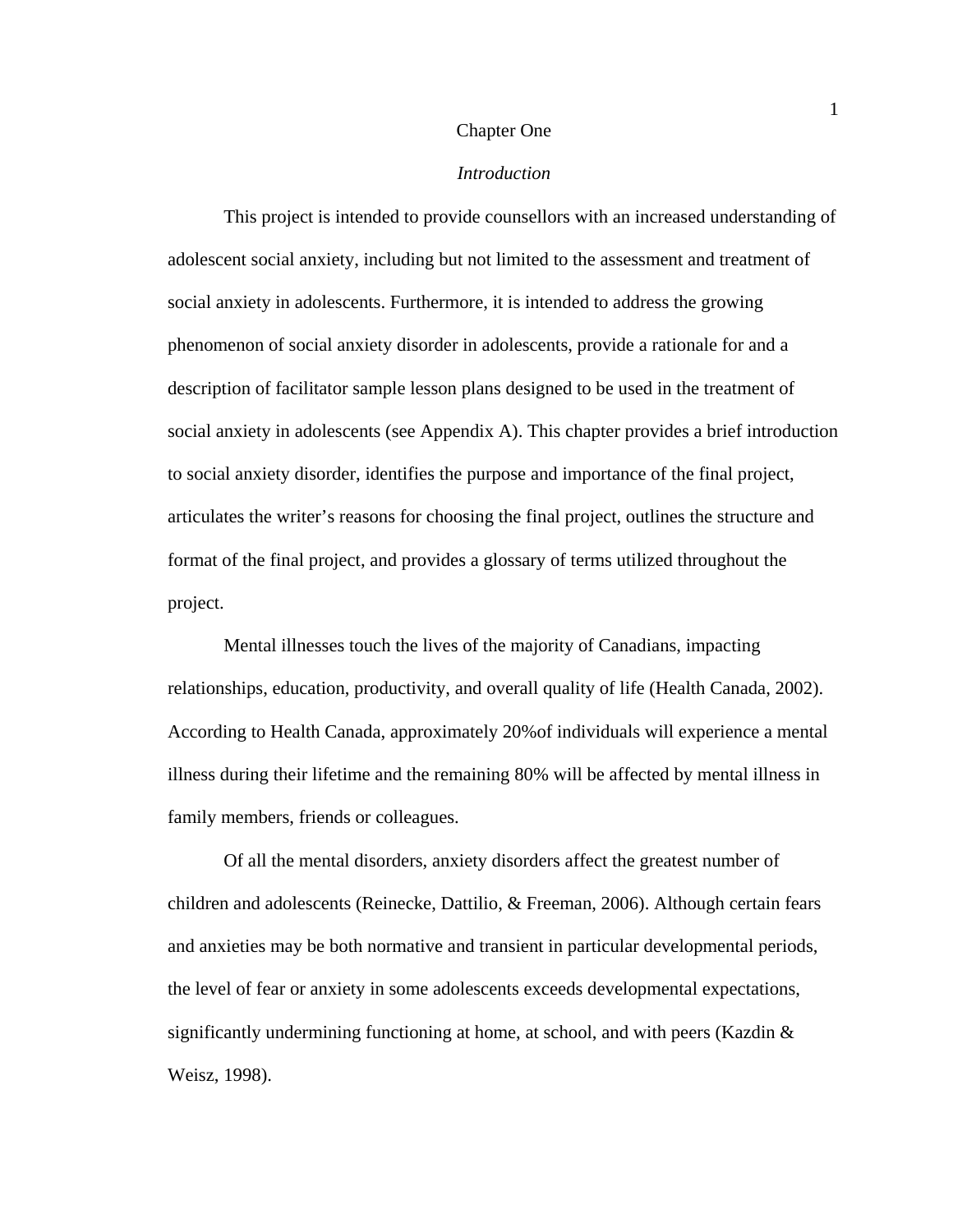Social anxiety disorder (SAD) is a chronic condition characterized by heightened self-consciousness and exaggerated fear of negative evaluation, which may be limited or generalized to a variety of social contexts (Brady & Kendall, 1992). The fourth edition of the Diagnostic Statistical Manual for Mental Disorders, Text Revision (DSM-IV-TR) defines the essential features of SAD as, "A marked and persistent fear of social or performance situations in which embarrassment may occur" (American Psychiatric Association, 2000, p. 450).

### *Project Rationale*

Social anxiety disorder is a condition warranting attention by both clinicians and researchers. With onset in late-childhood, social anxiety disorder can interfere with friendships, academics, and critical developmental tasks (Velting & Albano, 2001). Left untreated, the consequences of social anxiety disorder are far-reaching in to adulthood, resulting in serious compromises to an individual's ability to live independently and to his or her full potential (Reinecke et al., 2006).

Evidence suggests that social anxiety disorder in not a transient problem from which young people necessarily recover without some form of intervention; which is why attention to childhood social anxiety is important (Kashdan & Herbert, 2001; Spence, Donovan, & Brechman-Toussaint, 2000). Beidel, Fink, and Turner (1996) conducted a six month study of 26 children aged 7 to 12 years who received a diagnosis of SAD, but did not receive treatment. The majority (62 %) retained their diagnosis over the six month follow-up period. Only 17% of the children showed dissipation of their social anxiety over the six-month follow-up. Studies with socially anxious adults indicate that the majority of adults had late childhood onset (Zaider & Heimberg, 2003).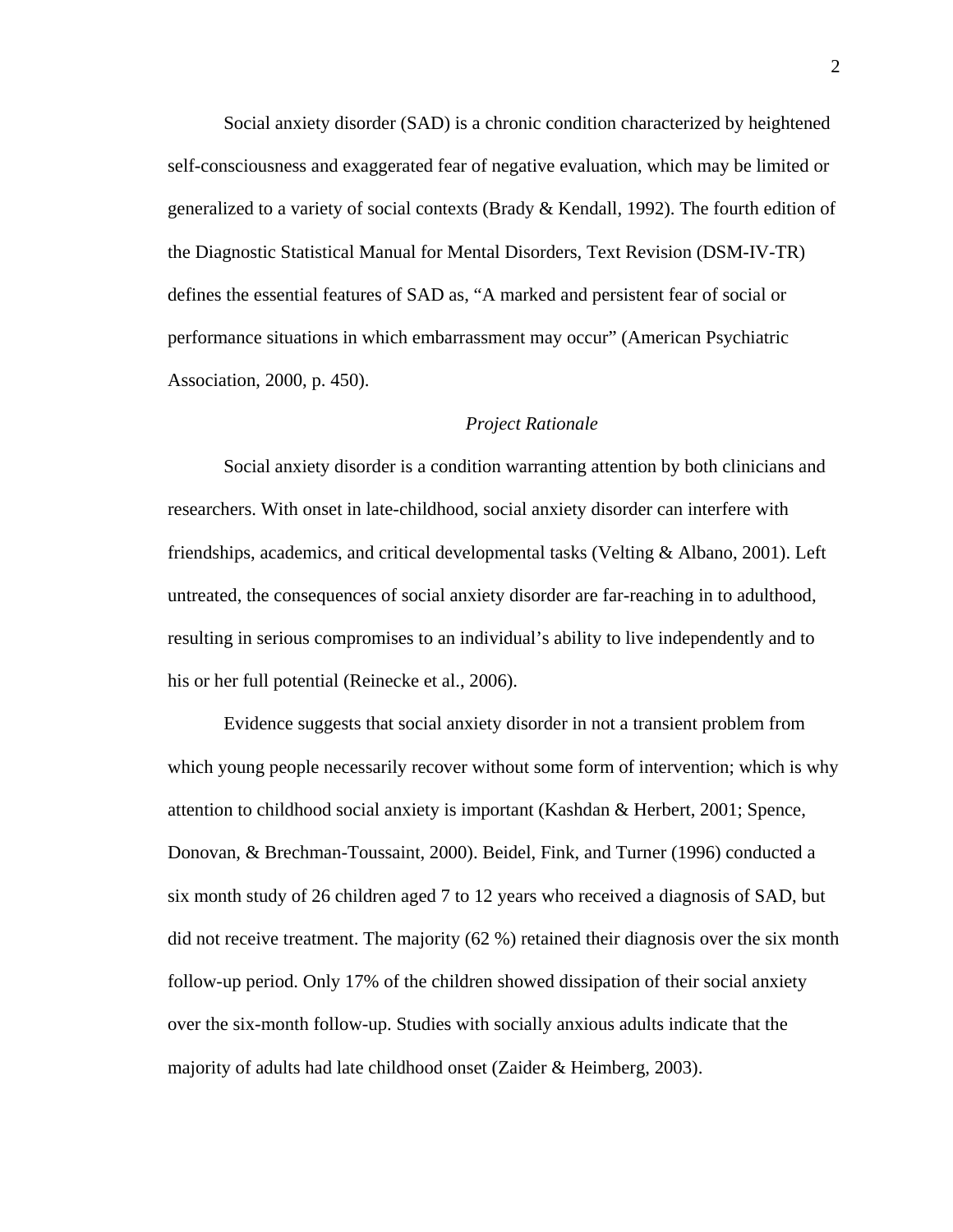### *Statement of Personal Interest*

I am addressing the topic of social anxiety in adolescents as despite being one of the most prevalent disorders of childhood and adolescence, social anxiety disorder paradoxically stands out as one of the least recognized, researched, and treated paediatric disorders (Kashdan & Herbert, 2001). The high prevalence, seriousness, and early onset of SAD make a review of the literature on adolescent SAD timely. Epidemiological studies have found SAD to be the most common anxiety disorder and the third most prevalent psychiatric condition in the United States, affecting up to 15% of individuals at some point during their lifetime (Khalid-Khan, Santibanez, McMicken, & Rynn, 2007). Studies in other western nations (e.g., Canada & Australia) noted similar prevalence rates (Iancu, Levin, & Hermesh, 2006).

Studies have demonstrated that psychosocial treatments, specifically cognitive behavioural therapy and group therapy, are efficacious in treating paediatric SAD (Khalid-Khan, Santibanez, McMicken, & Rynn, 2007). As such, I am interested in examining the efficacy of cognitive behavioural group therapy for adolescents with social anxiety.

Furthermore, as I treat a high percentage of adolescents who qualify for a diagnosis of SAD, I felt it necessary to create a series of sample lesson plans that target this particular age group. Due to the cognitive, social, and emotional advances during the teen years, I wanted to create a manualized CBT program for youth that is based upon the developmental abilities of this age group. Additionally, I thought it essential to create a resource that is practical and implements creative strategies for engaging with youth in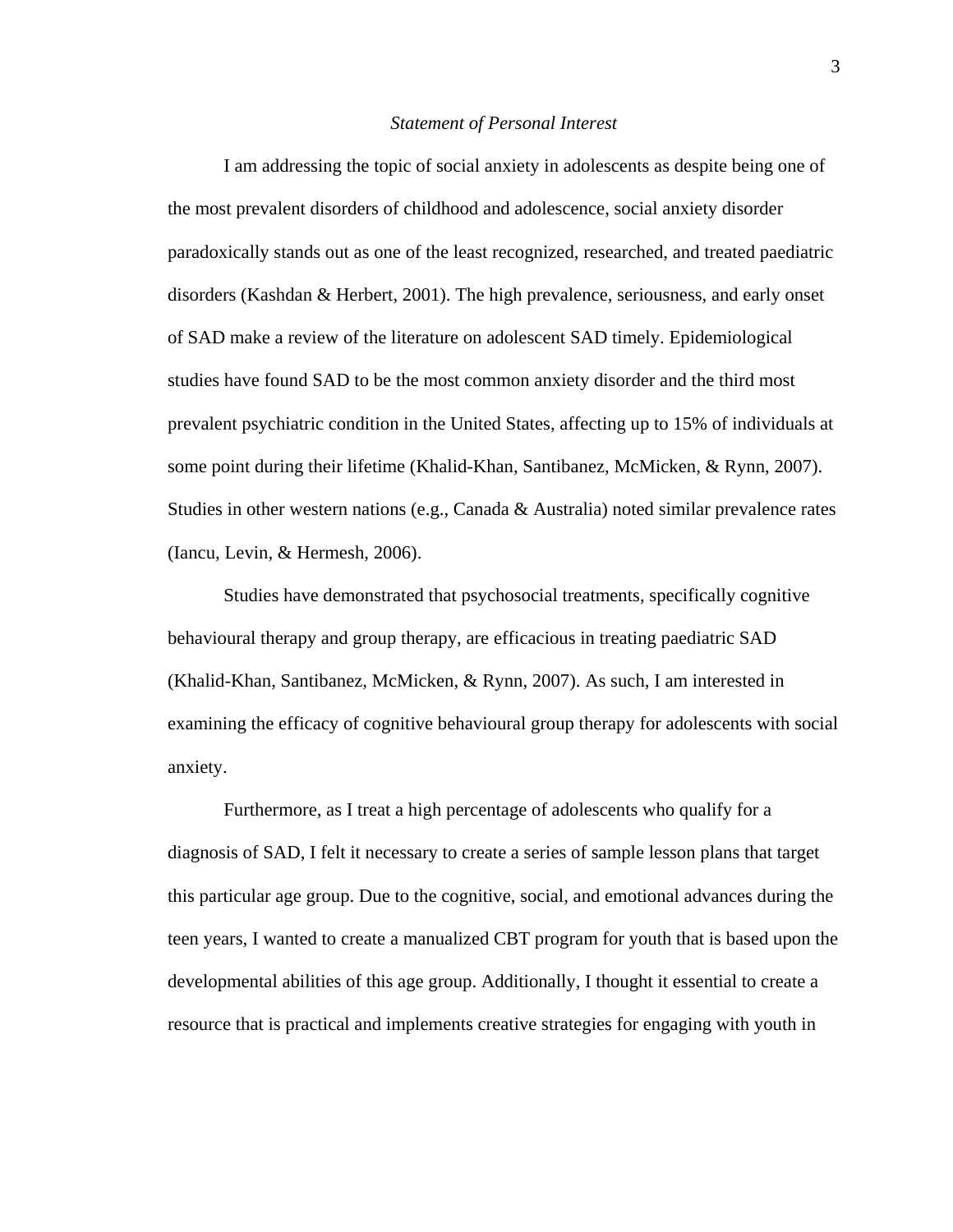treatment. My intention was to create a resource that could be utilized by myself and other therapists in the treatment of social anxiety.

# *Project Structure*

Methods utilized to complete this project will be presented in Chapter Two. Chapter Three provides a literature review beginning with a description of social anxiety and developmental considerations in adolescents. Theories of anxiety will also be presented in Chapter Three, including the etiology of SAD, gender differences in the development of anxiety, the maintenance of SAD, and the treatment of SAD through cognitive behavioural therapy. Additionally, group therapy will be presented as a form of treatment for SAD and the pros and cons of this modality in the treatment of SAD will be explored. Chapter Four focuses on assessment tools used to assess for adolescent social anxiety. Chapter Five provides an overview of key issues that should be involved in a group therapy program and the attached lesson plans found in Appendix A. Chapter Six outlines the strengths and limitations of the literature review and provides direction for future research.

### *Glossary*

- Adolescence: A transitional stage of physical and mental human development that occurs between childhood and adulthood. This transition involves biological (i.e., pubertal), social, and psychological changes.
- Anxiety: A state of apprehension, uncertainty, and fear resulting from the anticipation of a realistic or fantasized threatening event or situation, often impairing physical and psychological functioning.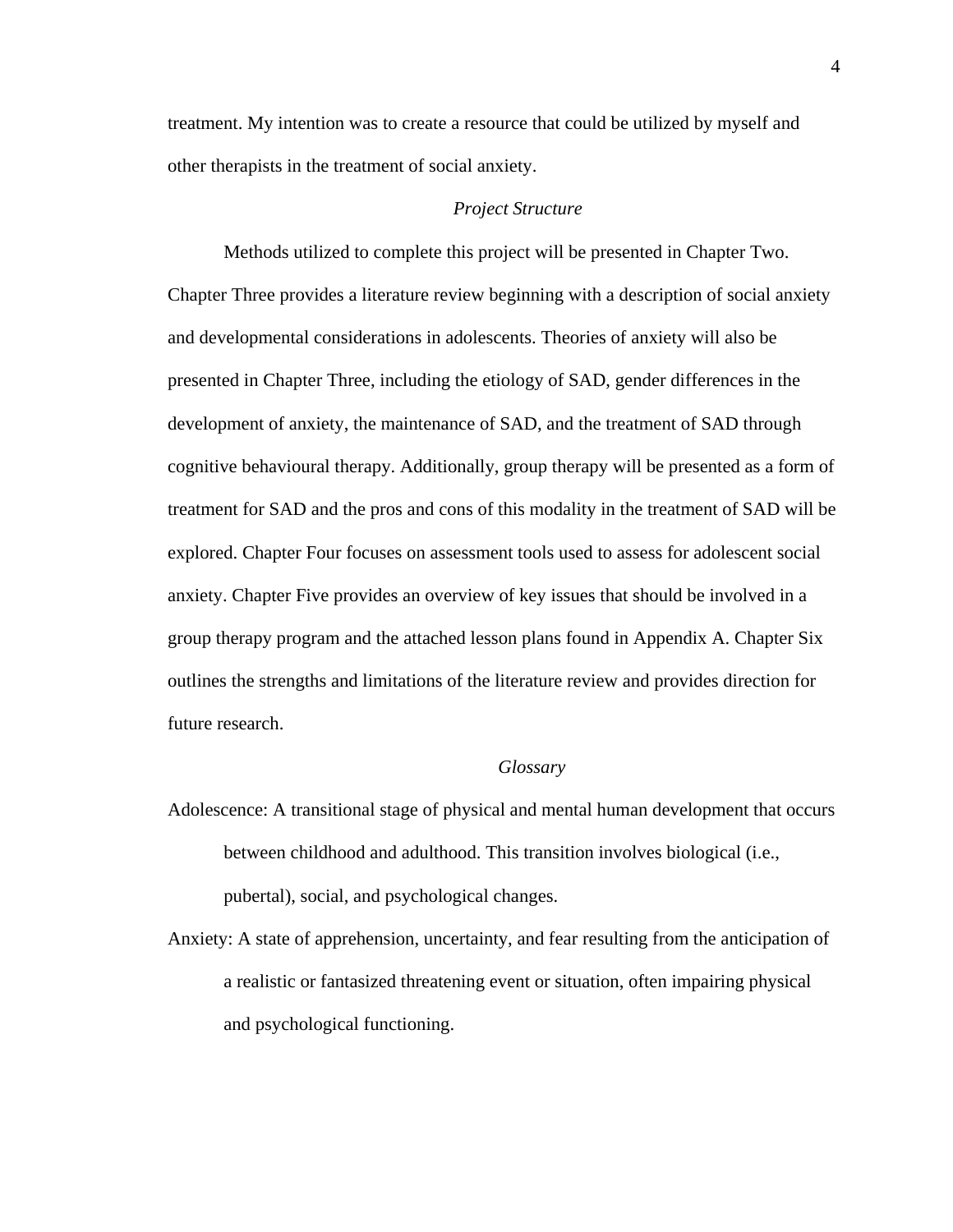- Behavioural Theory: A school of psychology that studies observable and quantifiable aspects of behaviour and excludes subjective phenomena, such as emotions or motives.
- Biological Models: A theoretical view that holds that mental disorders are caused by abnormal somatic processes or defects.

Cognitive Distortion: Pervasive and systematic error in reasoning.

- Cognitive Restructuring: An active attempt to alter maladaptive thought patterns and replace them with more adaptive cognitions.
- Cognitive Theory: An approach that focuses on how thoughts and personal beliefs play a role in the development of maladaptive behaviour including negative schemata and interpretations of ones self, the world and the future.
- Comorbidity: The co-occurrence of two disorders, as when a person is both anxious and depressed.
- Diagnostic and Statistical Manual of Mental Disorders (DSM-4<sup>th</sup> Edition-Text Revision): A publication of the American Psychiatric Association delineating specific and discrete symptoms of mental disorders.

Facilitator: An individual who leads a group in accomplishing specific goals.

Group Therapy: A form of psychotherapy in which one or more therapists treat a small group of clients together as a group. Refers to any form of psychotherapy when delivered in a group format, including cognitive behavioural therapy or interpersonal therapy, but is usually applied to psychodynamic group therapy (where the group context and group process is explicitly utilized as a mechanism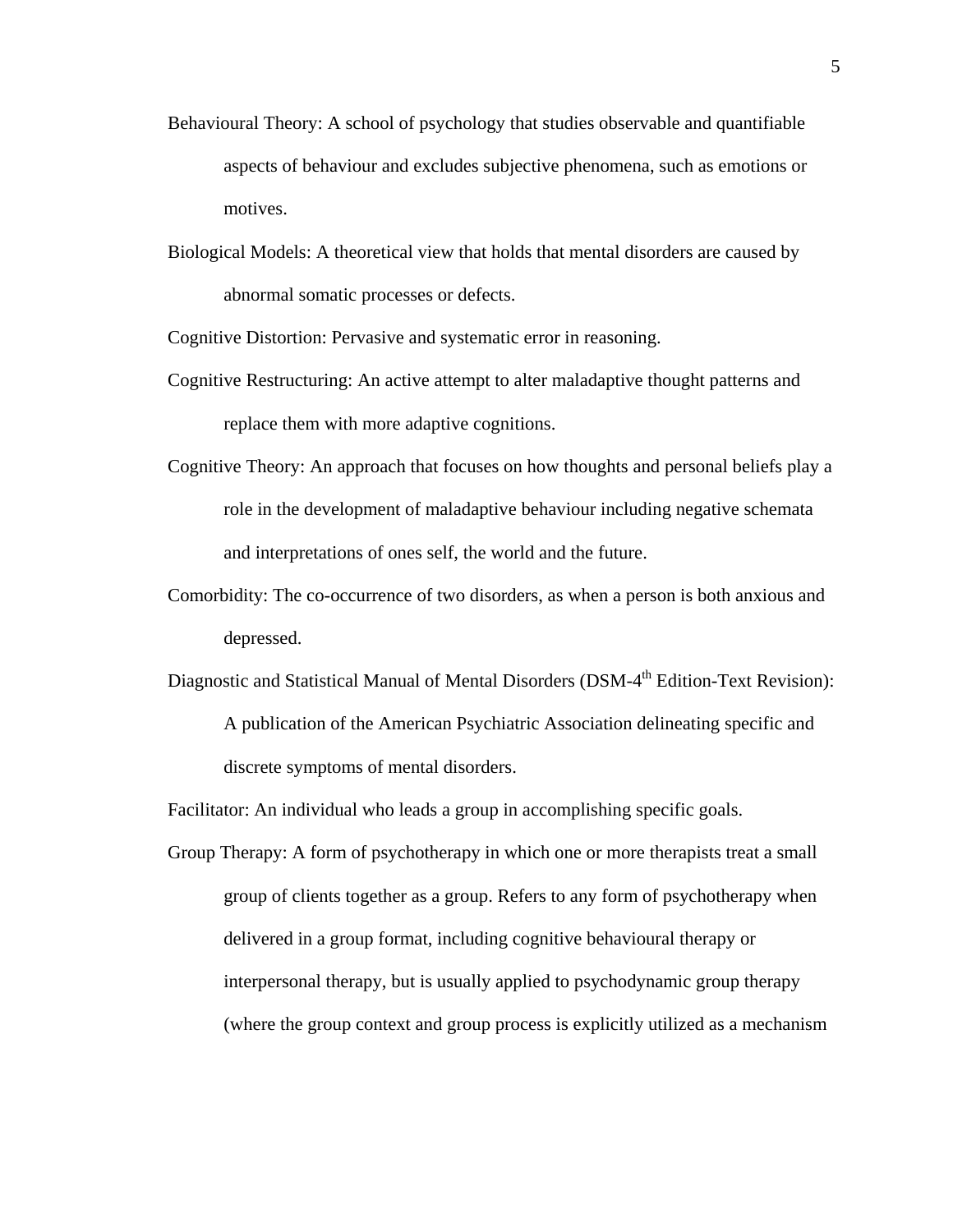of change by developing, exploring and examining interpersonal relationships within the group).

- Panic Attack: A clinical term used to describe the experience of intense fear, resulting in physiological arousal and a variety of somatic and cognitive symptoms.
- Psychopathology: A term which refers to either the study of mental illness or mental distress, or the manifestation of behaviors and experiences which may be indicative of mental illness or psychological impairment, such as abnormal, maladaptive behavior or mental activity.
- Social Anxiety: Refers to the tendency to be nervous or uncomfortable in social situations, usually because of fear about doing something embarrassing, making a bad impression, or being judged negatively by others.
- State Anxiety: An unpleasant emotional arousal in the face of perceived or real threatening demands or dangers.
- Systematic Desensitization: A step-by-step procedure for replacing anxiety with relaxation while gradually increasing exposure to an anxiety-producing situation or object.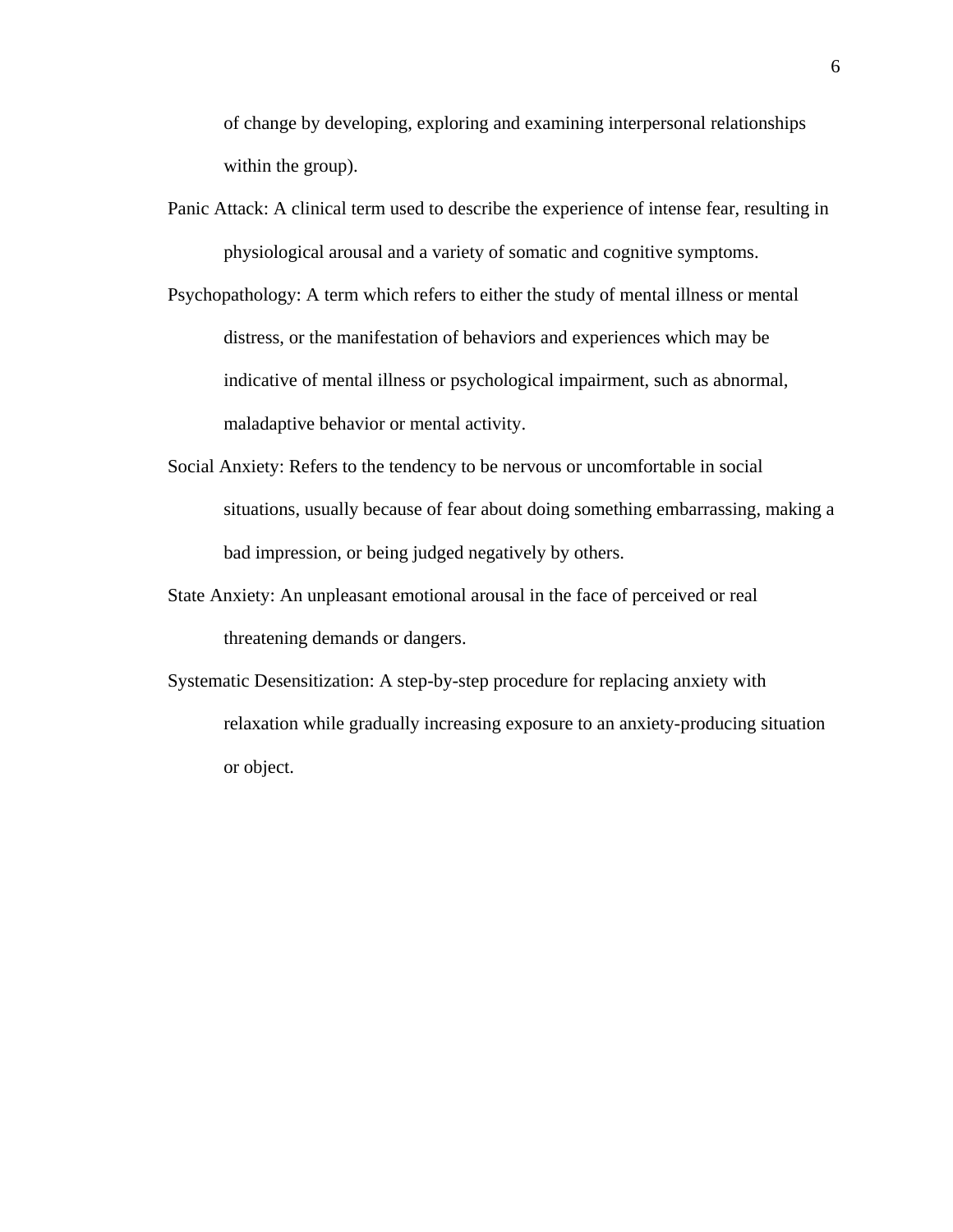### Chapter Two

### *Methods*

This chapter outlines the research methods that were used to complete this project. Correspondingly, this chapter includes a synopsis of the literature reviewed, as well as the search terms and databases that were explored.

This project explores what the literature reveals about: (a) the definition and classification of social anxiety; (b) the epidemiology, course, and prognosis of social anxiety; (c) co-morbidity with other disorders; (d) diagnosis of social anxiety and instruments utilized to assess for social anxiety; (e) treatment of social anxiety disorder in adolescents; (f) psychosocial treatments and their effectiveness; and (g) group therapy for adolescents.

The literature review used the following electronic databases: Child Development and Adolescent Studies; PsychInfo; Psychology and Behavioral Sciences Collection; Mental Measurements Yearbook; and Internet resources such as Google Scholar. Search terms used included but were not limited to: adolescence; youth; development; anxiety; social anxiety; phobia disorder; assessment; diagnosis; epidemiology; co-morbidity; treatment; cognitive behavioural therapy; psychosocial interventions; and group therapy.

This project explored studies and materials from peer-reviewed journal articles, books, manuals, workbooks, and handbooks that examined the impact and treatment of social anxiety in adolescents. This project did not involve human subjects. Some of the material in the appendices of this project was originally part of an assignment in one of my past courses. However, the material included in the appendices has been substantially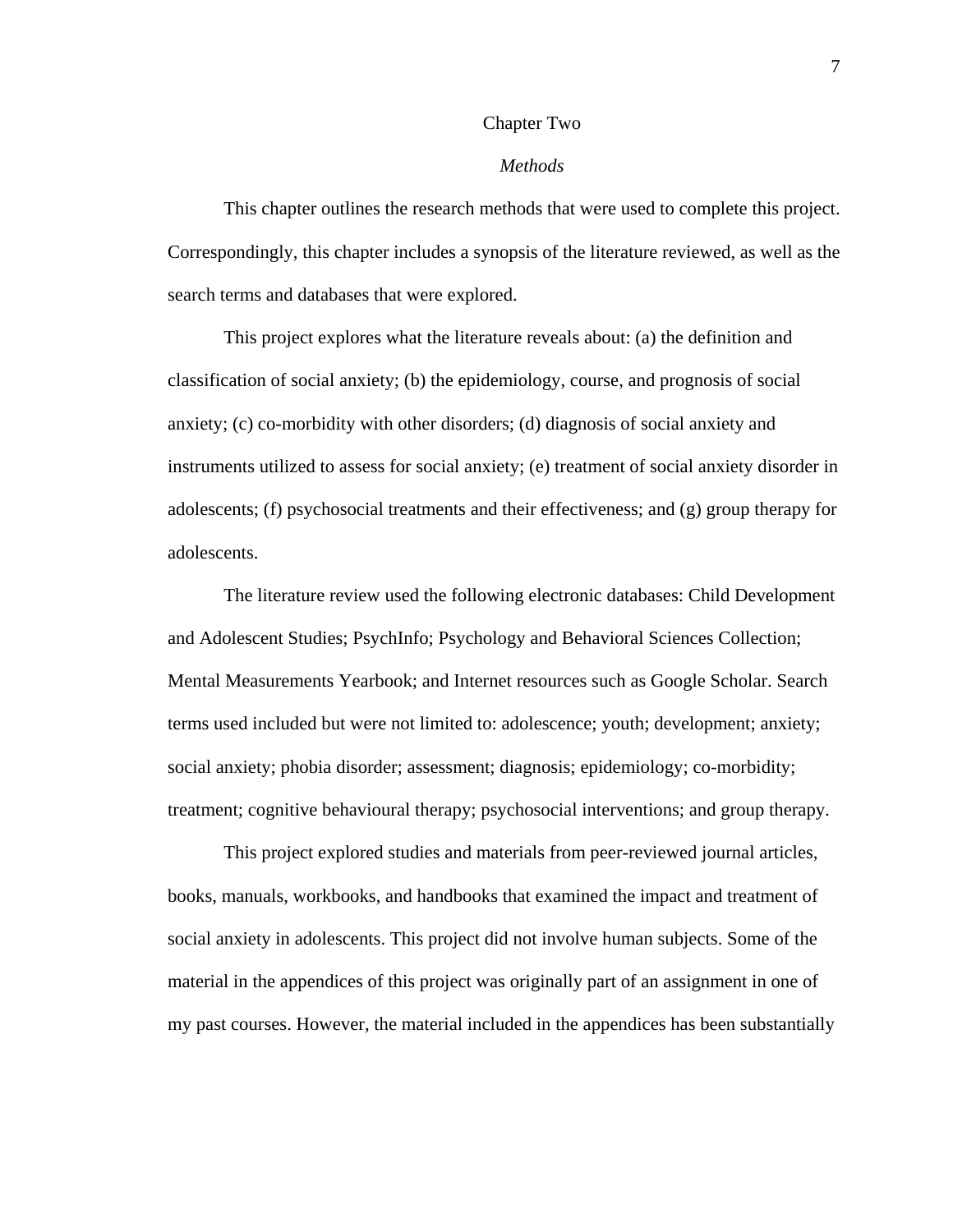expanded, redesigned and revised to be of service to therapists interested in working with SAD clients.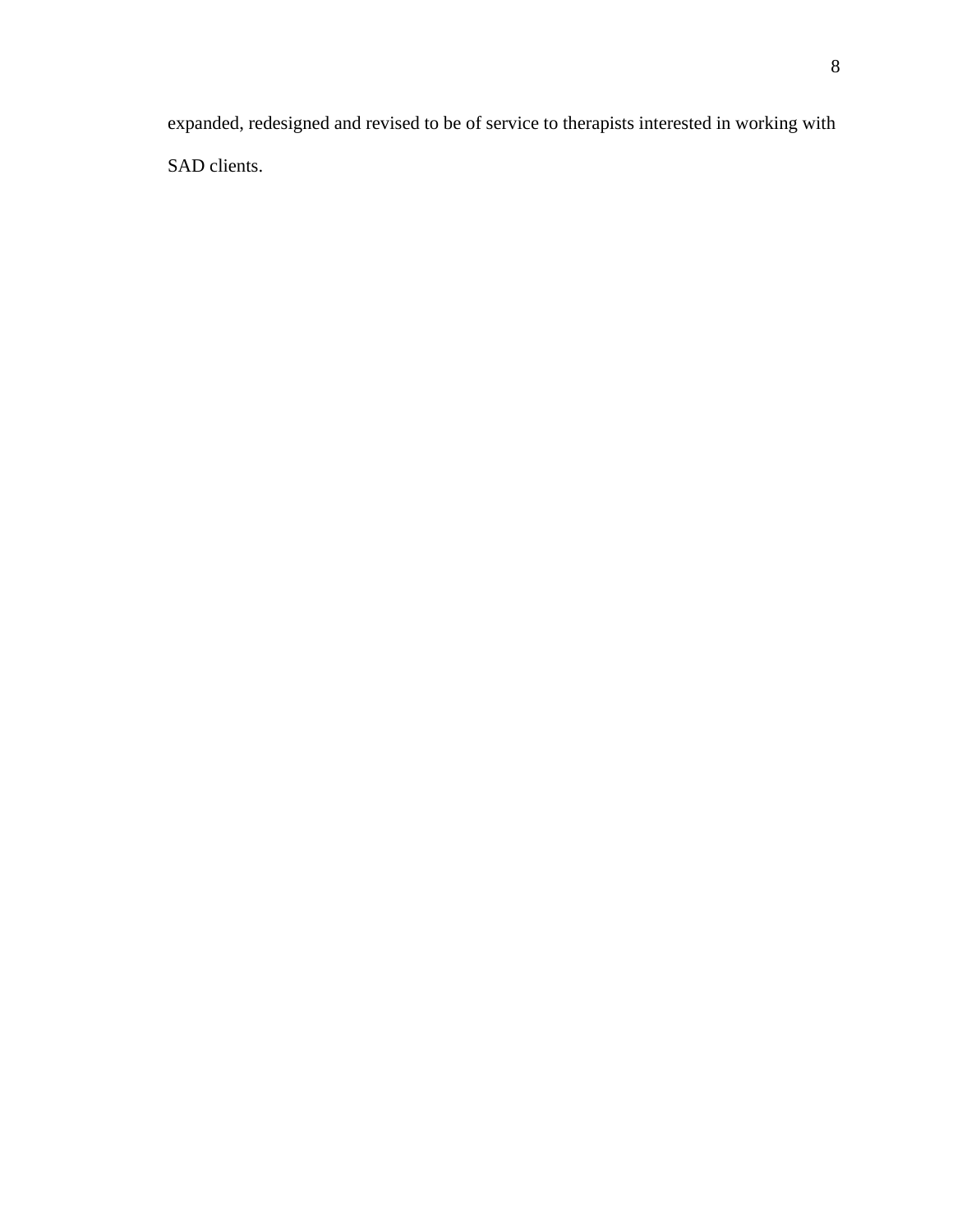## Chapter Three

# *Literature Review*: *Treating Social Anxiety in Adolescents*

The intent of this paper is to provide a comprehensive overview of the research literature related to social anxiety in adolescents. Given that adolescence is a developmental period that constitutes potential for conflict as well as opportunity for growth, understanding the conflicts that arise for individuals attempting to overcome barriers and obstacles along their developmental paths may provide insights into the subsequent development and expression of emotional difficulties. This chapter will therefore begin with a review of the normative and atypical developmental processes of adolescents. Following this, components of anxiety will be discussed including; (a) a description of social anxiety; (b) theories of anxiety, including the onset and etiology of SAD; (c) gender differences in the development of SAD; (d) co-morbidity; (e) maintenance of SAD; and (f) treatment of SAD. The chapter will also present empirical reviews supporting the efficacy of cognitive behavioural group therapy in the treatment of SAD.

#### *Adolescence: Developmental Considerations*

Adolescent development is described in the literature in terms of three processes: biological, cognitive and socio-emotional (Santrok, 2001). Biological processes consist of an individual's unique biological make-up, which genetically influences behaviour and development (Santrok). Biologically determined processes of development were dominant viewpoints in the early twentieth century. For example, Stanley Hall (as cited in Santrok), often thought of as the father of scientific study of adolescence, believed that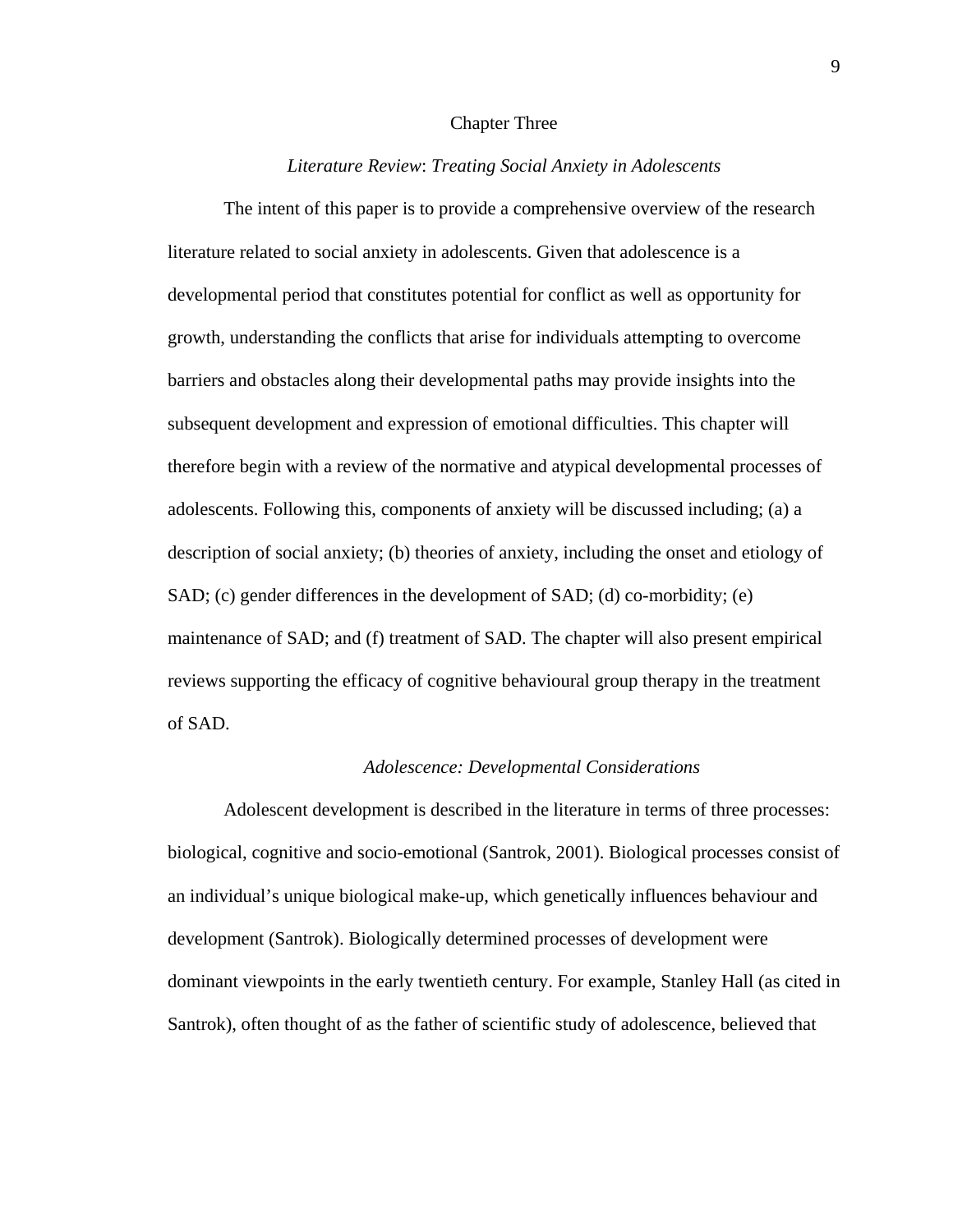development was predominantly biologically determined, with environmental factors playing a minimal role.

Cognitive processes incorporate changes in an individual's thinking throughout the course of development (Albano & Kendall, 2002). This view emphasizes that adolescents have sophisticated thinking abilities and are motivated to understand and construct their own cognitive worlds (Albano & Kendall). Theorists focus on individual differences involving complex cognitive abilities including problem solving abilities, memory capacity, and decision making (Albano & Kendall). Current strides within this perspective include examining how individuals within this age group apply critical thinking and are able to adapt competently within their environment (Albano & Kendall).

Socio-emotional processes involve the development of individual emotions in relation to social contexts and other people (Santrok, 2001). Research suggests that important context in child and adolescent development includes family, peer, school and culture (Santrok). In addition, social and personality development interact with environmental situations to further complicate this investigative process (Santrok).

In summary, biological, cognitive and socio-emotional processes are intricately related and constantly interacting. A holistic perspective of adolescent development purports that changes in adolescent development are an outcome of all three processes (Santrok, 2001).

### *Normative Versus Atypical Development*

 One of the greatest challenges it appears in studying adolescents is reaching an understanding of the nature of normal versus abnormal development, and the relationship between the two. Given that the literature on adolescent psychopathology seems to lag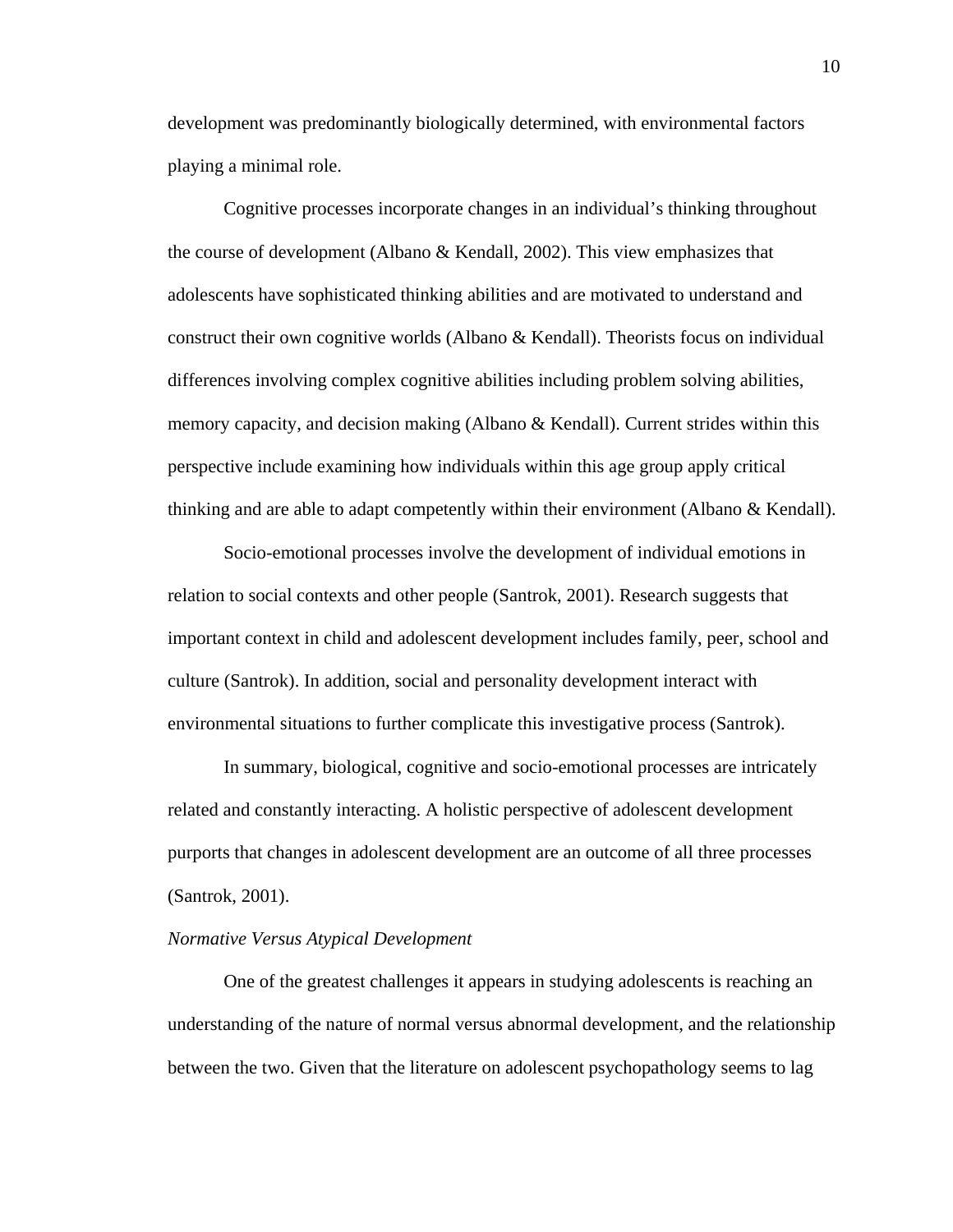behind that of adult psychopathology (Kashdan & Herbert, 2001), it is not surprising that there is a gap in what we know about adolescent psychopathology. Researchers are still unclear on several issues pertaining to the development of psychopathology in adolescence, some of which will be outlined next.

 First, many theorists have questioned whether the development of psychopathology in adolescence is a result endogenous to the child, an outcome due to environmental circumstance, or a reaction to both (Mash & Dozois, 1996). Second, theorists have pondered how to conceptualize the development of psychopathology – is it categorically distinct from normal functioning, or, is it an extreme point on a continuum of development (Mash & Dozois). Third, psychopathology can be viewed as a static or dynamic process influenced by both individual developmental changes and environmental chances (Mash & Dozois).

Most theorists agree that adolescents are faced with numerous developmental demands, from dealing with hormonal changes to emotional regulation, while in an attempt to successfully adapt (Dozois & Dobson, 2004; Kashdan & Herbert, 2001; Price & Lento, 2001). Moreover, psychopathology lends itself to a form of maladaptation resulting from difficulties in adapting to developmental demands (Dozois & Dobson). Understanding atypical development is only possible when looking at the whole picture of normative development.

Many theories have been developed in an attempt to explain development in terms of stages, focusing on specific changes that occur at each stage, and progressing to the next stage in order to reach a functional level as an adult. For instance, Piaget's (as cited in Berk, 2000) theory emphasized that a critical stage in adolescence was developing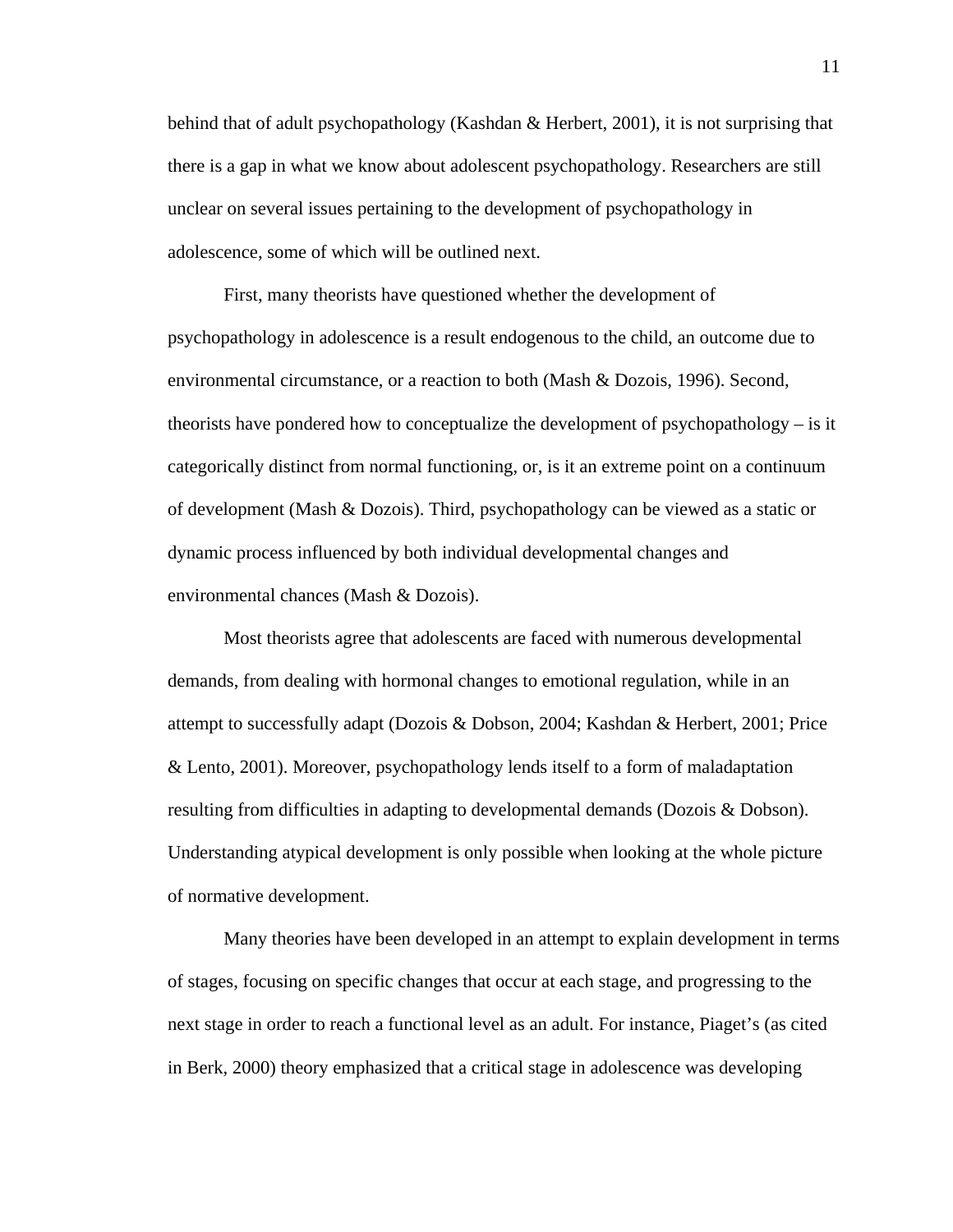abstract thinking. Another stage theorist, Eric Erikson (as cited in Berk) focused on psycho-social stages within adolescent development proposing that this is a period where each adolescent formulates their own identity. The risk of identity confusion is included in Erikson's psychosocial stages identified as occurring in the transition between childhood and adulthood (as cited in Berk). Erikson (as cited in Berk) described this risk as feelings of isolation, doubt, anxiety and indecision. Furthermore, these traits may interfere with the individual's ability to enter the next stage of development (Berk).

Research has demonstrated that adolescence is a critical period for understanding the etiology and course of emotional disorders (Price & Lento, 2001). Chorpita and Barlow (1998) developed a model to test the effects of early life experiences and perceived lack of control on the development of specific cognitions that certain events may be out of one's control. Findings demonstrated that the specific cognitions tested represented a psychological vulnerability for the development of both anxiety and depression. Chorpita and Barlow inferred that if a lack of perceived control over a given situation makes one vulnerable to maladjustment, then perceived control might contribute to normative development.

Unfortunately, anxiety is often dismissed as a developmentally normal component of a teenager's life (Price & Ingram, 2001). This perception may explain the lack of existing research about emotional difficulties in adolescence.

Theorists have also examined abnormal development in adolescence by focusing on individuals who are generally at risk. No single theory has been able to capture the whole picture of normative or abnormal development (Price & Ingram, 2001). The inability of a single theory to explain all aspects should not be seen as a shortcoming.

12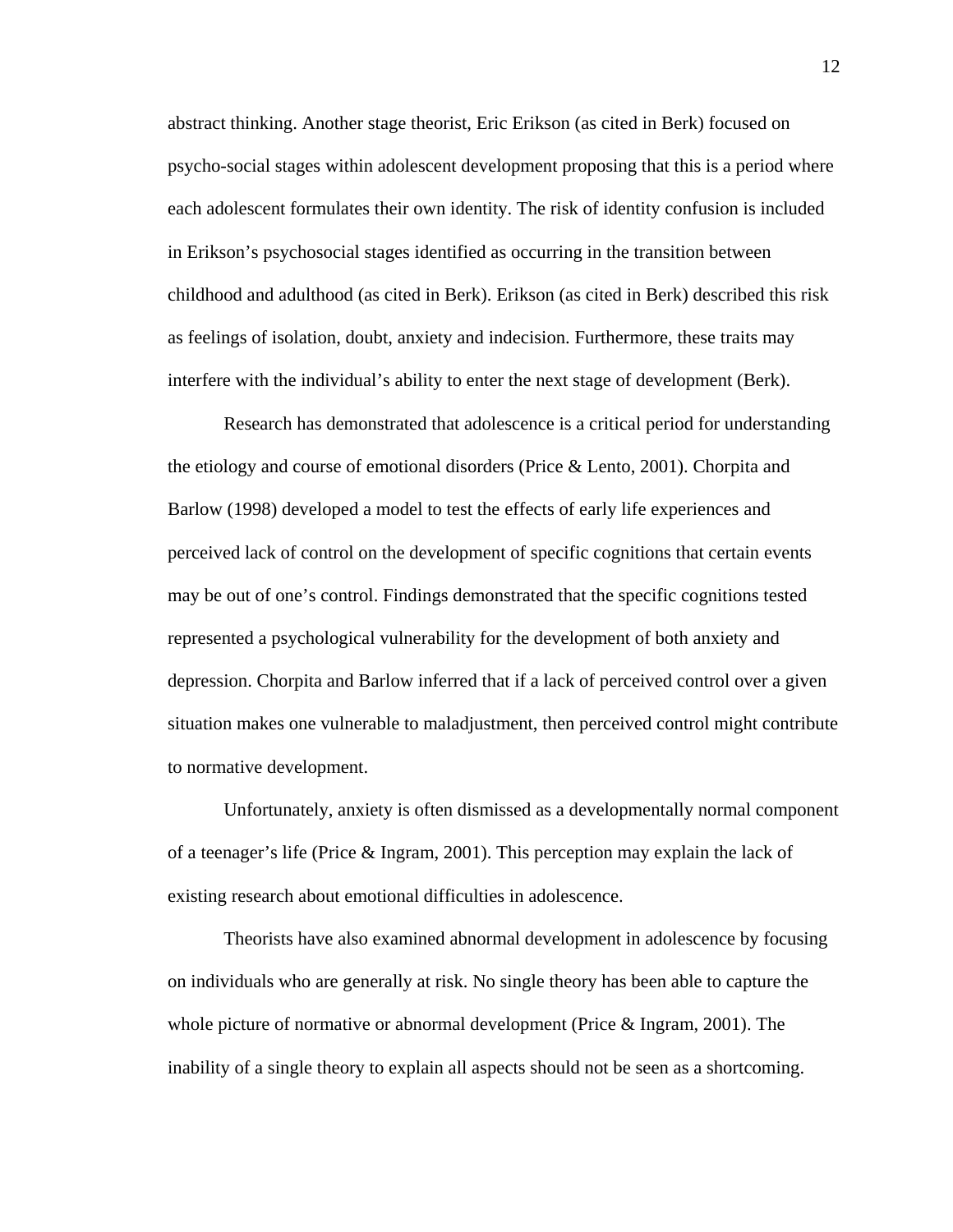However, studying specific aspects of abnormal development may be advantageous in preventative approaches.

### *Social Anxiety*

According to the fourth edition of the Diagnostic Statistical Manual IV-TR (American Psychiatric Association, 2000) anxiety disorders can be broken into the following types: panic disorders; agoraphobia; specific phobia; social phobia; obsessivecompulsive disorder; posttraumatic stress disorder; acute distress disorder; generalized anxiety disorder; anxiety disorder due to a general medical condition; substance-induced anxiety; and anxiety disorder not otherwise specified. Several symptoms are common to the range of anxiety disorders, such as "a sense of uncontrollability focused on possible future threat, danger, or other anticipated, potentially negative events" (American Psychiatric Association, p. 429).

Upon exposure to social situations, an individual may experience anxiety in the form of situational specific or situationally predisposed panic attacks (Khalid-Khan et al., 2007). The individual with SAD will endure social situations with intense distress and/or escape from it in order to avoid anxiety-provoking situations (Khalid-Khan et al.). As such, the consequence of the anxiety and resultant avoidance patterns often impairs and interferes with the individual's normal routine, social and/or family life, or occupational/academic functioning (Khalid-Khan et al.). According to Kearney (2001), youth with SAD may avoid and/or be unable to tolerate a wide and generalized range of situations and activities, which may include the ability to attend or stay in school.

# *Theories of Anxiety*

#### *Anxiety Versus Fear*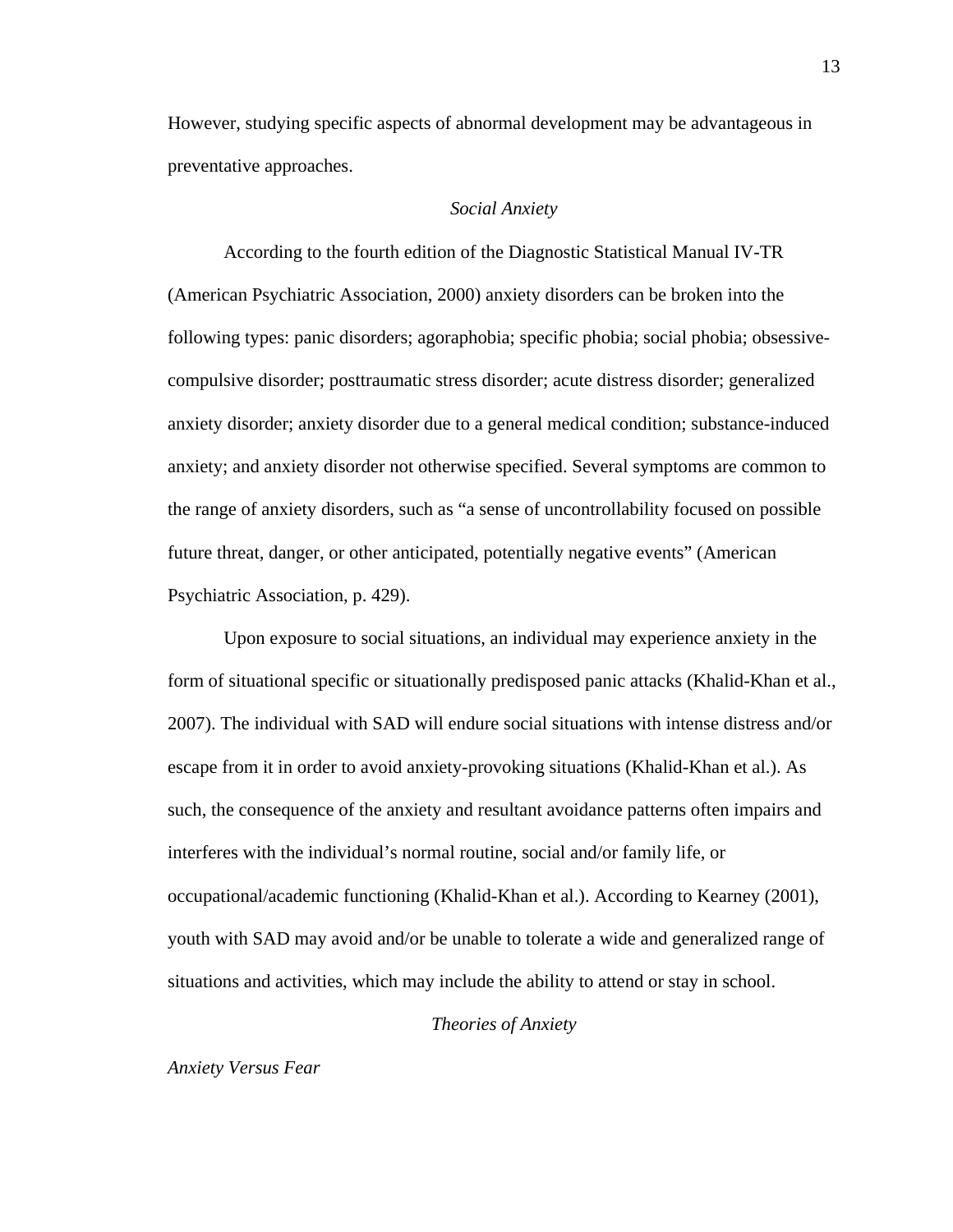Fear and anxiety can be experienced at minimal levels and can be normal and adaptive in many situations. In its adaptive form, anxiety serves a protective function for the individual, alerting him or her to danger and motivating certain adaptive behaviours to avoid stress or negative experiences (Albano & Kendall, 2002). Such motivation arises from physiological arousal occurring in the form of autonomic nervous system activity (Albano & Kendall). These responses prepare an individual to respond with appropriate motor behaviour in stressful situations (Albano & Kendall).

Certain fear and anxiety reactions have been well documented as normal and expected processes at different developmental levels; for example, young children often fear the dark, separation, and small animals, while adolescents often fear evaluations (tests, oral presentations and social situations) (Albano, Causey, & Carter 2001; Castellanos & Hunter, 1999).

### *Etiology of SAD*

Psychodynamic, cognitive behavioural and, more recently integrated theories, have all attempted to explain the origins of anxiety. Psychodynamic theories have focused mainly on underlying unresolved conflicts that individuals express through the symptomatology of anxiety (Davison, Neale, Blakstein, & Fleet, 2005). For example, a teen might be anxious due to his unresolved feelings of anger towards his father. Sigmund Freud (as cited in Barlow & Durand, 2005) viewed anxiety as a defence mechanism for repressed and unconscious impulses; however, there is little empirical evidence to support psychodynamic assumptions (Davison et al.).

 Cognitive theorists assert that social anxiety is related to emotions caused by negative interpretations and beliefs (Antony & Swinson, 2000). Anxiety and fear often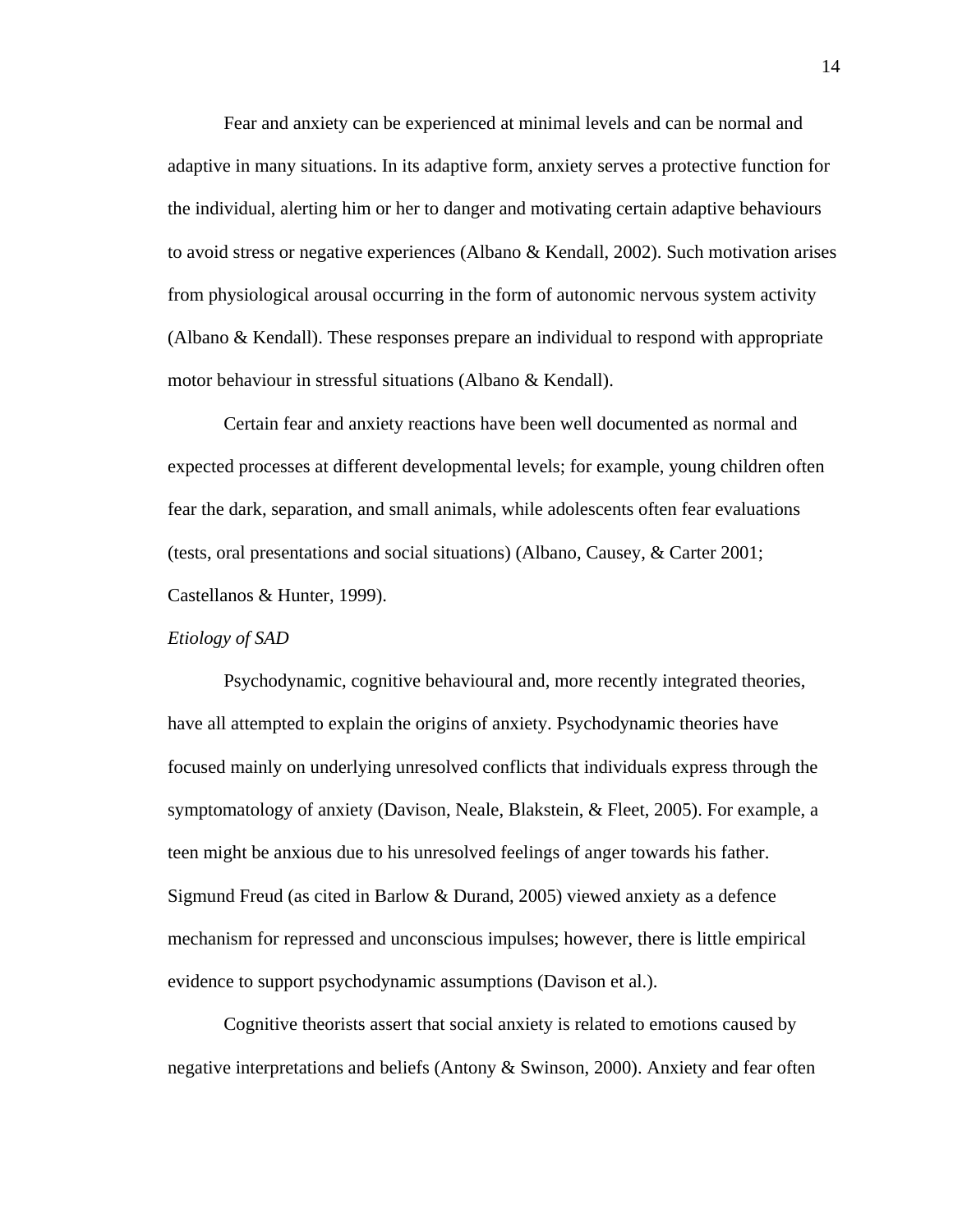occur when a person interprets a situation as threatening or dangerous. Although fearful predictions and interpretations are sometimes accurate, they are often exaggerated or inaccurate (Antony & Swinson). Anxious thinking begins and persists when people, such as teens, make incorrect assumptions about what is likely to happen in a given situation, the quality of their own performance, and what other people are thinking of them (Antony & Swinson). The goal of cognitive therapy is to think more realistically, rather than just more positively (Antony & Swinson).

Behavioural theorists view anxiety as a product of learning through processes such as modelling and classical conditioning (Kashdan & Herbert, 2001). Anxiety has also been linked to a sense of little control over perceived future events (Chorpita & Barlow, 1988). The behavioural model assumes that psychopathology is environmentally determined. Information regarding the influence of parental and other family environmental factors on the development and maintenance of social anxiety come from studies that examine adults' with social anxiety (Velting  $\&$  Albano, 2001). These studies include retrospective reports of parenting styles and early home environments.

One study found that socially anxious adults perceived their parents as placing excessive concern on the opinions of others and as having promoted less family sociability (Bruch & Heimberg, 2004, as cited in Velting & Albano, 2001). Another study reported that socially anxious adolescents' perceived their parents as being more socially isolating of their children, less socially active, overly concerned about the opinions of others, and more ashamed of their children's shyness and poor performance (Caster, Inderbitzen, & Hope, 1999, as cited in Velting & Albano).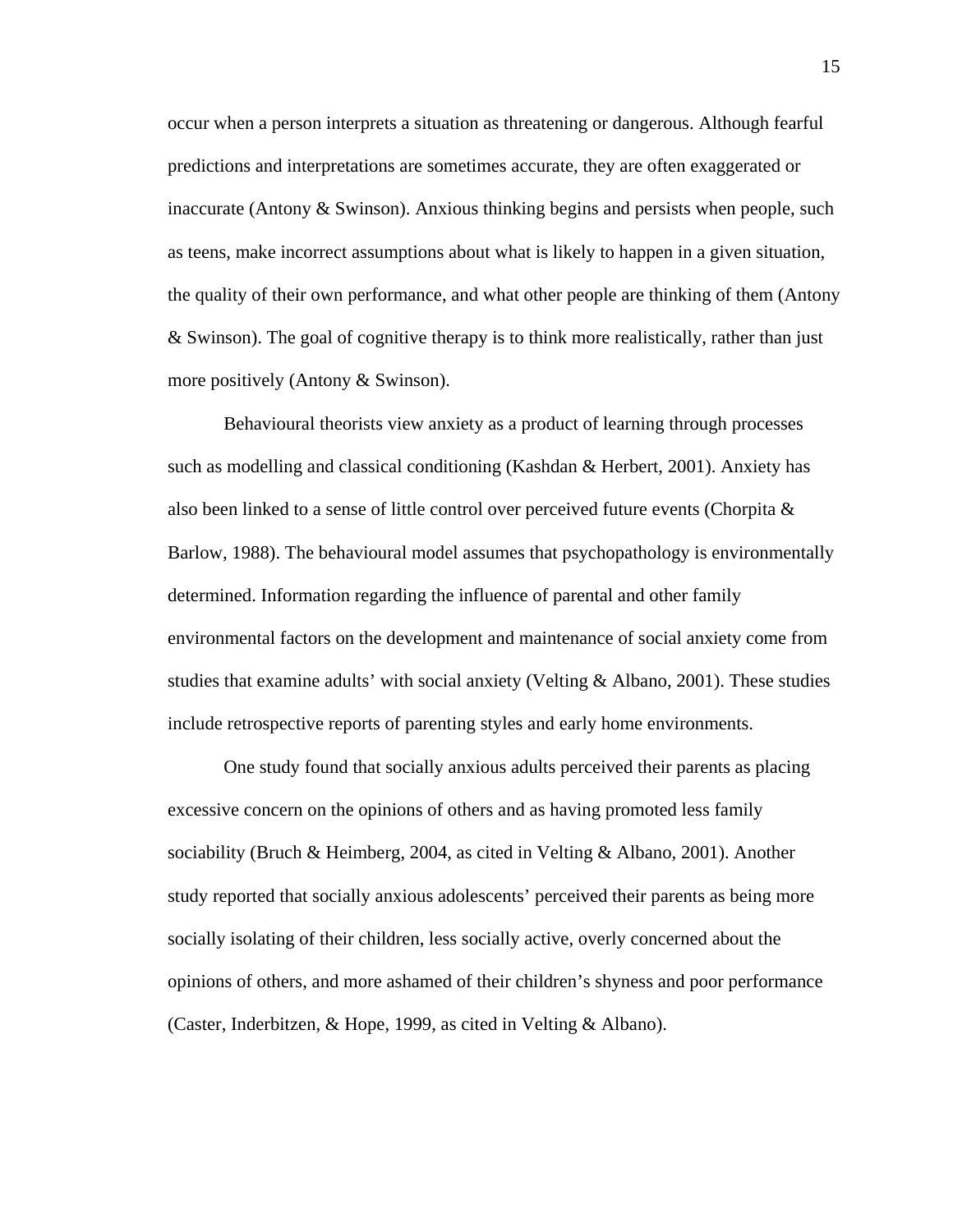# *Onset of SAD*

The onset of some types of anxiety disorders tends to be in early adulthood, whereas others tend to emerge in childhood or adolescence (Dozois & Dobson, 2004). According to Khalid-Khan et al. (2007), the onset of SAD occurs at a relatively early age, with the average onset being 15.5 years.

## *Gender Differences in the Development of SAD*

According to Bekker and van Mens-Verhulst (2007) anxiety in females is much more prevalent than in males. Research has reported that as early as age six, girls are twice as likely as boys to experience anxiety symptoms (Lewinsohn, Zinbarg, Seeley, Lewinsohn, & Sack, 1997). Some researchers have theorized that females may have a genetic or biological predisposition in developing internalizing disorders (Lewinsohn, Gotlib, Lewinsohn, Seeley, & Allen, 1998). Others proposed that gender differences in anxiety disorders are linked to differences in parent-child interaction styles (Bekker & van Mens-Verhulst).

Twin studies are able to disentangle genetic and environmental influences by comparing within-pair similarity for a group of monozygotic twins who are genetic clones, and dizygotic twins who share on average half their segregating genes (Plomin, Defries, McClearny, & McGuffin, 2001). Findings from twin studies confirm that genetic factors play a significant role in the development of anxiety disorders including SAD (Eley & Gregory, 2001). One large twin study found concordance rates of 24.4% for female monozygotic twins, relative to 15.3% for dizygotic twins (Kendler et al., 1992, as cited in Kashdan & Herbert, 2001). Unfortunately, twin studies examining gender differences in the development of social anxiety are inconclusive. However, research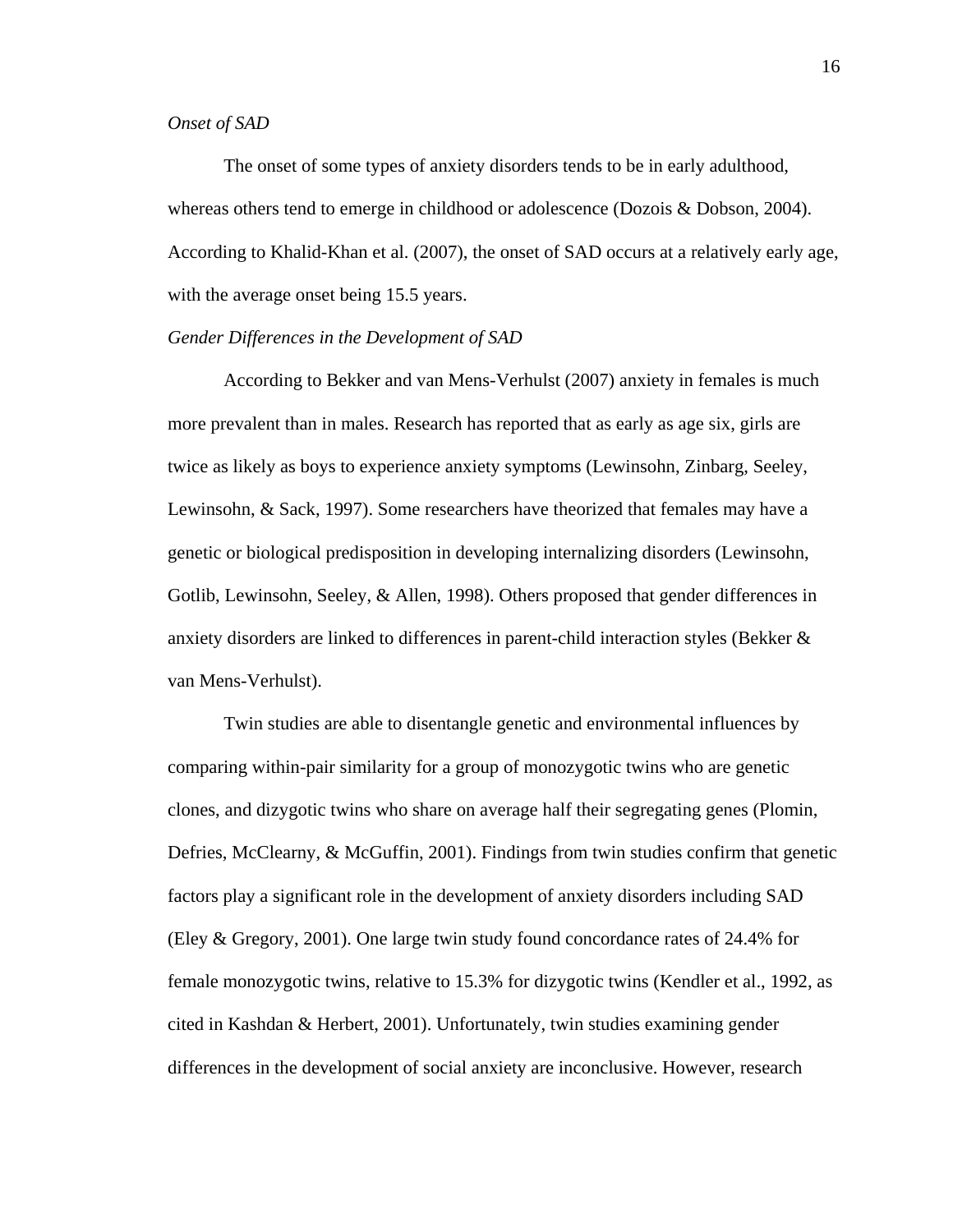consistently shows that a heritable temperamental trait known as behavioural inhibition is commonly an antecedent to the development of social anxiety disorder (Hirshfeld-Becker, Biederman, & Henin, 2007). Studies in twins confirm that social anxiety traits are heritable and that susceptibility of SAD involves the interplay of disorder-specific and non-specific genetic factors (Bienvenu, Hetterna, Neale, Prescott, & Kendler, 2007).

Parent-child attachment has been the subject of much debate and empirical investigation (Neville King et al., 2006). Childhood anxiety has been associated with parenting styles characterized by limited or inconsistent expressions of care and warmth and extreme displays of overprotection and control (Neville King et al.). A genderspecific version of attachment theory asserts that the symbiotic phase between same-sex mother-daughter relationships is much longer, more enduring, and more intense for girls than it is for boys (Bekker & van Mens-Verhulst, 2007). As a result, it is suggested that girls have more problems with individuation and separation, boys with commitment and displaying their dependency needs (Bekker & van Mens-Verhulst). The fact that insecure attachment might be expressed in sex-specific insecure attachment styles and patterns of autonomy, means that connectedness may contribute to the unequal prevalence of many mental disorders, including anxiety disorder (Bekker & van Mens-Verhulst).

 Genetic factors and parent-child interactions are significant factors in the development of SAD. Other contributing factors may however include traumatic conditioning, peer relationships, and parental psychopathology (Vasey & Dadds, 2001). Given the lack of research examining predictors of gender differences in adolescent anxiety, it is important that future research attempt to gain an understanding of the mechanisms interacting to cause gender effects.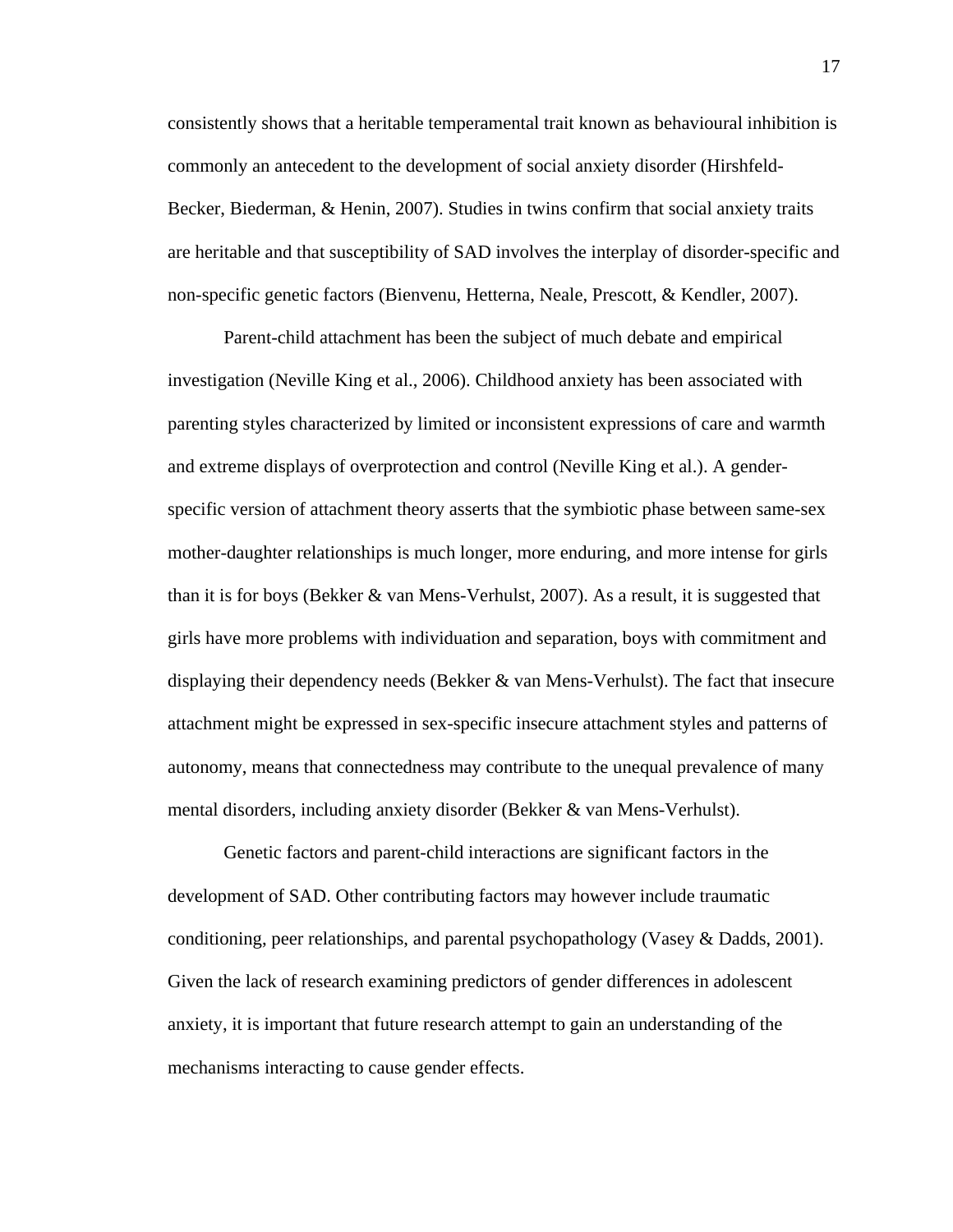### *Co-morbidity*

Social anxiety disorder rarely occurs as a sole diagnosis as individuals with SAD are at significant risk for co-morbidity (Bekker & van Mens-Verhulst, 2007; Stein, 2000). Most commonly, these individuals will develop other anxiety disorders, such as panic disorder or agoraphobia (Stein), mood disorders, and/or substance abuse (vans Mens-Verhulst; Zaider & Heimberg, 2003).

Individuals with SAD frequently present with additional anxiety symptoms that exacerbate their social anxiety and also add to overall functional impairment (Zaider & Heimberg, 2003). According to Zaider and Heimberg, individuals with SAD who also meet criteria for panic disorder, experience significantly more fear and avoidance of social situations, as well as higher levels of impairment, than individuals without these coexisting disorders. One of the most frequently co-morbid disorders among those with SAD is generalized anxiety disorder (GAD) (Zaider & Heimberg). Co-morbidity rates as high as 33% in clinical samples have been reported (Zaider & Heimberg). Another disorder that often accompanies SAD is alcohol abuse or dependence, affecting approximately 20% of individuals with SAD.

#### *Maintenance of SAD*

 There are three psychological factors hypothesized to maintain SAD: cognitive biases; deficits in social skills; and operant conditioning (Kashdan & Herbert, 2001). According to cognitive models, SAD is maintained through the maintenance of maladaptive beliefs and the subsequent somatic arousal induced by the resultant negative thoughts (Clark & Wells, 1995; Musa & Lepine, 2000). In other words, teens with SAD hold beliefs that they will predictably behave in ways that will elicit rejection or negative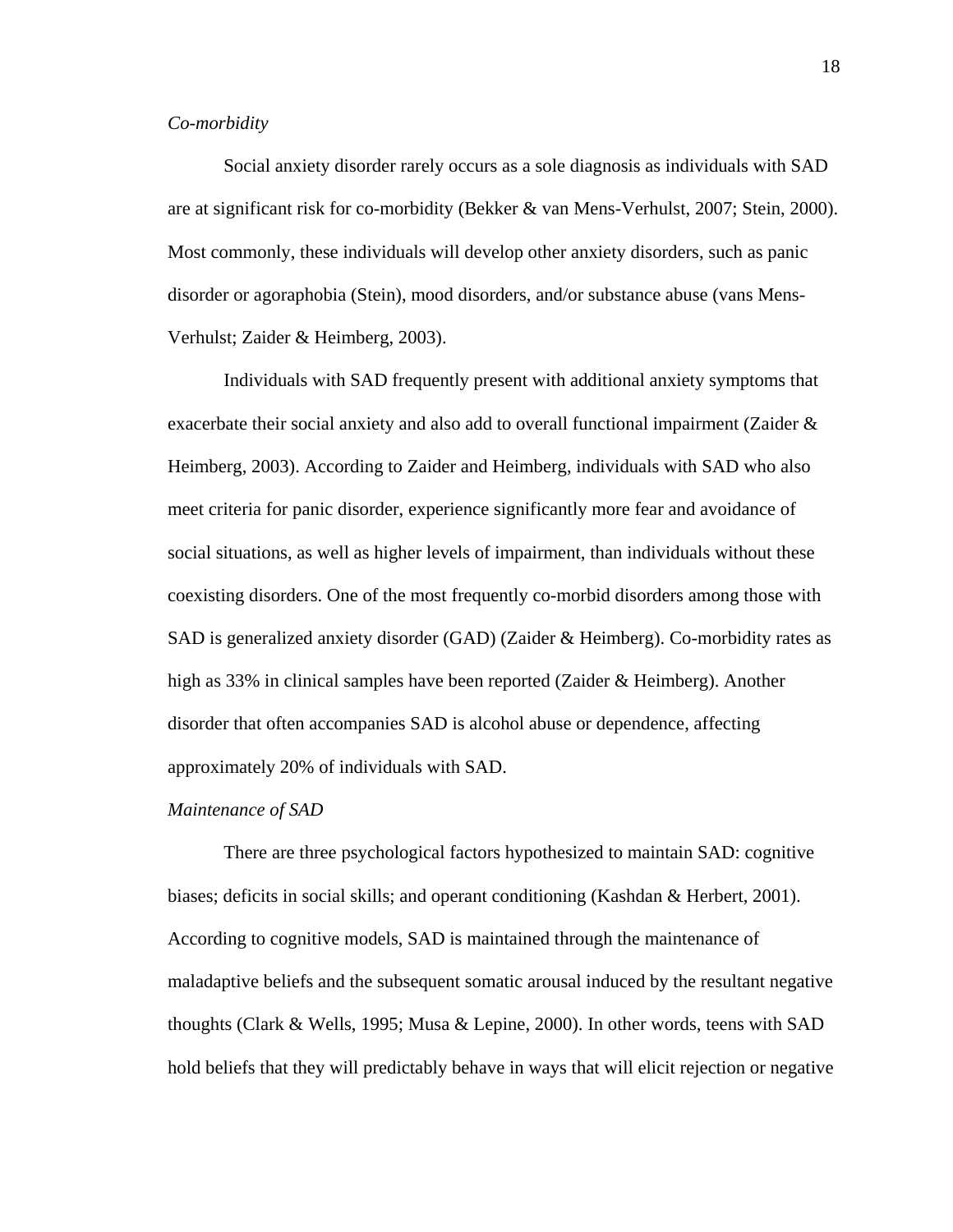evaluation of others. These beliefs, in turn, manifest in physiological and behavioural symptoms of anxiety (Musa & Lepine). Physiological reactions such as blushing, sweating, and heart palpitations are then interpreted as evidence of negative performance, thereby increasing teens' anxiety (Kashdan & Herbert).

 Deficits in social skills have also been theorized to contribute to the maintenance of SAD. Studies examining social performance in adolescents with and without SAD found that adolescents with SAD significantly more anxious and demonstrating poorer social performance on behavioural assessment tasks relative to nonanxious controls (Beidel et al., 1999; Spence et al., 2000).

 Operant conditioning, such as negative reinforcement of avoidance behaviours, is hypothesized to work in conjunction with parent-child interaction styles, peer relations, and perceived and imagined social threat or trauma in the maintenance of SAD (Kashdan & Herbert, 2001). Negative reinforcement may occur when one avoids phobic situations and experiences a sense of relief upon the termination of anticipatory anxiety (Kashdan & Herbert). For younger children, parents may actually reinforce their child's anxiety by collaborating in avoidance behaviours (Vasey & Ollendick, 2000, as cited in Kashdan & Herbert). The unfortunate consequences of these operant factors is that avoidance coping patterns can have damaging effects on developmental tasks and can become more difficult to change with age (Vasey & Ollendick, as cited in Kashdan & Herbert).

Despite the growing research on the phenomenology of SAD, little is known about the cause of the disorder. However, several theories have been proposed to contribute to the etiology of social phobia, including: genetic influences; temperament; family history; learning and environmental experiences; parenting styles; poor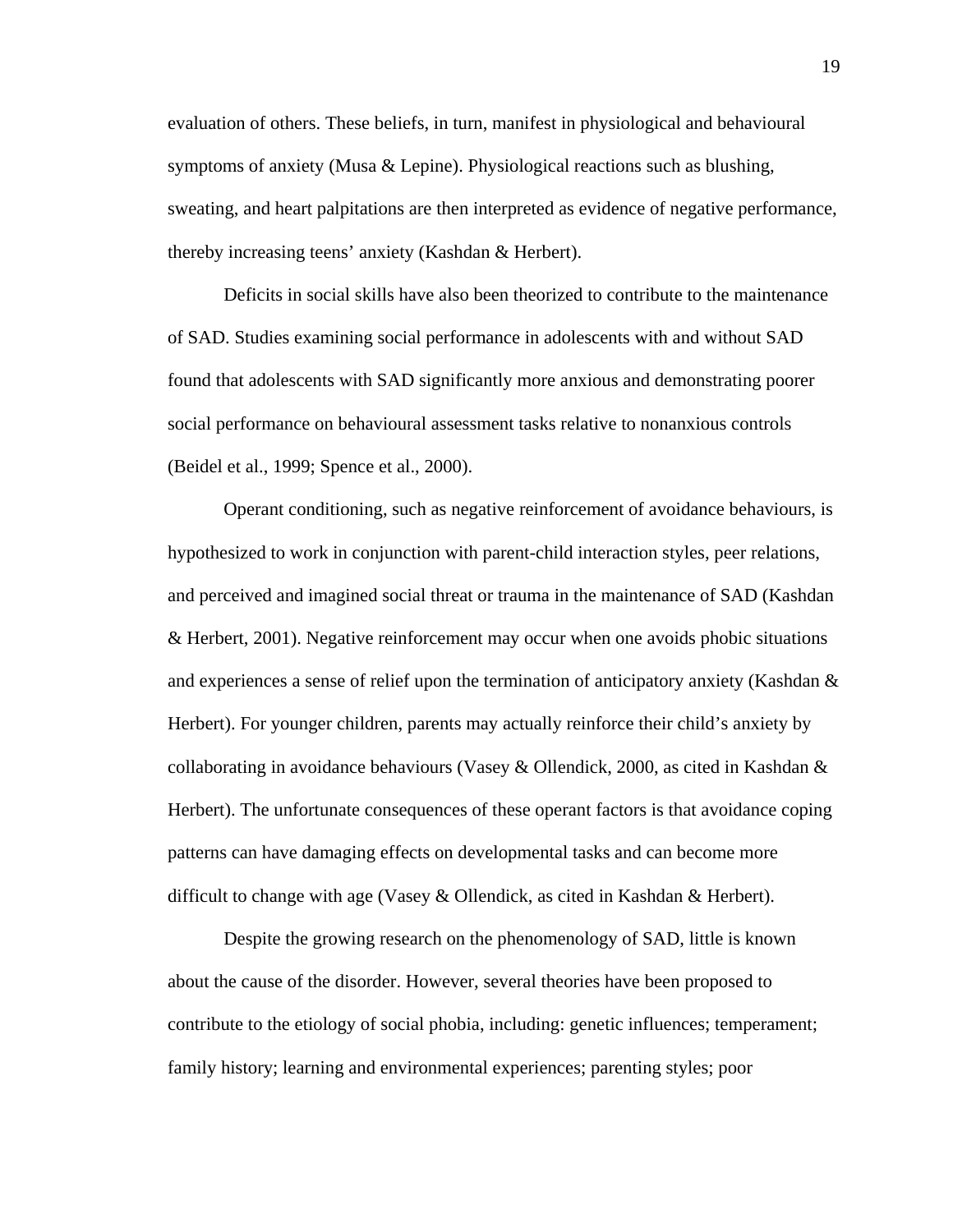interpersonal skills; and bias in pre- and post-attentive cognitive processing (Albano & Kendall, 2000; Spence et al., 2000). The following section provides a review of CBT, following with an examination of treatment interventions.

### *Review of Cognitive Behaviour Theory*

 The past decade has seen an increase in research on the treatment of adolescents with social anxiety disorder. From this literature, two treatments have garnered the most empirical support: cognitive behavioural therapy (CBT) and pharmacotherapy (Ginsburg & Grover, 2005; Rowa & Antony, 2005). The following section will introduce the reader to cognitive behavioural theory. Due to the fact that this project was designed to present CBT as a treatment modality for SAD, pharmacotherapy is not addressed. Following is an introduction to cognitive behavioural theory.

Cognitive theorists assert that personality is created by the relations between temperament and cognitive schemas (Beck & Weishaar, 2005). An individual's fundamental beliefs and assumptions are considered to make up cognitive schemas and such schemas develop early in life through personal experiences and identification with significant others (Beck & Weishaar). According to Beck and Weishaar, these concepts are reinforced by further learning experiences, which, in turn, influence the formation of beliefs, values, and attitudes. Cognitive theory "maintains that people respond to life events through a combination of cognitive, affective, motivational and behavioural responses" (Beck & Weishaar, p. 238).

Cognitive theory emphasizes the role of information processing in human responses and adaptation (Beck & Weishaar, 2005). When an individual perceives that the situation requires a response, for example, cognitive, emotional, motivational, and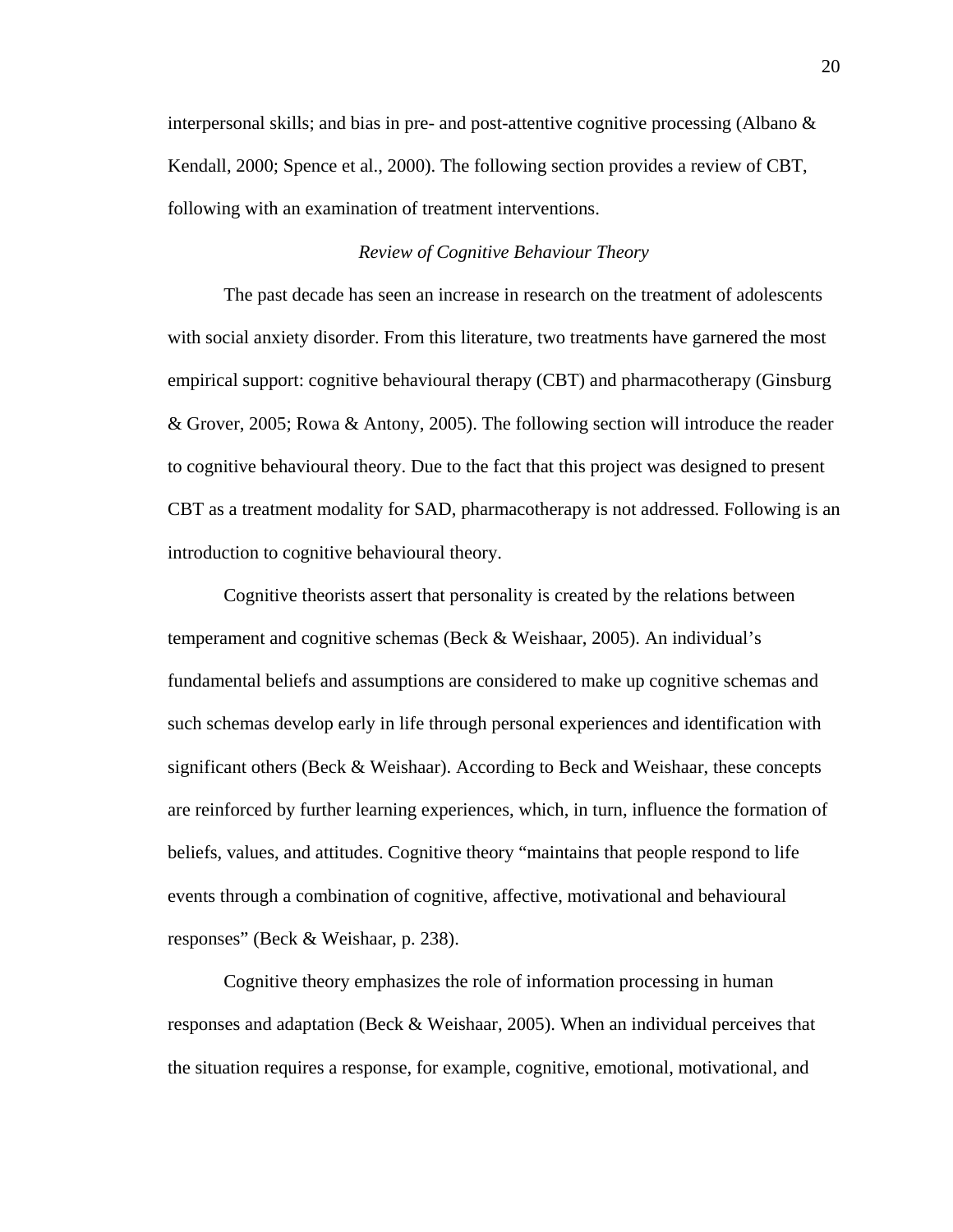behavioural schemas get mobilized (Beck & Weishaar). Furthermore, cognitive theory maintains that all individuals have cognitive schemas that contain perceptions of themselves and others, goals and expectations, memories, fantasies, and previous learning. These are believed to greatly influence, if not control, the processing of information (Beck & Weishaar).

Cognitive theorists also assert that well-adjusted functioning is present when an individual is making reasonable and adaptive interpretations of events (Beck & Weishaar, 2005). Therefore, it is assumed that it is not life events that determine well-adjusted functioning but a realistic view of self and others (Beck & Weishaar).

Alternately, cognitive theory assumes that maladaptive responses sometimes occur because "of misperceptions, misinterpretations, or dysfunctional, idiosyncratic interpretations of situations" (Beck & Weishaar, 2005, p. 238). It is purported that one's negative internal dialogue can lead to maladaptive responses (Corey, 1991). According to Corey, the ways in which one "monitors and instructs themselves, gives themselves praise or criticism, interprets events, and makes predictions shed considerable light on the dynamics of emotional disorders" (p. 345).

 Schemas can be adaptive or dysfunctional, and are dormant until engaged by specific stimuli, such as specific stressors or circumstances (Beck & Weishaar, 2005). When faced with a stressor that is too great to handle, a disorder such as anxiety can occur (Jordens, 2001). This means that without a stressor, a person with a disposition to anxiety is no more likely to feel anxious than a person without a disposition to anxiety (Abela & D'Allessandro, 2002). Anxiety disorders include errors in reasoning called cognitive distortions*,* which contribute to ongoing symptoms (Beck & Weishaar).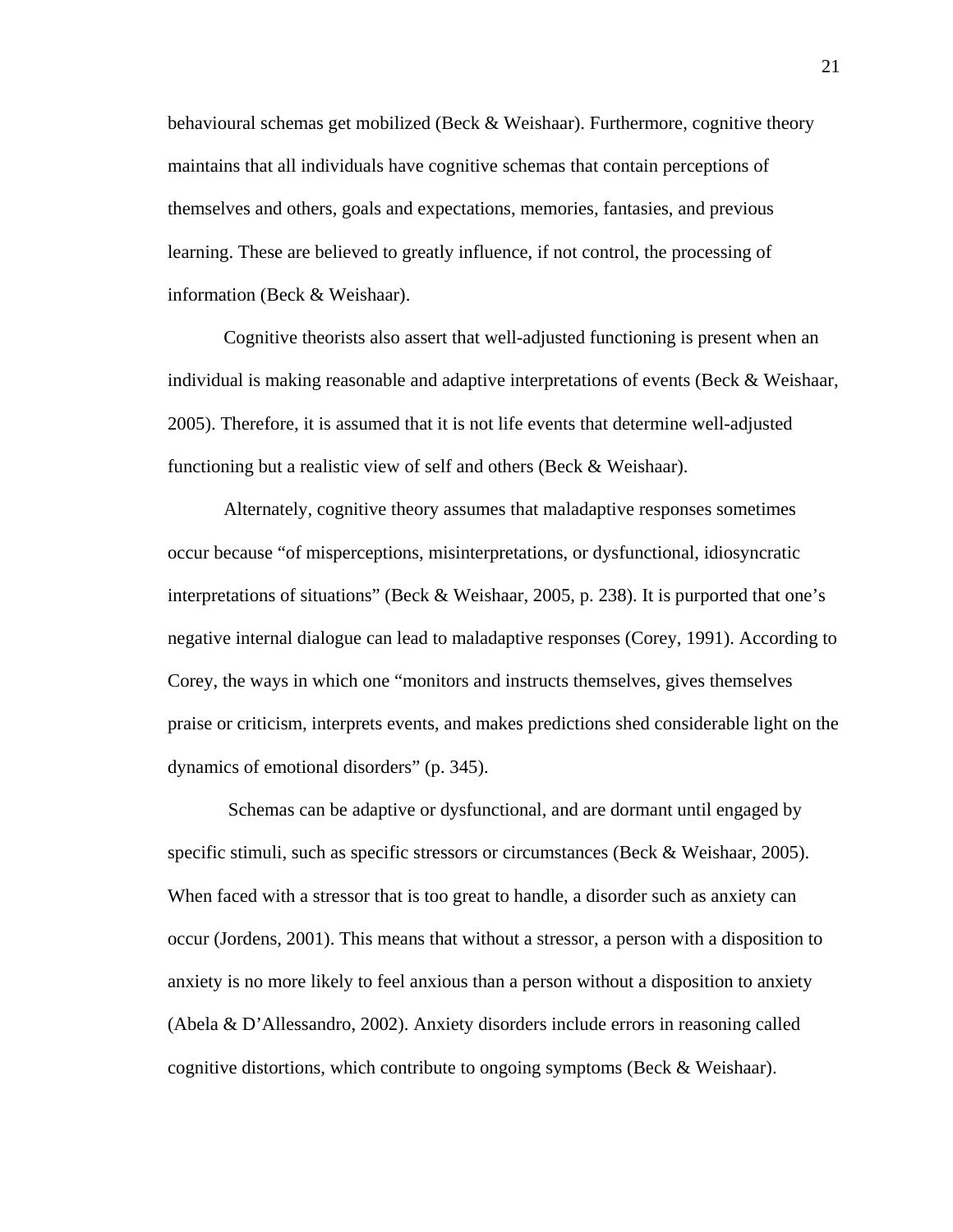Furthermore, interpretations based on schemas can be biased depending on past experiences and learning (Beck  $&$  Weishaar, 2005). These biases contribute to cognitive vulnerability, which, along with a person's temperament, can increase psychological distress (Beck & Weishaar). For example, a person who believes that speaking in front of a group will result in ridicule will more likely experience psychological distress in a group setting that requires conversation, compared to someone who is not concerned about how they are perceived by others. The individual's schemas have been based upon interpretations of past experiences and are biased because it is highly unlikely that he or she would be mocked.

Following, some of the more popular cognitive behavioural interventions used to treat social anxiety will be highlighted. Subsequent to this, focus will be given to the research that supports these interventions through a group therapy format.

# *Treating Social Anxiety Disorder in Adolescents with Cognitive Behavioural*

#### *Therapy*

Although there has been considerable investigation of treatments for childhood anxiety disorders in general (Zaider & Heimber, 2003), few studies have examined interventions specifically designed to treat social anxiety among children and adolescents (Zaider & Heimber). However, most studies of treatments for anxiety disorders in adolescents, including those designed specifically to treat social anxiety, have used some combination of cognitive and behavioural interventions (Zaider & Heimber). Overall, cognitive behavioural therapy (CBT) assumes that anxiety consists of physiological, cognitive, and behavioural components (Ginsburg & Grover, 2005). As such, CBT, whether in the form of group, family, or individual modalities, typically involves teaching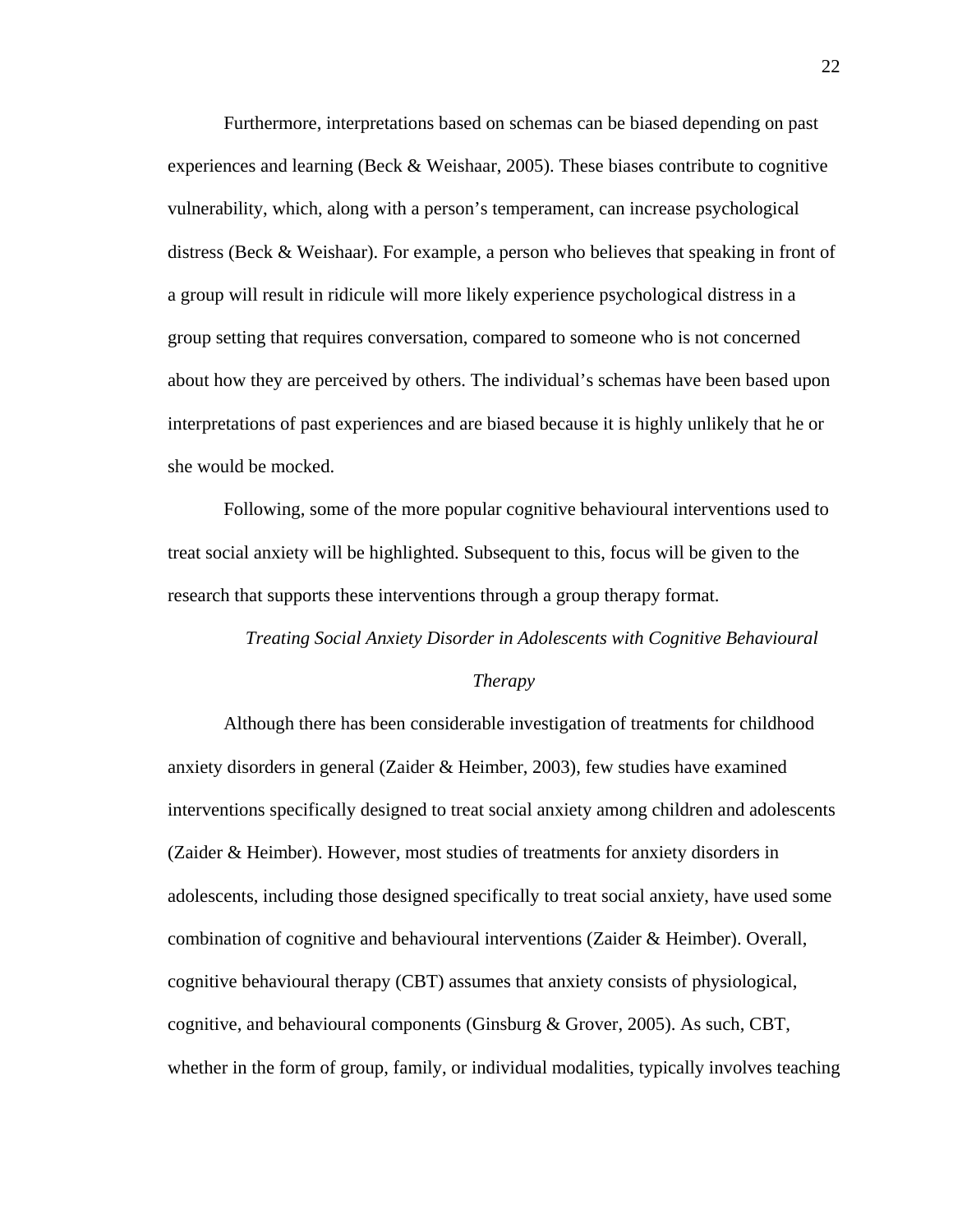skills that address each of these three components (Ginsburg & Grover). As a result, substantial evidence points to the efficacy of CBT for children and adolescents who have a range of anxiety disorders (Zaider & Heimber). Such findings are reported in this paper under the section titled effectiveness of cognitive behavioural group therapy.

Cognitive theory, as outlined, asserts that what we feel is influenced by what we think, and in order to feel better we need to avoid dysfunctional thoughts (Corey, 1991). In an effort to alter an individual's thoughts and feelings, cognitive therapy was created as "an insight therapy that emphasizes recognizing and changing negative thoughts and maladaptive beliefs" (Corey, p. 344). Cognitive therapy attempts to correct flawed information processing and to help the client adjust the assumptions that sustain maladaptive behaviours and emotions (Beck & Weishaar, 2005).

Cognitive behavioural therapy usually involves teaching skills, in group, family, or individual contexts (Ginsburg & Grover, 2005). Skills taught tend to focus on developing cognitive, affective, and behavioural skills through a structured set of sessions (Corey & Corey, 2006).

The following section provides an overview of the components used in the treatment of SAD beginning with psychoeducation. Please note that the following interventions have been included in the sample lesson plans provided in the appendices of this project.

### *Psychoeducation*

Much of CBT material can be presented in a psychoeducational format because of the assumption that once an individual recognizes negative thoughts and maladaptive beliefs, corrections in information processing can be made (Beck & Weishaar, 2005). The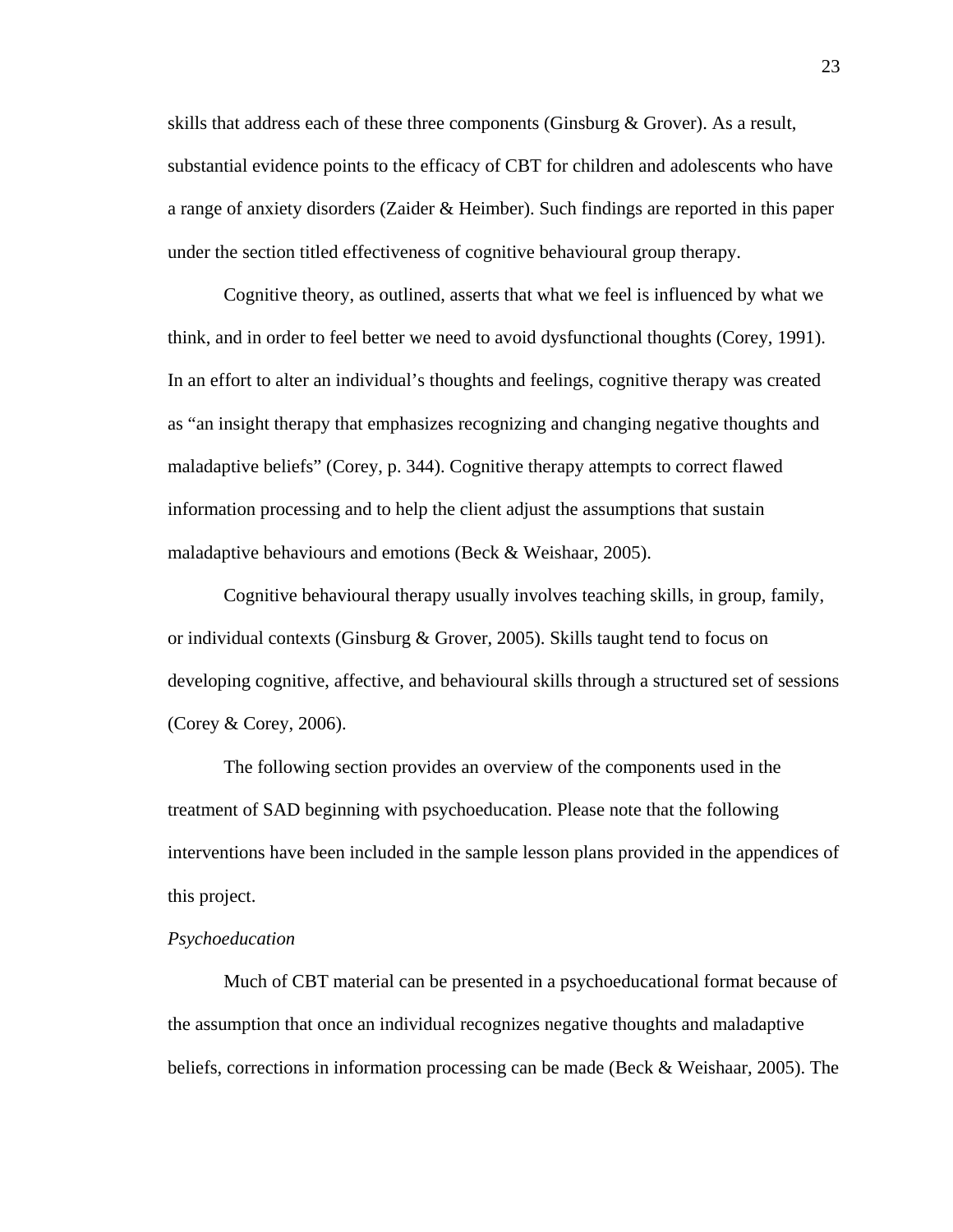treatment for SAD usually begins with a psychoeducational component in which information is provided about SAD and anxiety is discussed as a normal response (Ginsburg & Grover, 2005; Khalid-Khan et al., 2007). Cognitive, somatic, and behavioural components of anxiety are explained as well as specific symptoms of SAD (Khalid-Khan et al.). The following section will highlight the various cognitive behavioural techniques used in the treatment of social anxiety disorder; including systematic desensitisation, relaxation training, cognitive restructuring, and social skills training.

### *Systematic Desensitization*

Treatment usually combines exposure principles with cognitive restructuring tools, although some forms of CBT rely more heavily on cognitive techniques and behavioural experiments than on exposure (Clark et al., 2003). The most widely taught cognitive behavioural skills that target the physiological symptoms of social anxiety, involve training in relaxation strategies (Ginsburg & Grover, 2005; Khalid-Khan et al., 2007) and systematic desensitization, a complex but very practical intervention strategy that has been used for several decades (Antony & Swinson, 2000). The use of exposure is based on models of fear development that implicate the learned nature of particular fears and the instrumental role that avoidance plays in maintaining anxiety (Clark et al.). In exposure treatment, clients develop an exposure hierarchy, or a list of feared situations, that ranges from moderately to extremely anxiety provoking (Clark et al.). Using this hierarchy as a guide, clients are encouraged to repeatedly and systematically expose themselves to their feared situations, while in a relaxed state, staying in the situation until their anxiety has subsided. This procedure can be done in vivo or imagined.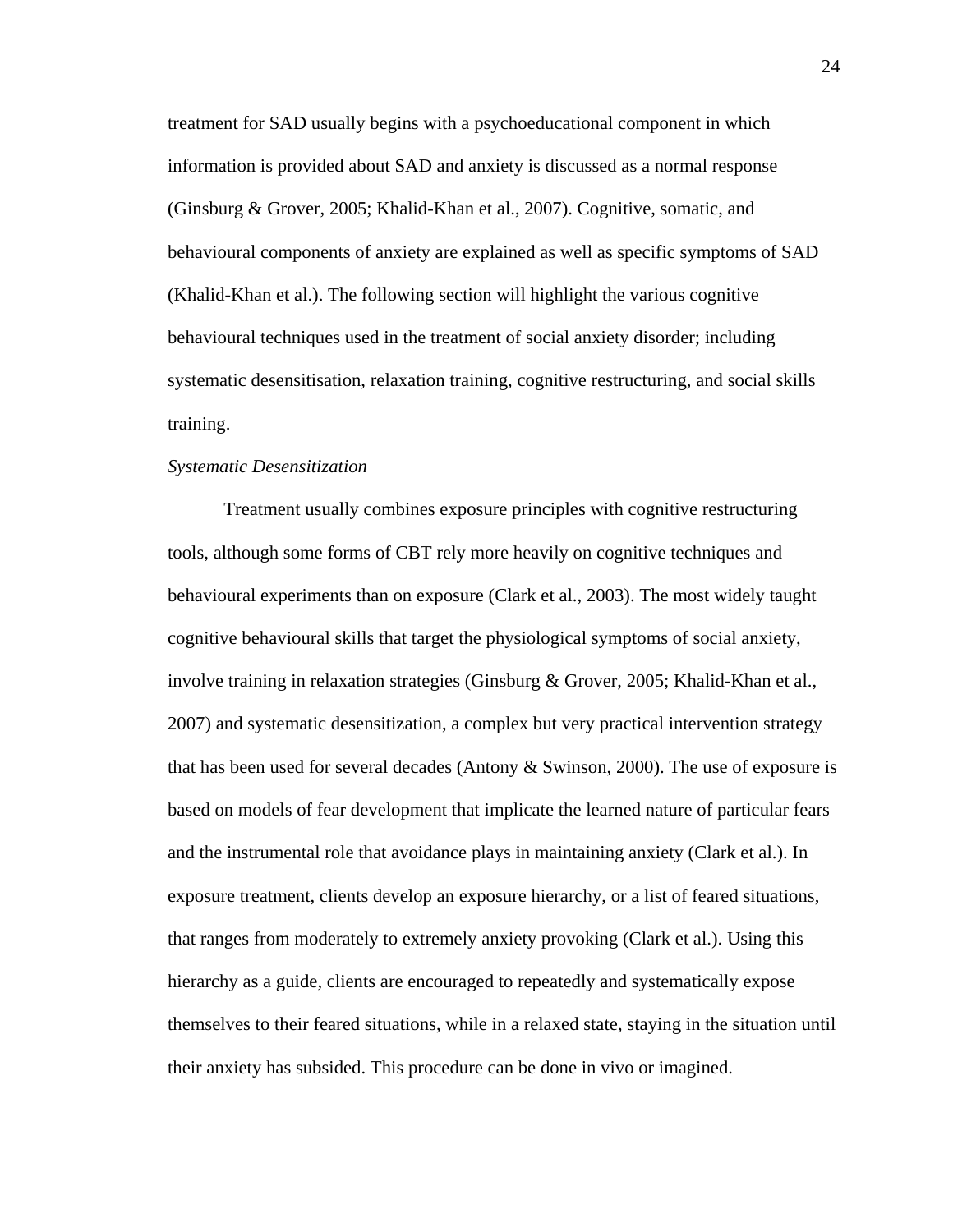Exposure to feared situations and feelings is a powerful method of learning that avoidance is neither necessary nor helpful in the long run. By confronting their fears, individuals discover that many of their anxious beliefs and interpretations are untrue or exaggerated (Antony  $&$  Swinson, 2000). In addition, their interpersonal skills improve as they have more opportunities to engage in various types of social interaction (Antony  $\&$ Swinson).

According to Kashdan and Herbert (2001), exposure is a cornerstone of all cognitive behavioural interventions for anxiety disorders. However, a combination of exposure, cognitive restructuring and social skills training is most effective in reducing social anxiety symptoms and impairment (Zaider & Heimberg, 2003).

#### *Relaxation Training*

Applied relaxation aims to combat the physiological effects of social anxiety. Individuals are provided instruction on progressive muscle relaxation, cue-controlled relaxation, and skill generalization in social situations (Rowa & Antony, 2005). Deep relaxation can help reduce anxiety (Antony & Swinson, 2000). Regular practice of deep relaxation of 20 to 30 minutes on a daily basis can produce, over time, a generalization of relaxation; that is, after several weeks of practicing deep relaxation once per day, individuals will tend to feel more relaxed all the time (Antony & Swinson).

### *Rational-Emotive Therapy*

 A long-term cognitive-based intervention is rational-emotive therapy (RET), originally developed by Albert Ellis (as cited in Merrell, 2001) several decades ago. Rational-emotive therapy, otherwise referred to as rational-emotive behaviour therapy (REBT), is based on the assumption that many emotional problems such as depression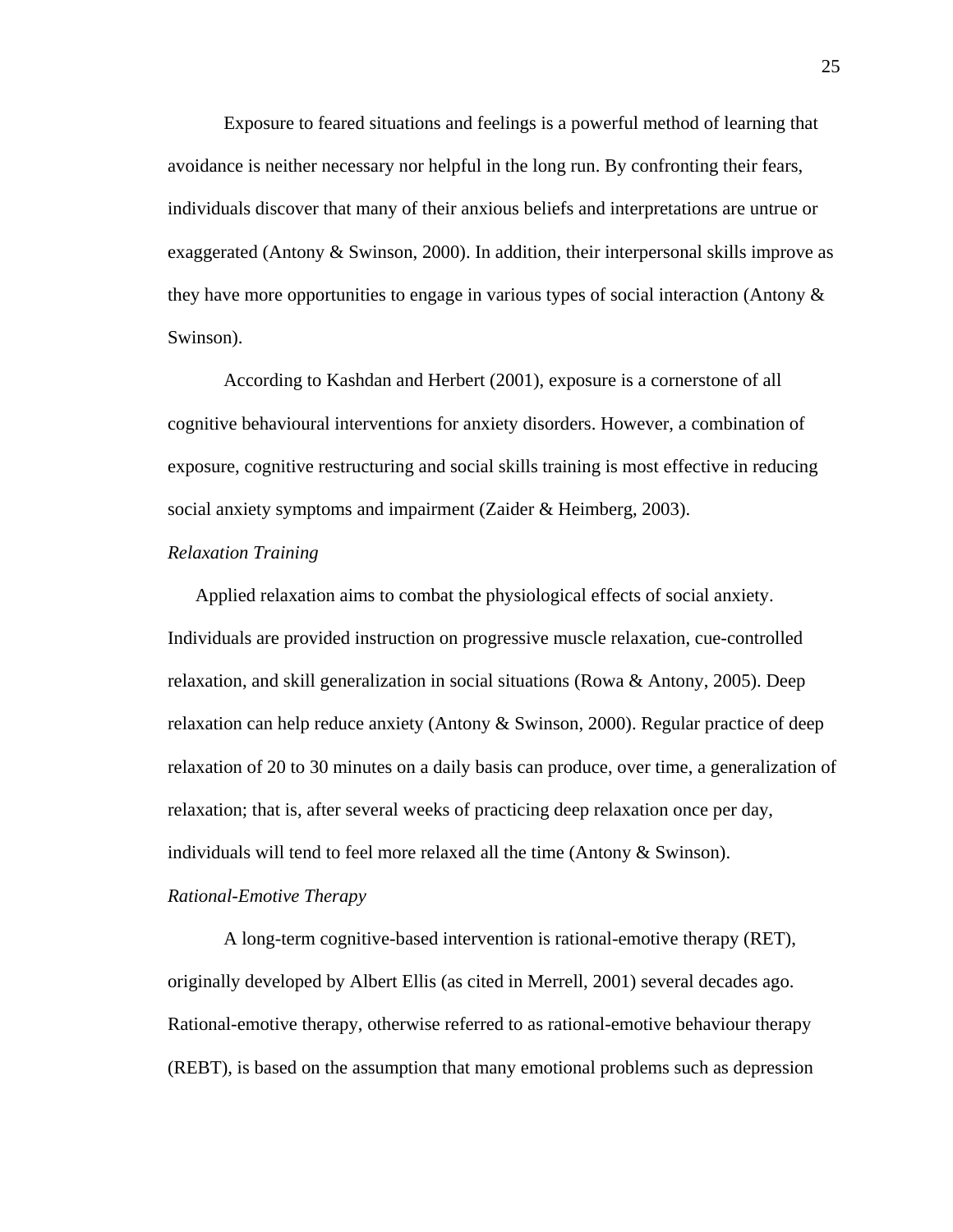and anxiety are caused by irrational thinking and mistaken assumptions (Merrell). These maladaptive thoughts, are said in turn, to lead to low self-esteem, unnecessary guilt and shame, psychological stress, and maladaptive problem-solving (Merrell). Practitioners who have modified the RET approach to use with children and adolescents have identified common irrational thoughts or beliefs more specific to this younger age group, including: "Nobody likes me," "There is something wrong with me," and "I can't try this because everyone will laugh at me" (Merrell). In the RET approach, the irrationalnegative thoughts are first identified, then actively disputed, and finally replaced with positive and more realistic patterns of thinking (Merrell). Examples of countering internal negative thoughts with positive realistic thoughts include: "Nobody likes me," becomes "Not everyone likes me, but I know that Alyssa likes me," and "I can't try this because everyone will laugh at me," becomes "If I try this and people laugh at me, I will survive" (Merrell).

### *Social Skills Training*

Social skills' training has long been used as an intervention for socially withdrawn and anxious adolescents (Ginsburg & Grover, 2005; Merrell, 2001; Reinecke et al., 2006; Velting & Albano, 2001). Most socially withdrawn youth tend to experience significant anxiety regarding their social experiences (Ginsburg & Grover). They may feel a great deal of fear in tackling common school situations, such as answering a teacher's questions in front of the whole class, speaking in public, asking questions of teachers or other students, or initiating conversations with peers (Merrell). In addition to exhibiting shyness and withdrawal, and not interacting with their peers, socially withdrawn or anxious youth often have poor social problem-solving skills (Ginsburg  $\&$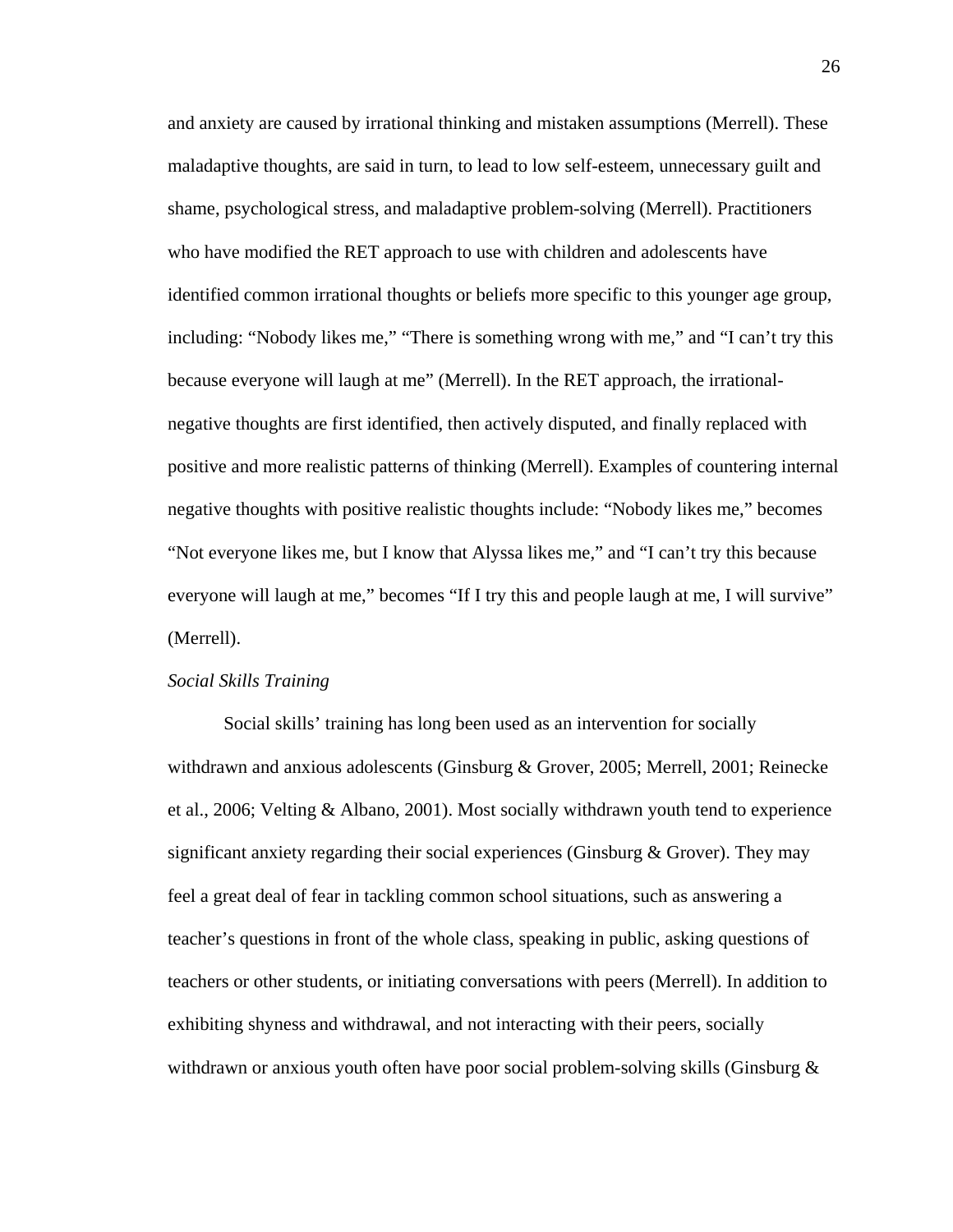Grover; Reinecke et al.; Velting & Albano) and are less likely than their peers to engage in social problem solving after they have experienced a failure in trying to deal with a social situation (Merrell). They are likely to give up and withdraw from social situations rather than experience the discomfort and embarrassment they perceive will occur if they fail in these situations (Merrell). For socially anxious and withdrawn adolescents, social skills training offers a practical intervention tool to increase their ability to deal with social situations (Ginsburg & Grover; Merrell; Reinecke et al.; Velting & Albano).

Overall, most clinical researchers now believe that CBT is the treatment of choice for youth with internalizing disorders including SAD (March & Wells, 2003). Therapists have modified these treatment programs in their own way but despite these modifications, all these interventions share three common components: psychoeducation, exposure, and skill building (Khalid-Khan et al., 2007).

# *Effectiveness of Cognitive Behavioural Group Therapy in the Treatment of SAD*

Current empirical reviews support the efficacy of cognitive behavioural group therapy for anxiety disorders in youth. According to Albano and Kendall (2002), cognitive behavioural therapy used to treat children and adolescents with anxiety is based upon both sound theoretical and empirical underpinnings. Results of a 2005 study of 12 male and female adolescents, ages 13-18, with a primary diagnosis of social anxiety disorder supported cognitive behavioural group therapy as an effective treatment for adolescents with SAD (Baer & Garland, 2005). The study was a randomized, waitlist control study that evaluated the effectiveness of a 12-week behavioural group treatment program. The adolescents with social anxiety were randomly assigned to the behavioural treatment group or the waitlist control group. The intervention was a behavioural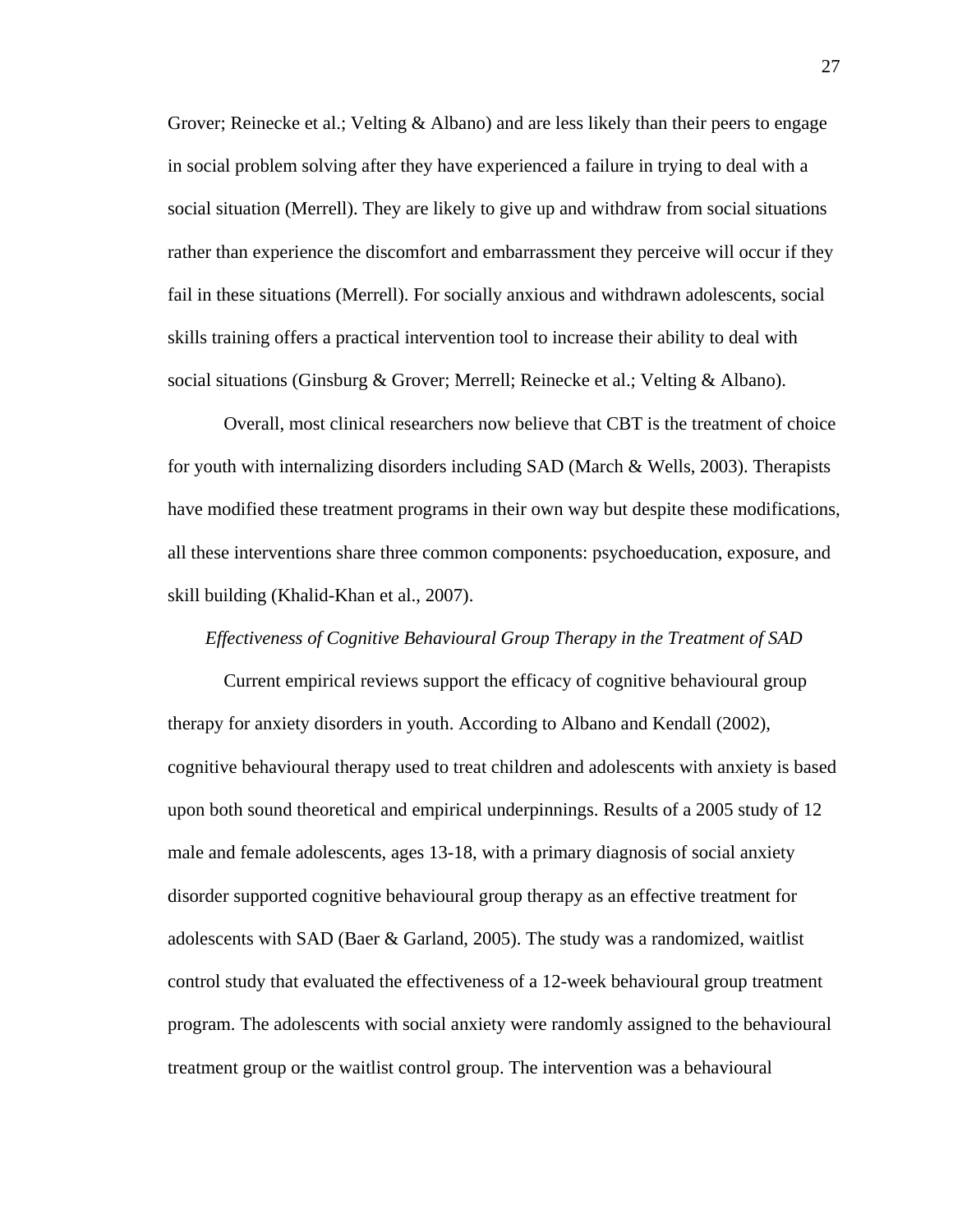treatment model consisting of 12 weekly, 90-minute group sessions with six adolescents and two leaders. Group sessions included psychoeducation, social skills training, individual exposure therapy, and group peer generalization sessions.

Both groups were assessed using objective and subjective outcome measures. The objective measures included the Anxiety Disorders Interview Schedule (ADIS) and selfreport, both assessed by independent nonblinded clinical evaluators. The subjective measures included the Social Phobia and Anxiety Inventory (SPAI), a self-report instrument assessing cognitive, somatic, and behavioural dimensions of social anxiety, and the Beck Depression Inventory (BDI). Assessments were performed at baseline and immediately after the treatment or waitlist period.

Results indicated that the adolescents showed significant improvement in social anxiety symptoms  $(p < .03)$  (Baer & Garland, 2005). The mean pre-treatment ADIS interference score for both groups (treatment and waitlist) of 5.36 decreased to 3.27 posttreatment, whereas the mean pre-waitlist (waitlist group only) ADIS interference score of 5.67 decreased to 5.33 post-treatment (Baer & Garland).

Results of a similar magnitude were obtained for subjective ratings of participant social anxiety symptoms using the SPAI. The mean change from pre- to post-treatment SPAI total score was -28.5, and the mean change from pre- to post-waitlist score was - 9.8, with a *p* score of .05 (Baer & Garland, 2005).

Overall, Baer and Garland's (2005) study demonstrated the effectives of CBT in the treatment of social anxiety. These findings are similar to the work done by Spence, Donovan, and Brechman-Toussaint (2000) who evaluated the effectiveness of an integrated cognitive behavioural group treatment program for socially anxious children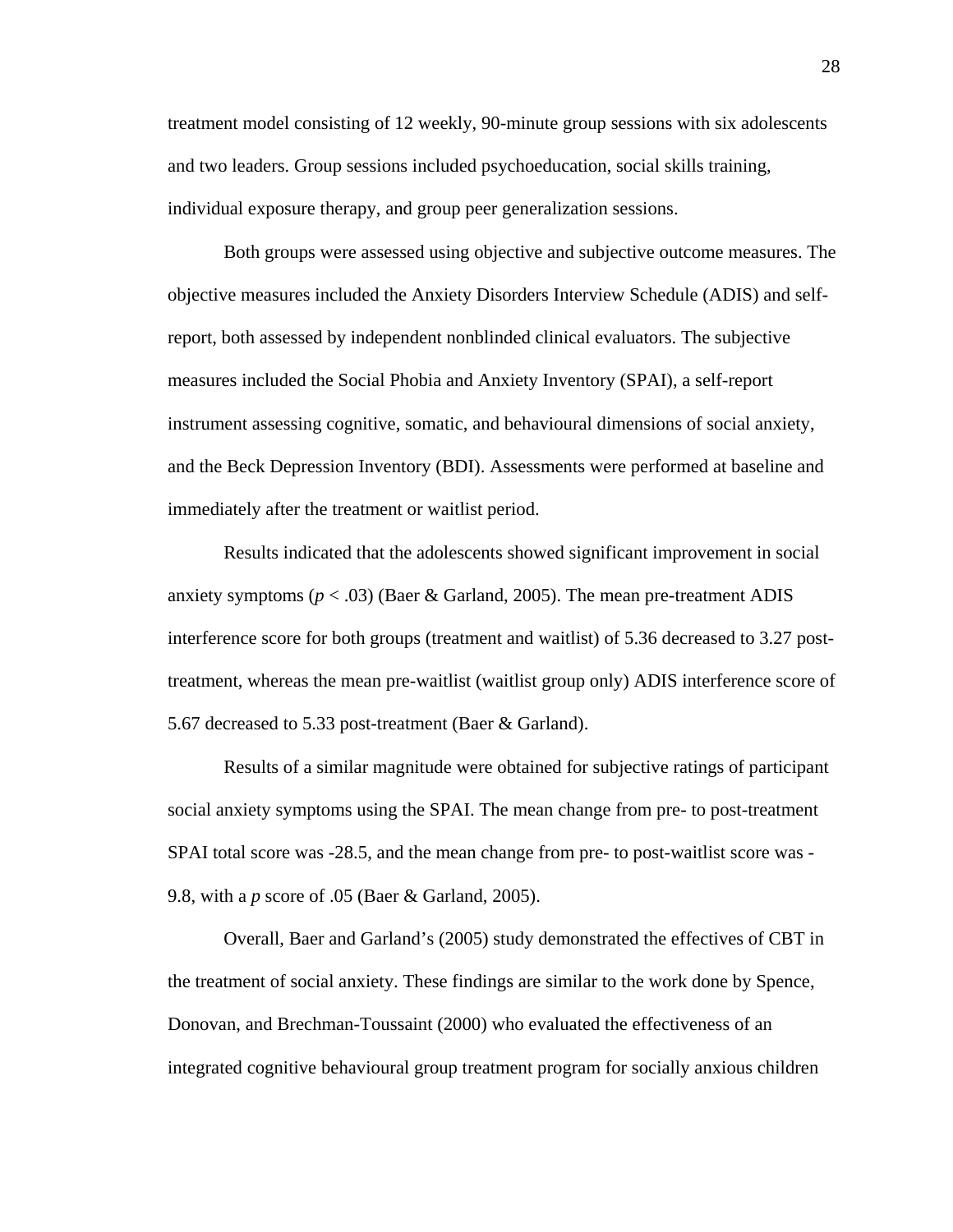and adolescents. The study included 50 children aged 7 to 14 years with a principal diagnosis of social anxiety. Participants were randomly assigned to either a 12-session cognitive behavioural group treatment program or a wait list control group. Interventions emphasized social skills training, but also included anxiety management methods, graded exposure in vivo, and cognitive restructuring (Spence et al.).

Clinical diagnosis was assessed pre- and post-treatment using a modified version of the Anxiety Disorders Interview Schedule, Child and Parent Versions (ADIS-C-P). In addition, a clinical severity rating was given based on the parent's interference ratings, total symptoms endorsed, and clinician assessment of level of disturbance and disability produced.

The integrated cognitive-behavioural group program produced significant reductions in social anxiety (Spence et al., 2000), as assessed by both parent and child report. The effects were statistically and clinically significant as indicated by a reduction in the percentage of children in the treatment conditions who retained a clinical diagnosis of social phobia at post treatment (Spence et al.). Forty-two percent of the children met diagnostic criteria for social anxiety post treatment and 47% of the children met diagnostic criteria for social anxiety at a 12-month follow-up (Spence et al.). Such improvements were not evident for the wait list control children; 93% showed minimal change during the treatment period (Spence et al.).

 Overall, Spence et al. (2000), as did Baer and Garland (2005), found that cognitive behavioural treatments are credible interventions in the treatment of social anxiety. Further support of these findings was obtained by Hayward et al. (2000). These authors examined the efficacy of cognitive behavioural group therapy for adolescents.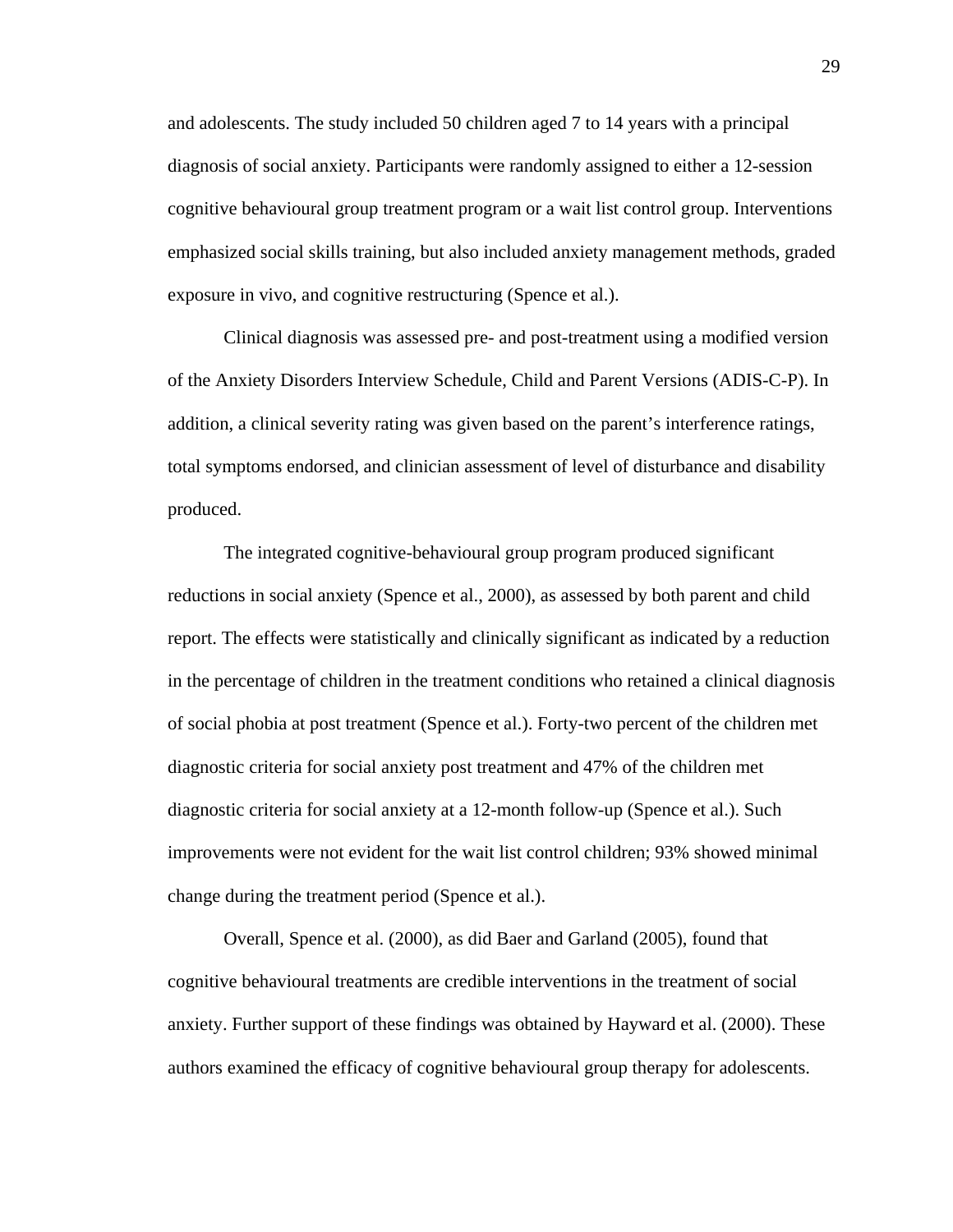These authors compared 12 female adolescents with social anxiety that were treated with the same cognitive behavioural group therapy program with 23 wait-list controls (Hayward et al., 2000). The mean age of participants was 15.8 years. The Social Phobia and Anxiety Inventory (SPAI) and the Anxiety Disorders Interview Schedule, Child and Parent Versions (ADIS-C-P) were used as pre- and post-treatment measures.

 The cognitive behavioural group treatment program was delivered over 16-weeks and each session was 90 minutes in duration. Sessions focused on providing group members with information about social anxiety, skill-building (including social skills), social problem-solving skills, assertiveness, and cognitive restructuring. Participants also engaged in vivo and simulated within-session exposure to feared social situations (Hayward et al., 2000).

 The primary criterion for efficacy at posttreatment was the rating of interference from the ADIS-C-P. Results showed significant reductions  $(p < .03)$  in interference in the treatment condition compared with the untreated condition on both the parent and child interference ratings (Hayward et al., 2000). On the zero to eight interference score, mean scores on ratings decreased nearly 50% in both the child and parent interviews (Hayward et al.). There were also significant differences  $(p < .04)$  by treatment condition in the SPAI at posttreatment (Hayward et al.). At post treatment 55% of the subjects in the treatment condition still met criteria for social anxiety on the ADIS, whereas 96% of the subjects in the untreated condition met criteria for social anxiety  $(p < .05)$  (Hayward et al.).

Results provide support for a moderate short-term effect of cognitive behavioural group therapy for the treatment of social anxiety in female adolescents. However, long-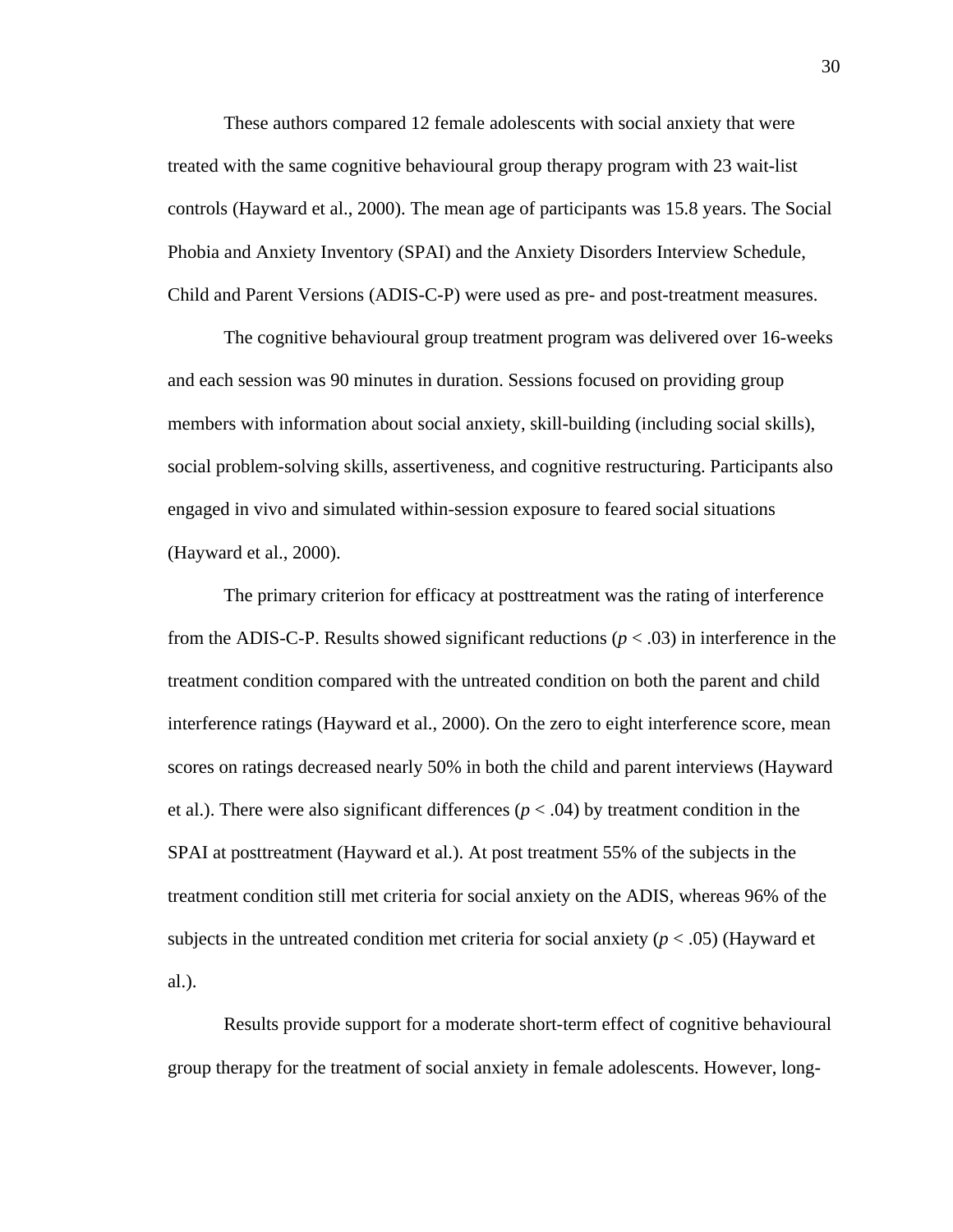term effects did not appear to be evident as these differences were not present one year later (Hayward et al., 2000).

### *Summary of Findings*

Evidence for cognitive behavioural treatments indicates that such treatments are credible interventions and superior to wait-list controls (Baer & Garland, 2005; Hayward et al., 2000; Spence, 2000). The evidence also suggests that group therapy providing a combination of social skills training, cognitive restructuring, and graded exposure offers promise as an effective treatment (Baer & Garland; Hayward et al.; Spence). Furthermore, group therapy for adolescents complements the normal developmental tasks and provides a place where participants can safely share similarities and take risks with others (Baer & Garland; Hayward et al.; Spence).

Despite the successful results in treating anxiety disorders, these studies have some limitations. First, most of the studies compared the treatment against a wait-list condition rather than another active treatment. Second, there was a wide range in the ages of participants, with ages ranging from 7 to 18 years. Most psychosocial treatments need to be modified for a particular developmental age. Third, there are inconsistencies in the literature in identifying the effective and necessary components of treatment packages; that is, exposure versus social skills training versus cognitive therapy versus cognitive behavioural therapy.

It would be beneficial if future research focused on controlled trials of combined treatments (i.e., comparisons of medication, CBT, and the combination of pharmacotherapy and CBT). Studies examining the long-term benefits of CBT and the use of relapse prevention sessions to reduce relapse rates may also be useful. In addition,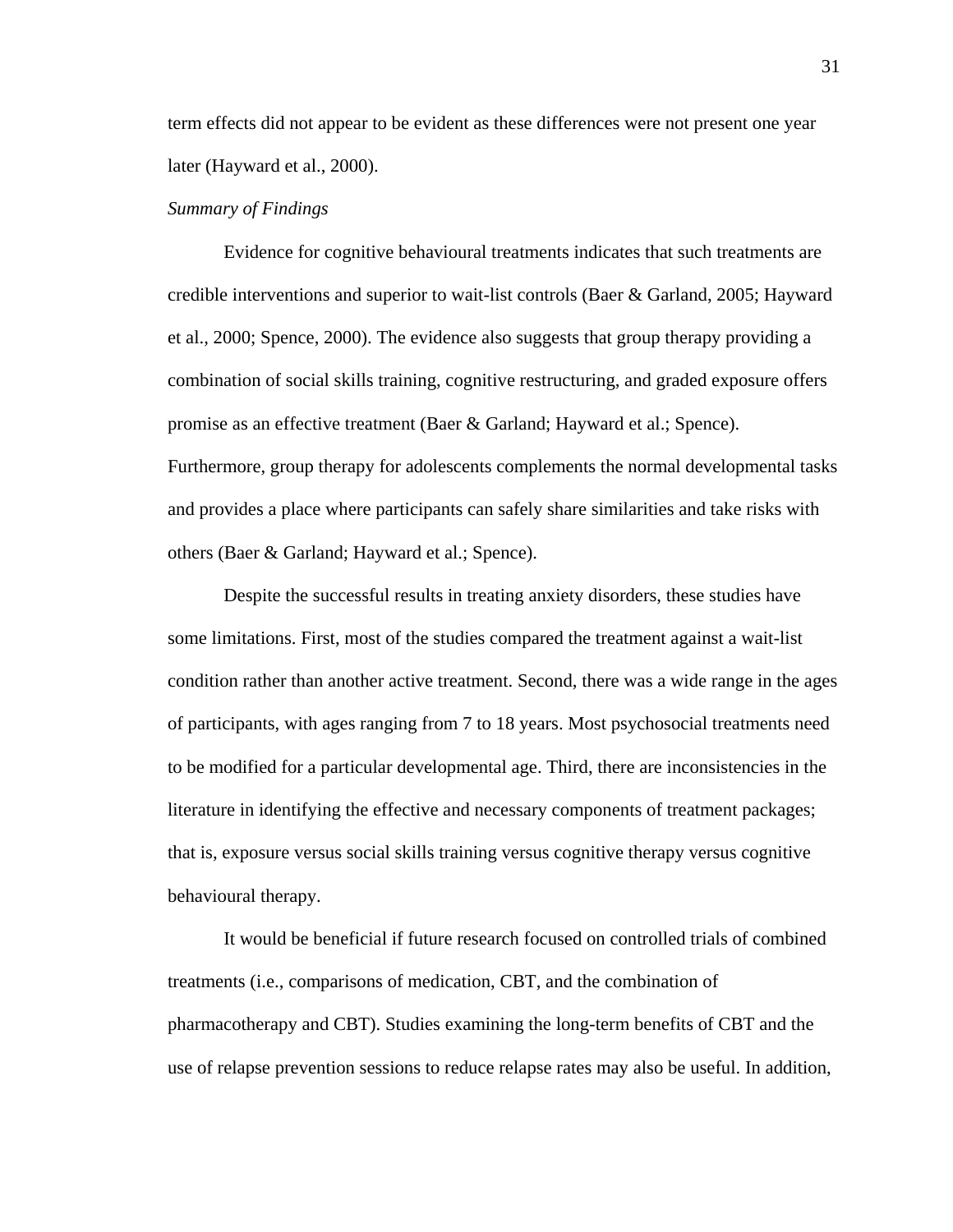studies that have diverse populations and a wide age range are needed to evaluate if these protocols can be generalized to other populations.

As demonstrated in these studies, group therapy is an effective modality to deliver CBT. As such, the following section will highlight the benefits of group therapy for adolescents, as well as, address some of the factors required to be taken in to consideration when forming a group therapy program for anxious teens.

# *Group Therapy for Adolescents*

To continue to offer a framework for providing a SAD group for youth, this last section of the chapter will focus on the merits of using group work to help youth overcome SAD. Group processes, such as the similarities of participants, the development of social skills, fears impacting group therapy, and how to get the anxious individual to group therapy, will all be discussed.

Group therapy is a useful method for helping youth overcome a wide range of emotional and behavioural problems (Ginsburg & Grover, 2005; Khalid-Khan et al., 2007). According to Yalom (1995), there is much support for group therapy in response to research indicating the effectiveness of group therapy, on its own and in comparison to other psychotherapies.

Of all the psychotherapy modalities, group psychotherapy, in particular, complements the normal developmental tasks that further youth capacities for social interaction and intimacy (Shechtman, 2004, as cited in Corey & Corey, 2006). The group is a natural setting for adolescents: they are taught in groups, live in groups, and often play in groups. Social interaction is a key aspect of the developmental process, and as suggested by Bandura (1989), most social learning takes place by observing others and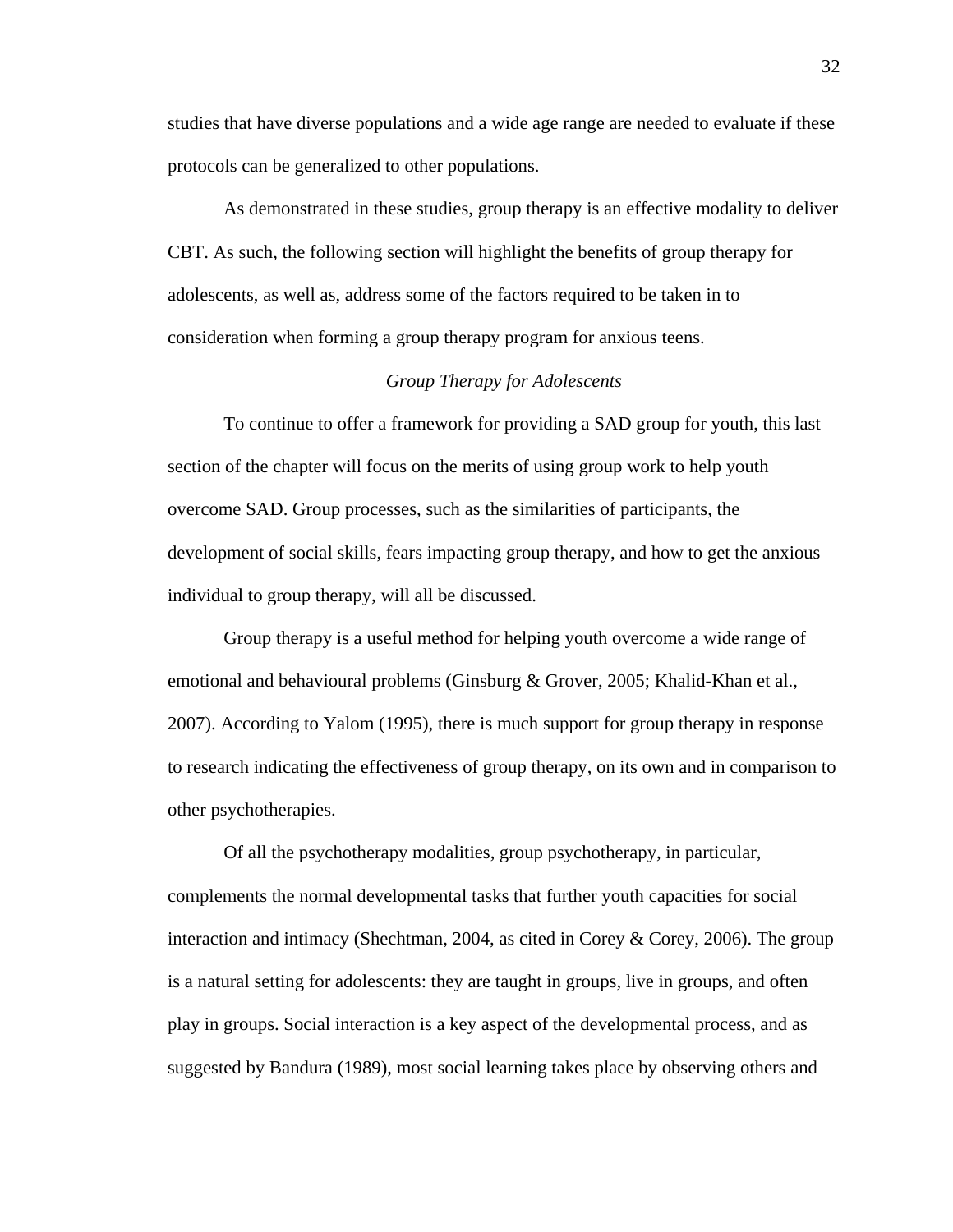the results of their actions. Adolescents are excellent at being able to learn from one another while teaching appropriate skills as they grow (Corey & Corey, 2006).

Because the peer group has enormous power for influencing behaviour, group therapy should be considered a primary rather than an auxiliary form of child psychotherapy (Shechtman, 2004, as cited in Corey & Corey, 2006). Furthermore, since adolescence is a time of rising psychosocial vulnerability where either psychopathology or self-actualization can occur (Gunther & Crandles, 1998), social learning may be the best treatment for them.

#### *Discovering Similarities*

Group counselling can help adolescents discover that they are not unique in their struggles (Corey & Corey, 2006). Despite the complexity of human problems, certain common denominators are clearly evident, and group therapy members soon come to recognize their similarities through sharing in a group environment (Antony & Swinson, 2000; Corey & Corey; Yalom, 1995). Group therapy can provide these individuals with an opportunity to confide in and be validated and accepted by others (Corey & Corey). When group members confide in and feel accepted by others, it can be said that they have established cohesiveness (Yalom). As Yalom noted, cohesiveness is a significant factor in successful group therapy outcome. In conditions of acceptance and understanding, group members may be more inclined to express and explore their experiences, and relate more deeply to others (Yalom). For the socially anxious individual, being comfortable enough to engage in self-disclosure is an important factor in becoming more confident (Merrell, 2001).

#### *Developing Social Skills*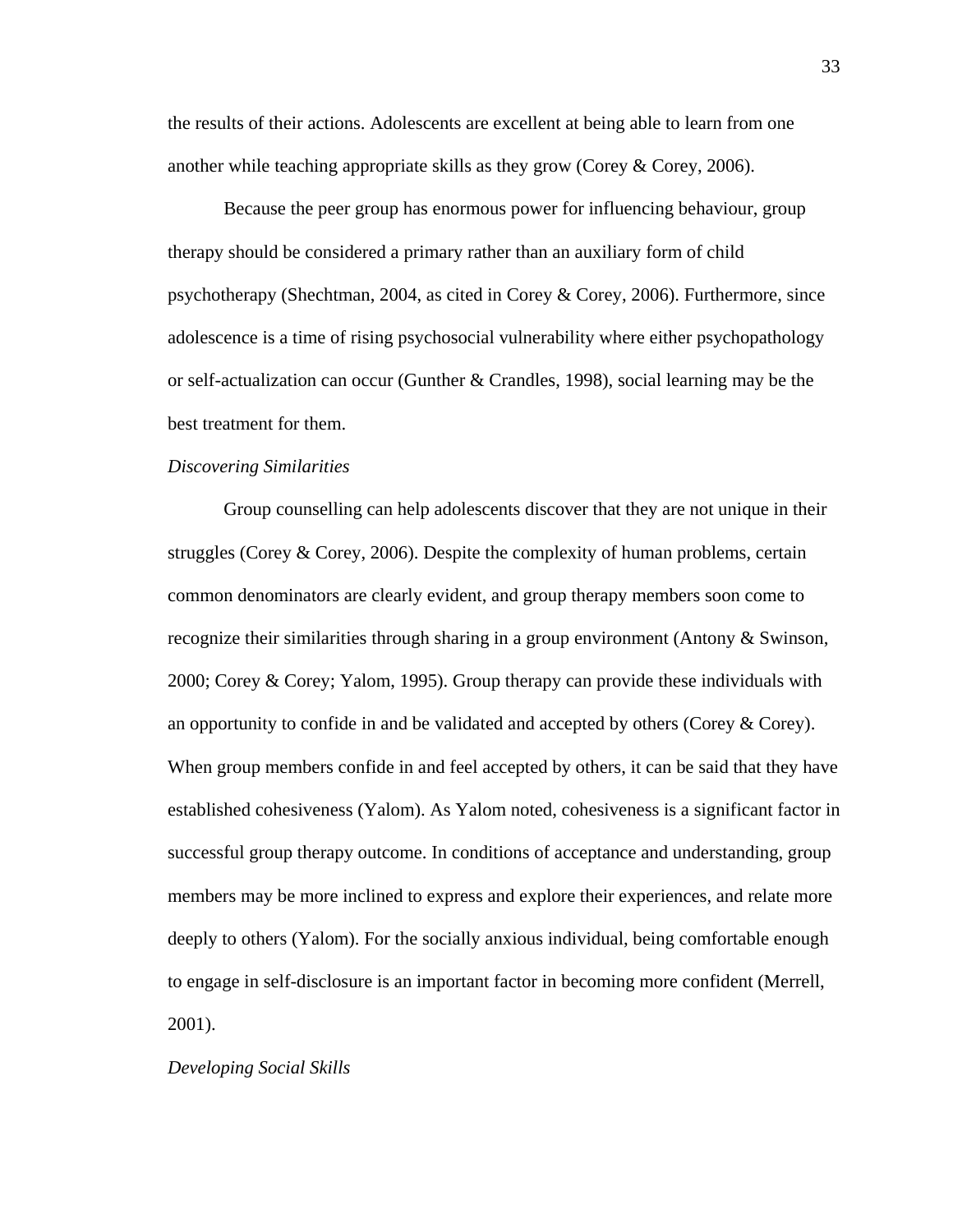Group work provides anxious individuals the opportunity to interact with other group members as they do in their social spheres (Yalom, 1995). Participants will inevitably display their interpersonal behaviour in the therapy group; these interactions will provide group members and leader(s) the opportunity to offer feedback, ultimately helping members learn how to develop distortion-free, rewarding interpersonal relationships (Yalom).

According to Yalom (1995), the development of social skills is a therapeutic factor that operates in all therapy groups, although the nature of the skills taught and the process vary depending on the type of group therapy. In some groups, members may be asked to role-play certain scenarios and in other groups, social learning is more indirect (Corey & Corey, 2006). Therapy groups provide members with the opportunity to acquire highly developed social skills: they can learn how to be helpfully responsive to others; acquire conflict resolution skills; and develop empathic skills (Antony & Swinson, 2000; Yalom).

# *Fears Impacting Enrolment in Group Therapy*

Adolescents are often reluctant to attend group therapy for a number of reasons. For example, some teens may be suspicious of anything recommended by their parents or other adults (Gunther  $& Cradles, 1998$ ). Some fear that the therapist will interrogate them and tell them what to do. Others are frightened that they will encounter someone they know, and that they will be stigmatized (Gunther & Crandles). The older the participant, the more likely they are to show fear and the greater the likelihood that they will be less willing to enter group therapy (Gunther  $&$  Crandles).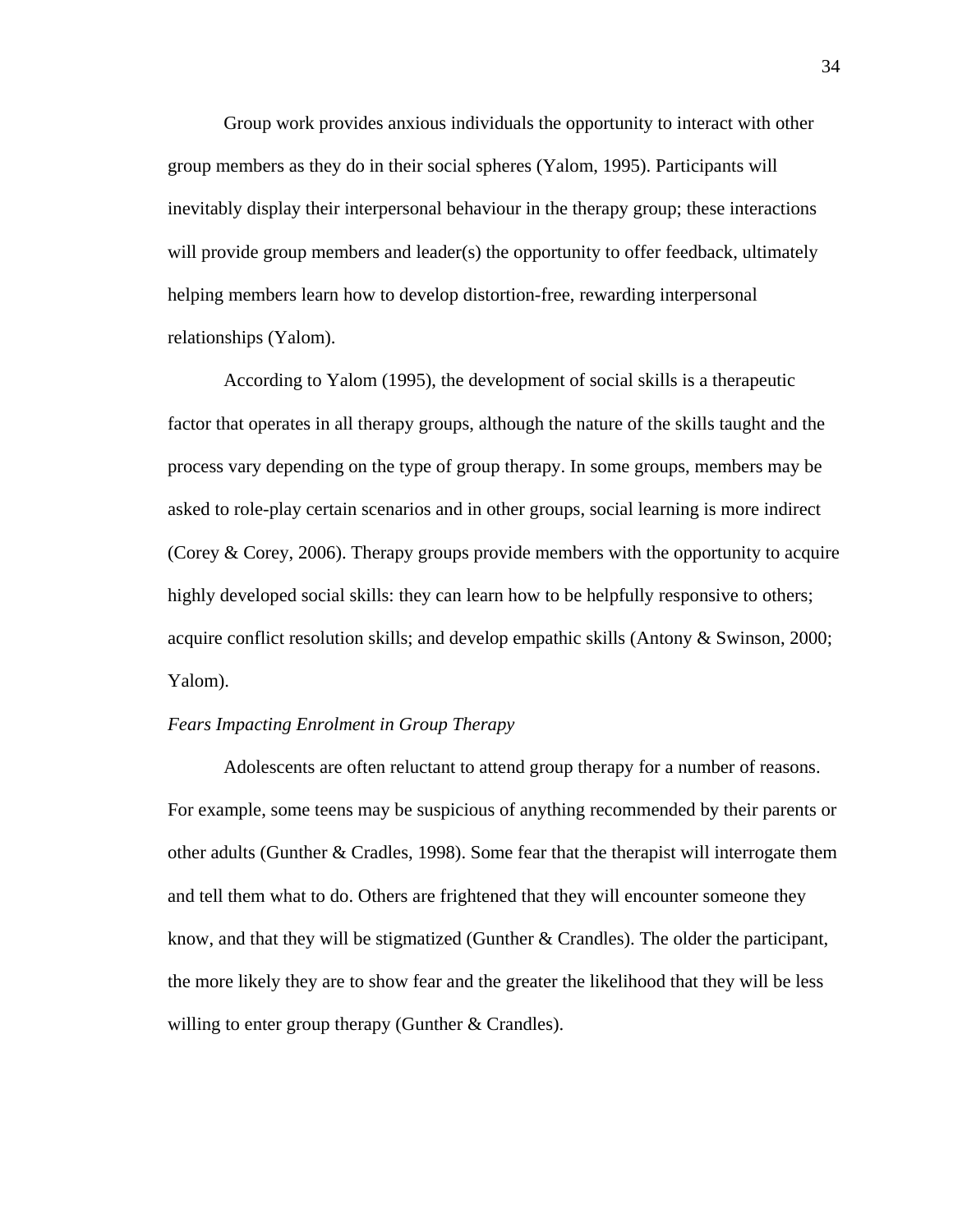One disadvantage of group work for the socially anxious individual is that it can be intimidating because of the unknowns (e.g., who will be in attendance, fear of having to talk in public, etc.). However, even though individuals with social anxiety are often terrified of starting group treatment, the fear of speaking in front of the group usually diminishes after the first few weeks (Antony & Swinson, 2000; Corey & Corey, 2006). Counsellors need to learn how to encourage the socially anxious individual to attend group therapy as group therapy has so many benefits, as previously outlined. *Getting the Anxious Individual to Group Therapy* 

 Pregroup contact with adolescents and their parents in the form of a family meeting, for example, is a critical step in building the foundation for a working alliance (Malekoff, 2004). Some of the orienting information for the clinician to keep in mind when first meeting with the adolescent and his or her parents is: (a) how can the prospective member benefit from the group; (b) what actually happens in the group;  $(c)$ what is special about group work; and (d) what is the purpose of the group (Malekoff). Furthermore, demystifying the group process through the use of storytelling allows clinicians to share past encounters with groups to bring experiences a little closer to life for the adolescent (Malekoff). In addition, pregroup contact allows the prospective member to share his or her expectations, hopes, and fears (Malekoff). By tuning in to the individual's group sensitivities, the clinician takes an important step toward allaying fears and creating a vision of how the new situation can be different (Malekoff). Through this process, the potential member begins to develop a sense of trust and safety with the clinician, a critical component in the early stages of group formation (Malekoff).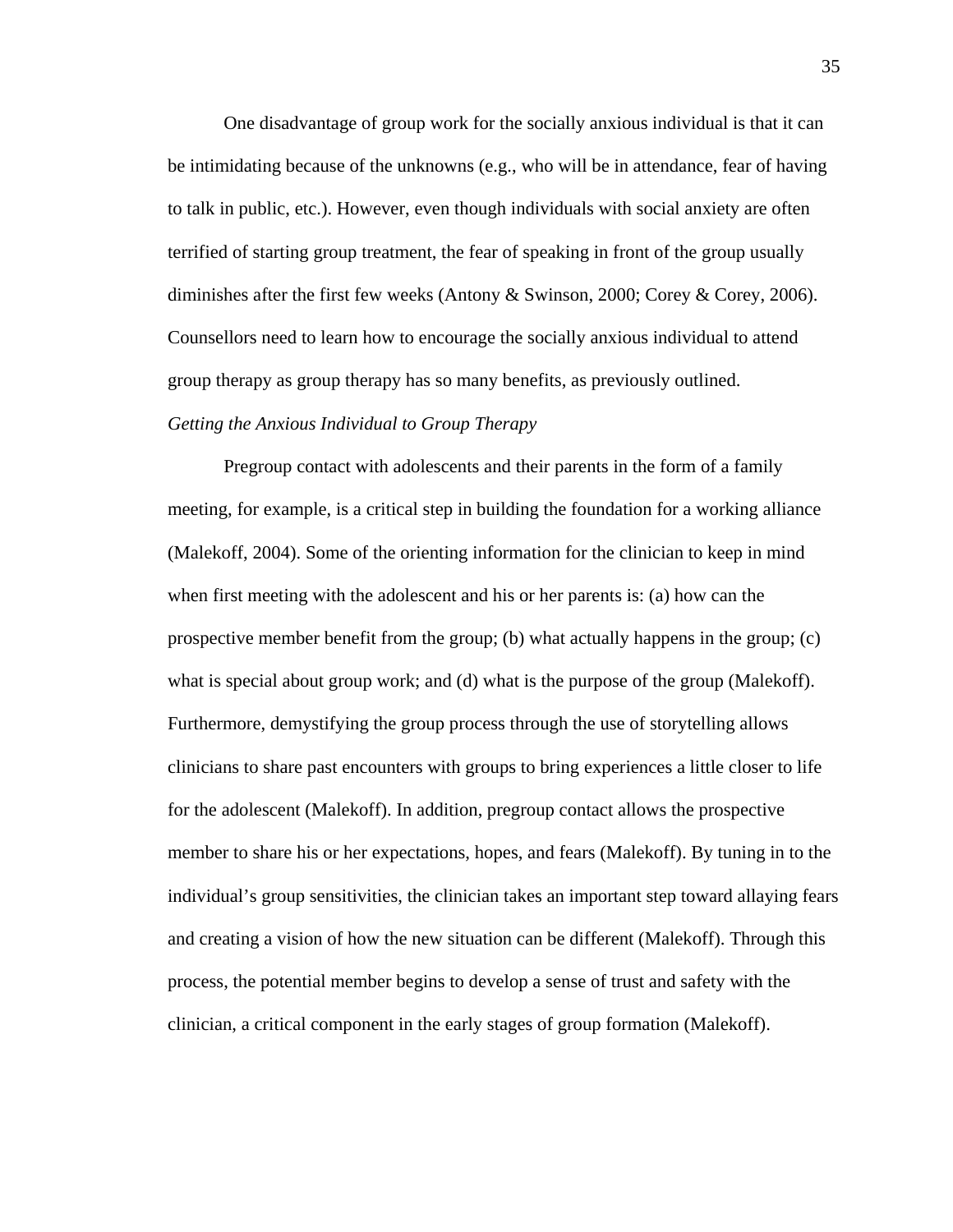With the documented evidence that youth respond well to CBT and group work, this project, containing 10 group lesson plans, is highly relevant. The lesson plans provided in the appendix include many of the cognitive behavioural tools reviewed in this chapter.

#### *Summary*

 Social anxiety in adolescents is a prevalent condition that causes significant functional impairment. Social anxiety disorder in adolescents is a serious condition with onset early in life, which often persists over the course of the lifespan (Khalid-Khan et al., 2007). Failure to intervene early with effective treatments may render the youth vulnerable to impairments in a wide range of functioning, resulting in harmful effects on his or her long-term emotional development (Khalid-Khan et al.).

Cognitive behavioural therapy is the most widely used psychological treatment for social anxiety (Rowa & Antony, 2005). Treatment from the cognitive behavioural perspective assumes that anxiety is a normal and expected emotion comprised of biological, behavioural, and psychological components (Albano & Kendall, 2002). Both cognitive and behavioural methods are used to dispute maladaptive beliefs and encourage more realistic adaptive thinking (Beck & Weishaar, 2005). Methods involve encouraging the client to take risks and practice new behaviours in a safe environment (Beck  $\&$ Weishaar). The cognitive therapist's view is that the new experiences of the client will validate the use of new behaviours (Beck & Weishaar). Furthermore, it is assumed that the emotions triggered through the use of new behaviours will also enhance behaviour (Beck & Weishaar).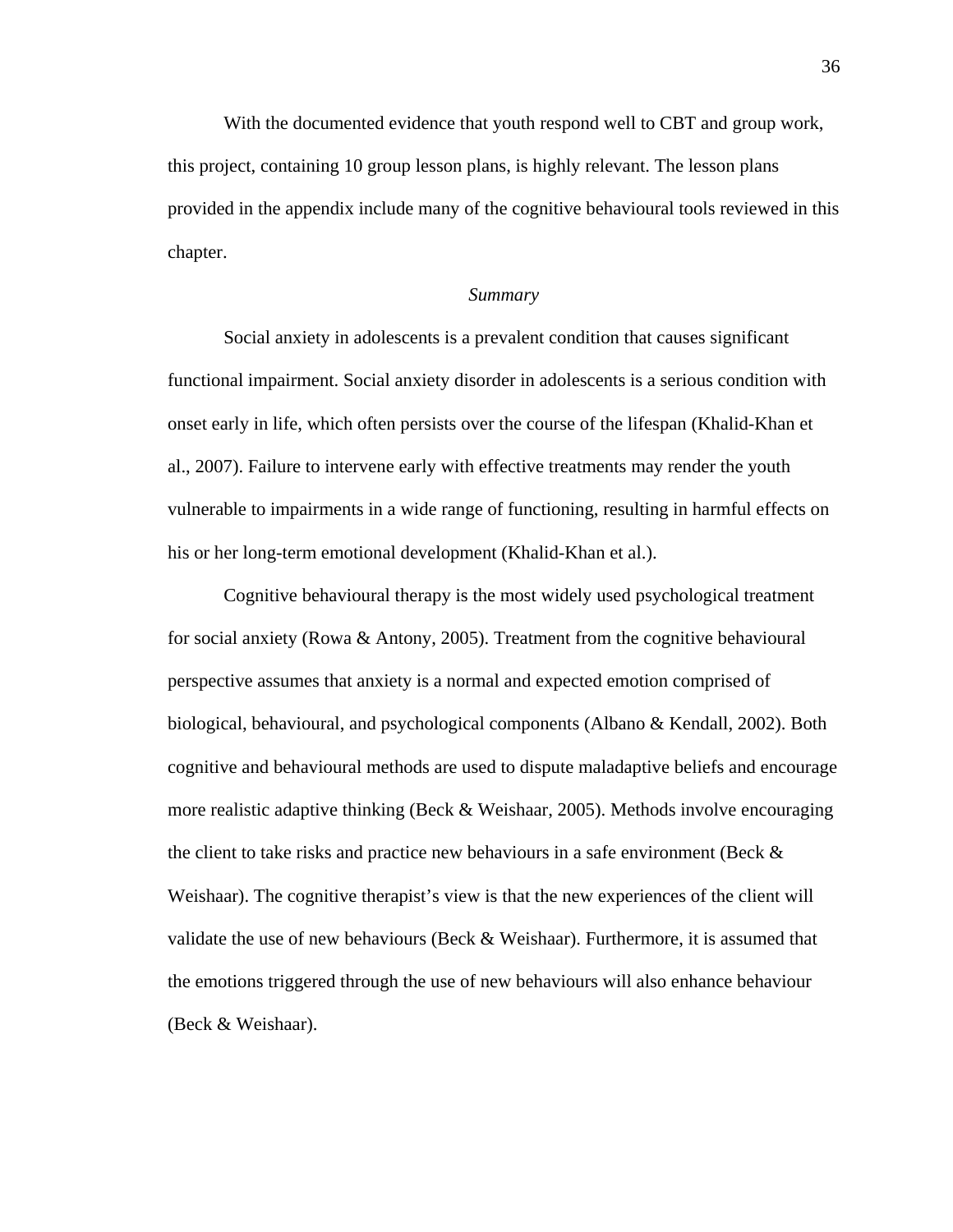Evidence for cognitive behavioural group therapy suggests that providing a combination of social skills training, cognitive restructuring, and graded exposure offers promise as an effective treatment for adolescents with SAD (Baer & Garland, 2005; Hayward et al., 2000; Spence et al., 2000).

The challenge of preventing the consequences of SAD lies in early diagnosis (Khalid-Khan et al., 2007). Instruments for assessing anxiety in youth, including social anxiety specifically, have proliferated in the past decade (Ginsburg & Grover, 2005). In the next chapter, the more common assessment measures for adolescent social anxiety will be discussed.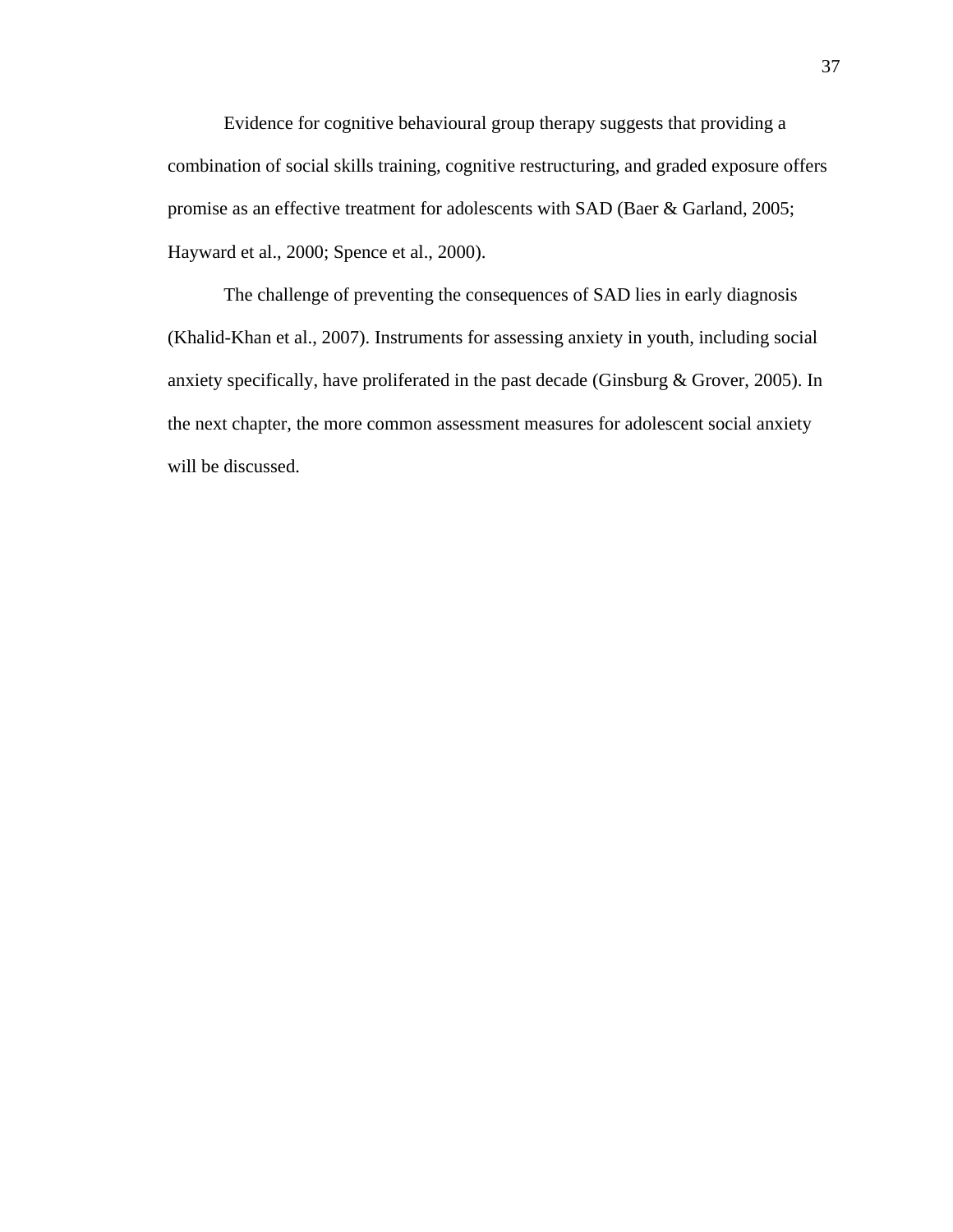#### Chapter Four

# *Assessing for SAD*

This chapter was created to highlight the need and purpose of assessing for SAD, in particular with adolescents. Furthermore, it is intended to introduce the reader to instruments utilized in the assessment of SAD. One of the instruments introduced, the Multidimensional Anxiety Scale for Children (March, 1997), is intended to be utilized in the screening process of the proposed group program discussed in Chapter Five. *Purpose for Assessment* 

Assessment of children's emotional and behavioural problems can serve several purposes, regardless if it is for screening for group admission. First, a thorough assessment is often necessary for identifying problems accurately (Ginsburg & Grover, 2005). Second, assessment is usually essential for formal classification of behavioural and emotional problems or disorders (Ginsburg & Grover). Although formal classification (using the DSM-IV-TR or other special classification systems) is not always necessary (Ginsburg & Grover), tools used to classify behavioural and emotional disorders often serve quantifiable purposes, such as access to services, remuneration, and/or third-party payment for services. Additionally, classification systems provide a common framework for professionals to use in communicating and understanding the problem (Reinecke et al., 2006). Moreover, a thorough assessment should provide many of the details needed to develop an intervention plan targeted specifically at the areas of greatest concern (Ginsburg & Grover; Merrell, 2001; Reinecke et al.). Assessment information can provide a baseline with which to gauge treatment progress or evaluate the effectiveness of particular interventions (Ginsburg & Grover; Merrell).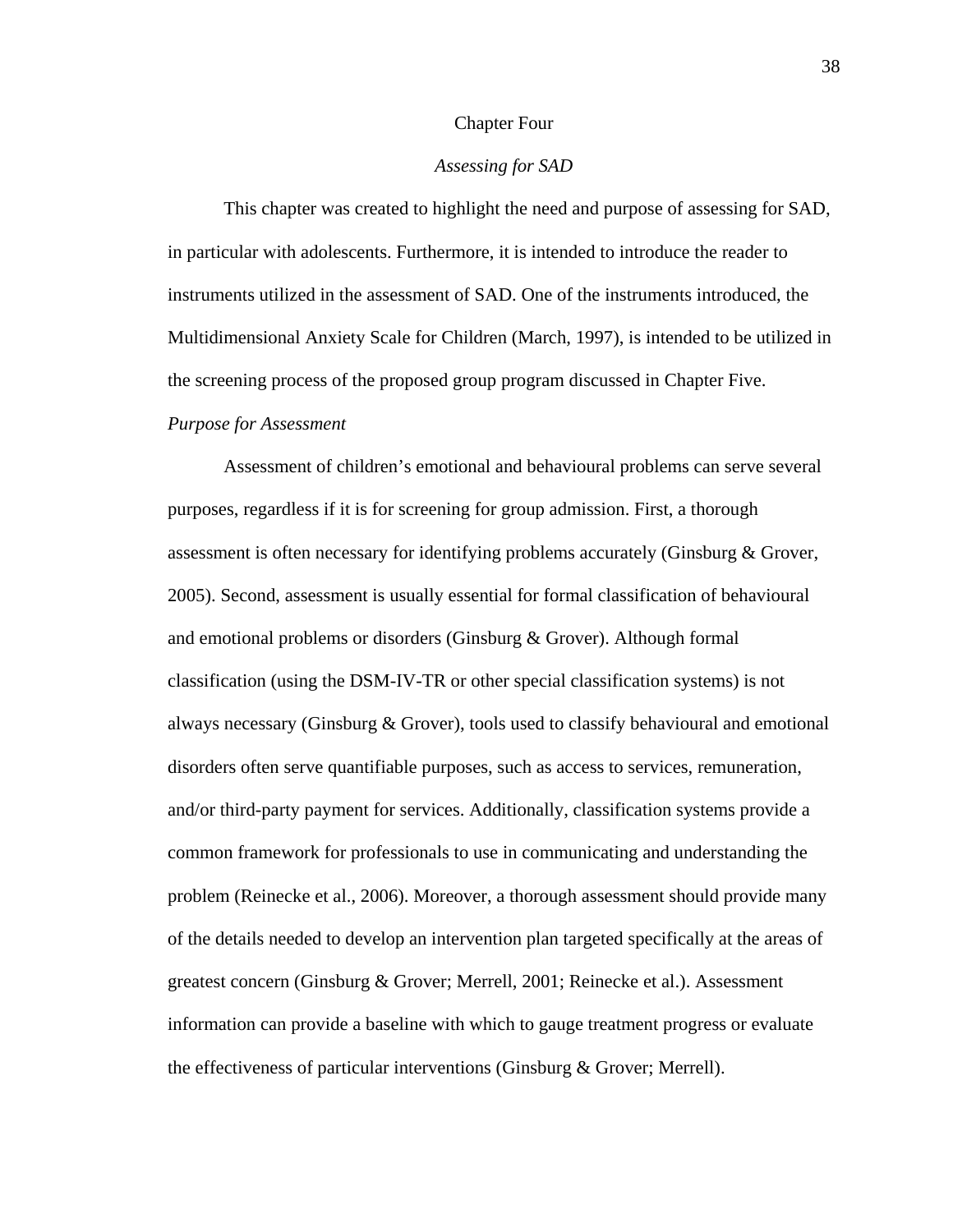The process of assessment is more complex than simply making a determination regarding whether a particular problem exists. Effective assessment provides a strong foundation for understanding the problem that has been identified and developing an appropriate plan for intervention (Ginsburg & Grover, 2005; Merrell, 2001). Assessing anxiety, depression, and related internalizing problems of children and youth can be particularly challenging (Merrell). One of the persistent challenges in assessing internalizing problems is that so many of the symptoms are not easily observed through external measures (Merrell). Therefore, obtaining the child's self-report through interviewing and using self-report instruments is more important with internalizing problems than with externalizing problems such as conduct disorder, which is easier to evaluate through direct behavioural observation and behavioural rating scales (Merrell).

Furthermore, the clinical evaluation of youth suspected of having SAD is essential considering normal personality variations in sociability and introversion are not always clinical in nature (Reinecke et al., 2006). Consequently, while a shy individual may enter cognitive behavioural therapy to learn specific assertiveness skills, it would be unacceptable to automatically assume a diagnosis of social anxiety disorder (Reinecke et al.). This approach is particularly important for the proposed group program, as the treatment approaches are designed to treat SAD and do not account for variations in personality.

Accordingly, Reinecke et al. (2006) suggested a multimodal assessment involving multiple informants and both objective and subjective assessments in order to accurately diagnose and initiate treatment planning. The following section will review instruments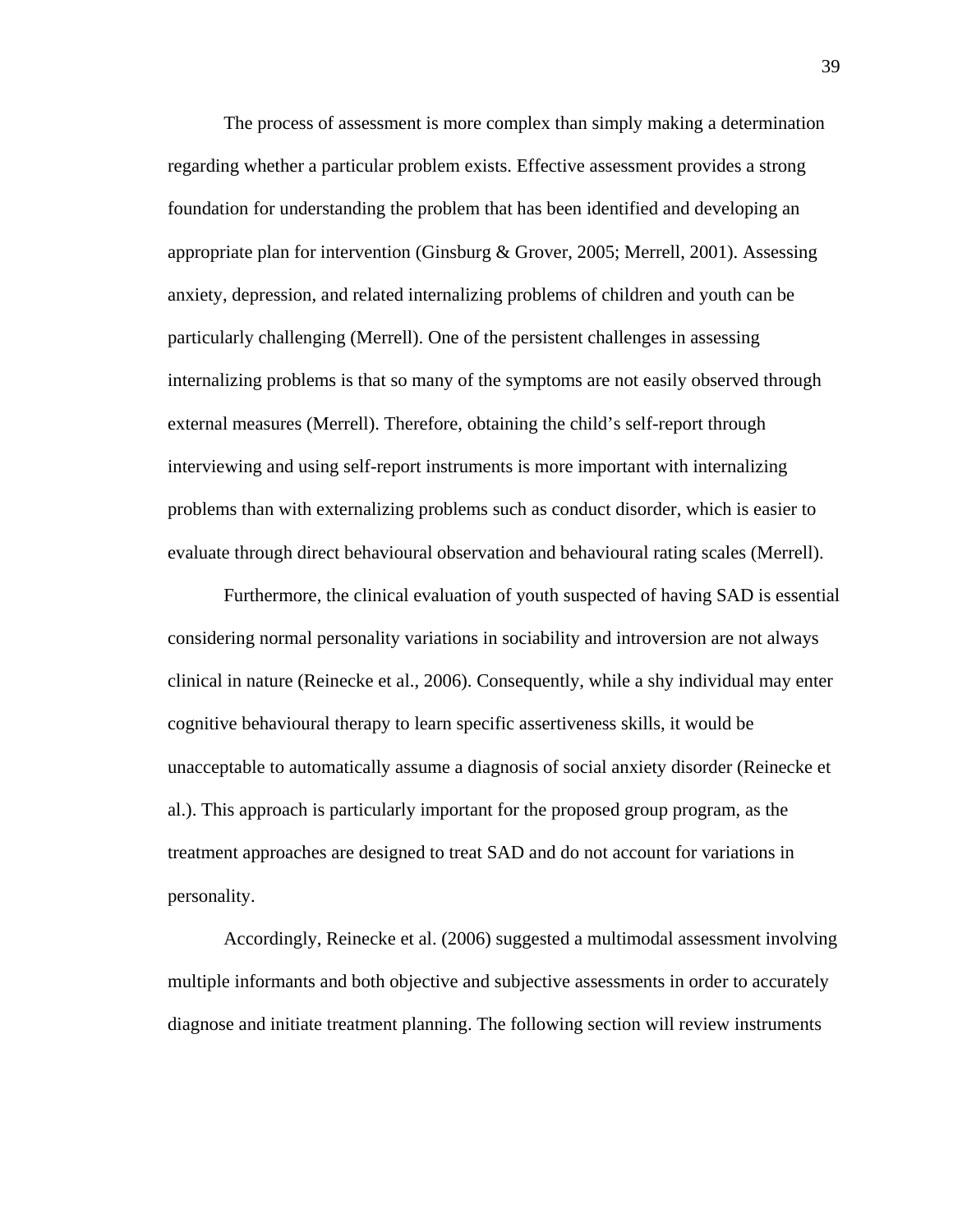widely used for assessing anxiety disorders in adolescents, some of which will be useful to those wanting to incorporate screening into a group for SAD.

#### *Assessment Instruments*

Instruments for assessing anxiety disorders in children have increased in the past decade (Ginsburg & Grover, 2005). The types of instruments now available vary widely and include structured diagnostic interviews, paper and pencil rating scales, physiological assessments, and observational procedures (Ginsburg & Grover). These instruments vary along several dimensions, such as their goal or purpose, complexity and training requirements, length of time to administer, and utility or feasibility across settings (Ginsburg & Grover).

The most comprehensive assessment of social anxiety in children includes a multi-method approach in which information about the child and his or her symptoms is obtained across multiple contexts and modalities and from a variety of informants, such as parents, teachers, peers, and the children themselves (Ginsburg & Grover, 2005; Merrell, 2001; Reinecke et al., 2006). However, for most therapists, the primary goal of using standardized assessment tools is to screen for social anxiety (Ginsburg  $\&$  Grover). One of the most popular and psychometrically sound of the broad-band rating scales is the Multidimensional Anxiety Rating Scale for Children (MASC) (Ginsburg & Grover; March, 1997; Reinecke et al.). The following section provides an overview of the MASC. *Multidimensional Anxiety Scale for Children (MASC)* 

The MASC was developed to assess a wide spectrum of common anxiety symptoms in children and adolescents ranging in age from eight to nineteen (March, Parker, Sullivan, Stallings, & Conners, 1997). It is a 39-item self-report measure that is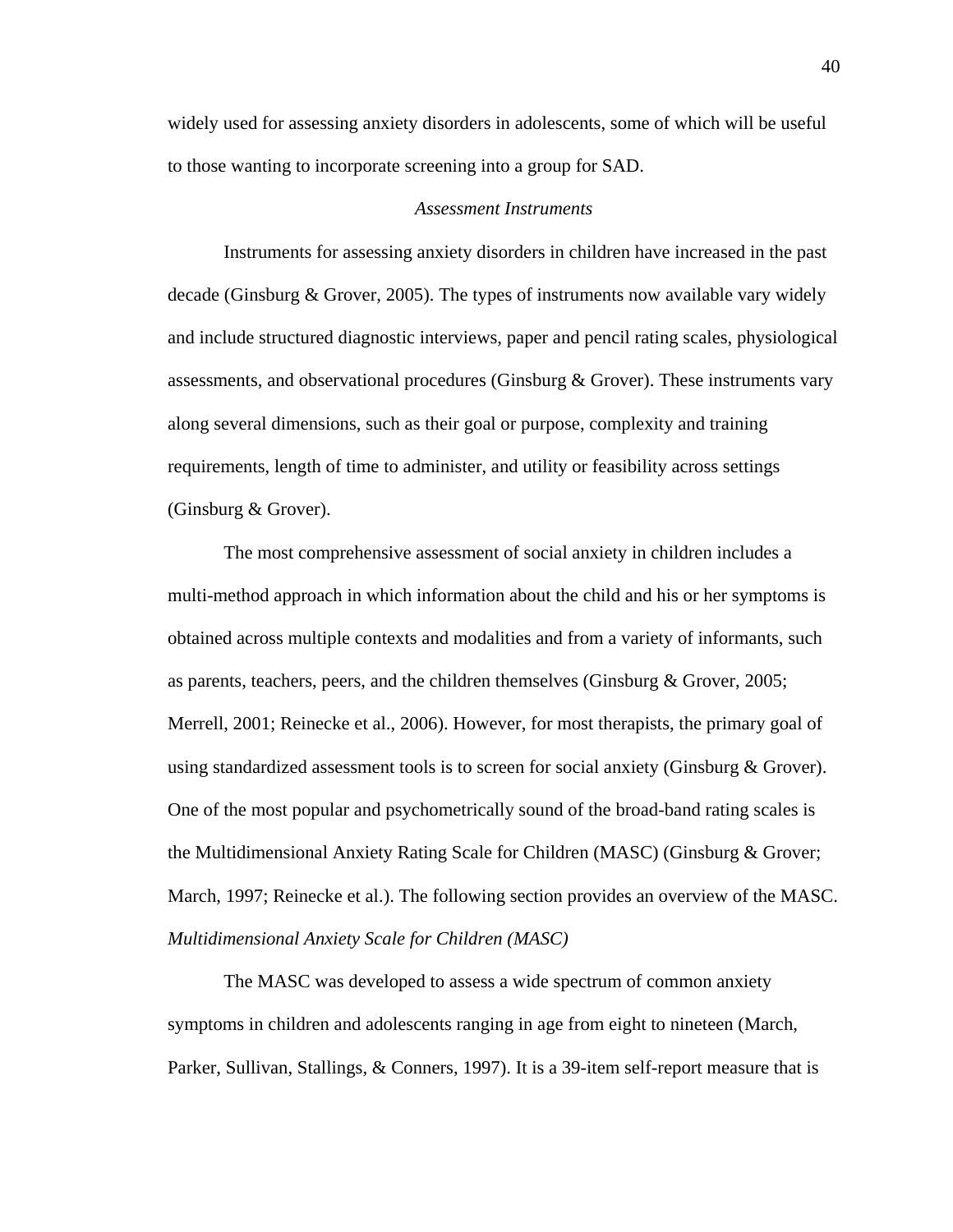intended to be used as a component of an overall clinical evaluation as well as in research settings (Christopher, 1997). Christopher noted that in contrast to the clinicianadministered diagnosis interview, the paper-and-pencil self-report scales allow for a relatively time-and cost-efficient means of gathering information from multiple informants (child, parent, teacher). Information gathered across sources is important in order to understand the child's presentation across settings, as well as how each person in the youth's environment perceives the child (Ginsburg & Grover, 2005; March et al.; Reinecke et al., 2006).

Recommended uses for the MASC include routine screening in settings such as schools, counselling clinics, residential treatment centers, child protective services, young offender centers, and private practice settings (Christopher, 1997). Potential users of the instrument identified by Christopher included psychologists, physicians, social workers, counsellors, teachers, and paediatric nurses. Forms can be administered in a clinic, school, or home setting (March, 1997). Most individual measures take 10 to 15 minutes to complete, and child measures require a second- or third-grade reading level (March). Multitudes of rating scales exist to assess a number of constructs in youth such as depression, anger, and family functioning (March).

The MASC contains four main factors: physical symptoms; social anxiety; harm avoidance; and separation/panic anxiety (March, 1997). For the most part, the empirically derived factor structure of the MASC matches the DSM-IV-TR diagnostic clusters of SAD, separation/panic anxiety, and, averaged across all four factors, generalized anxiety disorder (Reinecke et al., 2006). In addition, gender and age norms provide empirical quantification of distress and impairment (March). The MASC is also sensitive to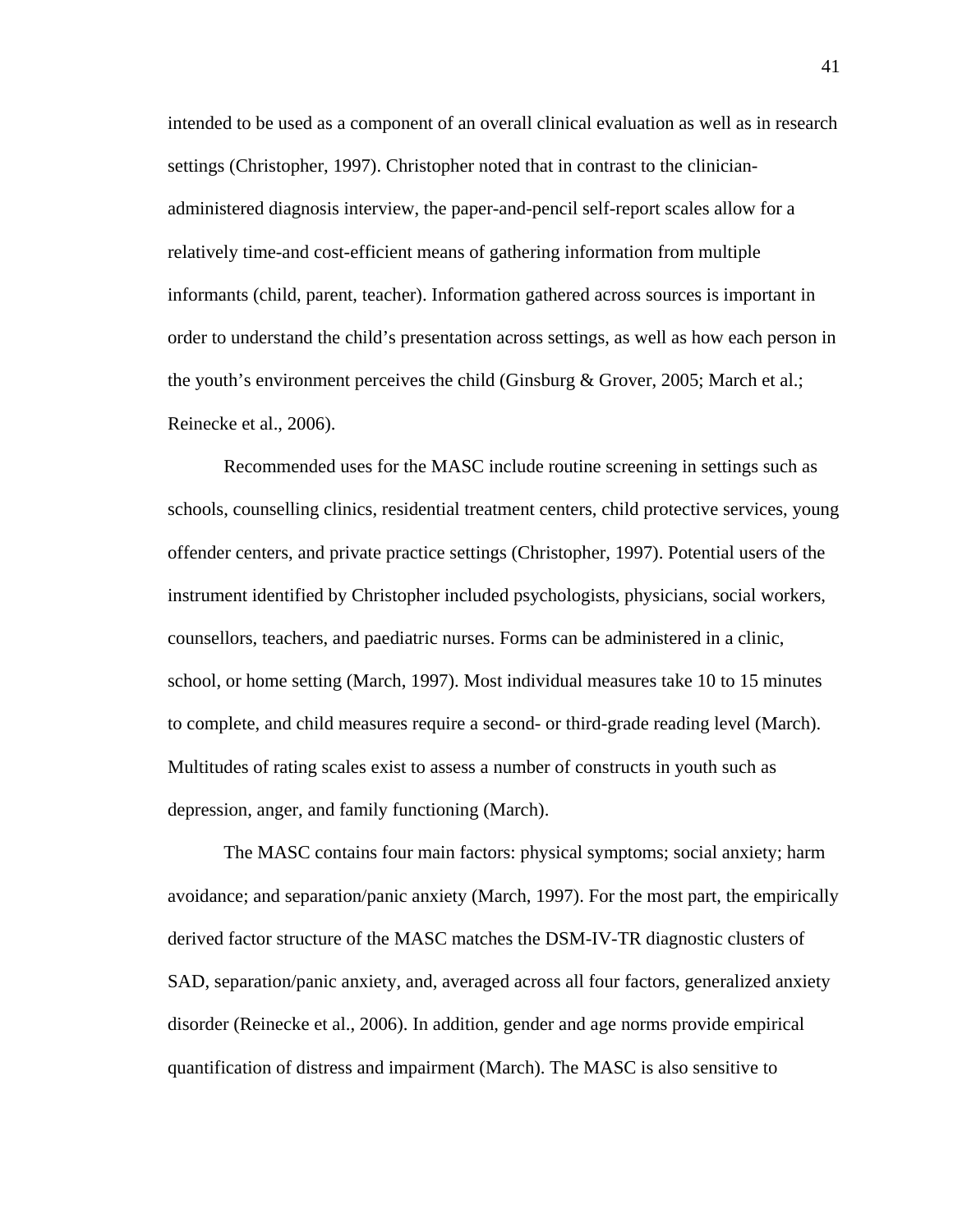discriminating youth with anxiety disorders from youth with depression or no disorder (March).

# *The Anxiety Disorders Interview Schedule for the DSM-IV-TR*

The diagnostic interview in clinical practice provides the clinician with a reliable tool for gathering diagnostic and screening information, identifying and quantifying symptoms and areas of impairment, and defining the targets for therapeutic change (Reinecke et al., 2006). The ADIS comprises companion child and parent interviews designed to help the practitioner diagnose children with emotional disorders, where anxiety is a prominent component (Silverman & Albano, 2004). Problem behaviours and diagnoses include: school refusal, separation anxiety, social phobia, specific phobia, panic disorder, agoraphobia, obsessive compulsive disorder, and post traumatic stress disorder (Silverman & Albano). Interview questions in the Child Interview are specifically designed to be sensitive and understandable at varied age levels (Silverman & Albano; Silverman & Eisen, 1992; Silverman & Nelles, 1988).

The Child and Parent Interview Schedules for the ADIS for DSM-IV are each semi-structured interviews organized diagnostically to permit differential diagnoses among all anxiety disorders (Silverman & Albano, 2004). In addition, sections for assessing mood and externalizing disorders are included to allow comprehensive assessment of a child's full diagnostic picture (Silverman & Albano). These sections are particularly important for evaluation of co-morbidity patterns that often accompany anxiety disorders (Reinecke et al., 2006). The diagnostic sections of the Child and Parent Interview Schedules allow sufficient information to formulate a thorough treatment plan for the child's presenting problems (Silverman & Albano). The Child and Parent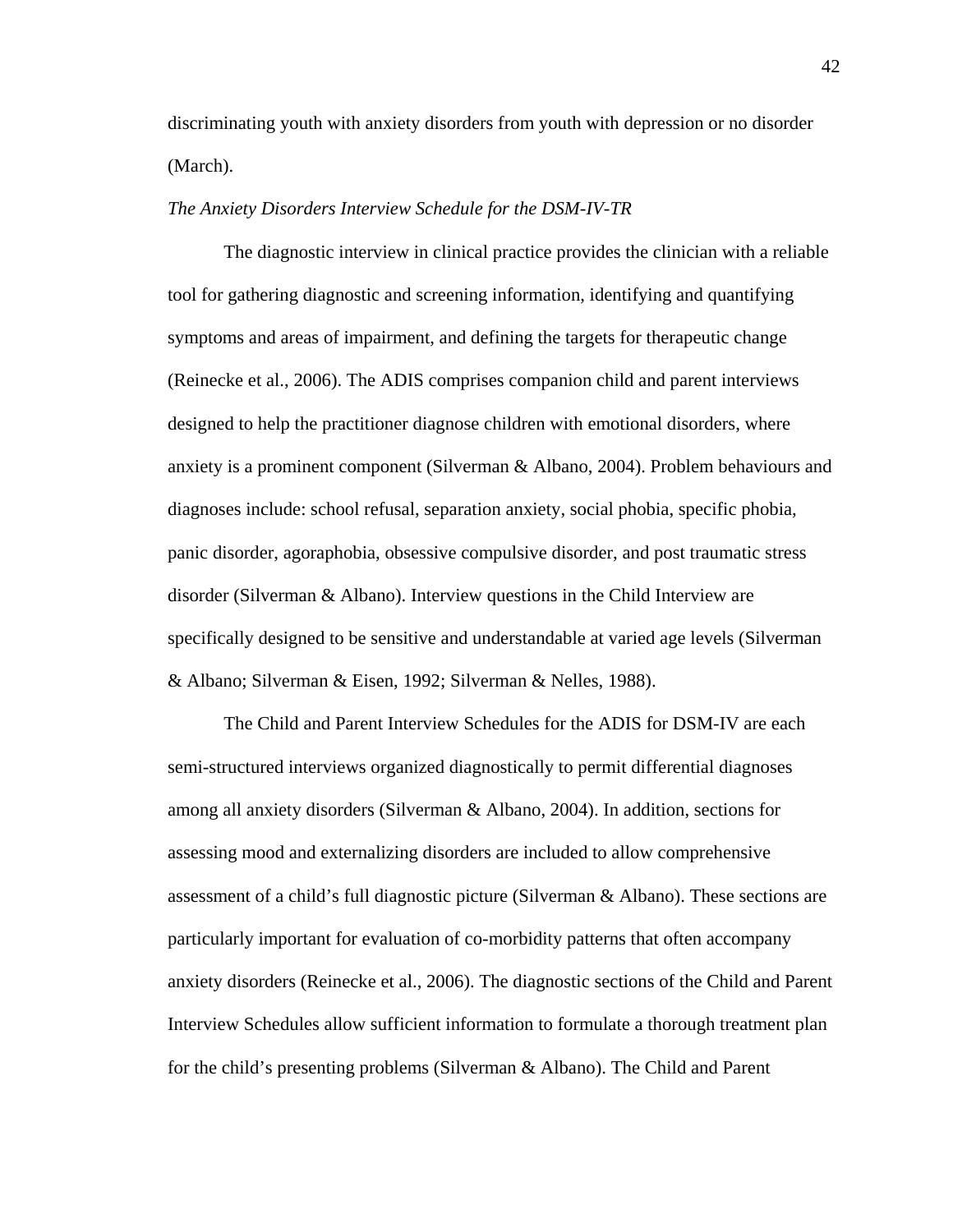Interview Schedules both contain comprehensive sections for assessing the functions and patterns of disorders in youth (Silverman & Albano). Screening sections include assessing for substance abuse; psychosis; selective mutism; eating disorders; somatoform disorders; and specific developmental and learning disorders of childhood and adolescence (Silverman & Albano).

In sum, both the MASC and the ADIS can be applied to a variety of situations where comprehensive assessment of anxiety disturbances in adolescents is required. Both instruments can be used by a variety of professionals. Although neither assessment instruments are recommended as single information sources, their results provide baseline clinical impressions (Christopher, 1997; Khalid-Khan et al., 2007).

This project recommends incorporating the MASC to measure potential group participants for social anxiety. The next chapter provides an overview of the group therapy manual including screening for group members, ethical considerations, and group marketing. The 10 group lesson plans are attached as appendix items.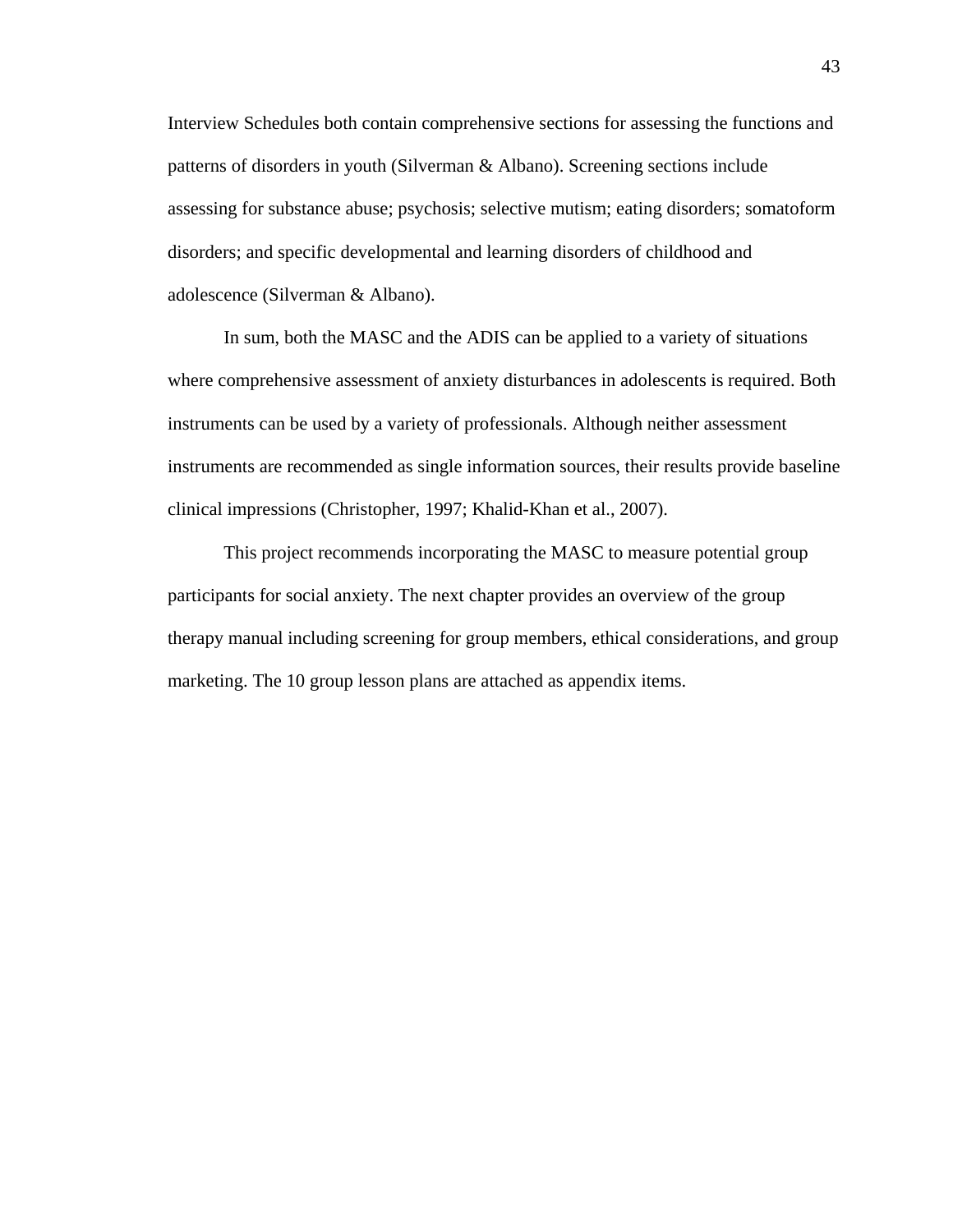#### Chapter Five

# *Overview of the Group Therapy Program and Lesson Plans*

Sample lesson plans designed to assist therapists in facilitating a group therapy program for adolescents diagnosed with SAD, are included as an appendix within this paper. The lesson plans have been created for adolescents ranging in age from 13 to 16 years.

These lesson plans are intended to assist therapists who already have a good understanding of social anxiety group therapy processes. The lesson plans provide therapists with ample treatment strategies to assist the socially anxious adolescent in overcoming their anxieties and improving their overall quality of life.

The lesson plans as previously indicated, follow a cognitive-behavioural therapy perspective. Thus, some of the lessons will educate clients about the nature of social anxiety and provide treatment management strategies. Other lessons will teach evaluation skills enabling those with social anxiety to assess their main features of the disorder. Furthermore, a combination of social skills training and anxiety management methods such as cognitive restructuring, and graded exposure are offered.

The following is an overview of issues that should be part of a SAD group program. Four main themes are addressed: (a) screening for group members; (b) ethical considerations; (c) group marketing; (d) and lesson plans.

# *Group Screening*

Screening involves an interview style meeting with prospective members and his or her parents (Malekoff, 2004). Parents and their adolescent attend a screening interview with one or both facilitators to determine the adolescent's compatibility with the group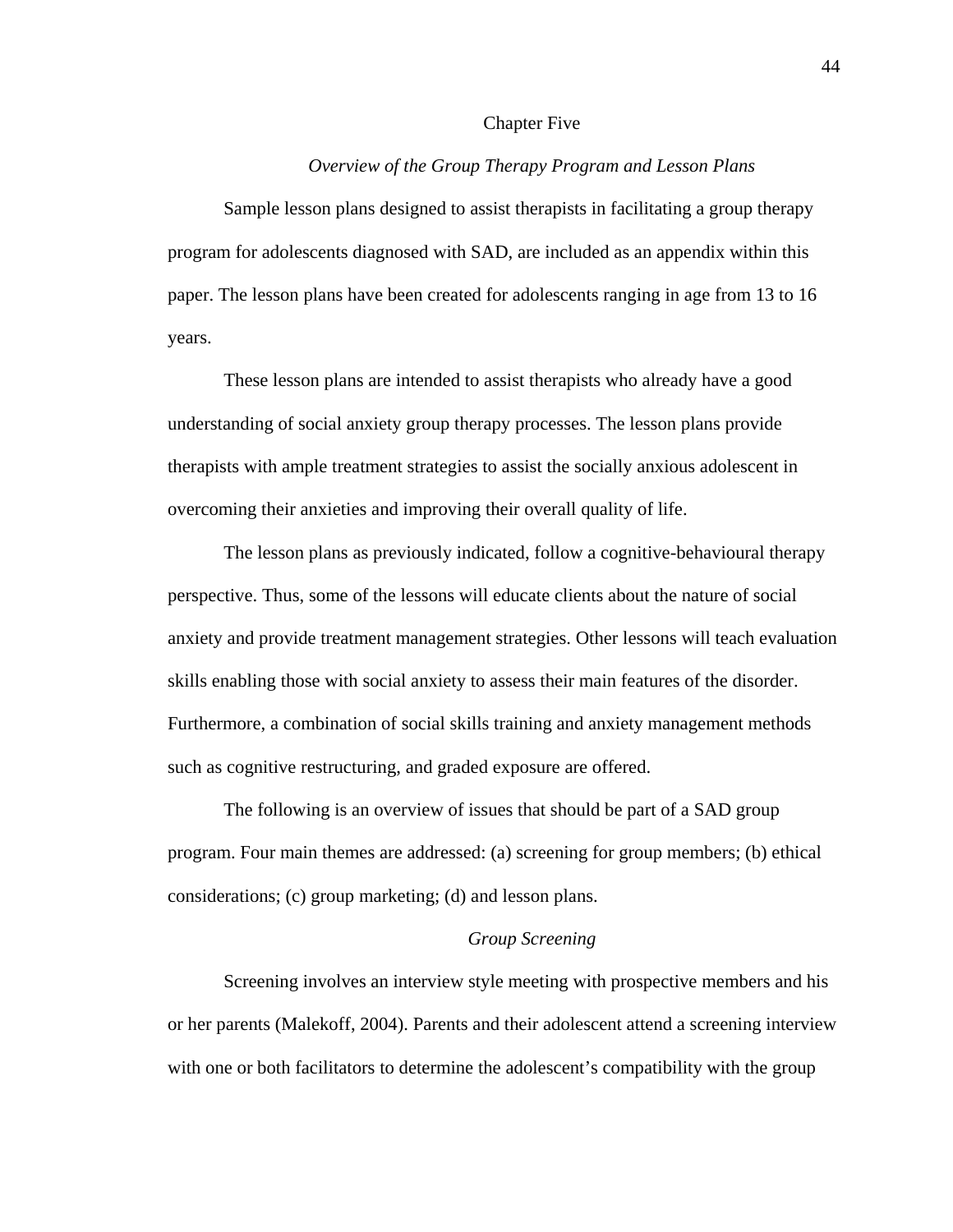(Malekoff). It is suggested that consideration for group membership be in accordance with the following inclusion and exclusion criteria (Malekoff).

According to Yalom (1995), good group therapy begins with good member selection. Criterion for inclusion should include only individuals that have primary problems with anxiety. Individuals with a secondary or co-morbid psychiatric disorder can be included as long as their primary presenting issue is anxiety. Group members must be between the ages of 13 and 16 years. There should be a combination of male and female participants from culturally diverse backgrounds (Corey & Corey, 2006).

Yalom (1995) asserted that the most obvious criteria for inclusion is the individual's motivation. Therefore, individuals that are motivated and committed to the group therapy process should also meet the criteria for inclusion.

Included in the screening process, both the adolescent and parent(s) are required to complete a MASC (see Chapter Four). Results of the MASC should indicate a marked and persistent fear of one or more social or performance situations (American Psychiatric Association, 2000).

According to Yalom (1995), selection of group members is more a process of deselection rather than selection. Individuals presenting with signs and symptoms of anxiety should not be included in this group if they are experiencing an acute situational crisis. These individuals would be better treated through immediate individual crisis intervention therapy.

Those who present as unmotivated or uncommitted should also be excluded-for example, if a parent wants their adolescent to participate in the group, but the adolescent is not interested. Individuals who are unmotivated to attend the group may prematurely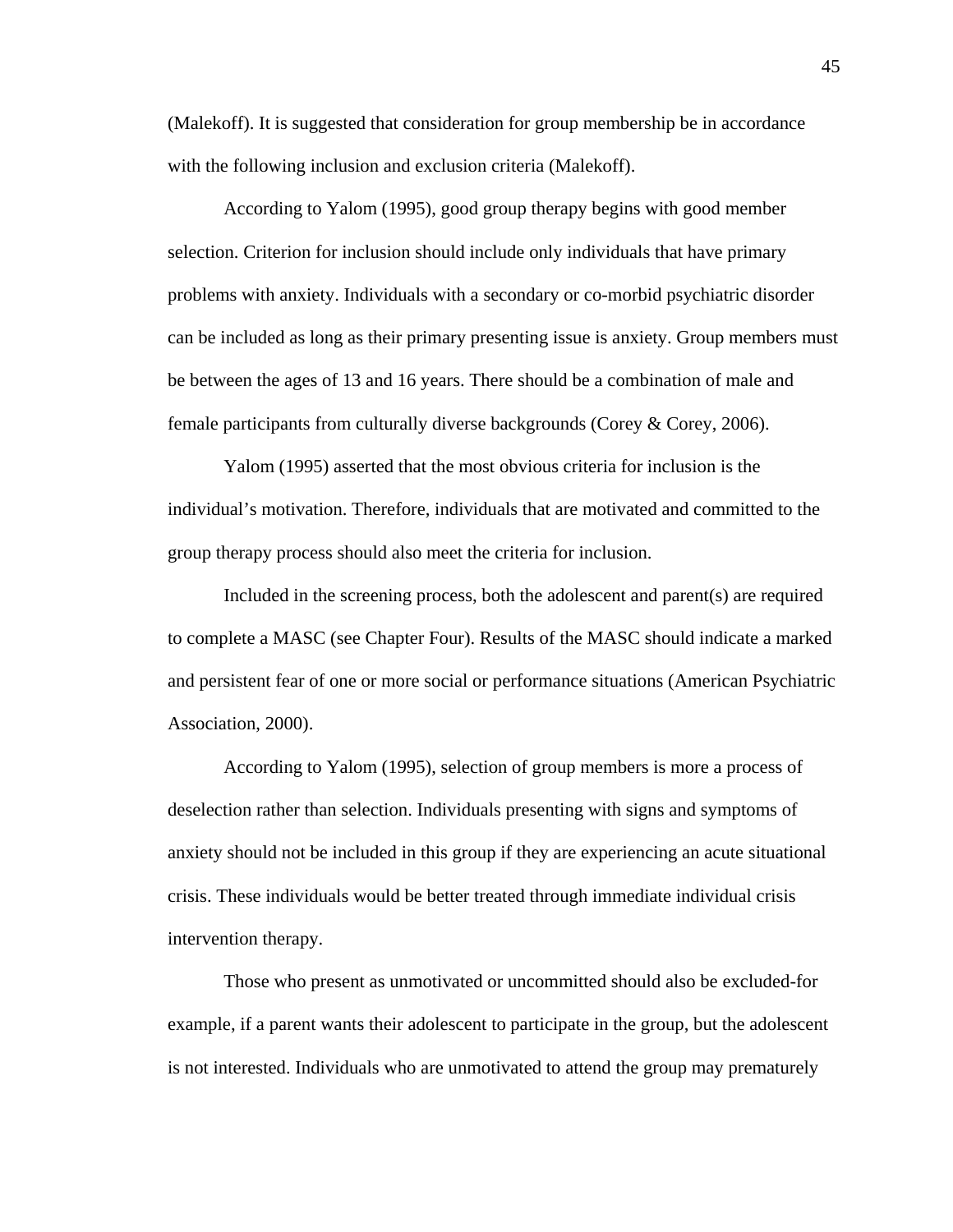terminate from the group (Yalom, 1995). Such termination can have adverse effects on the remaining group members, creating a chain effect where other members may terminate (Yalom).

# *Ethical Considerations*

# *Informed Consent*

The Canadian Psychological Code of Ethics requires psychologists to seek as "full and active participation as possible from others in decisions that affect them, respecting and integrating as much as possible their opinions and wishes" (Canadian Psychological Association, 2001, p. 49). In an effort to ensure that participants are willing to participate in this group, a consent form has been developed outlining the nature and purpose of the group, confidentially issues, participant and leader roles, qualifications and theoretical orientations of the leaders (Corey & Corey, 2006) (see Appendix B).

# *Expectations of Group Facilitators*

Cognitive behavioural therapy requires a clinician to have considerable training and expertise to help youth and parents make effective behavioural changes over a specified period of time. Kendal and colleagues recommend a flexible, clinically sensitive, and developmentally appropriate application of CBT for youth with anxiety disorders (Kendall & Chu, 2000; Kendall et al., 1998). This flexibility must be driven by the therapist's training and expertise in working with youth of various ages and demographic backgrounds, and knowledge of child and adolescent development and the specific challenges of various developmental stages (Albano & Kendall, 2002). Finally, a firm foundation in cognitive behavioural theory and the principles of applied CBT is essential. Albano and Kendall warn therapists that CBT is not simply a 'toolbox' of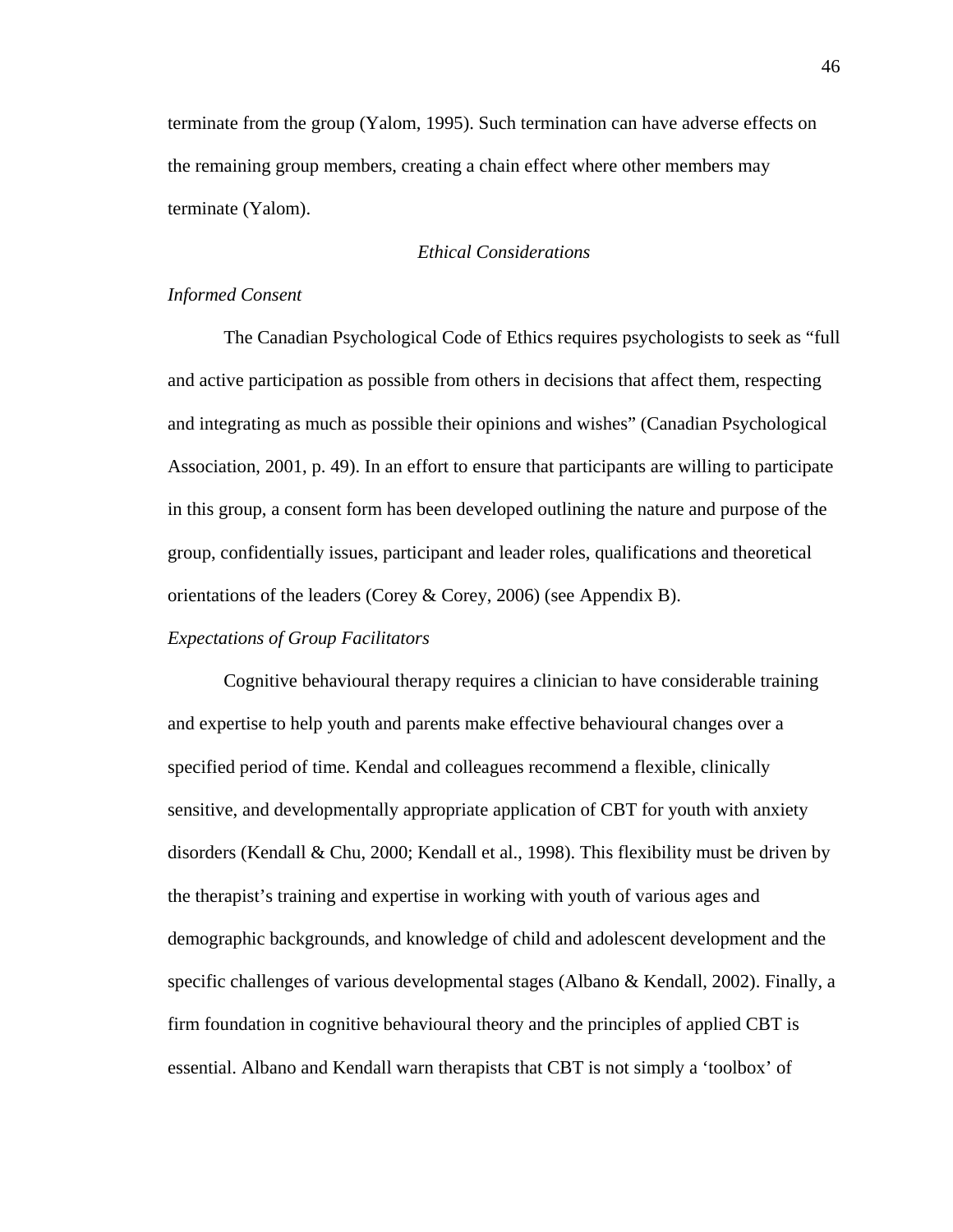techniques, but involves a theoretical and empirical approach to understanding, assessing, and treating anxiety disorders (see Appendix B for a description of Facilitator Roles). *Supervision* 

It is advised that the facilitators spend time debriefing with each other and arrange for peer supervision and/or consultation as necessary. Debriefing between facilitators should occur after each session. Facilitator debriefing questions are provided at the end of each week's lesson plans to guide the process. Furthermore, group leaders are recommended to be proactive and meet with a supervisor weekly for one hour (DeLucia-Waack, 1999). These supervision meetings should provide a safe and confidential forum for group leaders to discuss: (a) their own developing self-awareness; (b) issues of counter-transference that arise in the group work; (c) group leaders' reactions to group members; (d) issues that arise between co-leaders and the processes being used to resolve these issues; and (e) goals and plans for future sessions (DeLucia-Waack).

## *Expectations of Group Participants*

Group members should be voluntary and are expected to attend each session. Each member should be encouraged to participate to the degree they are able. Group members must maintain the confidentiality of other group members (see Appendix B for a description of Participant Roles).

#### *Assessment of Client Satisfaction*

A feedback form is distributed weekly and at the end of the group program (see Appendices D and E for Sample Evaluation Forms). One weekly feedback form and a program evaluation form have been created for the purpose of this project and are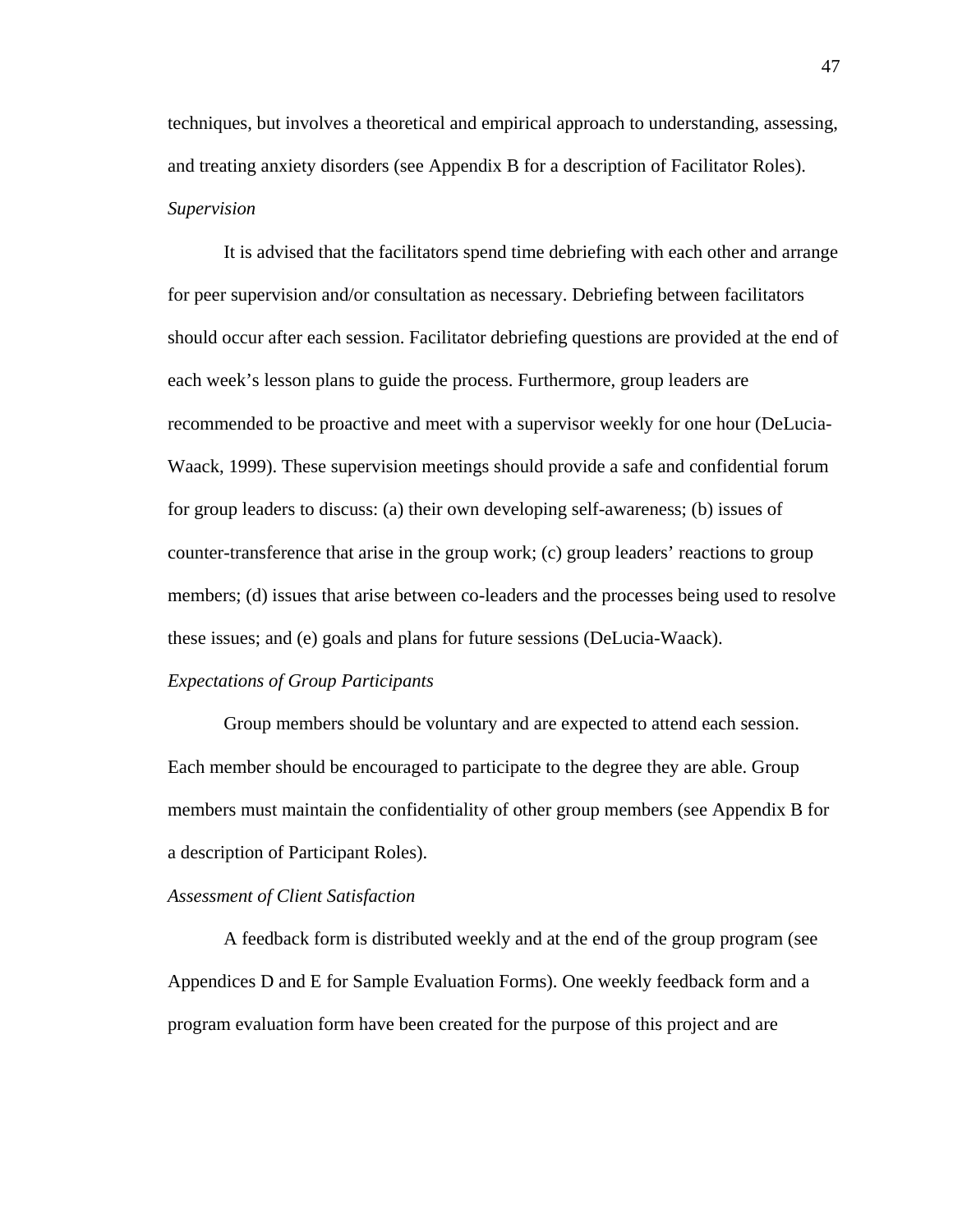intended to provide facilitators with sample forms. Individual facilitators are encouraged to create/adapt feedback forms from week to week.

# *Group Structure*

A series of eight lesson plans are included as an appendix in addition to pre- and post-group sessions (for a total of 10 sessions). A pre-group meeting should take place approximately three weeks prior to the start date of the group. According to Corey and Corey (2006), pre-group meetings are beneficial in that they provide group members with a chance to meet other members before the initial group session. This meeting also provides participants with further information about the program in order to help members determine their level of commitment to the group process (Corey & Corey). A post-meeting should occur approximately one month after the group. At this time, progress and obstacles will be discussed and additional ways to practice skills will be highlighted. Lesson plans are designed to be delivered weekly over an eight week period. Sessions are 90 minutes.

# *Parent Meetings*

According to Fisher, Masia-Warner, and Klein (2004), many parents have a limited understanding of the symptoms and impairment associated with social anxiety. They may interpret socially anxious behaviours as part of their child's personality, or as something from which their child will mature. In addition, parents are often frustrated with their child's avoidance behaviours, and fail to understand such behaviours. Therefore, parent meetings should be conducted to teach parents about social anxiety and the group program being offered. Outlines for parent meetings are not included in this project and will therefore need to be created by individual facilitators.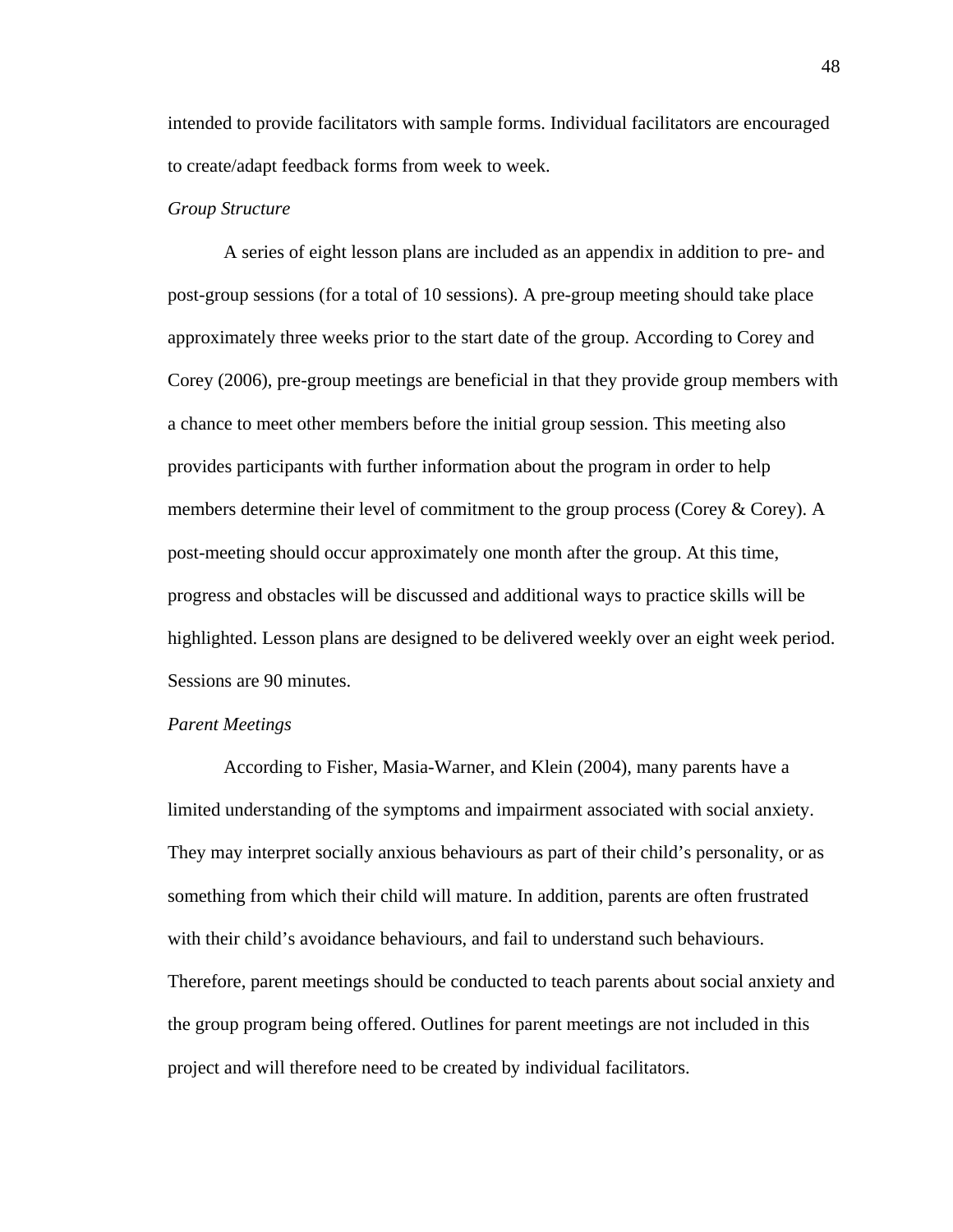#### *Group Marketing*

Because the group consists of adolescents, it is important to ensure that in addition to targeting the community of parents, adolescents are also targeted. Targeting the adolescent community can be done by contacting local guidance counsellors and providing them with program information. Posters could also be displayed in the common areas of schools. Newsletters distributed through local agencies such as community resource centres provide marketing opportunities as well. Other local agencies, such as mental health clinics, should be provided with program information in the event that they can identify a client who may benefit from such a group. Advertisements in the local newspaper would also be useful.

#### *Overview of Lesson Plans*

As noted, Appendix A provides sample lesson plans to use in the treatment of SAD in youth. This treatment program incorporates supported CBT strategies – interventions mentioned in Chapter Three. Targeted areas include: (a) understanding of anxiety, including the cognitive, behavioural, and physiological manifestations of anxiety; (b) the detection of automatic thoughts and the identification of beliefs, the evaluation of automatic thoughts and beliefs, and the changing of negative automatic thoughts and maladaptive beliefs; (c) systematic desensitization including relaxation training, guided imagery, mindfulness, and graded exposure.

Finally, the last chapter will present a summary of the literature presented. It will review the strengths and limitations of the literature presented, in addition to making suggestions for future research ideas.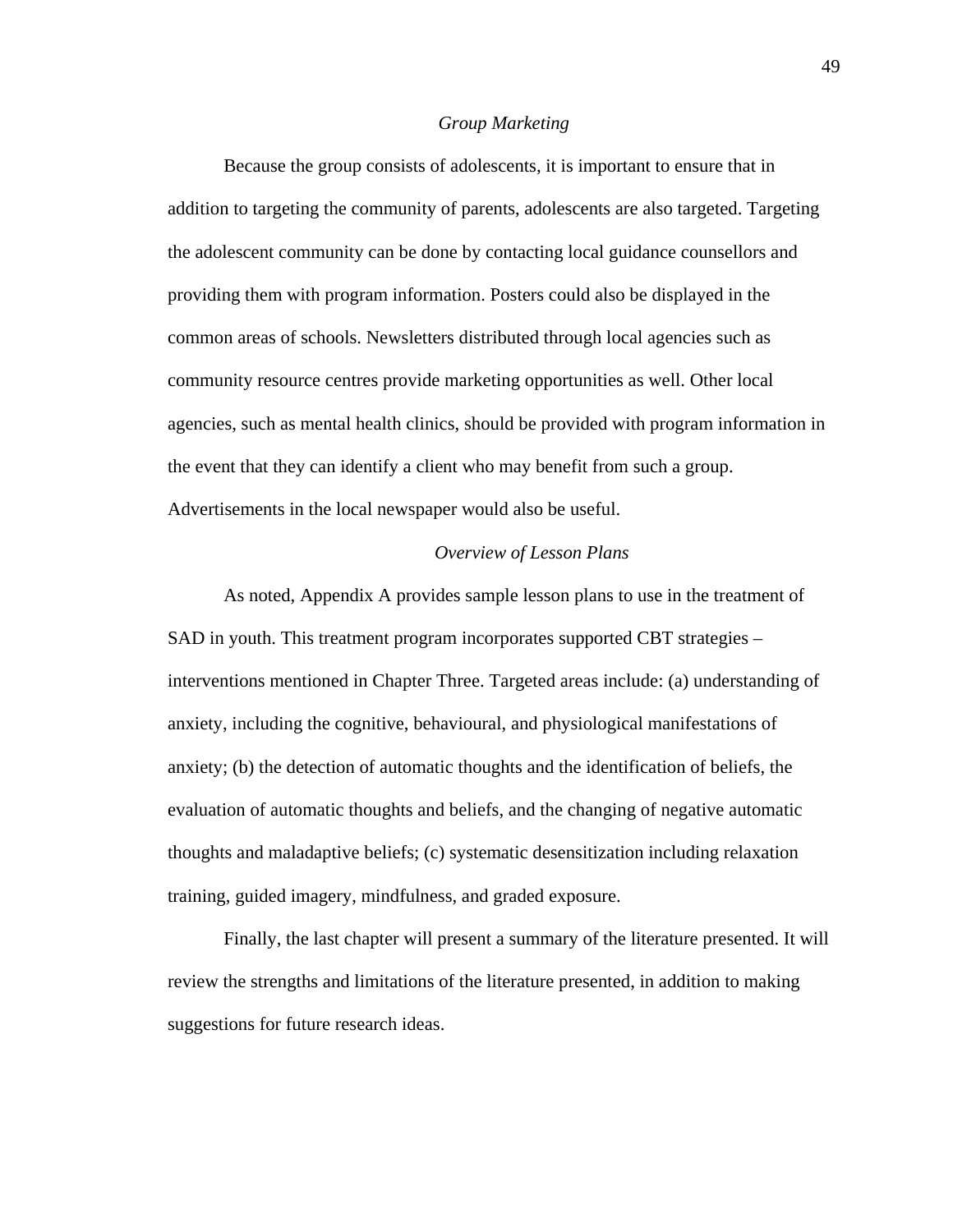#### Chapter Six

# *Synopsis*

This chapter includes a summary of the literature presented, a discussion of the strengths and limitations of the empirical reviews presented, and implications for future research. A comprehensive list of references is provided at the end of this chapter.

Social anxiety disorder (SAD) is characterized by intense fear of embarrassment, humiliation, and negative evaluation by others in social situations, and a tendency to avoid feared situations (Kashdan & Herbert, 2001). The term social anxiety may implicitly categorize SAD as a form of specific phobia, thereby risking the trivialization of the chronic course and severe impairment associated with SAD. However, impressive strides have been made in our understanding of SAD. For example, we now know a great deal more about the phenomenology of the disorder. In particular, it is now accepted that SAD is much more common and more debilitating than originally believed (Khalid-Khan et al., 2007).

Social anxiety disorder is a chronic and debilitating condition that onsets early in life and can extend into adulthood (Kashdan & Herbert, 2001; Velting & Albano, 2001). Because social situations occur throughout the lifespan and are necessary to achieve both social and non-social goals, it is not surprising that SAD leads to significant distress and impairment (Khalid-Khan et al., 2007; Lecrubier et al., 2000).

Understanding the difference between normal and pathological fear is often difficult (Albano et al., 2001). Adolescence is a critical developmental stage of identity formation and social skill development in which concerns about peer acceptance and body image become dominant (Santrok, 2001). Distinguishing normal levels of such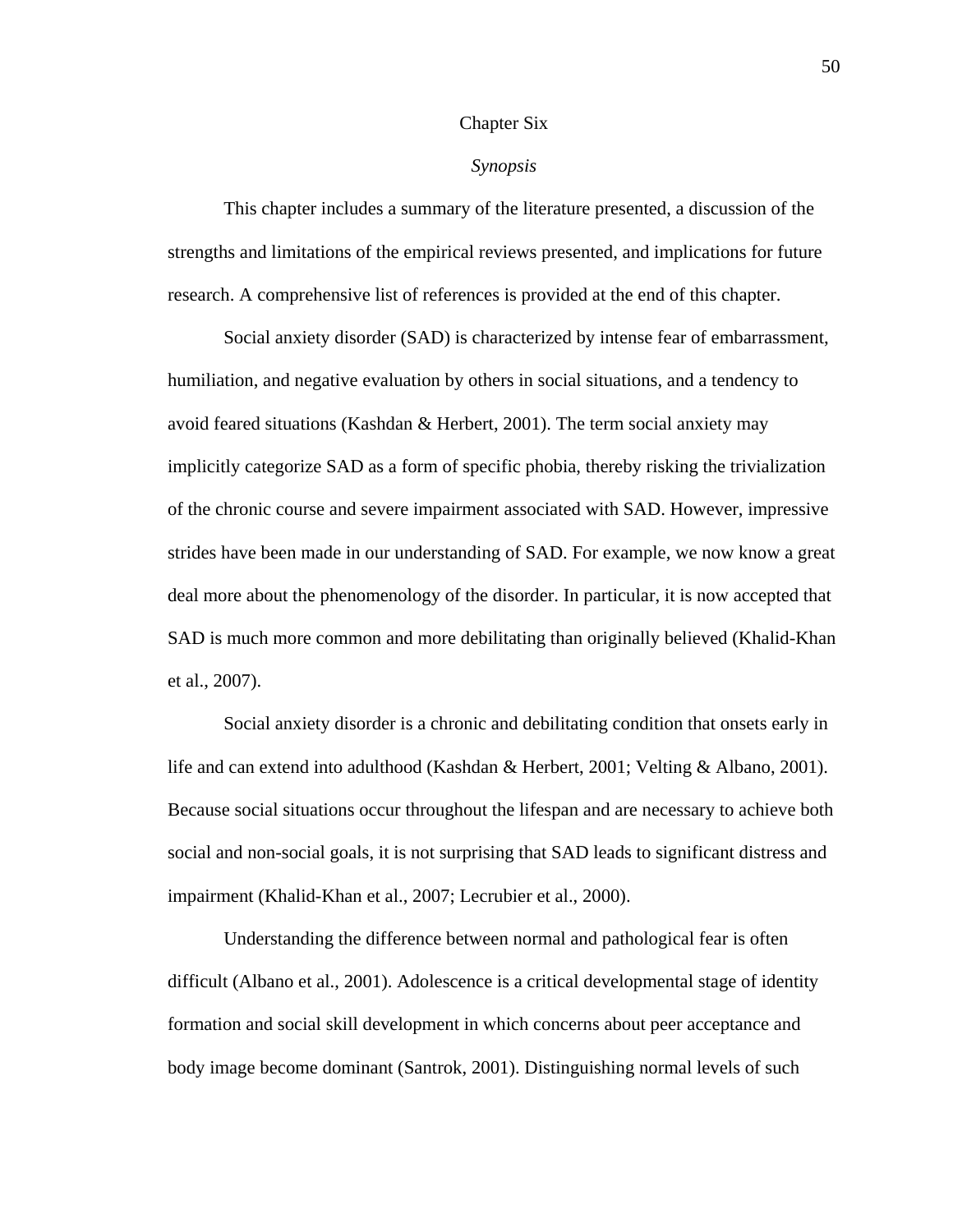concerns from clinically significant levels can sometimes pose significant challenges for the clinician.

The vast majority of adolescents with SAD go unrecognized by both parents and professionals, including school personnel (Kashdan & Herbert, 2001). By definition, individuals with SAD are highly concerned about others' perceptions of them, and therefore tend not to behave in ways that would draw attention to themselves (Kashdan & Herbert).

Three factors hypothesized to be involved in the maintenance of SAD are: cognitive biases; deficits in social skills; and operant conditioning (Kashdan & Herbert, 2001). According to cognitive models, the core of SAD is a strong desire to make a favourable presentation to others coupled with the perceived inability to do so (Antony & Swinson, 2000). These individuals hold beliefs that they will predictably behave in ways that will elicit rejection or negative evaluation from others (Antony  $&$  Swinson). These beliefs are primed by perceived social evaluative situations, resulting in negative selfstatements and pre-occupation with one's social performance, which in turn lead to physiological and behavioural manifestations of anxiety (Musa & Lepine, 2000). According to cognitive models, this self-focused attention then interferes with satisfactory social functioning (Antony & Swinson; Kashdan & Herbert).

Deficits in social skills have also been theorized to contribute to the maintenance of SAD (Spence et al., 2000). However, it is important to note that although problems with social behaviour may reflect skill deficits, they may just as easily reflect an inability to perform behaviours because of excessive anxiety, which are potentially available. Operant factors, especially negative reinforcement of avoidance behaviours, are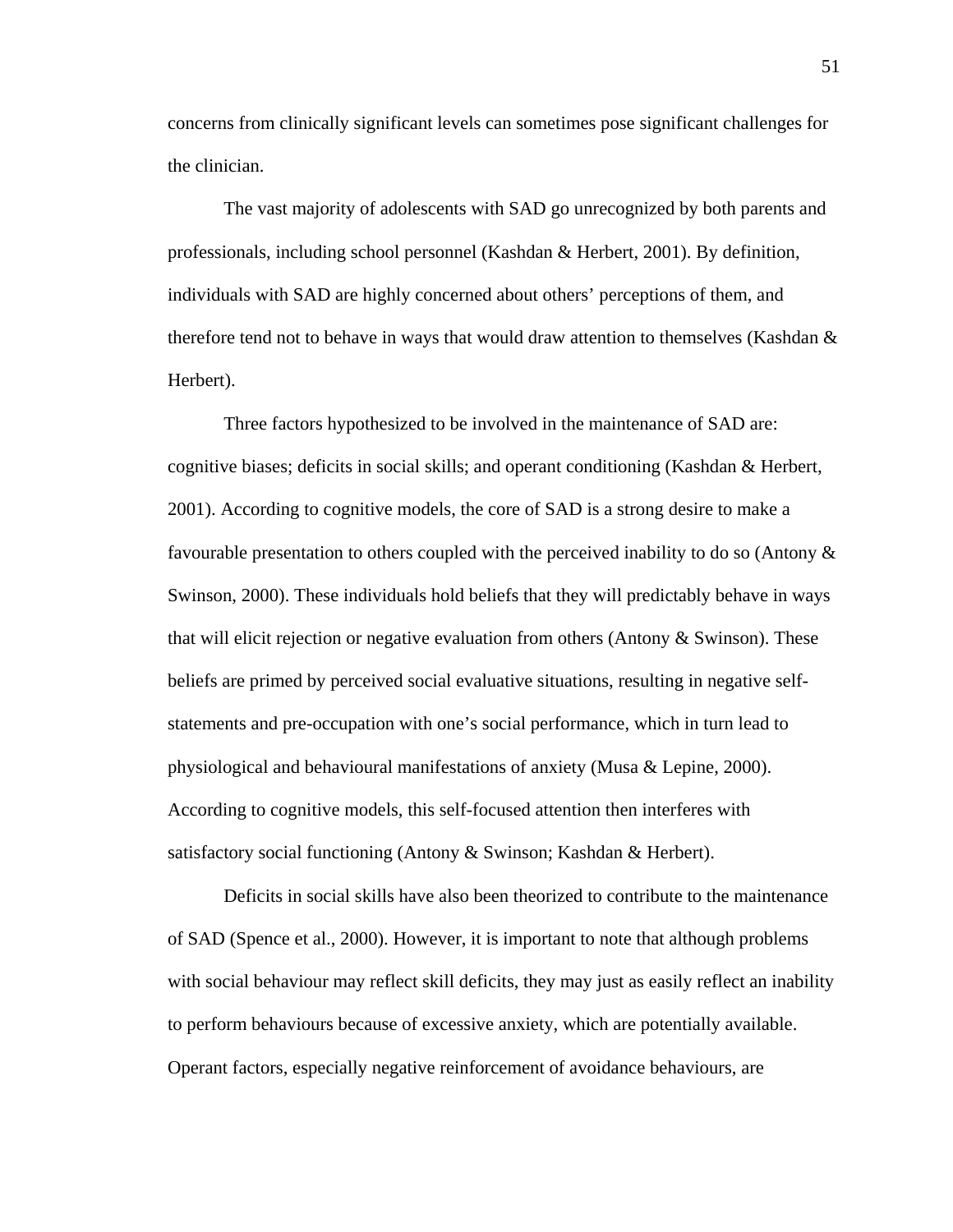hypothesized to work in conjunction with parent-child interaction styles, peer relations, and perceived and imagined social threat or trauma in the maintenance of SAD (Kashdan & Herbert, 2001). Furthermore, negative reinforcement may occur when one avoids phobic situations and experiences a sense of relief from anxiety (Albano, 1995).

These factors are not mutually exclusive. Vicious feedback cycles involving multiple contributors may develop. For example, cognitive biases may lead to anxiety in social situations, which induces avoidance behaviours, which may lead to social skill problems, leading in turn to further increases in social anxiety.

Treatment researchers have developed a variety of techniques involving cognitive behavioural therapy for adolescent anxiety. The specific combination of techniques used varies somewhat from one clinician to another, but there are common features involving education and behavioural exposure. As part of the educational component, teens learn about the biological arousal associated with anxious feelings, and they may identify their own distinctive pattern (Ginsburg & Grover, 2005; Khalid-Khan et al., 2007). They may also learn specific skills, such as relaxation, to use in managing their arousal (Rowa & Antony, 2005). Another common educational focus involves identifying, testing, and modifying negative cognitions (Clark et al., 2003; Merrell, 2001). Additionally, a key element to all CBT techniques to treat adolescent anxiety is exposure (Antony & Swinson, 2000).

## *Strengths of the Literature Review and Lesson Plans*

Evidence of the positive effects of CBT for adolescent anxiety is quite encouraging. Randomized controlled clinical trials have shown beneficial effects at immediate posttreatment, with good maintenance of gains one year later (Baer &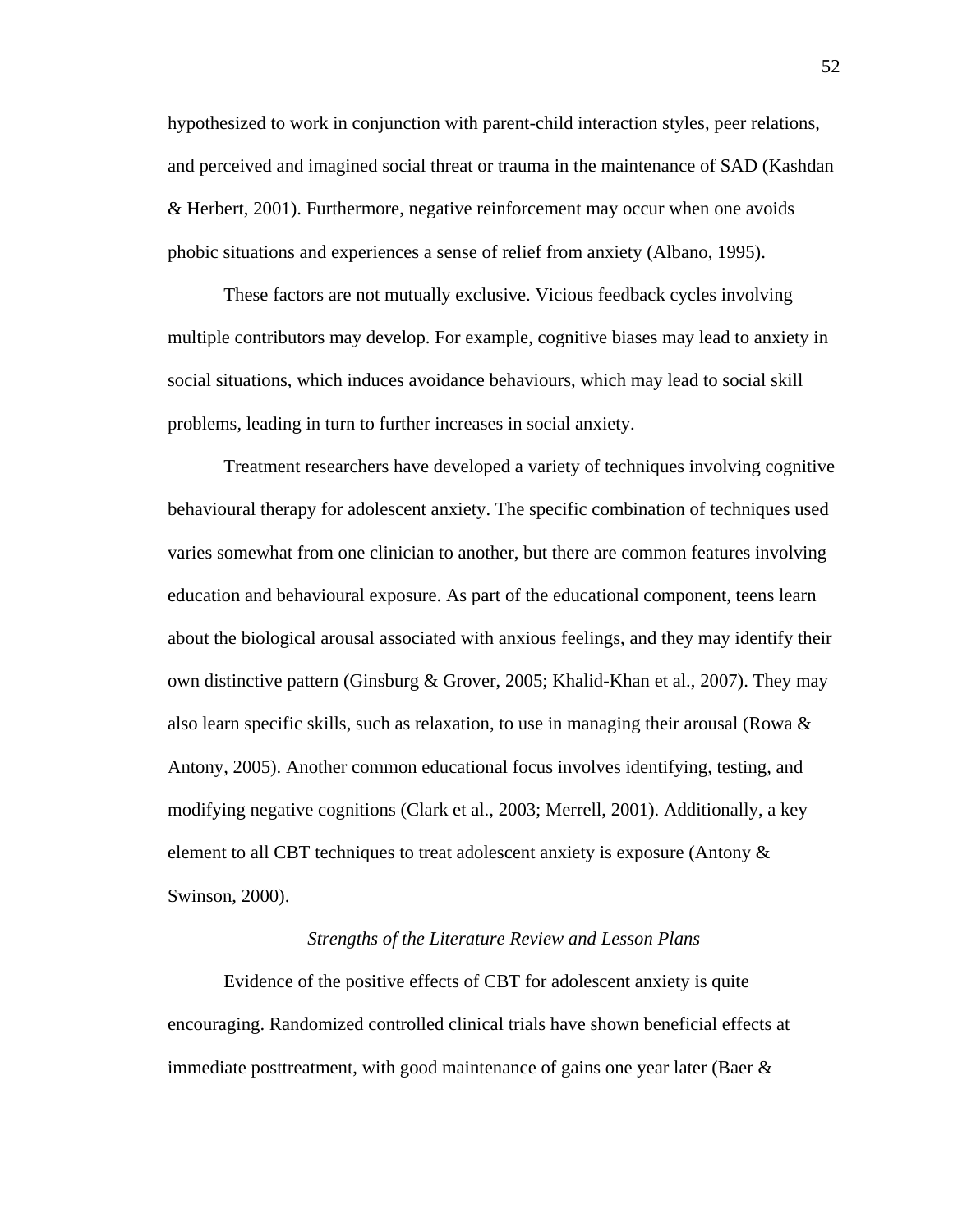Garland, 2005; Hayward et al., 2000; Spence et al., 2000). The CBT findings for adolescent anxiety are exemplary in several ways. First, the studies have focused on cases serious enough to warrant a formal diagnosis, based on standardized assessment procedures, and cases involving comorbid conditions have been included. Second, the studies have included assessment of clinical significance, and striking reductions have been shown in the percentage of treated youth who qualify for anxiety diagnosis, as compared with much more modest reductions in wait-listed youth. Third, the studies have tracked treated youth over longer posttreatment follow-up periods than most studies and have shown gains made by treated youth stand up well.

These findings support the application of the lesson plans included in this project. Specifically, the skills used to target SAD in the above noted studies are the same skills employed in these lesson plans. Therefore, significant reductions in anxious symptomatology, with gains maintained at least up to one year, can be expected.

## *Limitations of the Literature Review and of the Lesson Plans*

 Although there are reports of the psychosocial treatment of adolescent SAD in the literature dating back almost two decades, the systematic study of such interventions has only recently begun. Although SAD is quite common among children and adolescents, the vast majority of research on the disorder has focused on adult samples. As a result, most treatments that have been developed for children and adolescent SAD are essentially modifications of existing adult intervention programs. Although the theoretical underpinnings, rationale, and intervention strategies are adapted to the developmental level of the target population, it remains to be seen if truly unique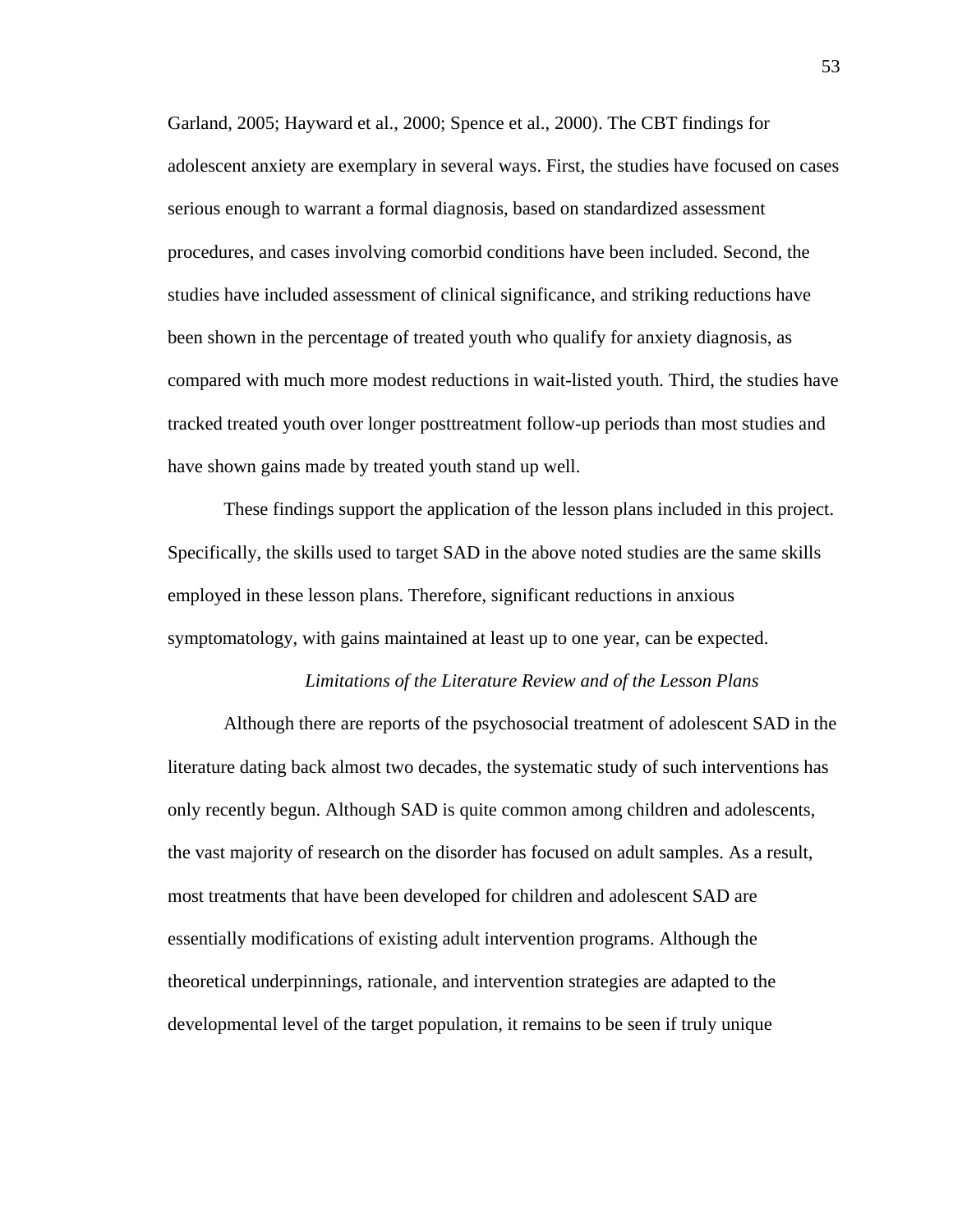treatment components are necessary to maximize results for child and adolescent populations.

An additional limitation of the literature on the treatment of adolescent SAD is that most literature consists almost exclusively of variations of cognitive and behavioural therapy. Although there have been isolated reports of psychodynamic psychotherapy, there have been no controlled outcome evaluations of such interventions (Kashdan & Herbert, 2001). The efficacy of adolescent SAD treatments is therefore limited to CBT intervention programs.

Another limitation is that all of the studies of the treatment of childhood and adolescent SAD have evaluated the target treatment program against wait-list control groups rather than alternative treatment or placebo. The issue of what conditions constitute an appropriate baseline against which to evaluate the efficacy of psychosocial treatments is controversial (Seligman, 1995). Some view a comparison against no treatment or wait-list conditions as a promising step toward empirical validation (Seligman). Although wait-list designs control for time-related effects such as spontaneous remission and statistical regression, mood and anxiety disorders have been shown to be at least somewhat responsive to virtually any credible intervention, thereby rendering studies using no treatment or wait-list controls of little scientific importance (Kazdin, 1998). Such designs do not address non-specific treatment effect and placebo effects (Kazdin).

Due to the fact that most research consists primarily of CBT interventions, the attached lesson plans were based on this treatment literature. Unfortunately, the fact that the lesson plans are based solely on one form of treatment can be seen as a short-coming.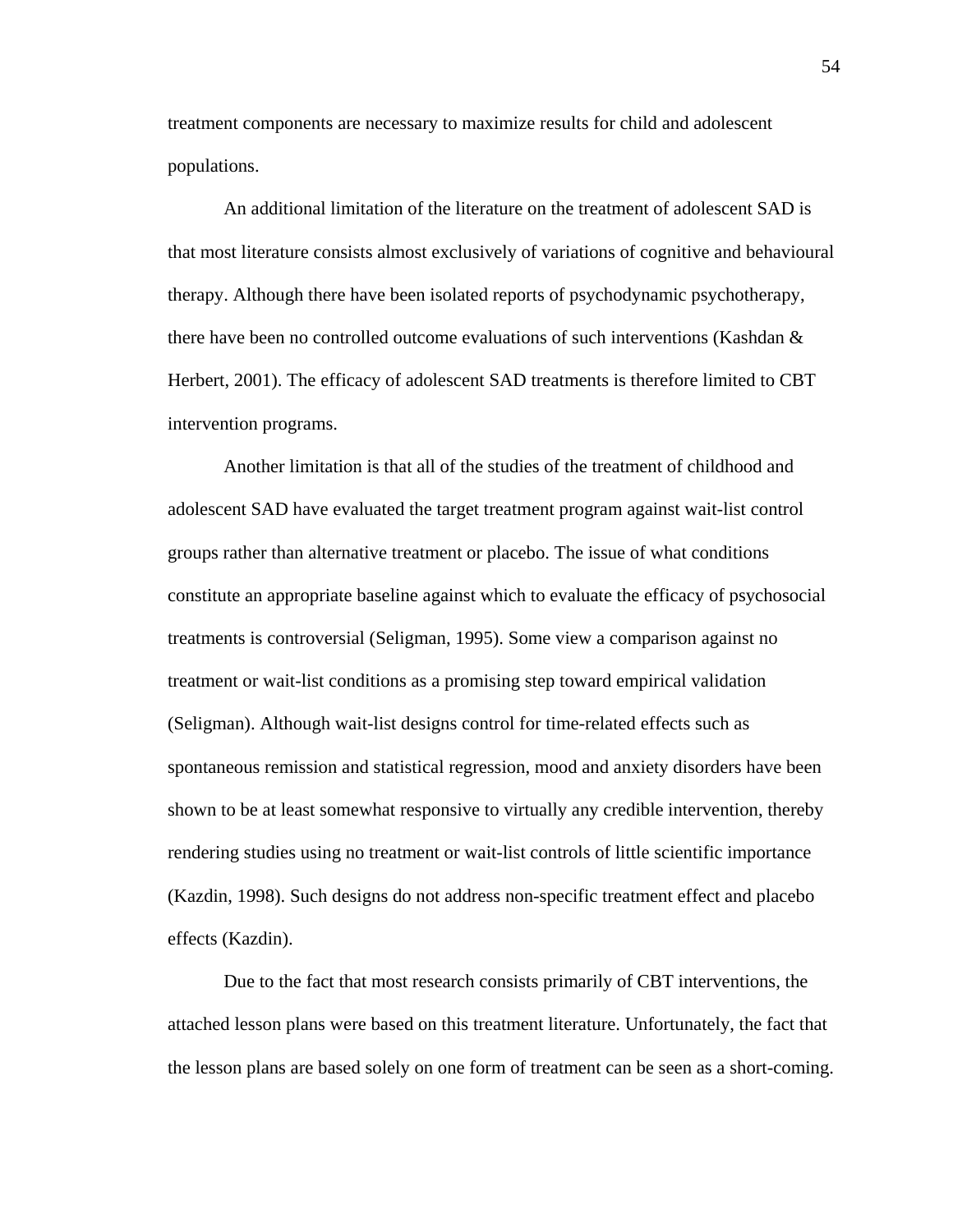Furthermore, there is limited parental involvement throughout the delivery of these lesson plans. According to Kashdan and Herbert (2001), there is utility in parental involvement in the treatment of SAD. Therefore, further study to determine the relative inclusion of family members in the treatment of SAD would be beneficial.

## *Areas of Future Research*

Although the treatment outcome literature on psychosocial interventions for adolescent SAD is in its infancy, there is reason for considerable optimism. Several studies have documented the efficacy of CBT for adolescents with SAD relative to waitlist controls (Baer & Garland, 2005; Hayward et al., 2000; Spence et al., 2000). Cognitive behavioural group therapy for adolescents is the only intervention to date specifically targeting adolescents with SAD. Initial results are promising, at least for the short-term, although no studies have yet evaluated CBGT against an alternative treatment to rule out placebo and non-specific effects. Therefore, an important area of research would be to compare CBGT to other forms of treatment and placebo. Furthermore, follow-up controlled studies are needed to determine the long-term benefits of CBT and whether booster sessions of CBT lead to reduce relapsed rates.

In addition to comparing studies of treatment for adolescent SAD, future research needs to focus on controlled trials of combined treatments such as comparisons of medication, CBT, and the combination of pharmacotherapy and CBT. These approaches would help clinicians to determine whether combined treatment is more effective for symptom reduction than either medication or CBT alone.

Another important avenue for future investigation is the utility of including parental involvement in the treatment of SAD. Parental involvement can range from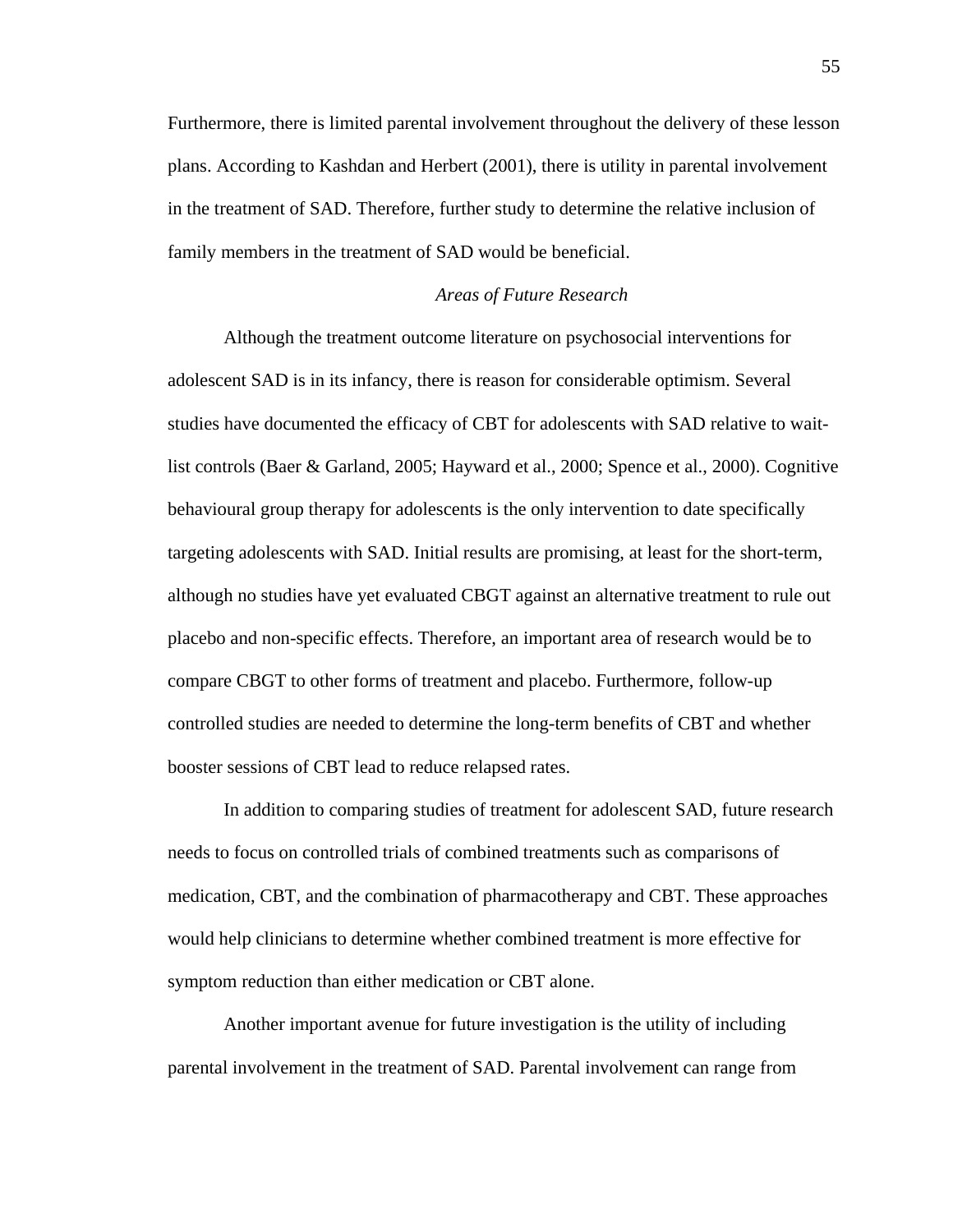being involved in the psychoeducation sessions of treatment to being active participants in a program designed to educate parents of adolescents with SAD. Research is also needed to assess the transportability of the treatments mentioned throughout this paper – from highly specialized clinical research settings to naturalistic settings such as community clinics and schools.

In order to ensure the effectiveness and appropriateness of the lesson plans, it would be beneficial to conduct focus groups. Such focus groups could be conducted with others who have an interest in this area of study or work, and are designed to seek feedback and gather ideas about additional avenues that may need exploration. Furthermore, these lesson plans require empirical testing. This requirement could be completed using pre- and post-treatment measures such as the MASC. Additionally, individual feedback could be used to interpret the effectiveness of the program. Individual feedback could be obtained in the form of evaluation forms or personal interviews.

## *Closing Remarks*

In completing this project, my intention has been to (a) provide a detailed description of SAD; (b) recommend specific skills needed to overcome problems with SAD and provide exercises for mastering these skills and; (c) demonstrate that cognitivebehavioural therapy is an effective form of treatment for those youth who participate in either individualized treatments or more specialized social anxiety groups.

As a student of counselling study and practice, it has been valuable to closely examine SAD and current treatment options. Upon reflection, I have concluded that although some of the theories of anxiety and proposed treatments for SAD present as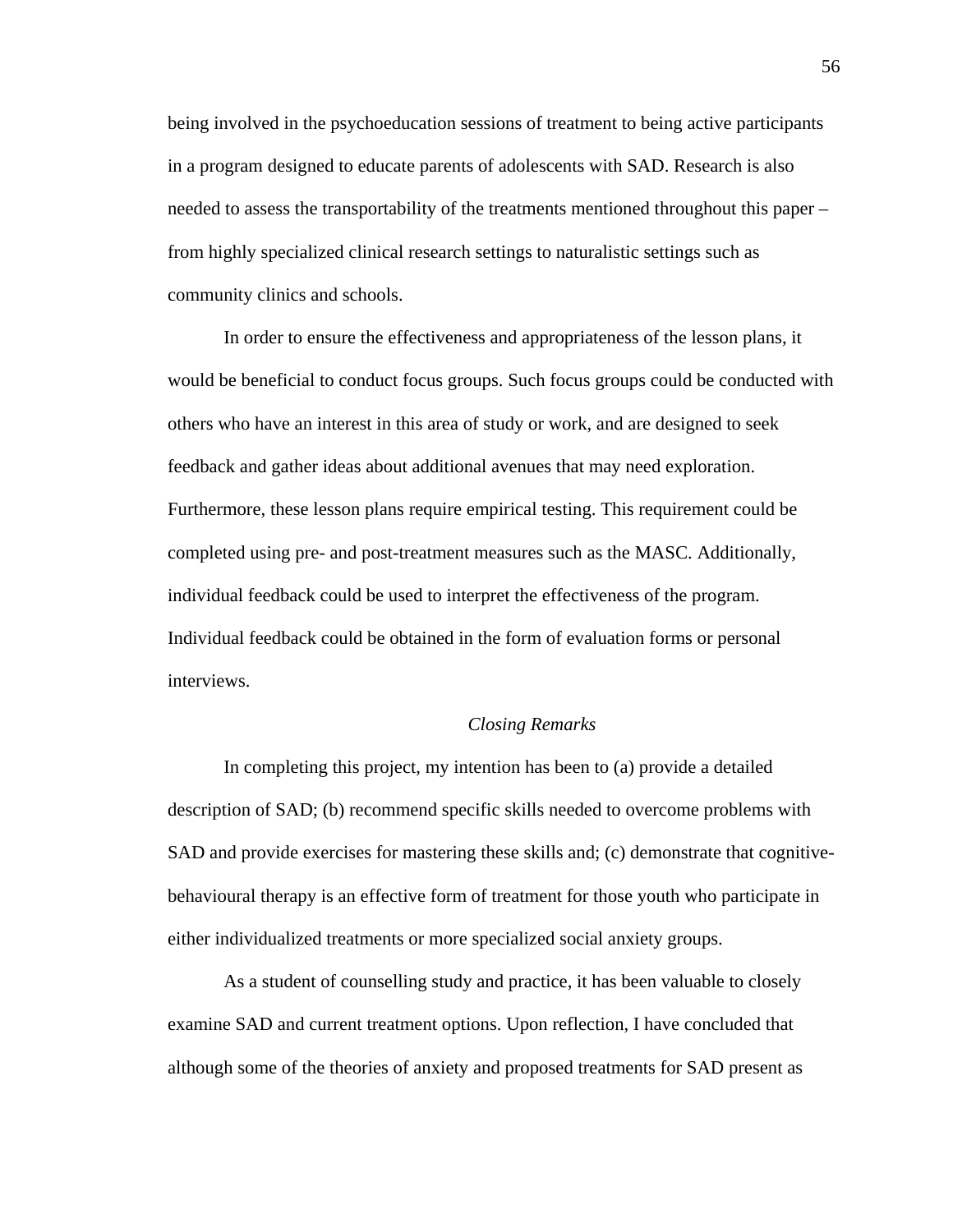being separate and distinct; it is not one theory or the other that makes a difference in intervention alone. I have come to appreciate that marrying the elements of all theories is necessary in order to be responsible and responsive to the client's needs. In my personal experience working with adolescents and families, I have been most successful in approaching clients in a humanistic and holistic manner, incorporating a variety of elements from various theories. The preparation for this project has reaffirmed for me the need to fuse theoretical concepts in an effort to meet the personal needs of the clients I have the opportunity to serve.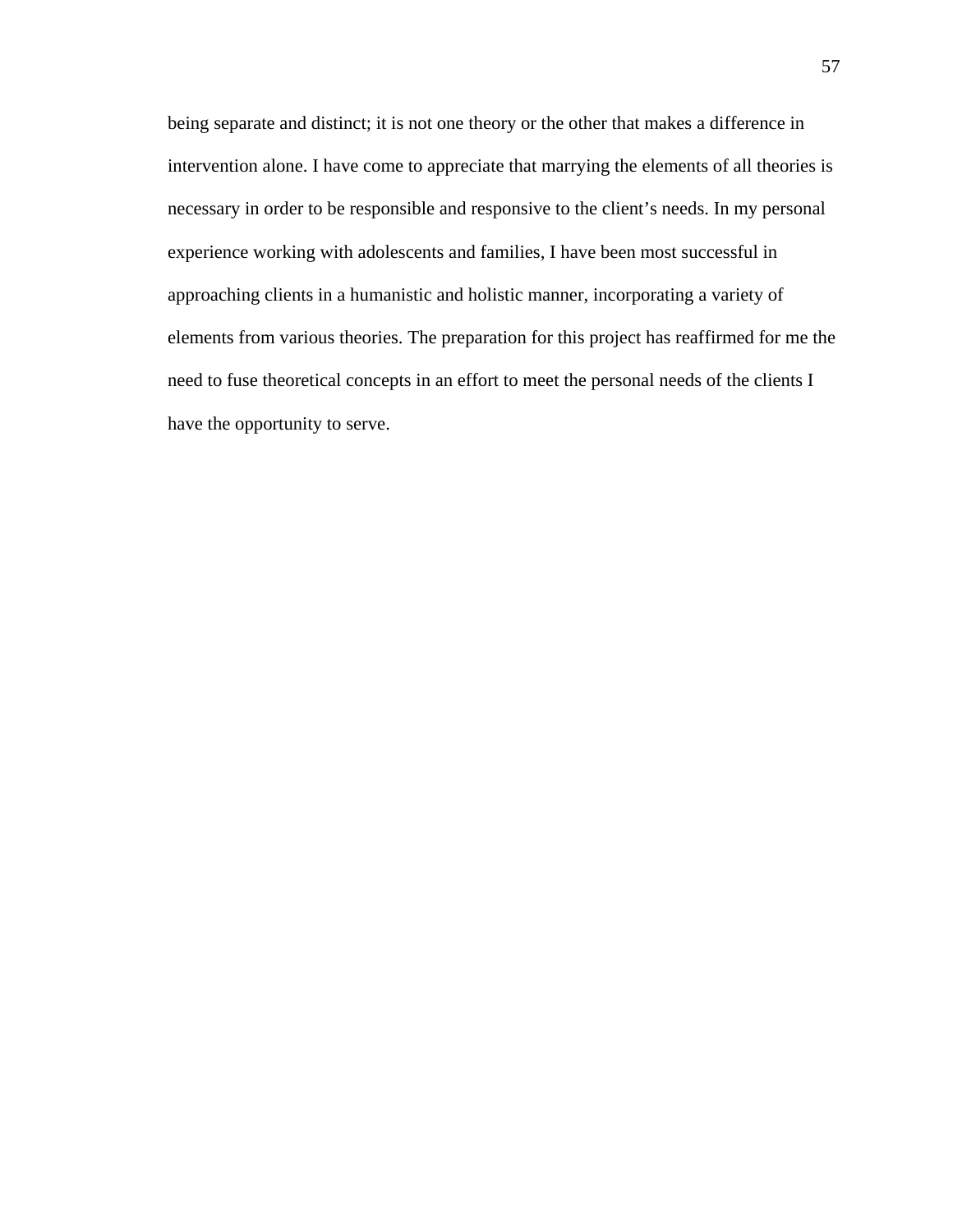- Abela, J. R. Z., & D'Alessandro, D. U. (2002). Beck's cognitive theory of depression: A test of the diathesis-stress and causal mediation components. *British Journal of Clinical Psychology, 41*(2), 111-128. Retrieved June 22, 2009, from Academic Search Premier database.
- Albano, A. (1995). Treatment of social anxiety in adolescence. *Cognitive and Behavioural Practice, 2,* 271-298.
- Albano, A., & Kendall, C. (2002). Cognitive behavioural therapy for children and adolescents with anxiety disorders: Clinical research advances. *International Review of Psychiatry*, *14*, 129-134. Retrieved June 22, 2009, from Psychology and Behavioural Sciences database.
- Albano, A., Causey, D., & Carter, B. (2001). Fear and anxiety in children. In (Eds) *Handbook of clinical child psychology*. New York, NY: John Wiley & Sons.
- American Psychiatric Association. (1994). *Diagnostic and statistical manual of mental disorders (4*th ed). Washington, DC: Author.
- American Psychiatric Association. (2000). *Diagnostic and statistical manual of mental disorders (4*th ed-TR). Washington, DC: Author.
- Antony, M., & Swinson, R. (2000). *The shyness and social anxiety workbook.* Oakland, CA: New Harbinger.
- Baer, S., & Garland, J. (2005). Pilot study of community-based cognitive behavioural group therapy for adolescents with social phobia. *Journal of the American Academy of Child and Adolescent Psychiatry, 44,* 258-264.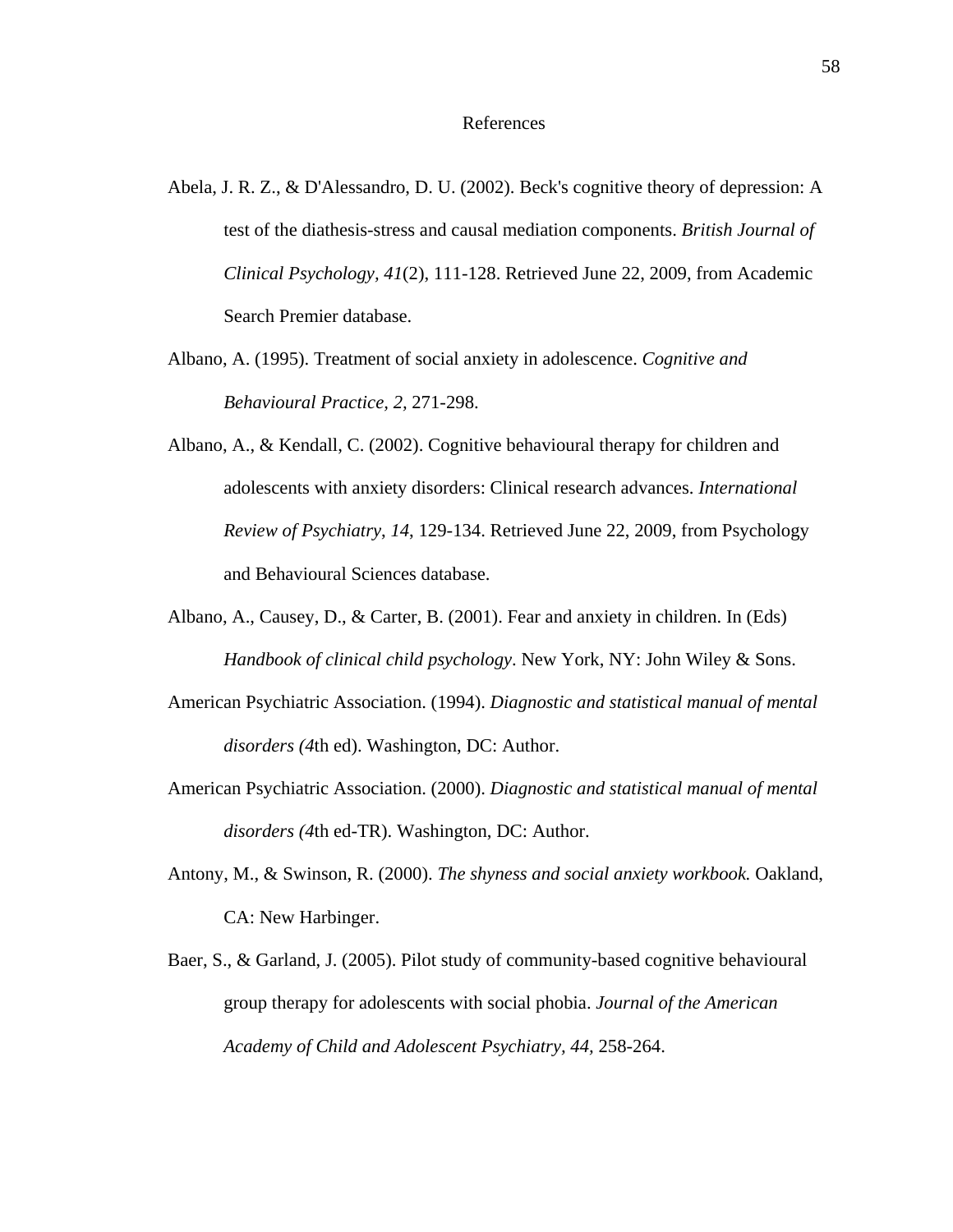- Bandura, A. (1989). Social cognitive theory. In V. R. Greenwich (Ed), *Annals of child development,* 160-172. Greenwich, CT: Jai Press.
- Barlow, D., & Durand, M. (2005). *Abnormal Psychology: An integrative approach* (4th ed.). London: Thomson-Wadsworth.
- Beck, A. T., & Weishaar, M. E. (2005). Cognitive therapy. In R. J. Corsini, & D. Wedding (Eds.), *Current psychotherapies*, 238-268. Belmont, CA: Brooks/Cole-Thomson Learning.
- Beidel, D., Fink, C., & Turner, S. (1996). Stability of anxious symptomatology in children. *Journal of Abnormal Child Psychology, 24*, 257-269.
- Beidel, D., Turner, S., & Morris, T. (1999). Psychopathology of childhood social phobia. *Journal of the American Academy of Child and Adolescent Psychiatry, 38,* 643- 650.
- Bekker, H., & van Mens-Verhulst, J. (2007). Anxiety disorders: Sex differences in prevalence, degree, and background, but gender-neutral treatment. *Gender Medicine, 4*, 178-193.
- Berk, L. (2000). *Child development*. Needham Heights, MS: Allyn and Bacon.
- Bernstein, G. & Borchardt, C. (1991). Anxiety disorders of childhood and adolescence: A critical review. *Journal of the American Academy of Child and Adolescent Psychiatry, 30,* 519-530.
- Bienvenu, O., Hetterna, J., Neale, M., Prescott, C., Kendler, K. (2007). Low extraversion and high neuroticism as indices of genetic and environmental risk for social phobia, agoraphobia, and animal phobia. *American Journal of Psychiatry, 164,* 1714-1721.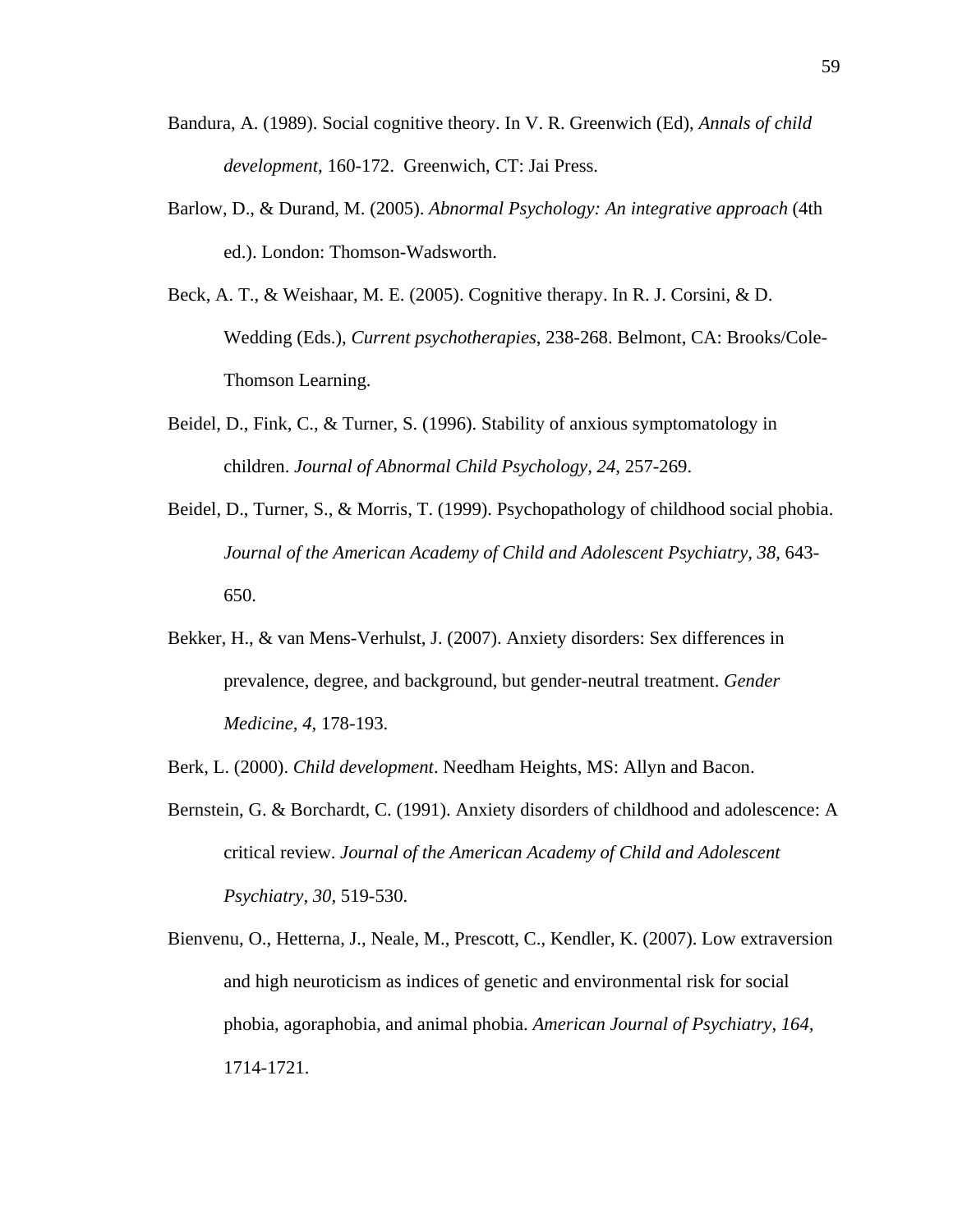- Brady, E., & Kendall, P. (1992). Co-morbidity of anxiety and depression in children and adolescents. *Psychological Bulletin, 111*, 244-255.
- Canadian Psychological Association (2001*). Canadian code of ethics for psychologists*  (3rd ed.). Ottawa, ON: Author.
- Caruso, J. (1997). Review of the multidimensional anxiety scale for children. Retrieved June 22, 2009, from Mental Measurements Yearbook.
- Castellanos, D. & Hunter, T. (1999). Anxiety disorders in children and adolescents. *Southern Medical Journal, 92,* 946-954.
- Chen, M., & Rybak, C. (2004). *Group leadership skills: Interpersonal process in group counselling and therapy.* Toronto, ON: Thomson Nelson.
- Chorpita, B., & Barlow, D. (1998). The development of anxiety: The role of control in the early environment. *Psychological Bulletin, 124*, 3-21.
- Christopher, R. (1997). *Review of the multidimensional anxiety scale for children*. [Review of the assessment scale multidimensional anxiety scale for children]. Retrieved June 22, 2009, from Mental Measurements Yearbook Database.
- Cicchetti, D., & Toth, S. (1998). The development of depression in children and adolescents. *American Psychologist, 53*, 221-241.
- Clark, D., & Wells, A. (1995). A cognitive model of social phobia. In (Eds), *Social phobia: Diagnosis, assessment, and treatment*. New York, NY: Guilford Press.
- Clark, D., Ehlers, A., McManus, F., Hackmann, A., Fennell, M., Campbell, H. (2003). Cognitive therapy versus fluoxetine in generalized social phobia: A randomized placebo-controlled trial. *Journal of Consulting Clinical Psychology, 71,* 1058- 1067.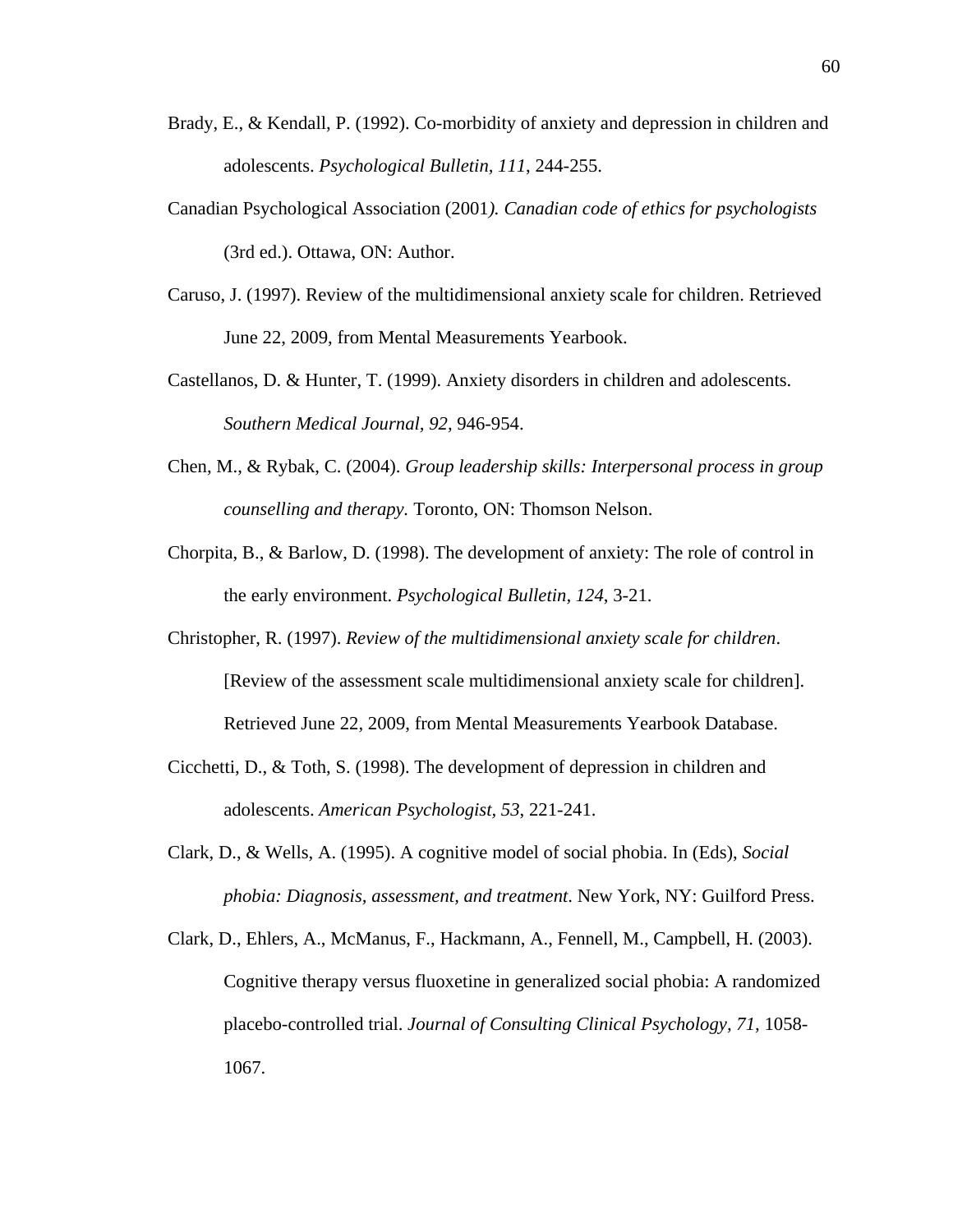- Corey, G. (1991). *Theory and practice of counselling psychotherapy*. Belmont, CA: Thomson Brooks/Cole.
- Corey, M., & Corey, G. (2006). *Process and practice groups*. Belmont, CA: Thomson Brooks/Cole.
- Costello, E., & Angold, A. (1995). Epidemiology. In J. March (Ed.), *Anxiety disorders in children and adolescents* (pp. 109-124). New York, NY: Guilford Press.
- Davidson, G., Neale, J., Blankstein, K., & Flett, G. (2005). *Abnormal psychology* (2nd ed.). Mississauga, ON: John Wiley & Sons.
- DeLucia-Waack, J. L. (1999). Supervision for counselors working with eating disorders groups: Countertransference issues related to body image, food, and weight. *Journal of Counseling & Development, 77*, 379-388.
- Dozios, J., & Dobson, K. (2004). *The prevention of anxiety and depression: Theory, research and practice.* Washington, DC: American Psychological Association.
- Dozois, J., & Westra, J. (2004). The nature of anxiety and depression: Implications for prevention. In J. A. Dozois & K. S. Dobson (Eds.), *The prevention of anxiety and depression: Theory, research and practice* (pp. 9-30). Washington, DC: American Psychological Association.
- Eley, T., & Gregory, A. (2004). Behavioural genetics. In T. Morris & J. March (Eds), *Anxiety disorders in children and adolescents*, (pp. 71-97). New York, NY: Guilford Press.
- Fisher, P., Masia-Warner, C., & Klein, R. (2004). Skills for social and academic success: A school-based intervention for social anxiety disorder in adolescents. *Clinical Child and Family Psychology Review, 7*(4), 241-249.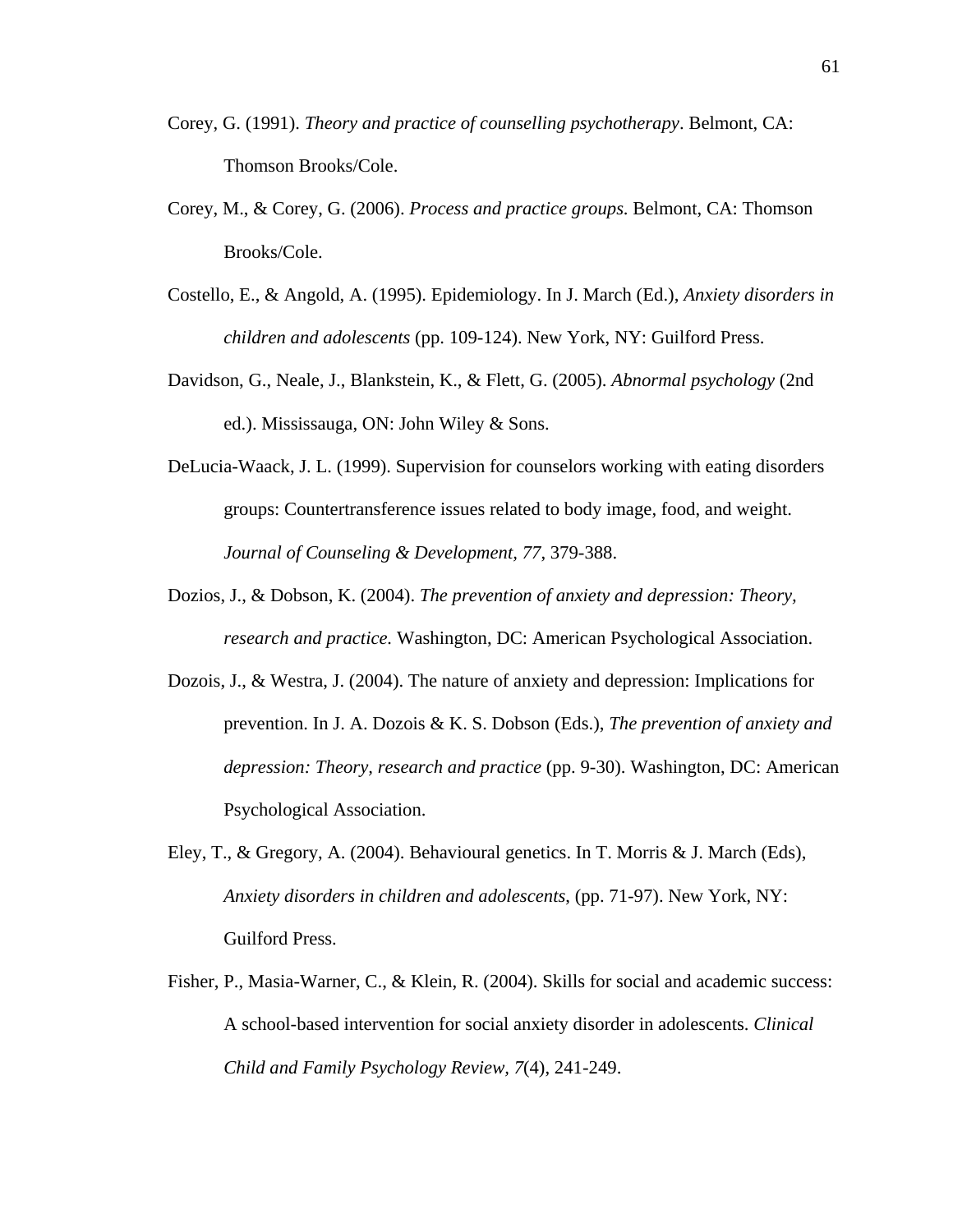- Ginsburg, G., & Grover, R. (2005). Assessing and treating social phobia in children and adolescents. *Psychiatric Annals, 35*(9), 736-744. Retrieved June 22, 2009, from PsychINFO database.
- Hayward, C., Varady, S., Albano, A., Thienemann, M., Henderson, L., & Schatzbertg, A. (2000). Cognitive-behavioural group therapy for social phobia in female adolescents: Results of a pilot study. *Journal of the American Academy of Child and Adolescent Psychiatry, 39,* 721-726.
- Hayward, C., Killen, J., Hammer, L., Litt, I., Wilson, D., Simmonds, B., et al. (1992). Pubertal stage and panic attack occurrence in sixth and seventh grade girls. *American Journal of Psychiatry, 149*, 1239-1249.
- Health Canada. (2002). *A report on mental illnesses in Canada*. Retrieved on September 23, 2006 from Website: http://www.hc-sc.gc.ca/phb-dgspsp/publicat/miicmmac/index.html
- Hirshfeld-Becker, D., Biederman, J., Henin, J. (2007). Behavioural inhibition in preschool children at risk is a specific predictor of middle childhood social anxiety: A five-year follow-up. *Journal of Developmental Behaviour Paediatrics, 164*, 1714-1721.
- Iancu, I., Levin, J., Hermesh, H. (2006). Social phobia symptoms: Prevalence, sociodemographic correlates, and overlap with specific phobia symptoms. *Comprehensive Psychiatry, 47*, 399-405.
- Jerremalm, A., Jansson, L., & Ost, L. (1986). Cognitive and physiological reactivity and the effects of different behavioural methods in the treatment of social phobia. *Behaviour Research and Therapy, 24*, 171-180.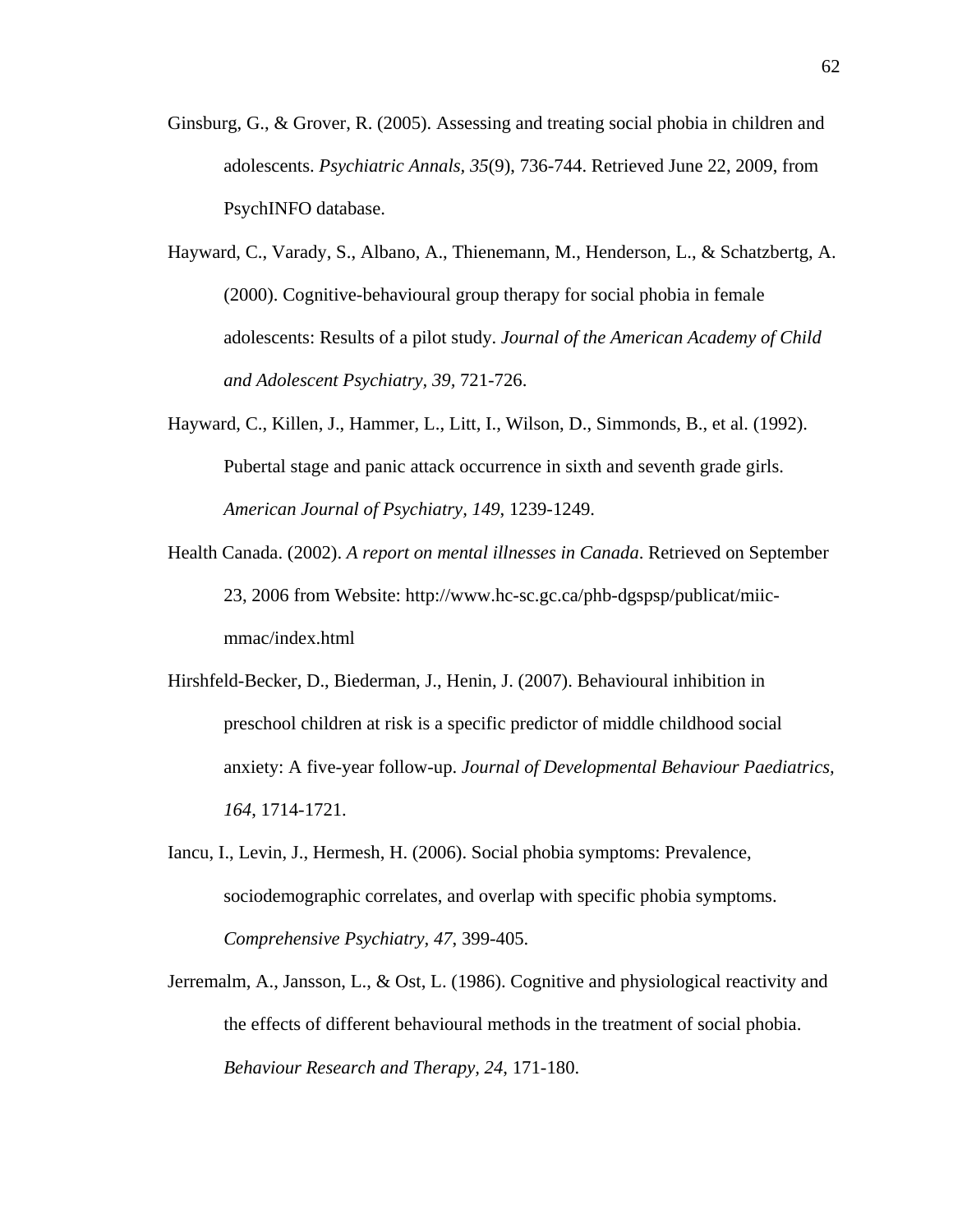- Jordens, S. (2001). *The nature and causes of mental disorders*. Retrieved June 22, 2009, from http://www.psych.utoronto.ca/~joordens/courses/PsyA01/Chapter17 /sld009.html
- Kashdan, T., & Herbert, J. (2001). Social anxiety disorder in childhood and adolescence: Current status and future directions. *Clinical Child and Family Psychology Review, 4,* 37-61.
- Kazdin, A. E. (1998). *Research design in clinical psychology* (3rd ed.). Boston, MA: Allyn and Bacon.
- Kazdin, A. E., & Weisz, J. R. (1998). Identifying and developing empirically supported child and adolescent treatments. *Journal of Consulting and Clinical Psychology, 66*, 19-36.
- Kearney, C. (2001). School refusal behaviour in youth: A functional approach to assessment and treatment. *American Psychological Association, 8*, 265-275.

Kendall, P. (1990). *Coping cat workbook*. Ardmore, PA: Workbook.

- Kendall, P. (1994). Treating anxiety disorders in children: Results of a randomized clinical trial. *Journal of Consulting and Clinical Psychology, 62*, 100-110. Retrieved June 22, 2009, from Psychology and Behavioural Sciences database.
- Kendall, P., & Chu, B. (2000). Retrospective self-reports of therapist flexibility in a manual-based treatment for youths with anxiety disorders. *Journal of Clinical Child Psychology, 29*(2), 209-220.
- Kendall, P., Chu, B., Gifford, A., Hayes, C. & Nauta, M. (1998). Breathing life into a manual. *Cognitive and Behavioural Practice, 5*, 177-198.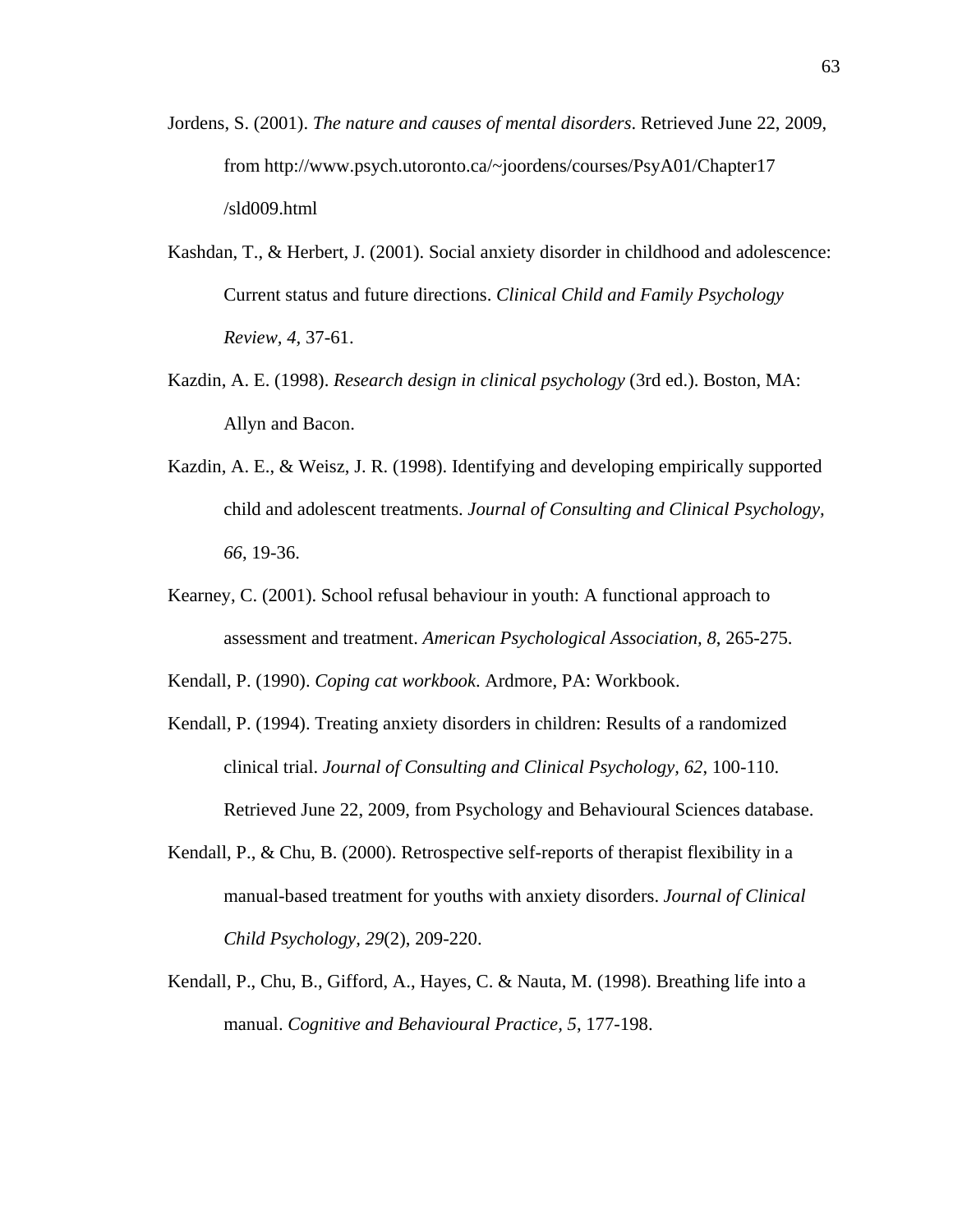- Kessler, R., McGonagle, K., Zhao, S., Nelson, C., Hughes, M., Eshelman, et al. (1994). Life-time and 12-month prevalence of DSM-III-R psychiatric disorders in the United States. *Archives of General Psychiatry, 51*, 8-19.
- Khalid-Khan, S., Santibanez, M., McMicken, C., & Rynn, M. (2007). Social anxiety disorder in children and adolescents. *Paediatric Drugs, 9*, 227-237.
- Lecrubier, Y. (1998). Comorbidity in social anxiety disorder: Impact on disease burden and management. *Journal of Clinical Psychiatry, 59*, 33-37.
- Lecrubier, Y., Wittchen, H., Faravelli, C., Bobes, J., Patel, A., & Knapp, M. (2000). A European perspective on social anxiety disorder. *European Psychiatry, 15*, 5-16.
- Lewinsohn, P., Gotlib, I., Lewinsohn, M., Seeley, J., & Allen, N. (1998). Gender differences in anxiety disorders and anxiety symptoms in adolescents. *Journal of Abnormal Psychology, 107*, 109-117.
- Lewinsohn, P., Hops, H., Roberts, R., Seeley, J., & Andrews, J. (1993). Adolescent psychopathology: Prevalence and incidence of depression and other DSM III-R disorders in high school students. *Journal of Abnormal Psychology, 102,* 133-144.
- Lewinsohn, P., Zinbarg, R., Seeley, J., Lewinsohn, M., & Sack, W. (1997). Lifetime comorbidity among anxiety disorders and between anxiety disorders and other mental disorders in adolescents. *Journal of Anxiety Disorders, 11*, 377-394.
- Malcarne, V., & Hansdottir, I. (2001). Vulnerability to anxiety disorders in childhood and adolescence. In J. Price and R. Ingram (Eds.), *Vulnerability to psychopathology: Risk across the lifespan*, (pp. 271-303). New York, NY: Guilford Press.
- Malekoff, A. (2004). Group work with adolescents: Principles and practice. New York, NY: Guilford Press.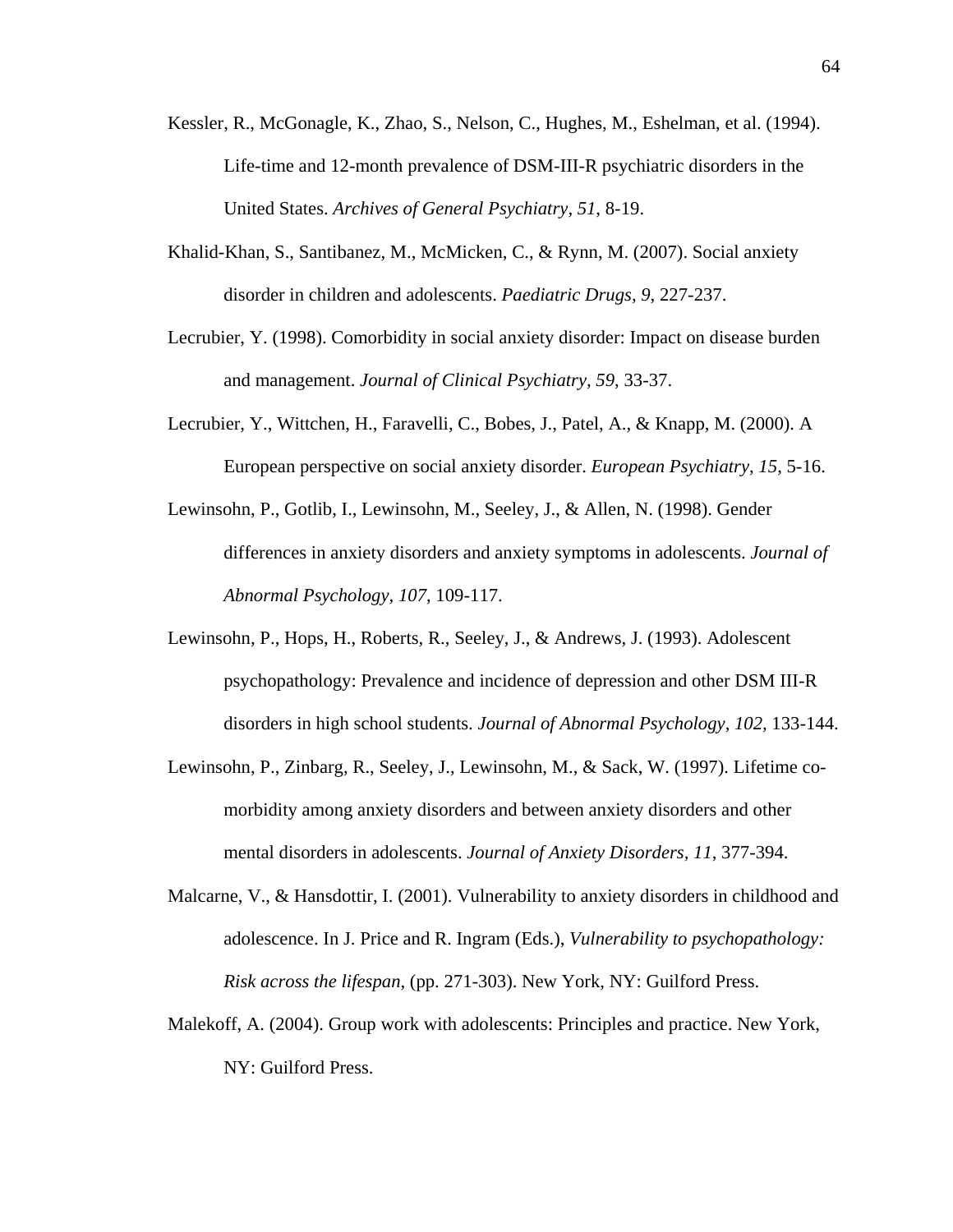- March, J. (1997). *Multidimensional anxiety scale for children: Examiner's manual.* Toronto, ON: Multi-Health Systems.
- March, J., & Wells, K. (2003). *Combining medication and psychotherapy*. Paediatric psychopharmacology: Principles and practice. New York, NY: Oxford Press.
- March, J., Parker, J., Sullivan, K., Stallings, P., & Conners, K. (1997). The multidimensional anxiety scale for children (MASC): Factor structure, reliability, and validity. *Child and Adolescent Psychiatry, 36*(4), 554-565.
- Mash, E., & Dozois, D. (1996). Child Psychopathology: A developmental systems perspective. In E. Mash & R. Barkley (Eds.), *Child psychopathology* (pp. 3-60). New York, NY: Guilford Press.
- Masi, G., Mucci, M., Favilla, L., Romano, R., & Poli, P. (1999). Symptomatology and co-morbidity of generalized anxiety disorder in children and adolescents. *Comprehensive Psychiatry, 40*, 210-215.
- Merrell, K. W. (2001). *Helping students overcome depression and anxiety: A practical guide.* New York, NY: Guilford Press.
- Musa, C., & Lepine, J. (2000). Cognitive aspects of social phobia: A review of theories and experimental research. *European Psychiatry, 15*, 59-66.
- Neville King, J., Ollendick, T., Gullone, E., Tonge, B., Watson, S., & Macdermott, S. (2006). Social anxiety disorder in children and youth: A research update on aetiological factors. *Counselling Psychology Quarterly, 19*, 151-163.
- Nolan-Hoeksema, S. (1990). *Sex differences in depression*. Stanford, CA: Stanford University.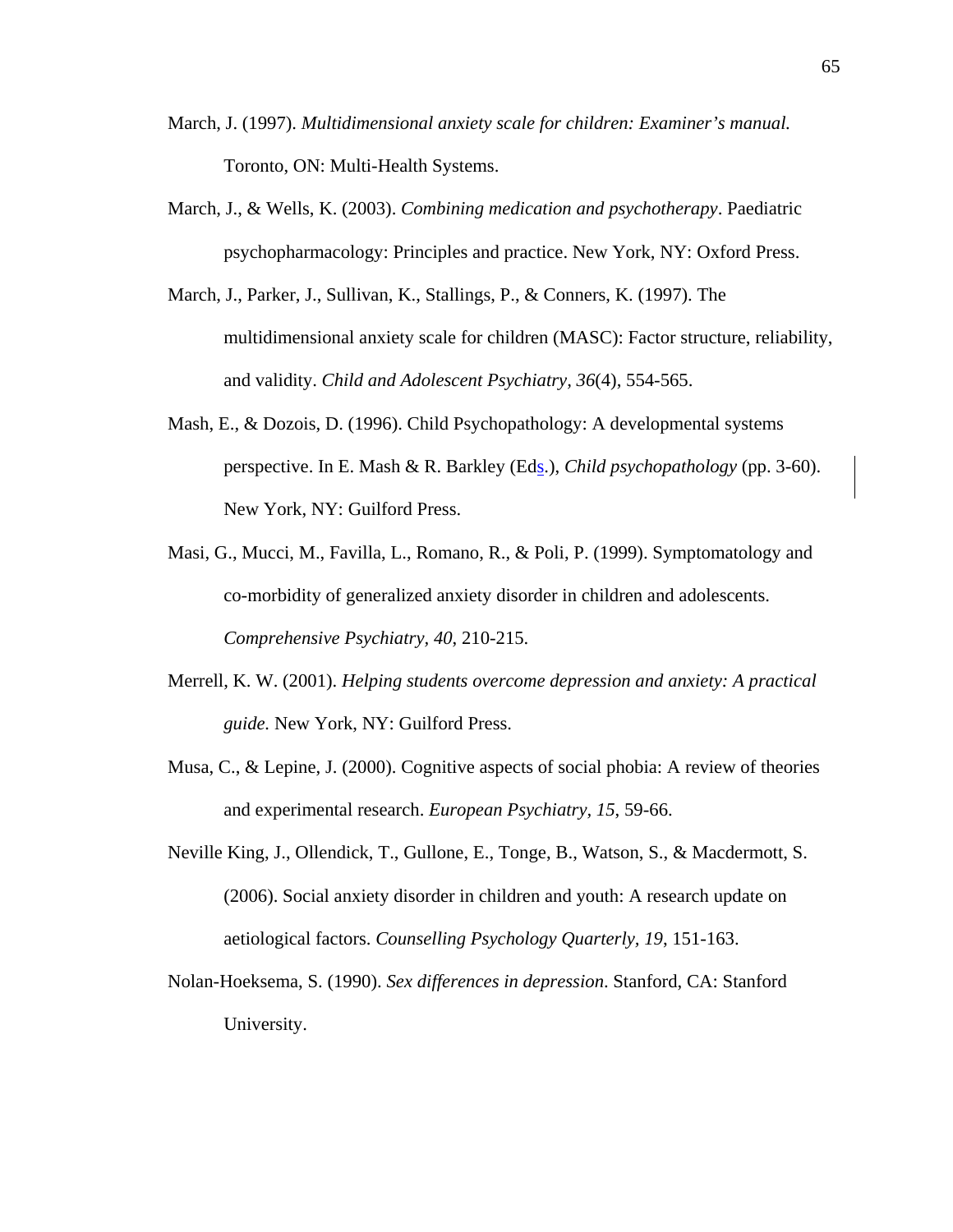- Osman, A., Hoffman, J., Barrios, F., Kopper, B., Breitenstein, J., & Hahn, S. (2002). Factor structure, reliability, and validity of the Beck Anxiety Inventory in adolescent psychiatry inpatients. *Journal of Clinical Psychology, 58*, 443-456.
- Ost, L. (1987). Age of onset in different phobias. *Journal of Abnormal Psychology, 96*, 223-229.
- Price, J., & Ingram, R. (2001). Future directions in the study of vulnerability to psychopathology. In R. E. Ingram and J. M. Price (Eds.), *Vulnerability to psychopathology: Risk across the lifespan, (pp. 455-466). New York, NY:* Guilford Press.
- Price J., & Lento, J. (2001). The nature of child and adolescent vulnerability: History and definition. In R. E. Ingram & J. M. Price (Eds.), *Vulnerability to psychopathology: Risk across the lifespan*, (20-39). New York, NY: Guilford Press.
- Reinecke, M., Dattilio, F., & Freeman, A. (2006). *Cognitive therapy with children and adolescents*. New York, NY: Guilford Press.
- Rowa, K., & Antony, M. (2005). Psychological treatments for social phobia. *Canadian Journal of Psychiatry, 50*, 308-315.
- Santrok, J. (2001). *Adolescence* (8th ed.). Boston, MA: McGraw Hill.
- Sareen, J., & Stein, M. (2000). A review of the epidemiology and approaches to the treatment of social anxiety disorder. *Drugs, 59,* 497-590.
- Schneier, F., Johnson, Hornig, C., Liebowitz, M., & Weissman, M. (1992). Social phobia: Comorbidity and morbidity in an epidemiologic sample. *Archives of General Psychiatry, 49,* 282-288.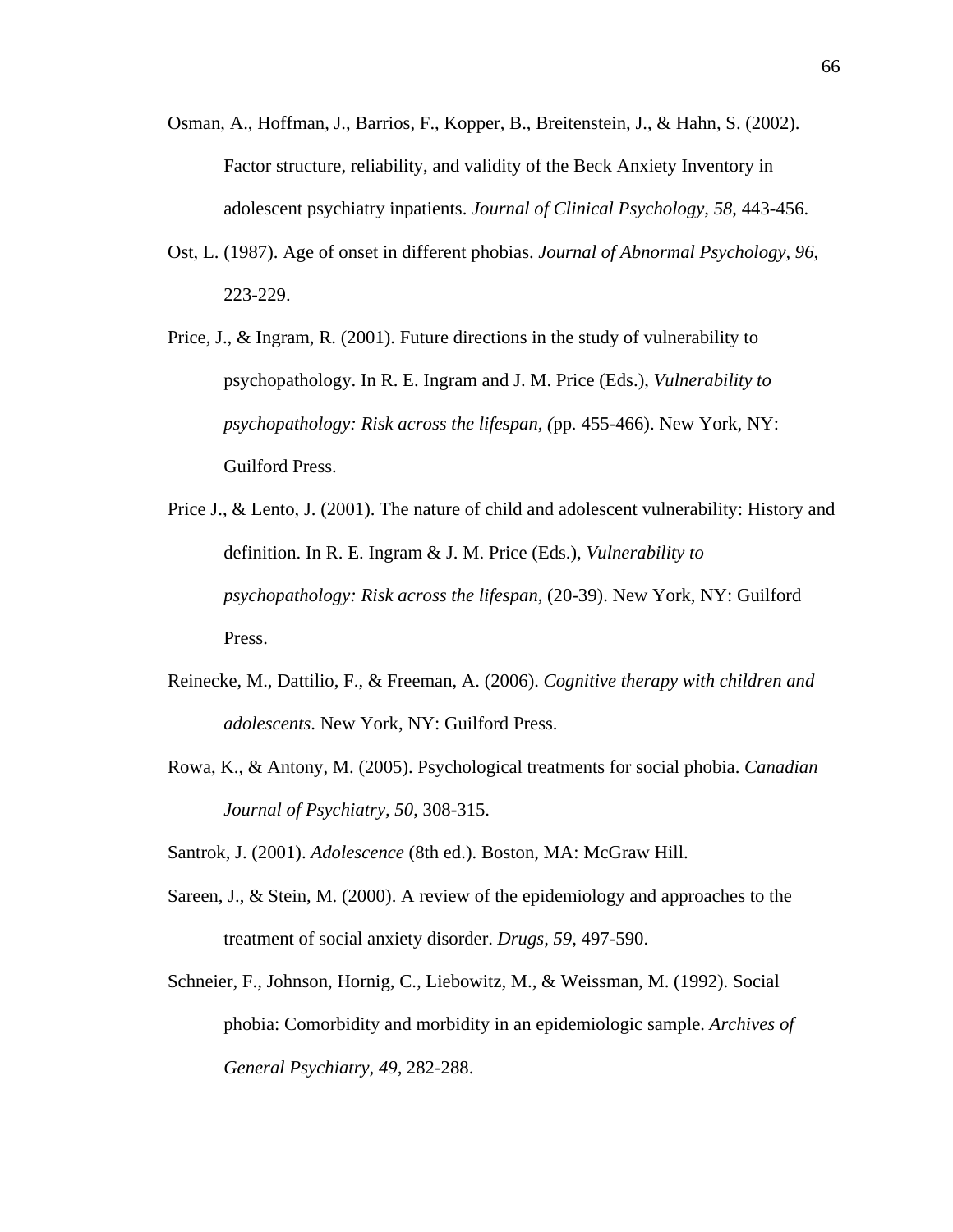- Seligman, M. (1995). The effectiveness of psychotherapy: The Consumer Reports study. *American Psychologist, 50*, 965-974.
- Silverman, W., & Albano, A. (2004). *Anxiety disorders interview schedule (ADIS-IV) child and parent interview schedules*. Graywind.
- Silverman, W.,  $\&$  Eisen, A. (1992). Age differences in the reliability of parent and child reports of child anxious symptomatology using a structured interview. *Child and Adolescent Psychiatry, 31*(1), 117-124. Retrieved June 22, 2009, from PsychINFO database.
- Silverman, W., & Nelles, W. (1988). The anxiety disorders interview schedule for children. *Child and Adolescent Psychiatry, 27*(6), 772-778. Retrieved June 22, 2009, from PsychINFO database.
- Spence, S., Donovan, C., & Brechman-Toussaint, M. (2000). The treatment of childhood social phobia: The effectiveness of a social skills training-based cognitive behavioural intervention with and without parental involvement. *Journal of the American Academy of Child and Adolescent Psychiatry, 41,* 713-726.
- Velting, O., & Albano, A. (2001). Current trends in the understanding and treatment of social phobia in youth. *Journal of Child Psychology and Psychiatry, 42*, 127-140. Retrieved June 22, 2009, from PsychINFO database.
- Yalom, I. (1995). *The theory and practice of group psychotherapy*. New York, NY: Basic Books.
- Zaider, T., & Heimberg, R. (2003). Non-pharmacologic treatments for social anxiety disorder. *Acta Psychiatrica Scandinavica, 108*, 72-84.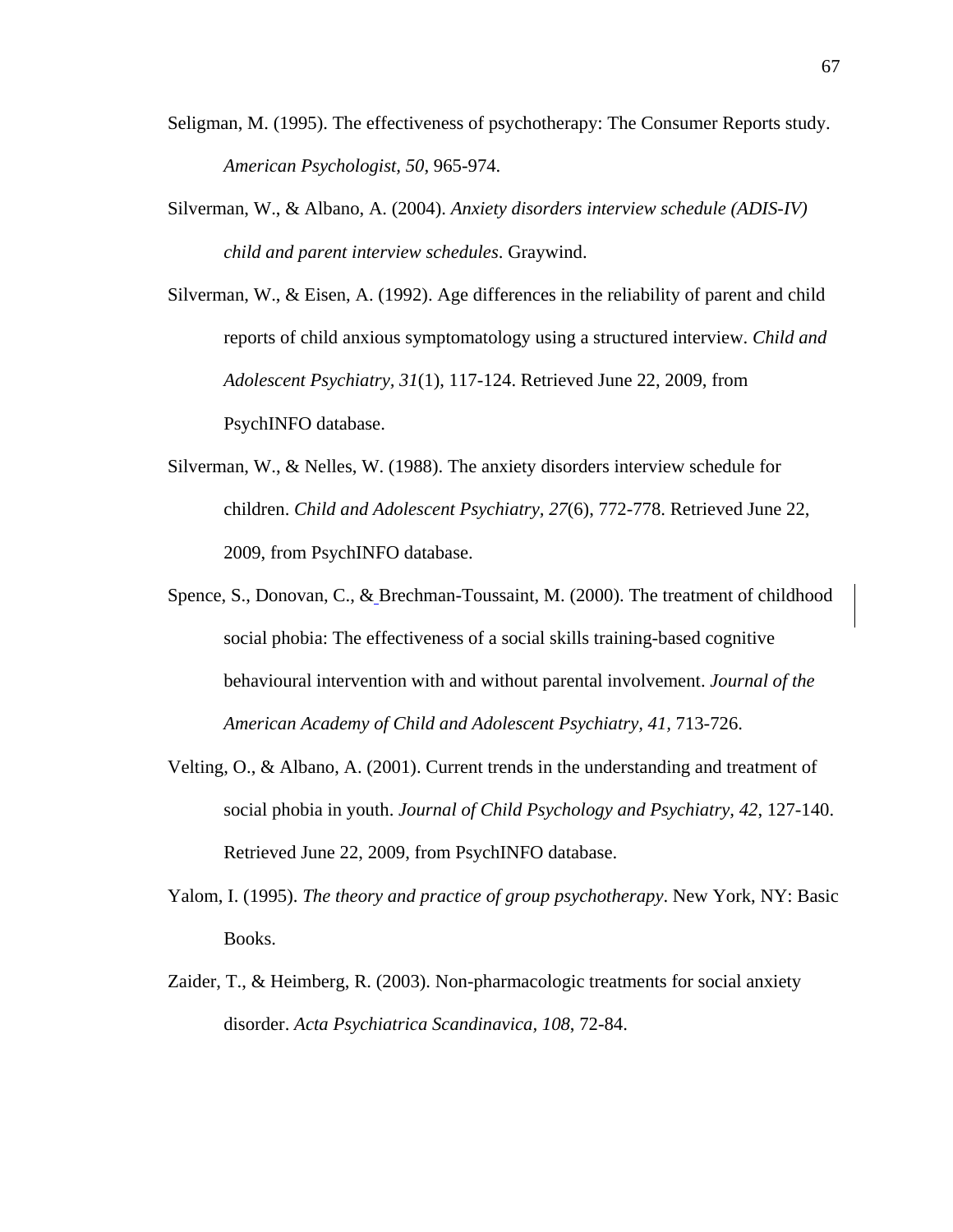Appendix A

# **Treating Social Anxiety in Adolescents**

# **Pre-Group Session**

**NOTE; Please refer to Chapters 3, 4, 5 and 6 for the context of these lesson plans as well as necessary components that need to be considered before implementing these plans.**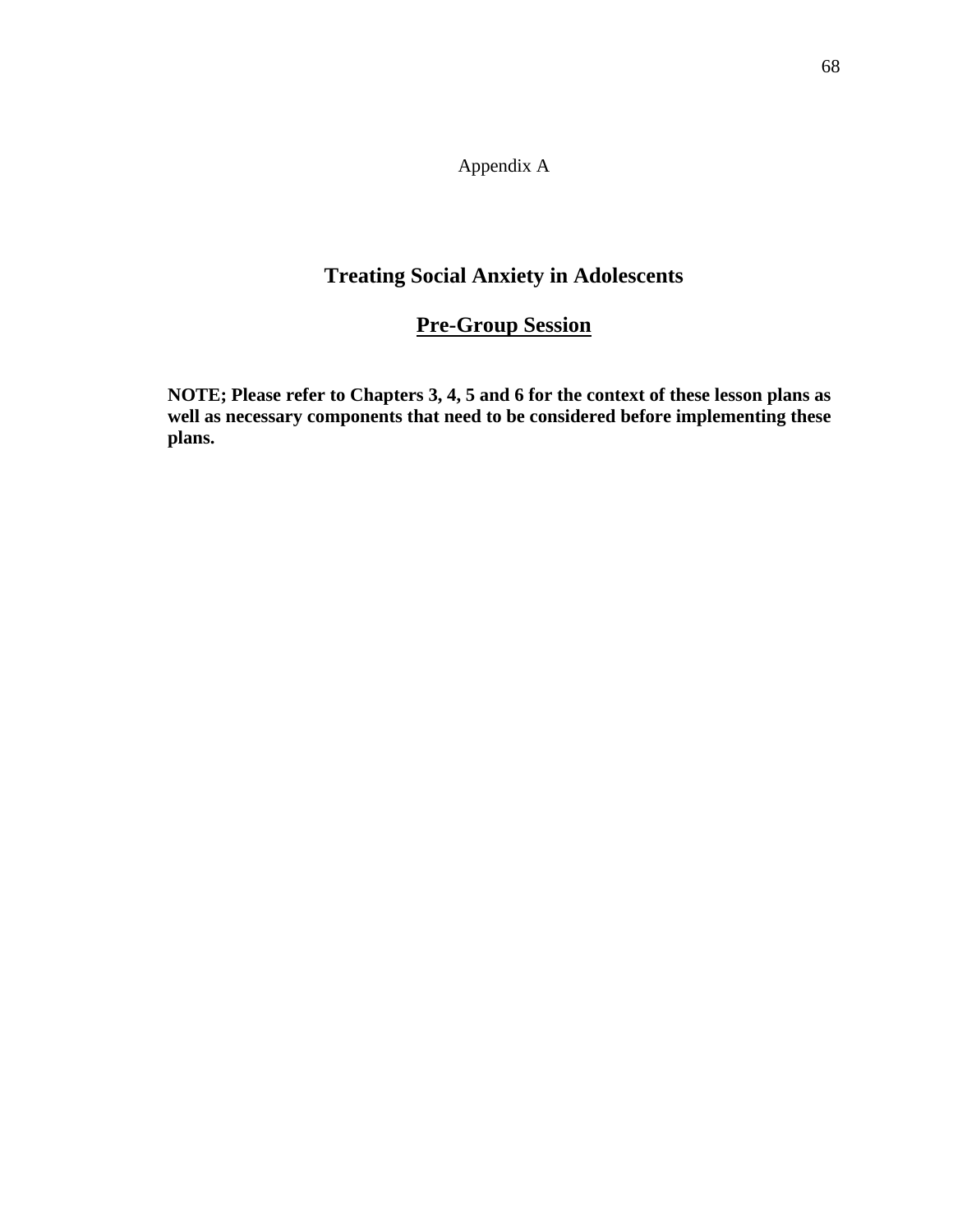# **Pre-Group Session**

Objectives:

- 1. Participants will have an understanding of program goals and agenda.
- 2. Participants will have an understanding of group expectations.
- 3. Participants will be able to identify their level of commitment to the program.
- 4. Participants will develop group guidelines to be adhered to for the remainder of the program.

Advance Preparation:

- 1. Post session agenda.
- 2. Ensure flip-chart is available.
- 3. Prepare copies of the information sheet, program agenda and consent form.
- 4. Index cards and feedback form required.
- 5. Review session agenda.

| <b>Time</b> | <b>Topic</b>                                        | <b>Facilitation Instructions</b>                                                                                                                                                                                                                                               | Notes/<br><b>Directions</b>                                                                                                               | <b>Supplies</b><br><b>Needed</b>                                                     |
|-------------|-----------------------------------------------------|--------------------------------------------------------------------------------------------------------------------------------------------------------------------------------------------------------------------------------------------------------------------------------|-------------------------------------------------------------------------------------------------------------------------------------------|--------------------------------------------------------------------------------------|
| 10 min.     | Introductions                                       | Ask participants to identify<br>themselves by telling us their<br>name and something they<br>enjoy doing.                                                                                                                                                                      |                                                                                                                                           |                                                                                      |
| 40 min.     | What is group<br>therapy?<br>Overview of<br>program | Facilitators discuss what<br>group therapy is.<br>Overview of program<br>(agenda, benefits/risks,<br>confidentiality, participant<br>and leader roles).                                                                                                                        | Refer to<br>Informed<br><b>Consent Form Consent</b><br>- Appendix AForm<br>and Group<br>Therapy<br>Information<br>Sheet $-$<br>Appendix B | Appendix A -<br>Informed<br>Appendix B -<br>Group<br>Therapy<br>Information<br>Sheet |
| 20 min.     | Developing Group<br>Guidelines                      | Ask participants to identify<br>and develop a list of group<br>guidelines. Have participants<br>list guidelines they want<br>included for the group on<br>index card provided. Once<br>participants have completed<br>this task, index cards can be<br>given to a facilitator. | Record<br>guidelines on Flipchart<br>a flip-chart<br>for future<br>reference.                                                             | Index cards                                                                          |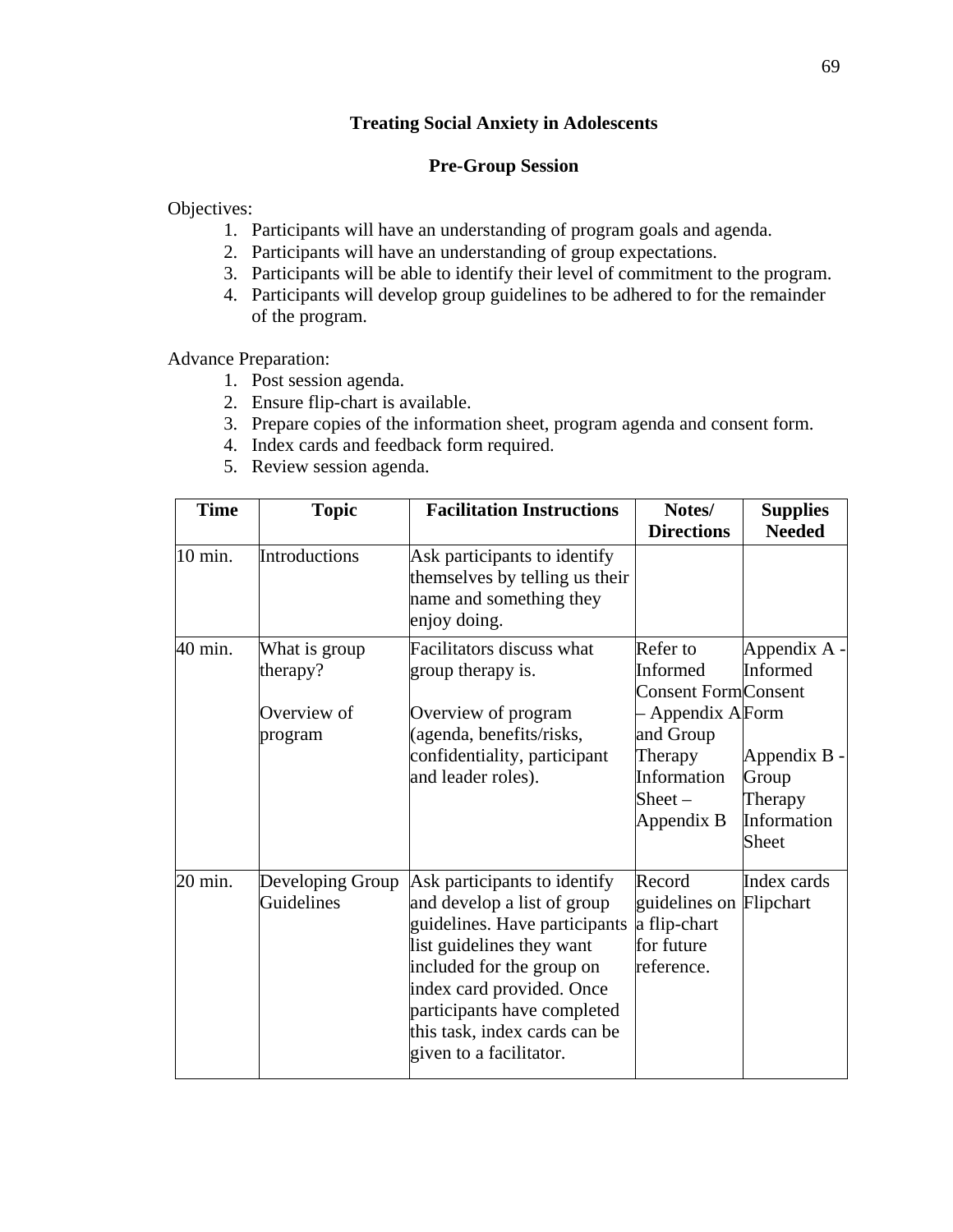| $5 \text{ min.}$ | Group                           | Have participants fill out | Feedback |
|------------------|---------------------------------|----------------------------|----------|
|                  | Feedback/Closing Feedback Form. |                            | Forms    |

# **Facilitator Debriefing Questions:**

1. Are there any participants that appear to be ambivalent about participating in

the group post the pre-group meeting?

- 2. Did we address any/all cultural diversity concerns?
- 3. How are we doing? Are we working well together?

## **Additional Resources for the Facilitator(s):**

Corey, M., & Corey, G. (2006). *Process and practice groups*. Belmont, CA: Thomson

Brooks/Cole.

Yalom, I. (1995). *The theory and practice of group psychotherapy*. New York, NY: Basic Books.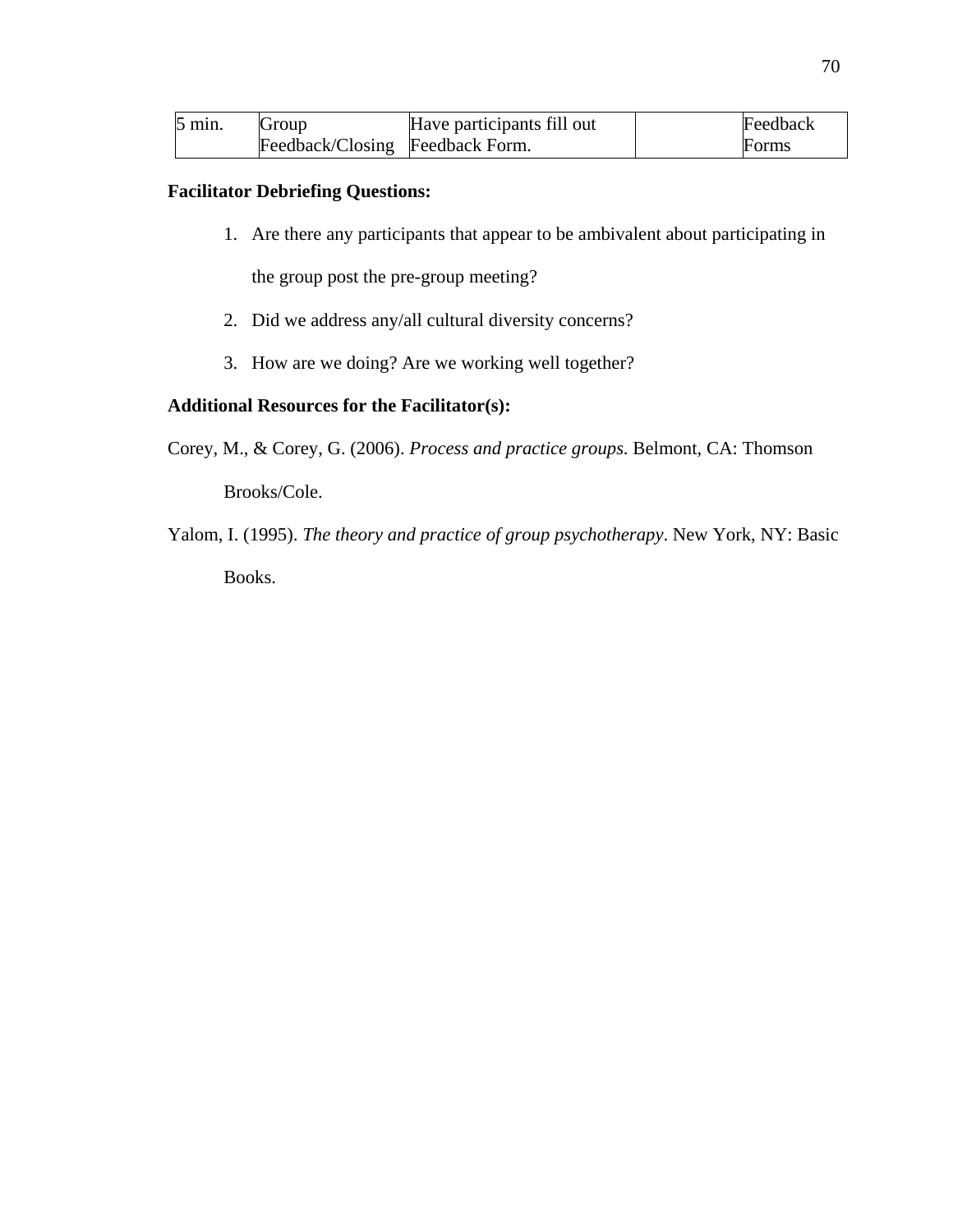# Feedback Form 1

- 1. How did you feel coming here today?
- 2. How do you feel now?
- 3. Did something or someone help to make you feel more comfortable here today? If

yes, what or who?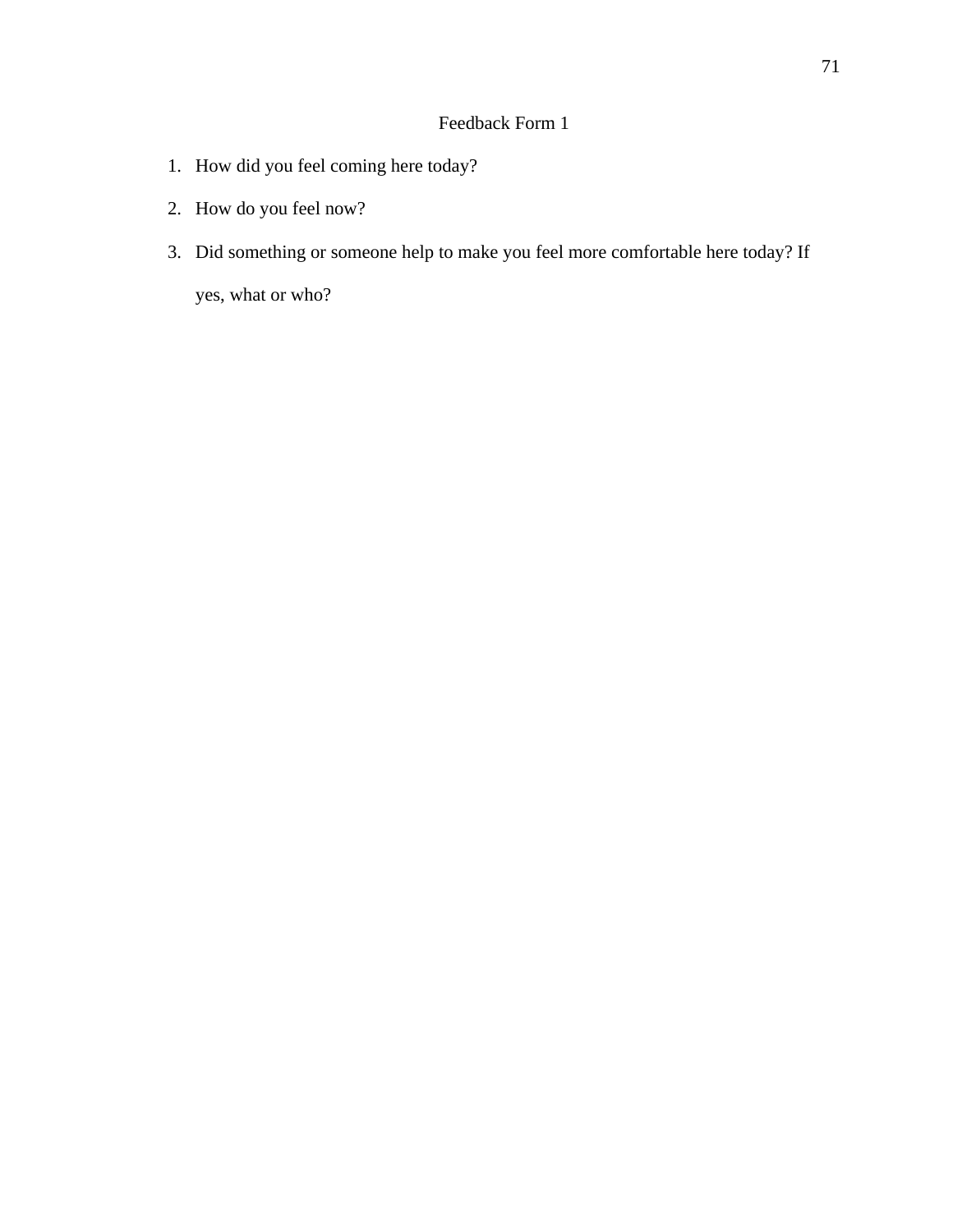**Session 1 – Group Formation**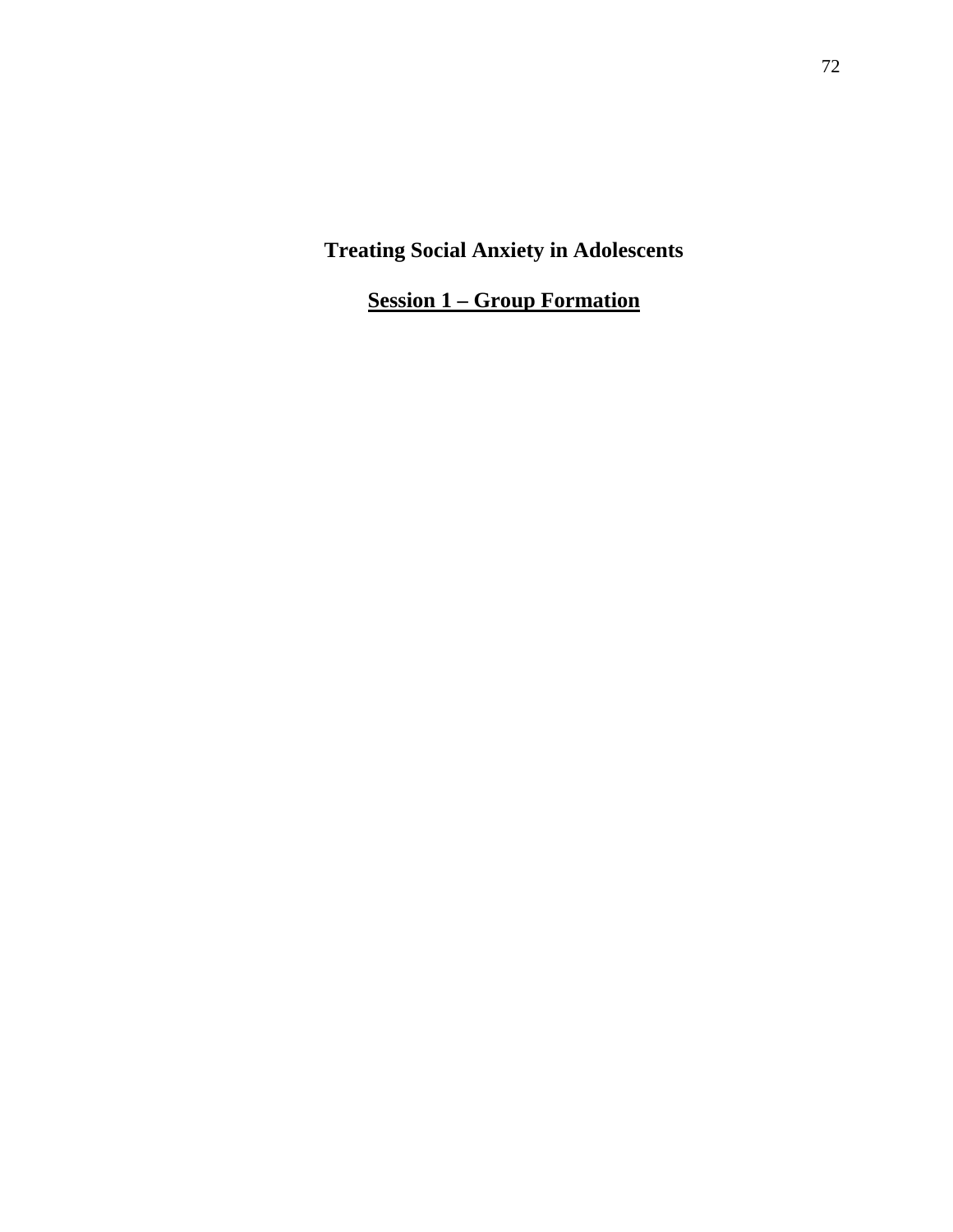# **Session 1 – Group Formation**

Objectives:

- 1. Participants will begin to develop cohesiveness.
- 2. Participants will identify their individual goals.

Advance Preparation:

- 1. Post session Agenda.
- 2. Post the guidelines (completed in pre-group meeting).
- 3. Ensure flipchart available.
- 4. Prepare copies of Scavenger Hunt.
- 5. Prepare copies of feedback form.
- 6. Review lesson plan in preparation for lesson delivery.

| <b>Time</b> | <b>Topic</b>                      | <b>Facilitation Instructions</b>                                                                                                                                                                                                                                                            | Notes/<br><b>Directions</b>                                                                           | <b>Supplies</b><br><b>Needed</b>                                |
|-------------|-----------------------------------|---------------------------------------------------------------------------------------------------------------------------------------------------------------------------------------------------------------------------------------------------------------------------------------------|-------------------------------------------------------------------------------------------------------|-----------------------------------------------------------------|
| 15 min.     | Welcome & Re-<br>Introductions    | Ask participants to re-<br>introduce themselves and tell<br>us what their favourite movie<br>or book is. Ask participants if<br>they have any afterthoughts<br>or unresolved feelings from<br>the pre-group meeting. Ask<br>participants how they are<br>feeling about being here<br>today? |                                                                                                       |                                                                 |
| 15 min.     | <b>Review Group</b><br>Guidelines | Review group guidelines<br>developed in the pre-group<br>meeting. Ask if there are any<br>questions?                                                                                                                                                                                        | Post<br>guidelines<br>(flipchart)<br>made in pre-<br>group<br>meeting up<br>on wall for<br>reference. | Recorded<br>guidelines<br>completed in<br>pre-group<br>meeting. |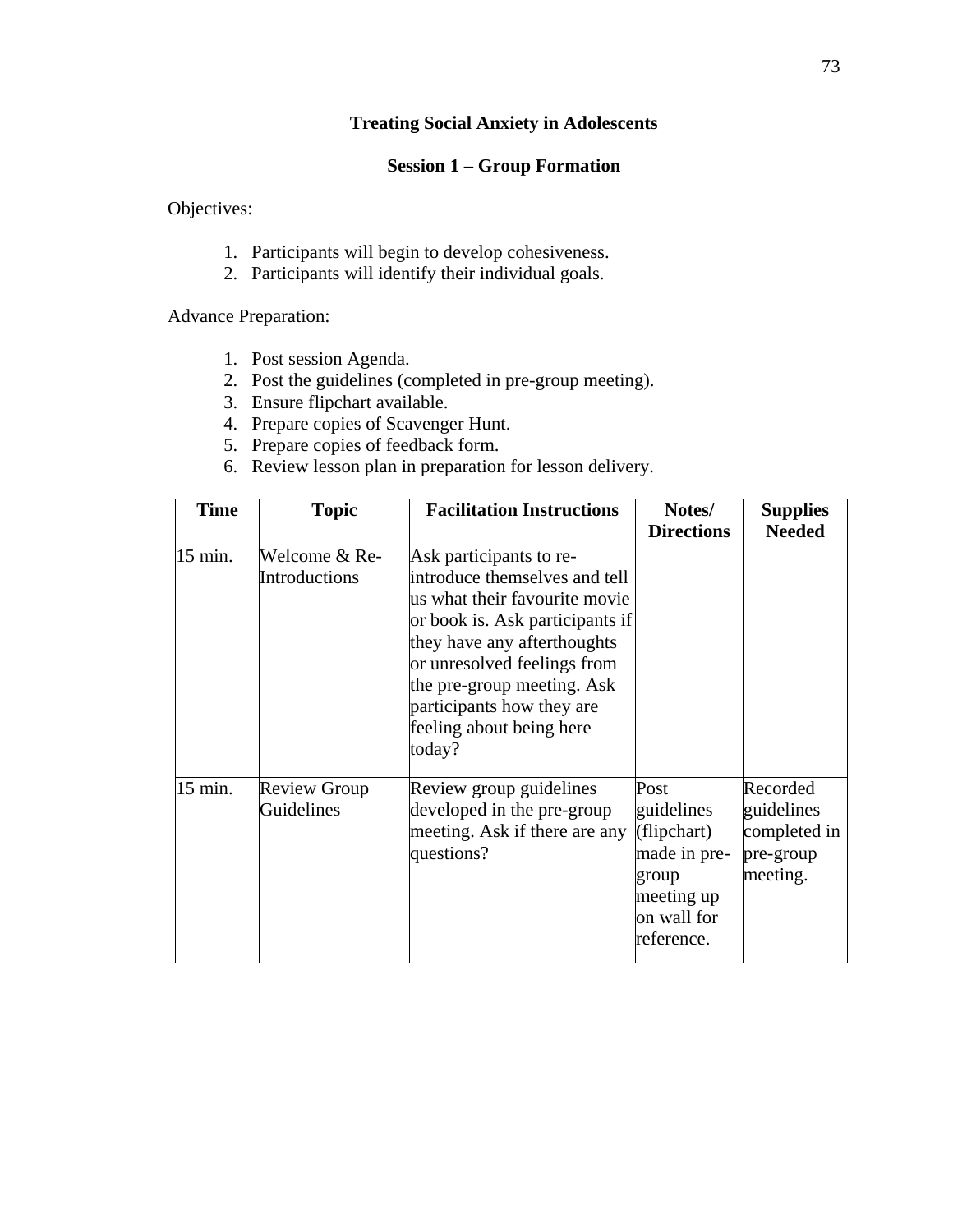| 15 min. | $Activity -$<br><b>Scavenger Hunt</b>   | Explain how the game works; This is your<br>walk around the group and<br>try to find someone in this<br>group who matches each<br>question. Have them sign<br>their name next to the<br>question.                                                     | chance to get<br>to know<br>everyone in<br>someway,<br>have fun!                                                    | Scavenger<br>Hunt<br>(included<br>with session<br>plan) |
|---------|-----------------------------------------|-------------------------------------------------------------------------------------------------------------------------------------------------------------------------------------------------------------------------------------------------------|---------------------------------------------------------------------------------------------------------------------|---------------------------------------------------------|
| 10 min. | Goals                                   | Have participants identify<br>three goals they hope to<br>accomplish in group. Have<br>participants write these goals<br>down on an index card<br>provided and give to<br>facilitator when complete.                                                  | No need to<br>put your<br>name on<br>index card.                                                                    | Index cards                                             |
| 15 min. | <b>Dyad Activity</b>                    | Have participants break into<br>dyads with the person to their activity is<br>right. Have them take turns<br>discussing how they are<br>currently feeling and what<br>their fears and expectations<br>are related to participating in<br>the program. | While this<br>taking place,<br>have one<br>facilitator<br>record the<br>group's<br>common<br>goals on<br>flipchart. |                                                         |
| 15 min. | Identification of<br><b>Group Goals</b> | Have participant's re-join the Highlight<br>group. Facilitator to identify<br>recorded goals on flipchart<br>with group.                                                                                                                              | common<br>goals.                                                                                                    | Flipchart                                               |
| 5 min.  | Check-Out                               | Have participants complete<br>weekly feedback form                                                                                                                                                                                                    |                                                                                                                     | Copies of the<br>weekly<br>feedback<br>form             |

# **Facilitator Debriefing Questions:**

- 1. What stood out for you the most during today's session?
- 2. Are you being affected personally by any of the participants?
- 3. Can we meet the expectations of the group members or do we need to discuss

such expectations further?

4. Is anything getting in the way of our ability to effectively lead this group?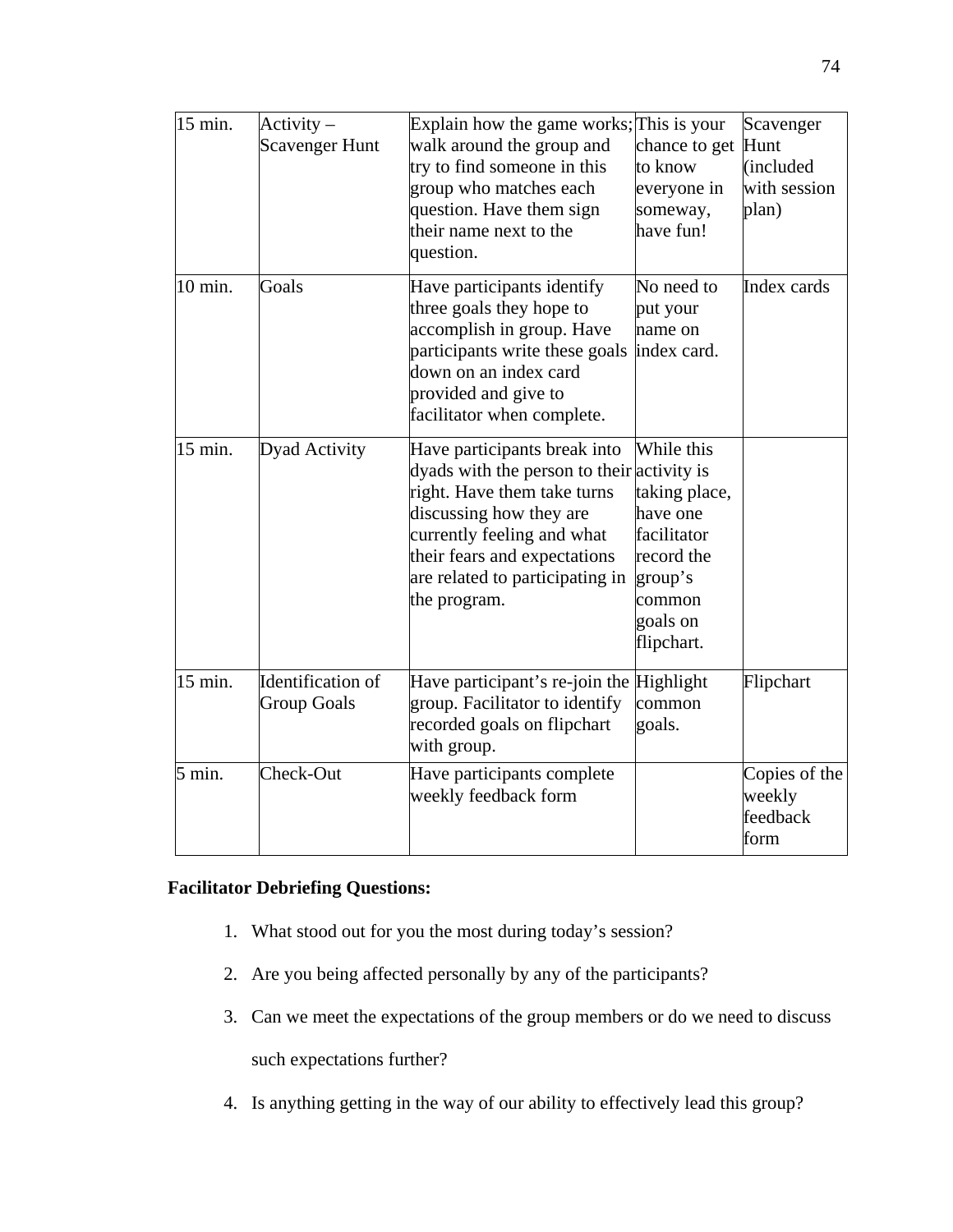5. How did you feel leading/co-leading the group? How are we working together?

# **Additional Resources for the Facilitator(s):**

- Corey, M., & Corey, G. (2006). *Process and practice groups*. Belmont, CA: Thomson Brooks/Cole.
- Yalom, I. (1995). *The theory and practice of group psychotherapy*. New York, NY: Basic Books.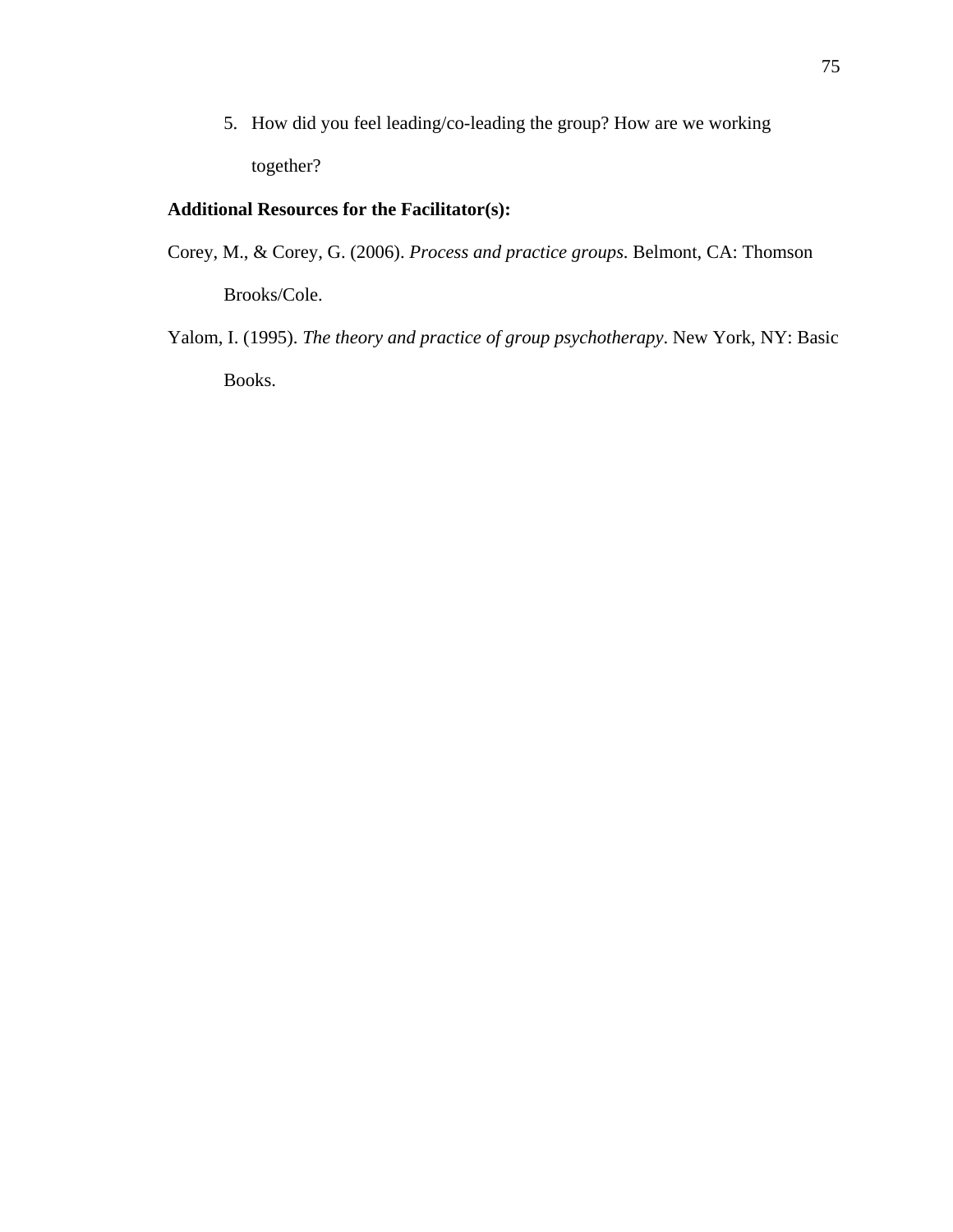# **Scavenger Hunt<sup>1</sup>**

This is a person-to-person scavenger hunt. Walk around and try to find someone in this group who matches each question. Have them sign their name on the line next to the question. This is your chance to get to know everyone in group. Have fun!

- 1. Someone with the same colour of eyes as you.
- 2. Someone born in the same year as you.
- 3. Someone who has the same astrological sign as you.
- 4. Someone who likes to sing in the shower.
- 5. Someone who has the same favourite dessert as you.
- 6. Someone who has 7 or more letters in their first name.
- 7. Someone who has the same television show as you.
- 8. Someone who is an only child.
- 9. Someone who can speak more than one language.
- 10. Someone who has a pet.
- 11. Someone who likes to laugh.
- 12. Someone who has been on an airplane.
- 13. Someone who has a job.
- 14. Someone who loves pizza.
- 15. Someone who plays a musical instrument.

<sup>&</sup>lt;sup>1</sup> Created by Alison Mazur-Elmer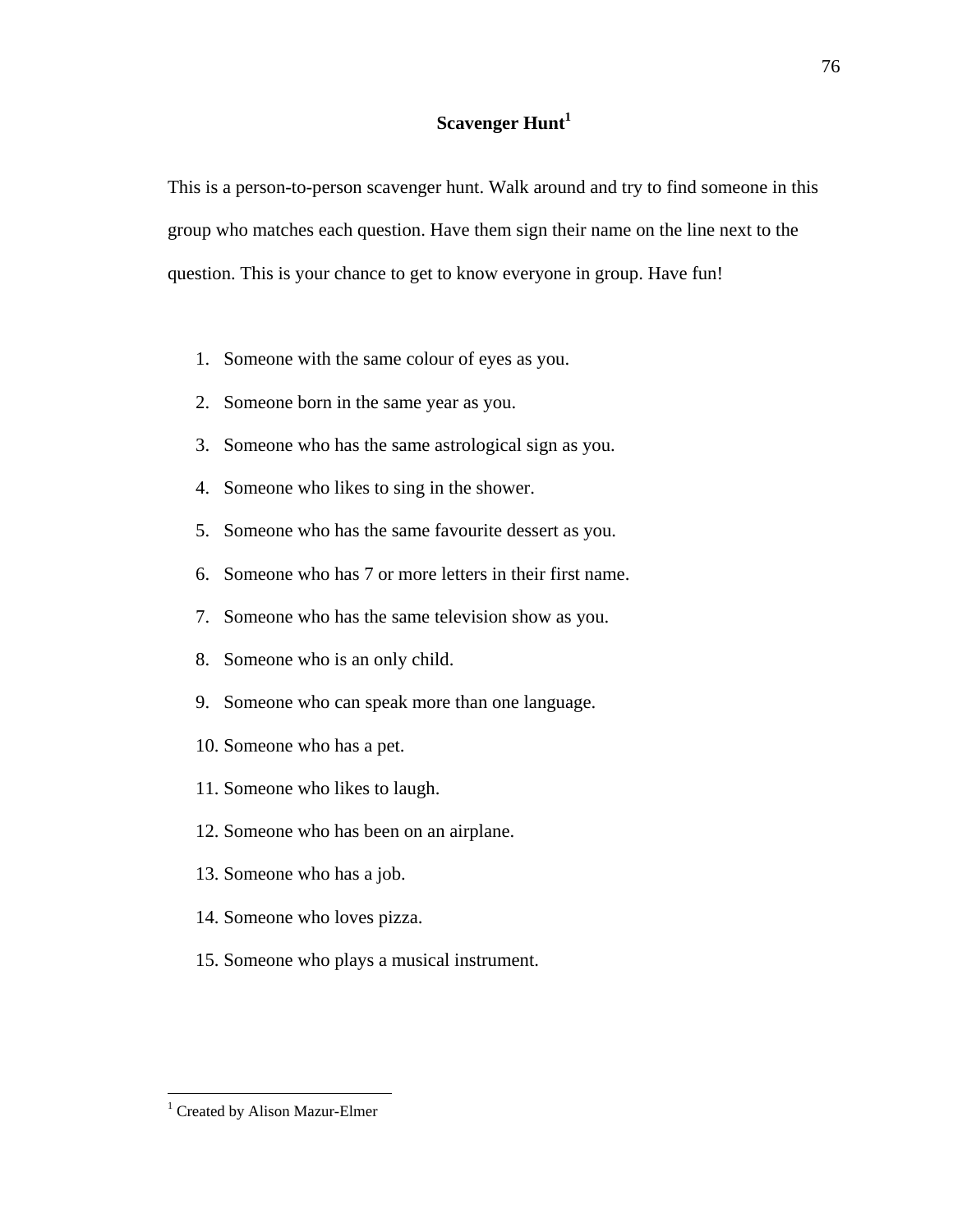**Session 2 – Anxiety-What does it mean to me?**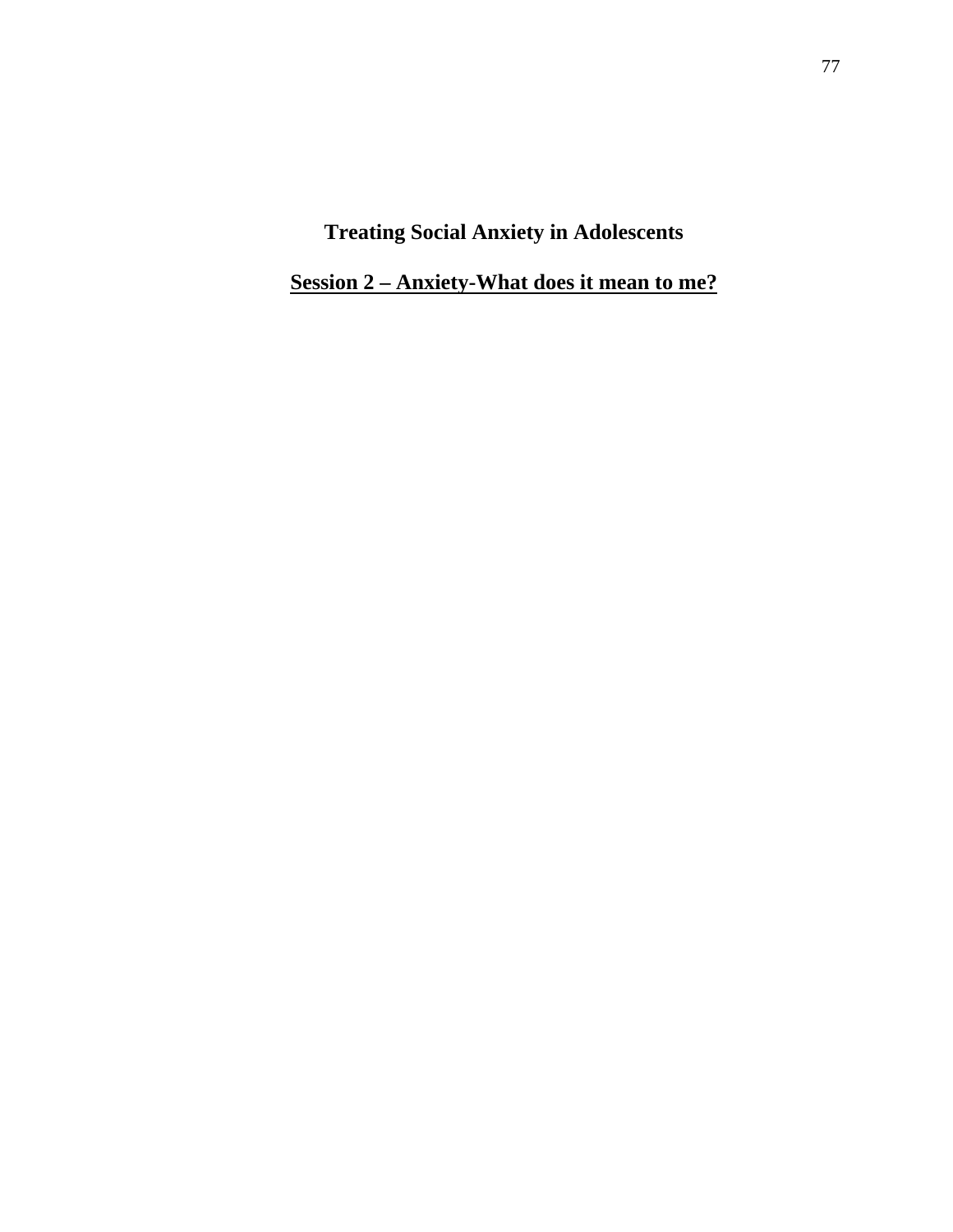# **Session 2 – Anxiety-What does it mean to me?**

Objectives:

- 1. Group participants will have a better understanding of anxiety and how it personally impacts them.
- 2. Participants will continue to develop cohesiveness.

Advance Preparation:

- 1. Post session Agenda.
- 2. Prepare copies of anxiety checklist and feedback form.
- 3. Review lesson plan in preparation for lesson delivery.

| <b>Time</b> | <b>Topic</b>             | <b>Facilitation Instructions</b>                                                                                                                                                                                                                      | Notes/<br><b>Directions</b> | <b>Supplies</b><br><b>Needed</b> |
|-------------|--------------------------|-------------------------------------------------------------------------------------------------------------------------------------------------------------------------------------------------------------------------------------------------------|-----------------------------|----------------------------------|
| 15 min.     | Checking In              | Ask participants if they have<br>any afterthoughts or<br>unresolved feelings from<br>Session 1. Ask participants to<br>use one word to describe how<br>they are feeling about being<br>here today?                                                    |                             |                                  |
| 15 min.     | Overview of<br>anxiety   | Refer to Facilitator Notes.                                                                                                                                                                                                                           |                             |                                  |
| 20 min.     | <b>Anxiety Checklist</b> | Have participants fill out<br><b>Anxiety Checklist. Once</b><br>completed pair up with the<br>person to your left and review<br>each others checklist -<br>identifying similarities and<br>differences.                                               |                             | Handout 1                        |
| 35 min.     | Group Feedback           | Have participants return to<br>the group. Ask them to share<br>what they discovered in<br>completing the Anxiety<br>Checklist. What did they<br>learn about themselves? Were<br>they surprised to find that<br>their partner had similar<br>symptoms? |                             |                                  |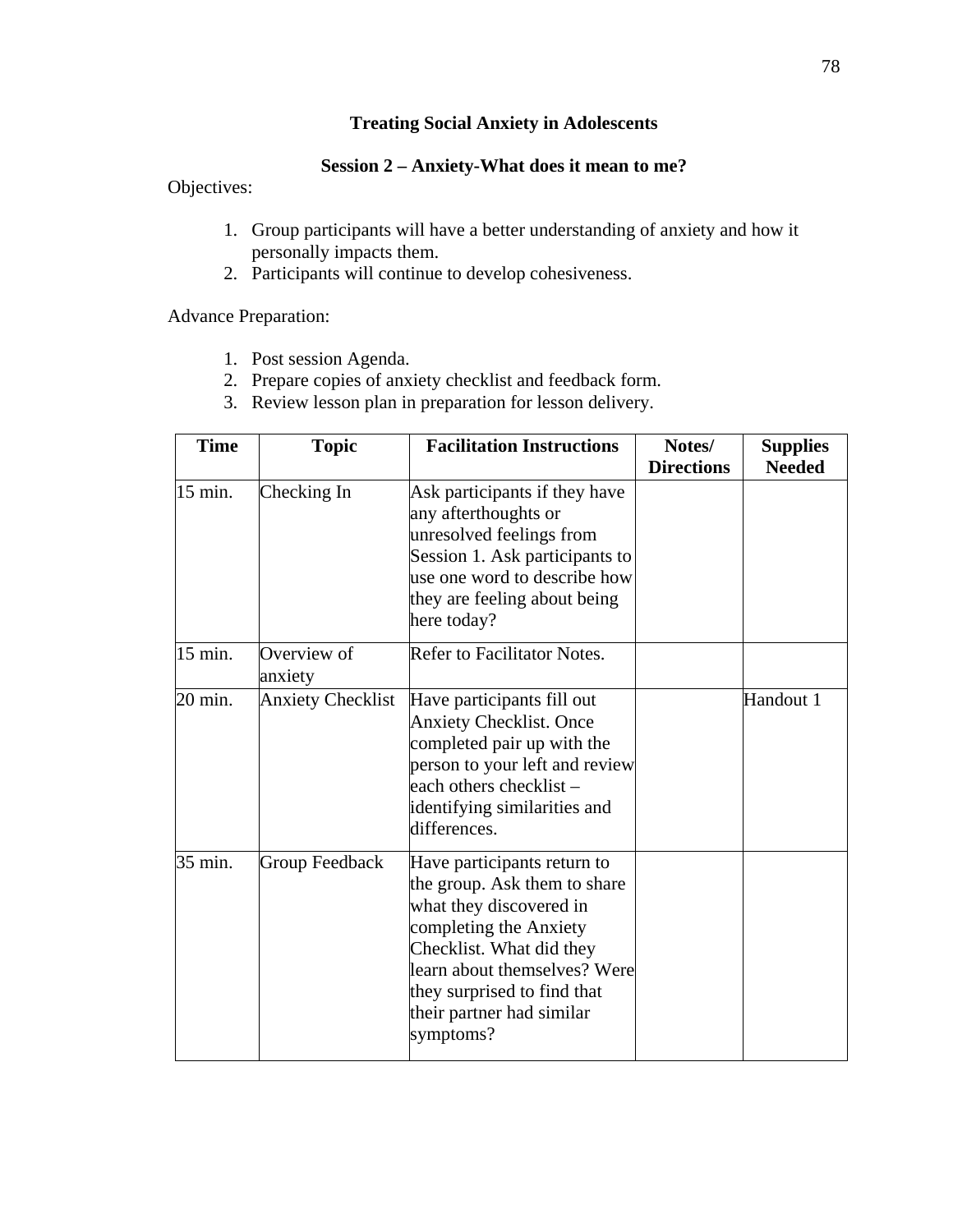| $5 \text{ min.}$ | Check-Out | Have participants complete<br>weekly feedback form | Copies of the<br>weekly<br>feedback<br>form |
|------------------|-----------|----------------------------------------------------|---------------------------------------------|
|------------------|-----------|----------------------------------------------------|---------------------------------------------|

# **Facilitator Debriefing Questions:**

- 1. What stood out for you the most during today's session?
- 2. Are you being affected personally by any of the participants?
- 3. Are we providing the right amount of structure?
- 4. Is anything getting in the way of our ability to effectively lead this group?
- 5. How did you feel leading/co-leading the group? How are we working together?

# **Additional Resources for the Facilitator(s):**

- Corey, M., & Corey, G. (2006). *Process and practice groups*. Belmont, CA: Thomson Brooks/Cole.
- Yalom, I. (1995). *The theory and practice of group psychotherapy*. New York, NY: Basic Books.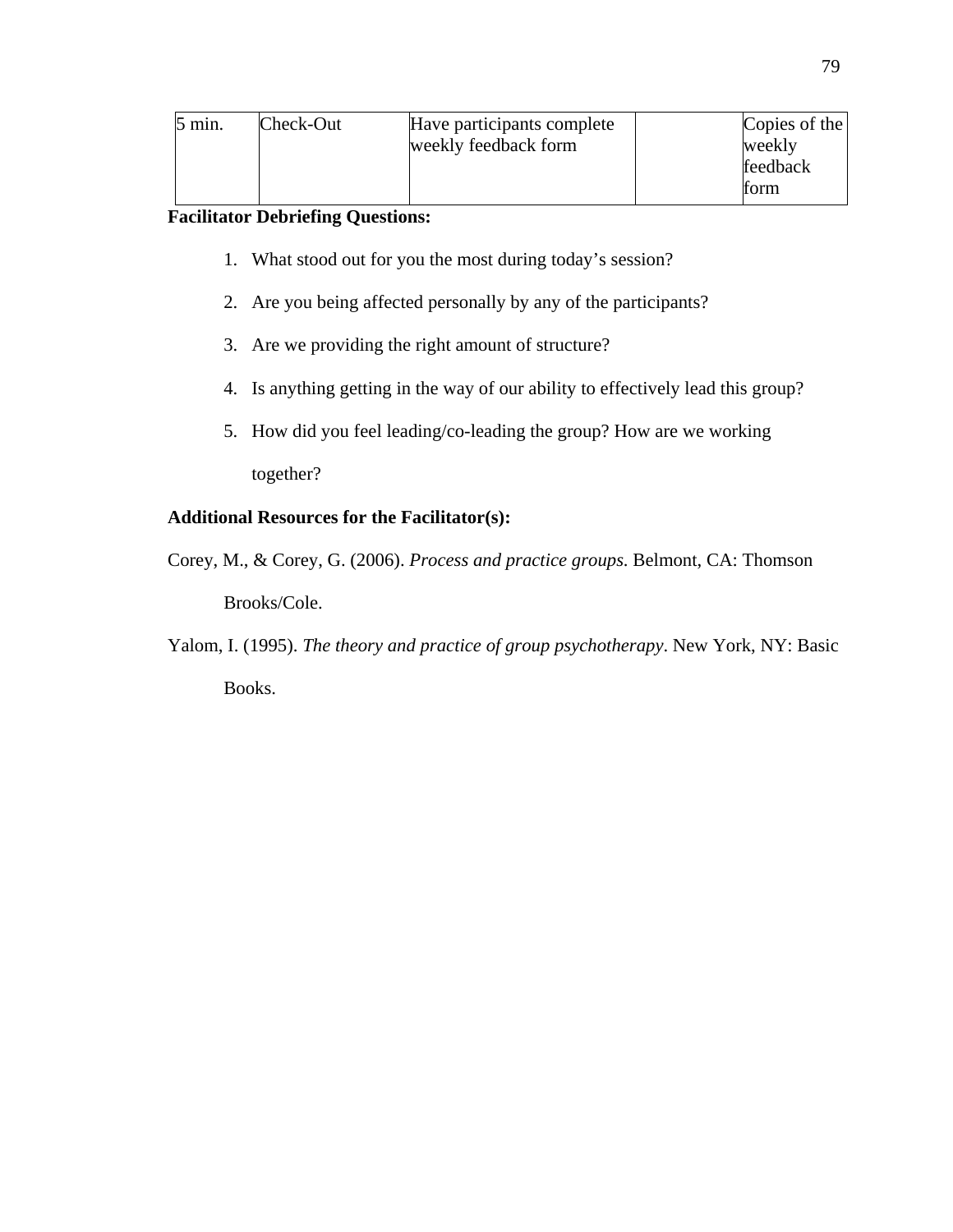### **Facilitator Notes:**

# What is Anxiety?<sup>2</sup>

Anxiety is the feeling we get when our body responds to a frightening or threatening experience. It has been called the fight or flight response. It is simply your body preparing for action either to fight danger or run away from it as fast as possible. The purpose of the physical symptoms of anxiety therefore is to prepare your body to cope with threat. To understand what is happening in your body, imagine that you are about to be attacked. As soon as you are aware of the threat your muscles tense ready for action. Your heard beats faster to carry blood to you muscles and brain, where it is most needed. You breathe faster to provide oxygen which is needed for energy. You sweat to stop your body overheating. Your mouth becomes dry and your stomach may have butterflies.

The fight or flight response is a really basic system that probably goes back to the days of cave men, and is present in animals who depend on it for their survival. Fortunately, nowadays we are not often in such life or death situations, but unfortunately many of the stresses we do face can't be fought or run away from, so the symptoms don't help. In fact they often make us feel worse, especially if we don't understand them.

#### *What causes anxiety?*

 $\overline{a}$ 

There are many reasons why someone becomes anxious.

- Some people may have an anxious personality and have learned to worry.
- Others may have a series of stressful life events to cope with, for example grief, divorce.

<sup>&</sup>lt;sup>2</sup> Taken from Brady & Kendall (1992); Merrell (2001)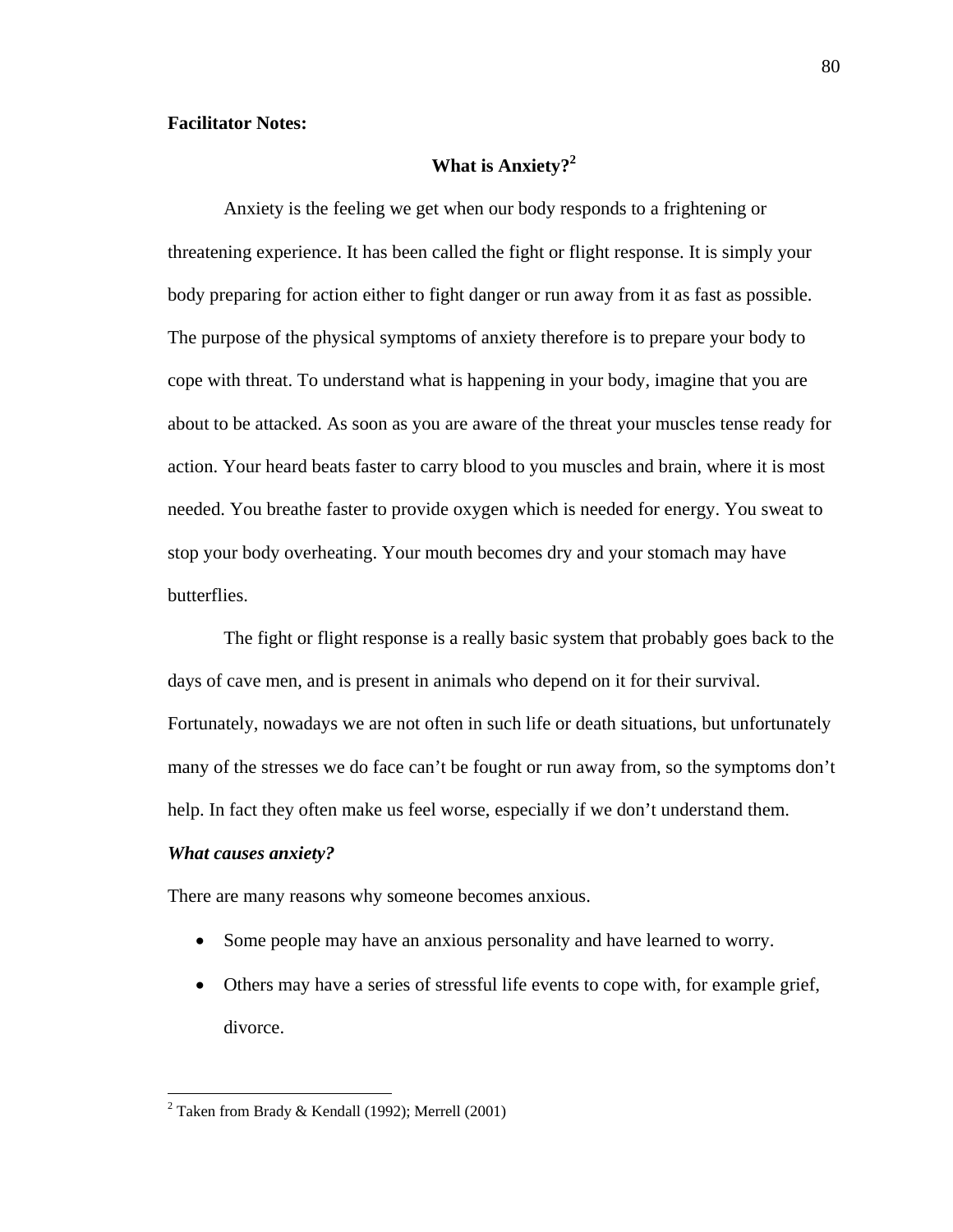Others may be under pressure, at school or at home.

# **What keeps anxiety going?**

Thoughts (something awful is going to happen to me)  $\implies$  Feeling anxious

Feel bodily symptoms  $\implies$  Feeling anxious

\*Anxiety often becomes a vicious circle where our symptoms, thoughts and behaviour

keeps the anxiety going.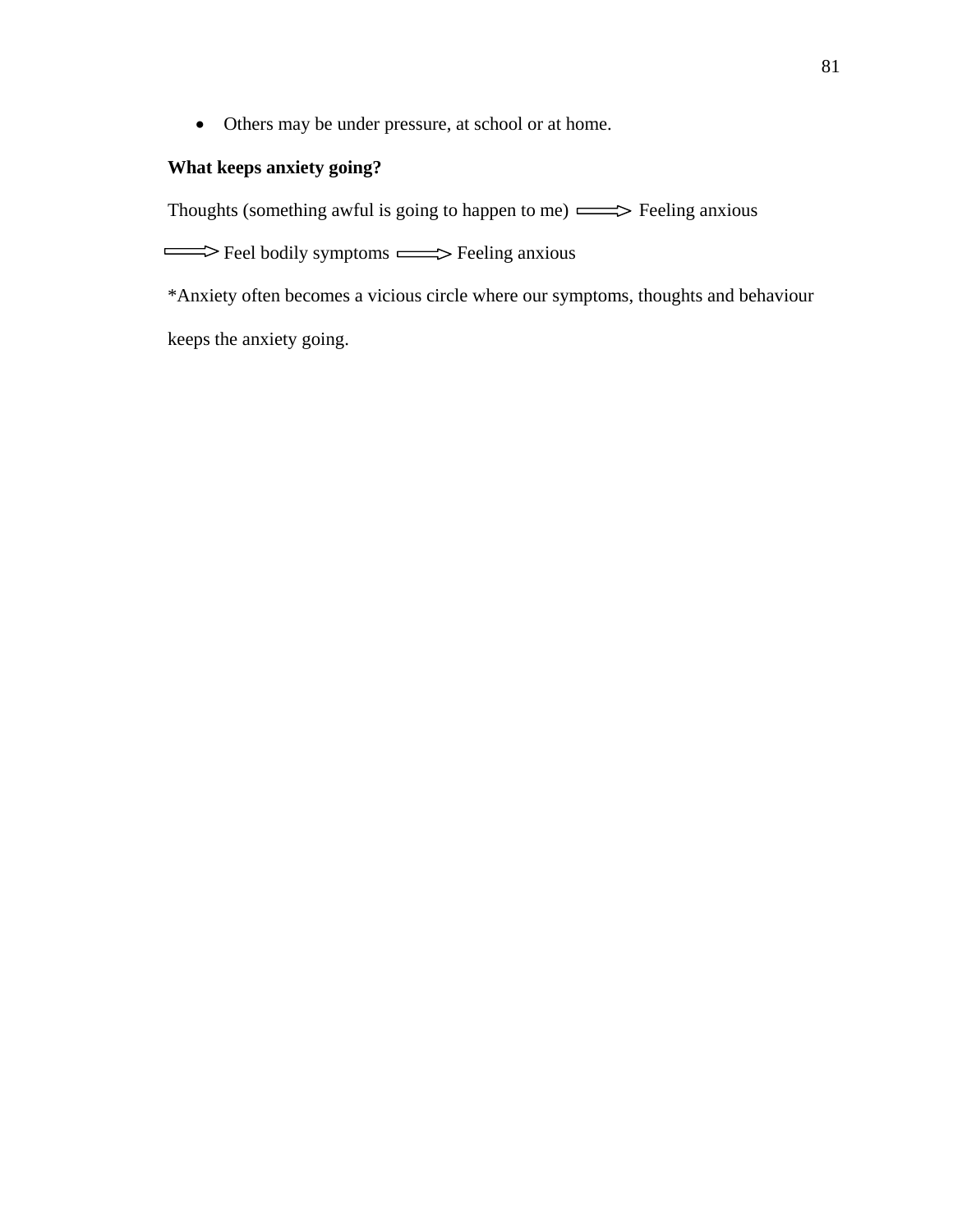### Handout 1 – Session 2

# **Anxiety Checklist<sup>3</sup>**

Anxiety impacts us in at least four different ways. It affects:

| The way our body works. |
|-------------------------|
|                         |

The way we think. The way we behave.

Place a check mark next to those symptoms you experience regularly.

# **How you feel**

- o Anxious, nervous, worried, frightened
- o Feeling something dreadful is going to happen
- o Tense, stressed, uptight, on edge, unsettled
- o Unreal, strange, woozy, detached
- o Panicky

### **How you think**

- o Constant worrying
- o Can't concentrate
- o Thoughts racing
- o Mind jumping from one thing to another
- o Imagining the worst and dwelling on it

### **What happens to your body?**

- o Heart pounds, races, skips a beat
- o Chest feels tight or painful
- o Tingling or numbness in toes or fingers
- o Stomach churning or "butterflies"

<sup>&</sup>lt;sup>3</sup> Created by Alison Mazur-Elmer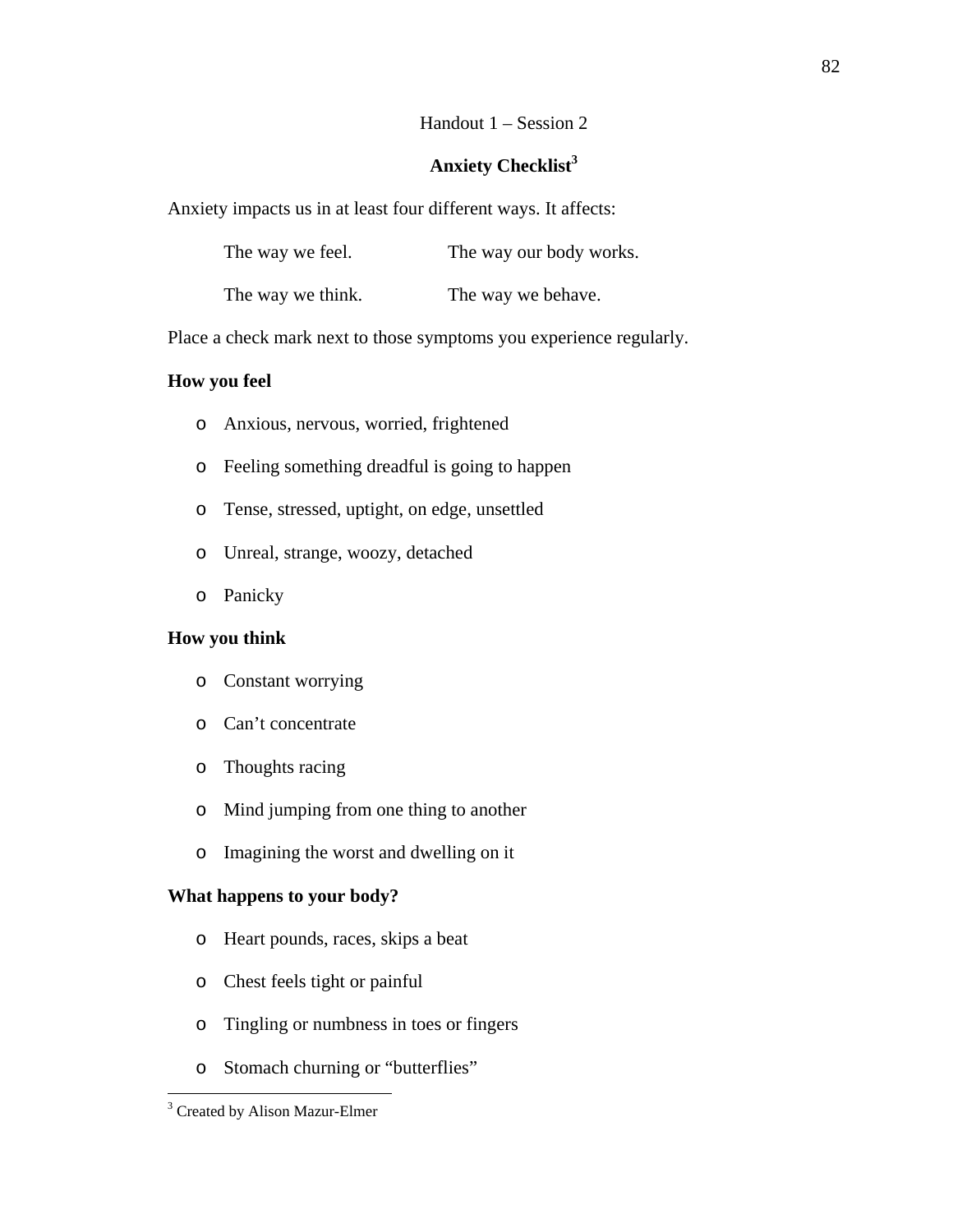- o Feeling of having to go to the bathroom
- o Feeling jumpy or restless
- o Tense muscles (headache)
- o Sweating
- o Breathing changes
- o Dizzy, light headed

# **What you do?**

- o Pace up and down
- o Talk quickly or more than usual
- o Become quiet
- o Become irritable
- o Eat more or less
- o Avoid feared situations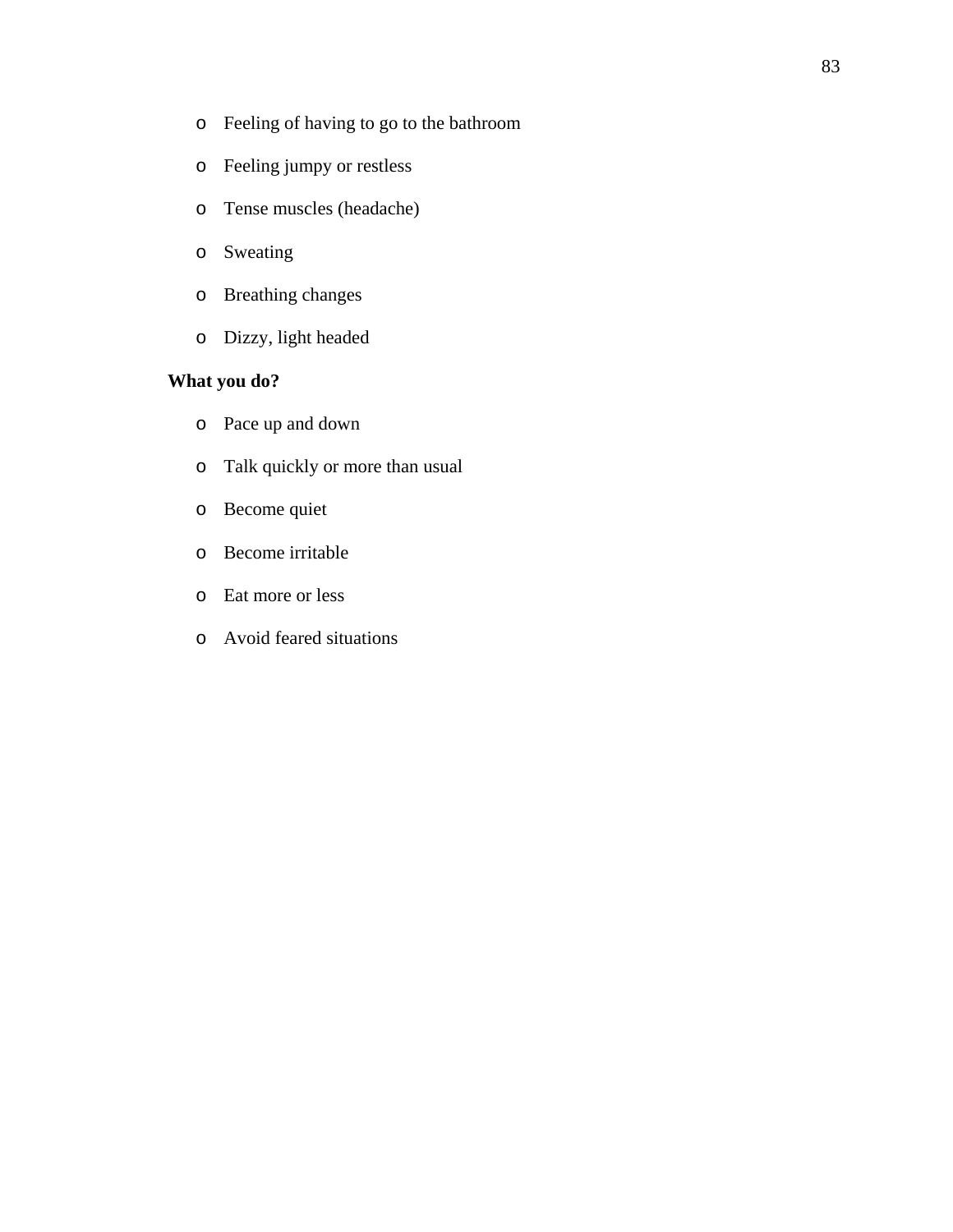**Session 3 – Disputing Irrational Thoughts**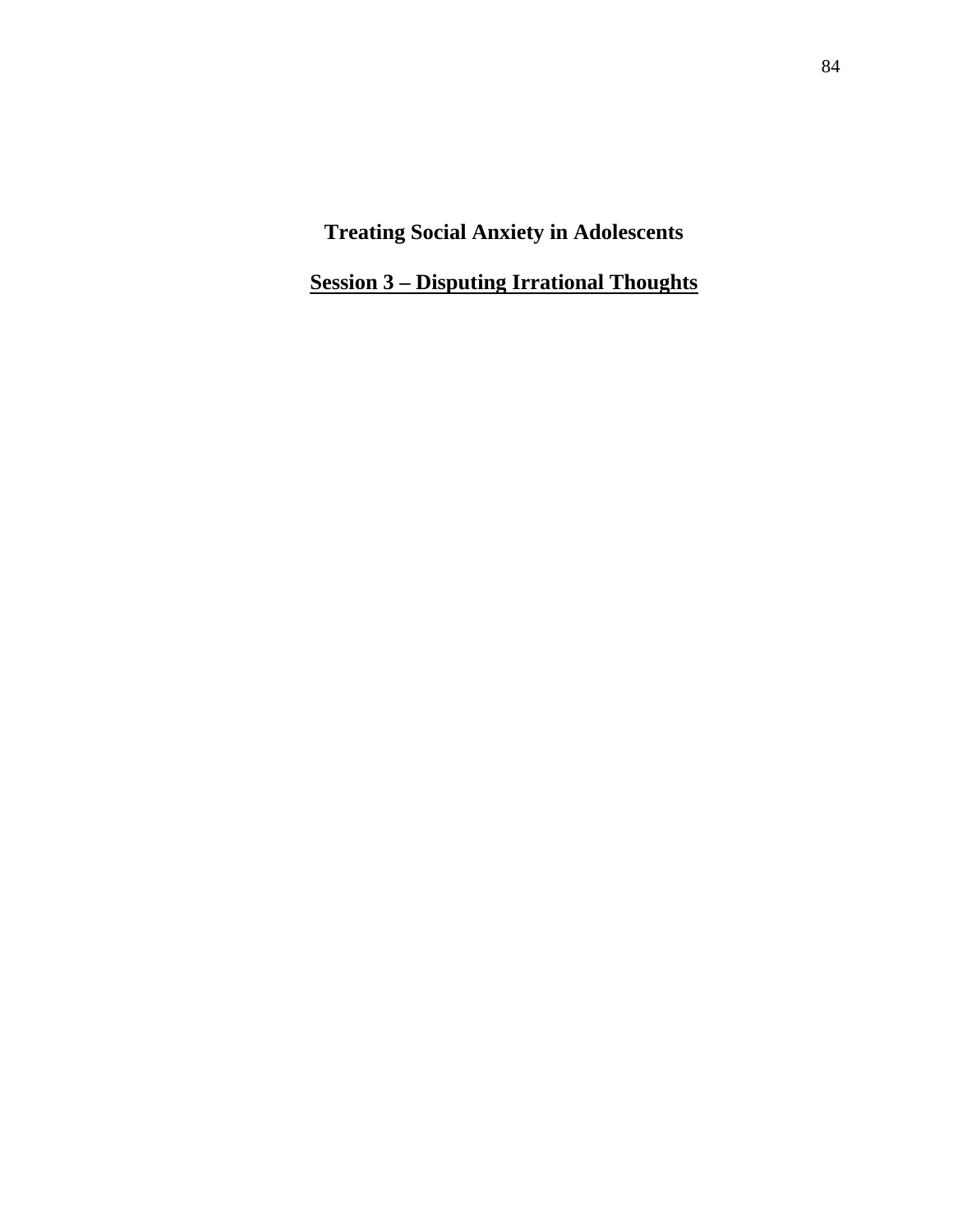# **Session 3 – Disputing Irrational Thoughts**

Objectives:

- 1. The relationship between thoughts, feelings, and behaviours will be explored and understood by participants.
- 2. Irrational maladaptive thoughts will be identified, disputed, and replaced with more realistic and productive thoughts.

Advance Preparation:

- 1. Post session agenda.
- 2. Prepare copies of handouts.
- 3. Ensure flipchart is available.
- 4. Review lesson plans in preparation for lesson delivery.

| <b>Time</b> | <b>Topic</b>                                                                                                                                       | <b>Facilitation</b>                                                                                                                                                                                                                        | Notes/                                   | <b>Supplies</b>         |
|-------------|----------------------------------------------------------------------------------------------------------------------------------------------------|--------------------------------------------------------------------------------------------------------------------------------------------------------------------------------------------------------------------------------------------|------------------------------------------|-------------------------|
|             |                                                                                                                                                    | <b>Instructions</b>                                                                                                                                                                                                                        | <b>Directions</b>                        | <b>Needed</b>           |
| 15 min.     | Checking in:<br>review/reflect from last<br>session                                                                                                | Ask participants if they<br>were more aware of<br>their thoughts, feelings,<br>and body over the last<br>week. If yes, how so<br>and in what context?<br>Ask participants to<br>identify one thing that<br>they are aware of right<br>now. |                                          |                         |
| 15 min.     | <b>Connection between</b><br>thoughts, feelings, and<br>behaviours – how<br>irrational thoughts are<br>developed and maintained behaviour. Provide | Group leaders will<br>highlight the<br>relationship between<br>thoughts, feelings, and<br>handouts $1 & 2$ .                                                                                                                               | Use<br>facilitator<br>notes below. $& 2$ | Flipchart<br>Handouts 1 |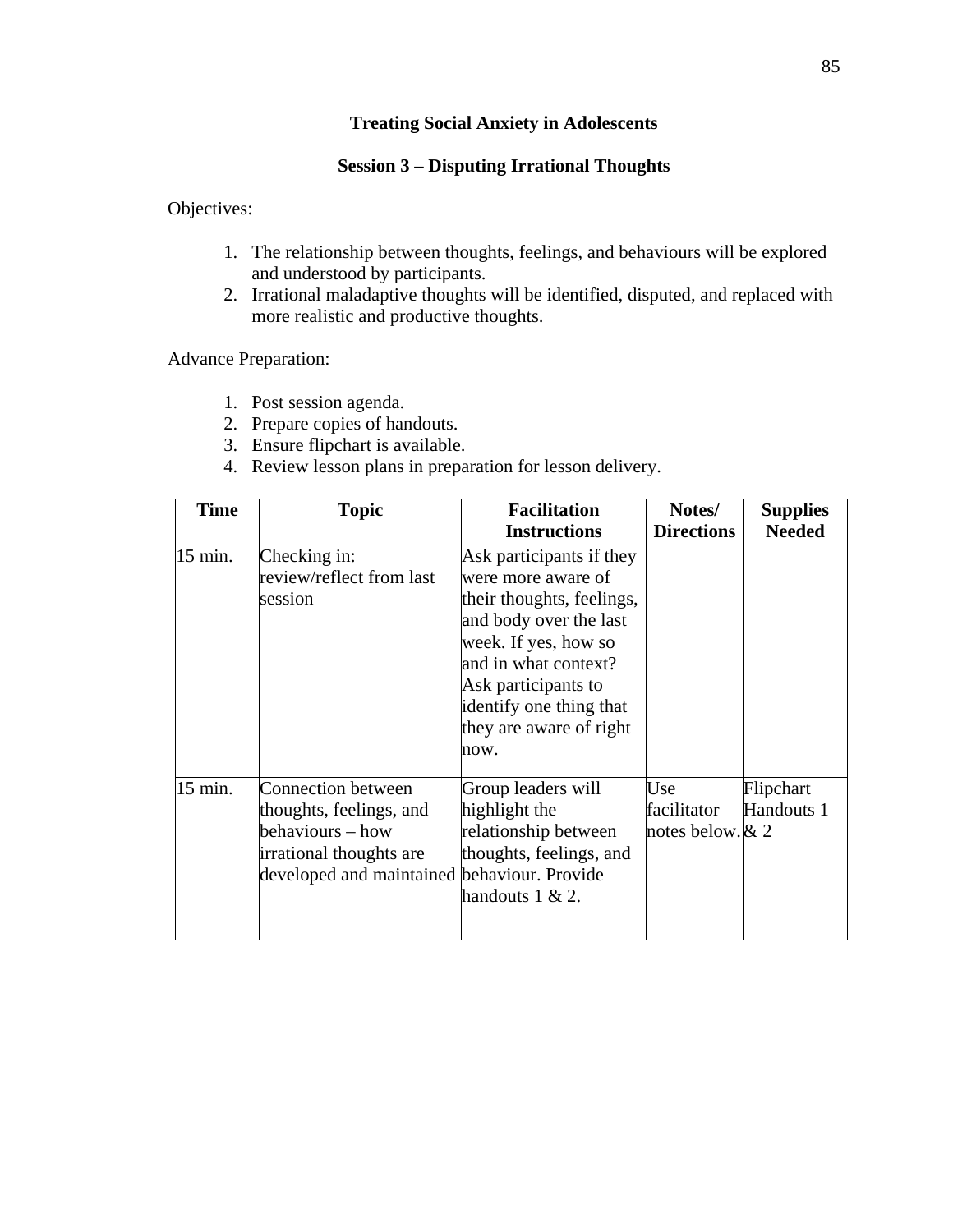| 25 min. | Identifying personal<br>irrational thoughts  | Have participant's<br>complete handout #3<br>(using handouts $1 < 2$<br>as a reference).<br>Completion of handout<br>#3 should indicate<br>participant's frequent<br>maladaptive thoughts.<br>Once complete, have<br>participants find a<br>partner of their choice<br>to discuss/dispute each<br>other's thoughts,<br>replacing them with<br>more adaptive thoughts. | Copies of<br>Handout #3<br>and pencils       |
|---------|----------------------------------------------|-----------------------------------------------------------------------------------------------------------------------------------------------------------------------------------------------------------------------------------------------------------------------------------------------------------------------------------------------------------------------|----------------------------------------------|
| 20 min. | Processing irrational<br>thoughts with group | Discuss the activity as a<br>group; was it difficult to<br>complete; how was it to<br>replace negative<br>thoughts with more<br>positive thoughts, etc.<br>Ask participants<br>(whoever wants to<br>share) to share their<br>frequent irrational<br>thoughts with the group<br>and the thoughts they<br>have chosen to replace<br>them with.                          |                                              |
| 15 min. | Check-Out                                    | Have participants share<br>with the group one thing<br>they will practice over<br>the week.                                                                                                                                                                                                                                                                           |                                              |
|         | Continued                                    | Have participants<br>complete weekly<br>feedback form.                                                                                                                                                                                                                                                                                                                | Copies of the<br>weekly<br>feedback<br>form. |

# **Facilitator Notes:**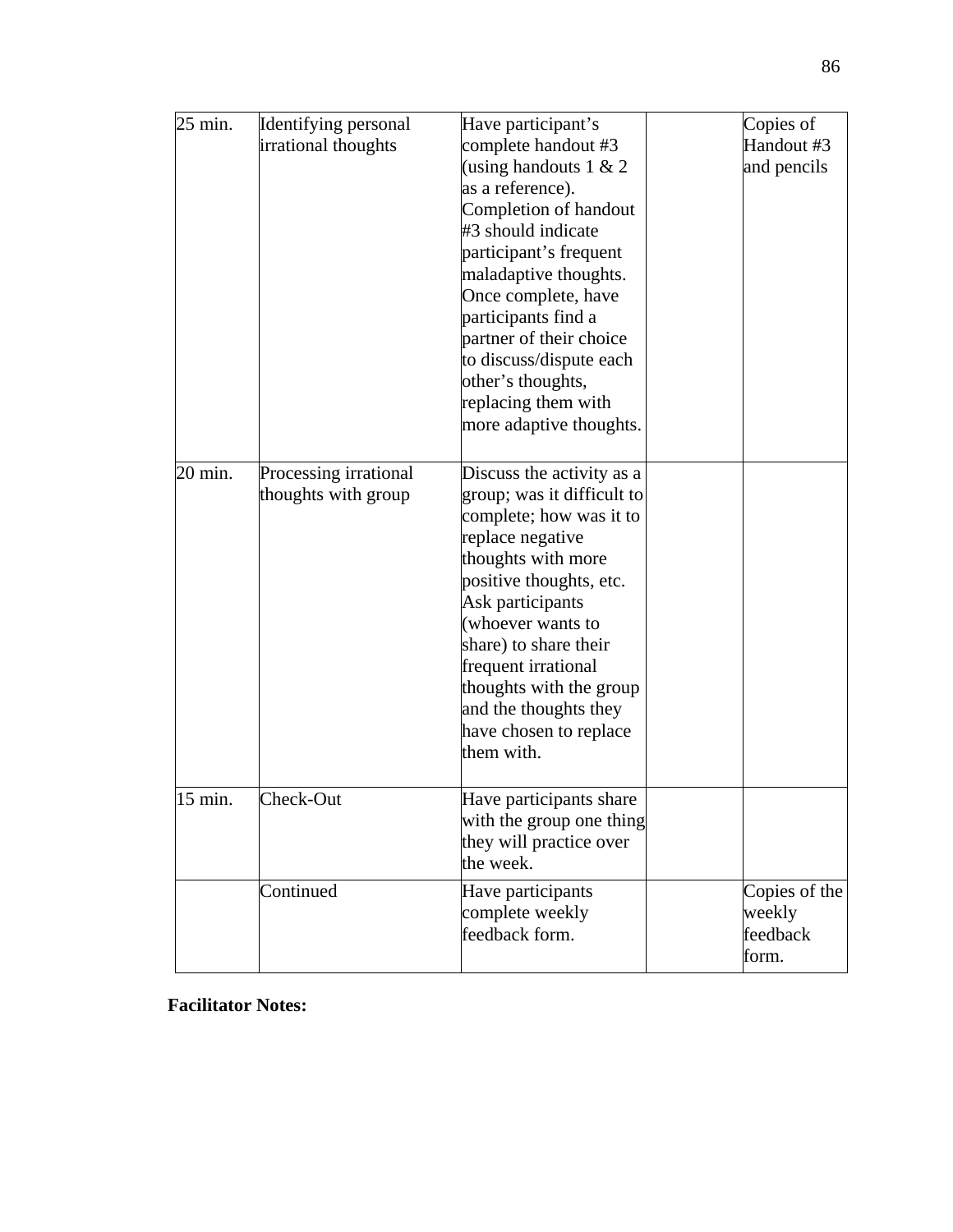<sup>4</sup>Negative emotions are caused by negative thoughts and beliefs. People who interpret a given situation in different ways are likely to experience different emotions. For example, imagine that a friend of yours has cancelled a dinner date at the last minute, without providing a reason. Some of the possible interpretations for this are:

"My friend has been hurt or is ill" – Anxiety or Worry

"My friend isn't treating me with the respect I deserve" – Anger

"My friend doesn't care about me" – Sadness

"Thank goodness the dinner has been cancelled; I am always so nervous when I have to eat with others" – Relief

"I guess something else came up. Everyone changes plans from time to time, including me" – Neutral

Anxiety and fear result when a person interprets a situation as threatening or dangerous. Although fearful predictions and interpretations are sometimes accurate, they are often exaggerated and inaccurate. You have been given a handout of a list of thoughts and assumptions that can contribute to social anxiety. With this as a reference please complete Handout #3.

### **Facilitator Debriefing Questions:**

- 1. What were the common themes related to irrational thoughts?
- 2. How can we help the participants engage in more realistic thinking in future sessions?
- 3. Are participants actively working towards their goals at this point?

### **Additional Resources for the Facilitator(s):**

<sup>4</sup> Antony, M., & Swinson, R. (2000). *The shyness and social anxiety workbook.* Oakland, CA: New Harbinger Publications, Inc.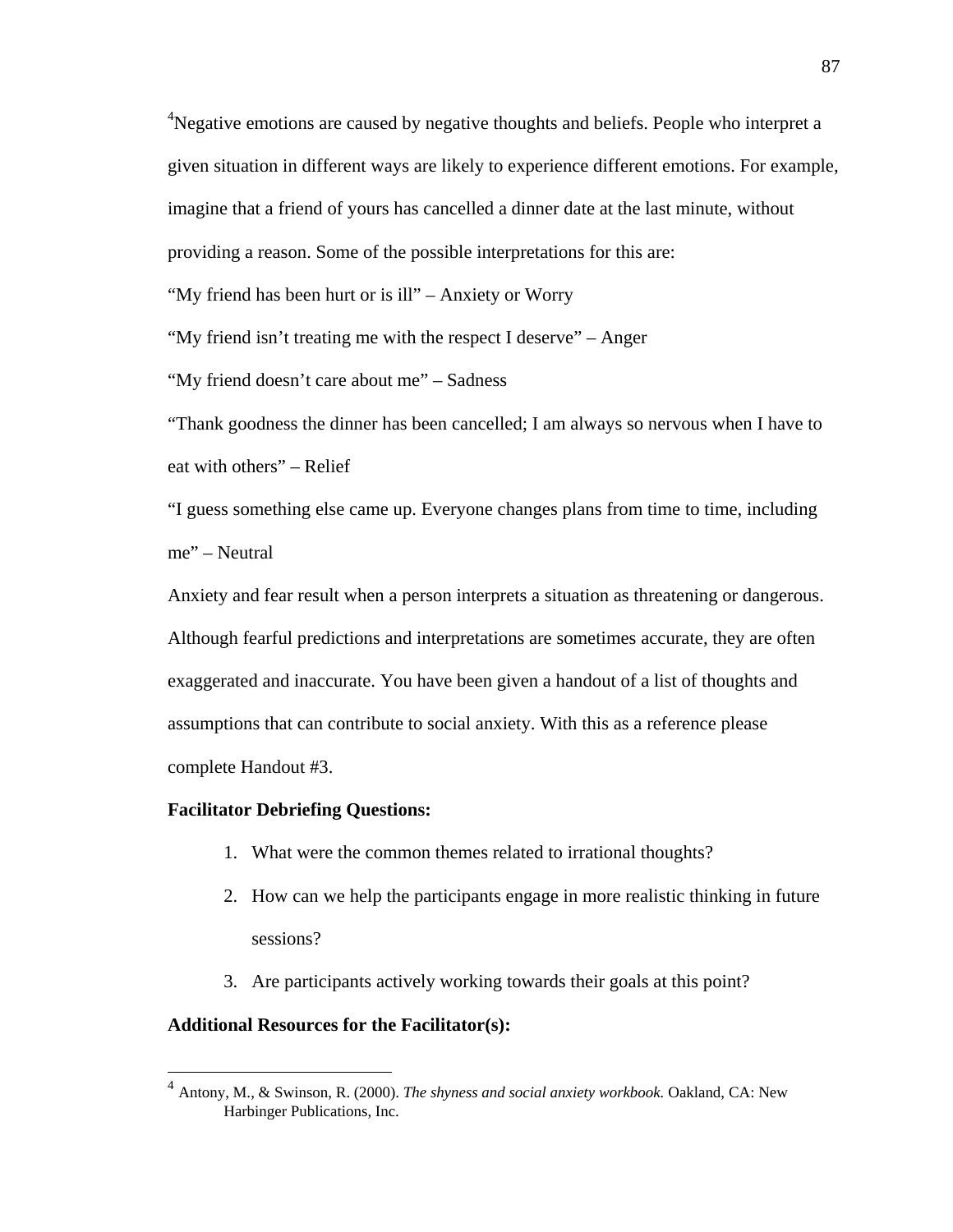- Kendall, P., & Hedtke, K. (2006). *Cognitive-behaviour therapy for anxious children: therapist manual* (3rd ed.). Ardmore, PA: Workbook Publishing, Inc.
- Merrell, K. W. (2001). *Helping students overcome depression and anxiety: A practical guide.* New York, NY: The Guilford Press.
- Promising Practices Network. (2008). Programs That Work: The Coping Cat Program at http://www.promisingpractices.net/progrograminfo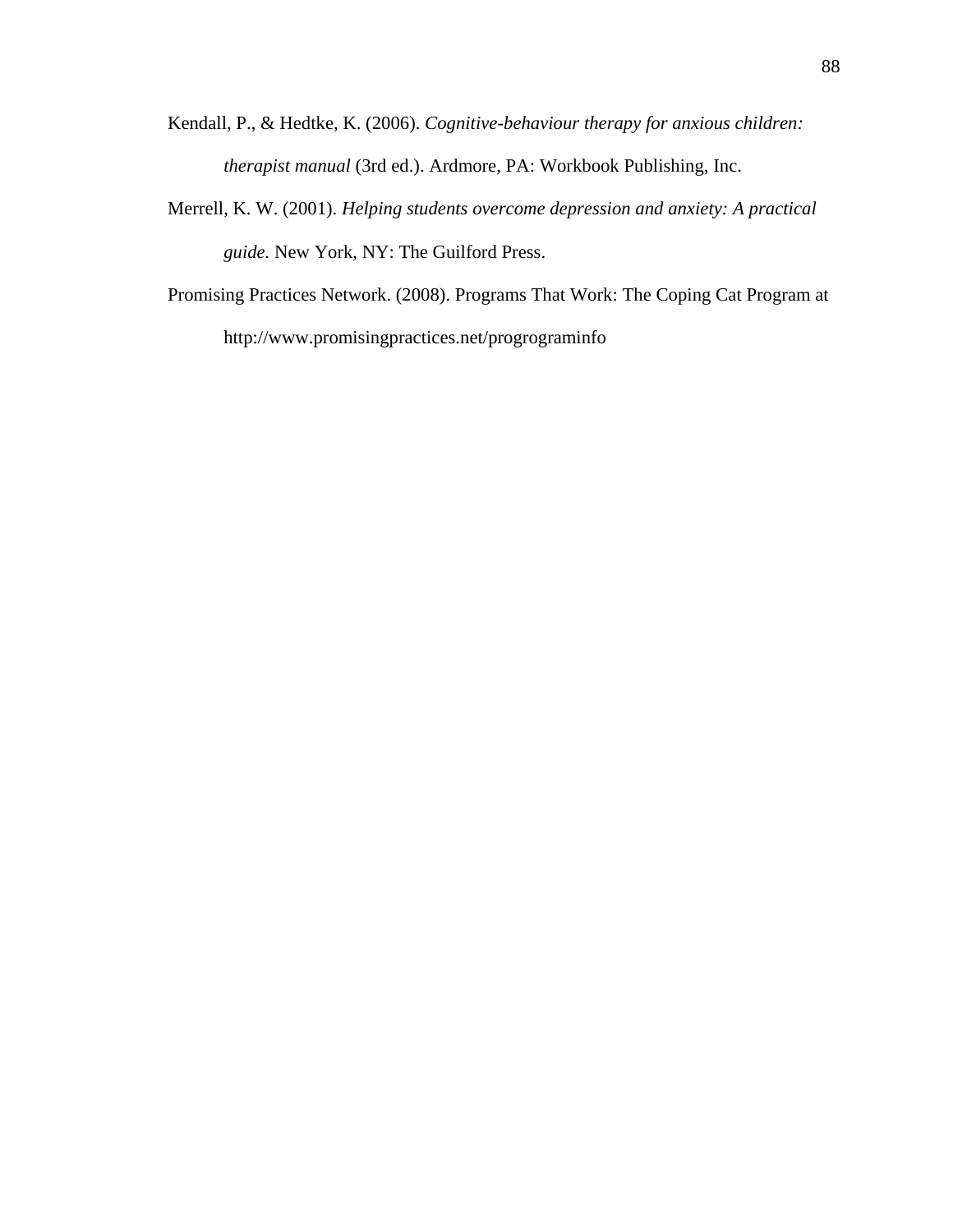# **Session 3 – Disputing Irrational Thoughts**

# **Handout #1 – Examples of Anxious Thoughts & Beliefs5**

- It is important that everyone like me
- If I give a presentation, I will make a fool of myself
- If I make a mistake, people will be angry with me
- People should not look at me the wrong way
- It is awful to blush, shake, or sweat in front of others
- People can tell when I'm anxious
- People find me unattractive
- Anxiety is a sign of weakness
- I should not appear anxious
- No one likes me
- Everything bad is my fault
- I always say dumb things
- I'll never make any good friends
- Something bad is going to happen
- I am worthless
- There is something wrong with me
- I'm stupid

<sup>5</sup> Adapted from M. Antony and R. Swinson (2000). *Phobic Disorders and Panic in Adults: A guide to assessment and treatment.* Washington, DC: American Psychological Association.

Merrell, K. W. (2001). *Helping students overcome depression and anxiety: A practical guide.* New York, NY: The Guilford Press.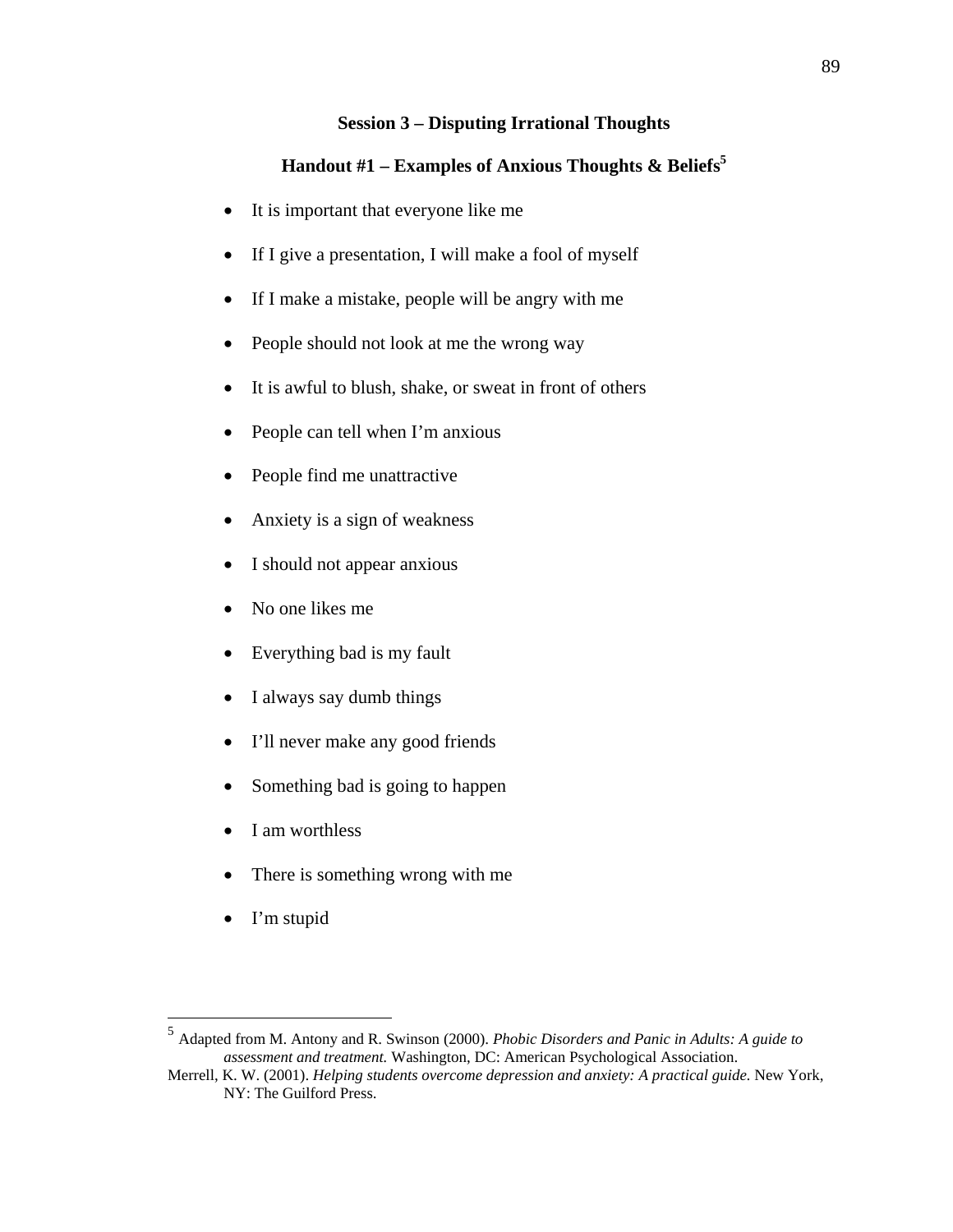# **Session 3 – Disputing Irrational Thoughts Handout #2 - Identifying Thinking Errors<sup>6</sup>** Am I making any of these Thinking Errors?

### **Binocular Vision**

Do I look at negative things in a way that makes them seem bigger than they really are? Do I look at good things in a way that makes them seem smaller than they really are?

#### **Black-and-White Thinking**

Do I think about things only in extreme or opposite ways (e.g., good or bad, all or nothing, black or white)?

### **Dark Glasses**

Do I think only about the bad side of things?

#### **Fortune-Telling**

Do I make predictions about what will happen in the future, without enough information?

#### **Making It Personal**

Do I make things my responsibility that I don't need to? Do I blame myself for things that I can not control?

#### **Overgeneralizing**

Do I make general conclusions based only on one event?

### **Labelling**

 $\overline{a}$ 

Do I put simple, unfair, and negative labels on people or things that are really more complicated than the label?

#### **Discounting the Positive**

Do I ignore positive things or thoughts by telling myself they don't really matter? Can I accept a compliment from another person without thinking it isn't really so? Do I twist good situations into things that are bad?

#### **Beating Up on Myself or Others**

Do I insist or demand that things "should" or "must" be done a certain way?

<sup>&</sup>lt;sup>6</sup> Copied From Kenneth W. Merrell (2001). Copyright by The Guilford Press. Permission to photocopy this worksheet is granted to purchasers of this book for personal use only.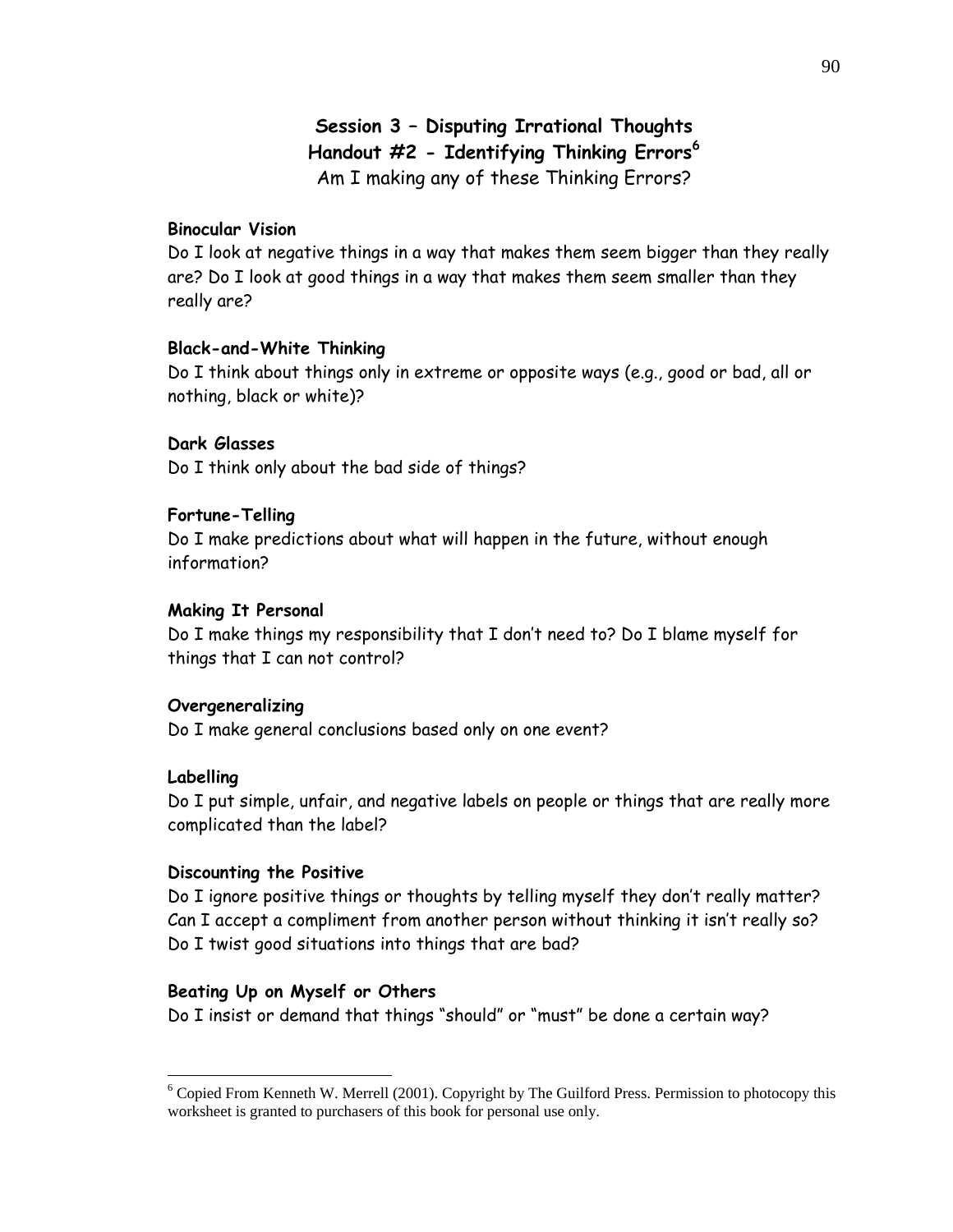| <b>Session 3 - Disputing Irrational Thoughts</b><br>Handout #3 |
|----------------------------------------------------------------|
| Situation #1:                                                  |
| My Negative Automatic Thought:                                 |
| Feelings:                                                      |
| Thinking Error:                                                |
| <b>Replacement Thought:</b>                                    |
| Situation #2:                                                  |
| My Negative Automatic Thought:                                 |
| Feelings:                                                      |
| Thinking Error:                                                |
| Replacement Thought:                                           |
| Situation #3:                                                  |
| My Negative Automatic Thought:                                 |
| Feelings:                                                      |
| Thinking Error:                                                |
| Replacement Thought:                                           |
| Situation #4:                                                  |
| My Negative Automatic Thought:                                 |
| Feelings:                                                      |
| Thinking Error:                                                |
| Replacement Thought:                                           |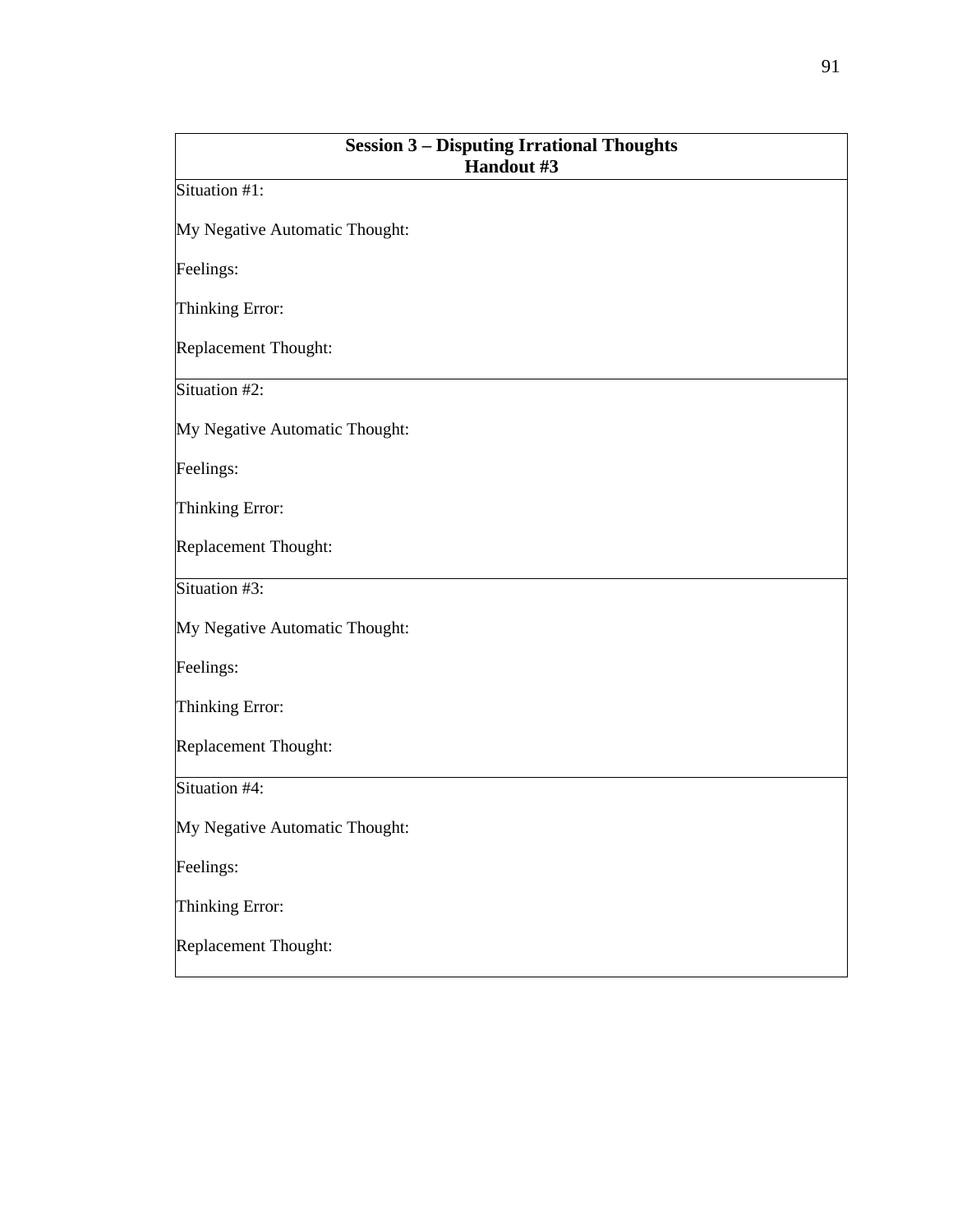**Session 4 – Externalization**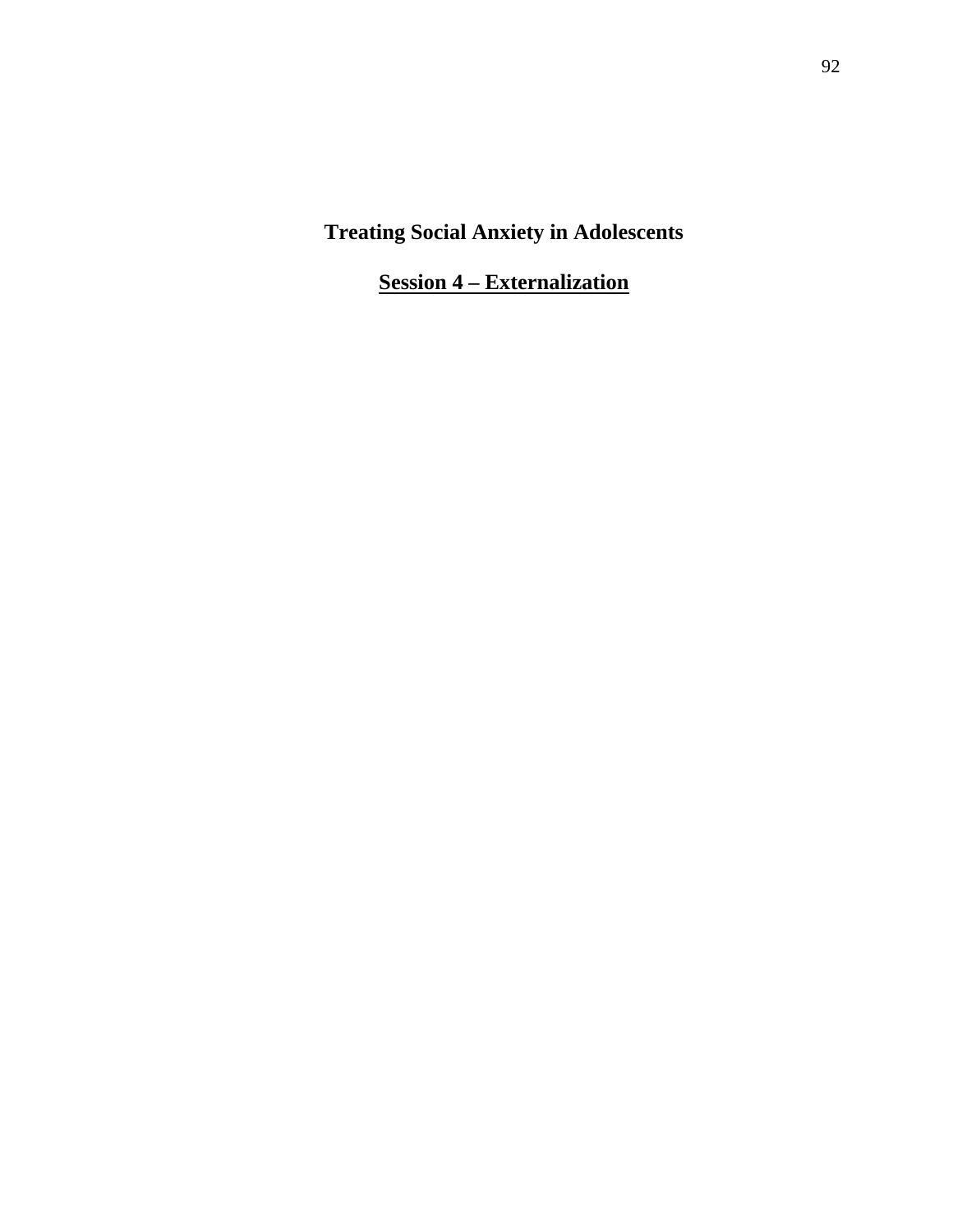# **Session 4 – Externalization**

Objectives:

- 1. Participants will become aware of how they physically experience emotions.
- 2. Participants will have the opportunity to externalize their emotions through a body tracing activity.

Advance Preparation:

- 1. Post session agenda.
- 2. Prepare required supplies.
- 3. Review lesson plan in preparation for lesson delivery.

| <b>Time</b> | <b>Topic</b>             | <b>Facilitation</b><br><b>Instructions</b> | Notes/<br><b>Directions</b> | <b>Supplies</b><br><b>Needed</b> |
|-------------|--------------------------|--------------------------------------------|-----------------------------|----------------------------------|
| 15 min.     | Checking in:             | Ask participants to                        |                             |                                  |
|             | review/reflect from last | identify any                               |                             |                                  |
|             | session                  | insights/thoughts they                     |                             |                                  |
|             |                          | had about last week's                      |                             |                                  |
|             |                          | session.                                   |                             |                                  |
|             |                          | Ask participants to                        |                             |                                  |
|             |                          | share any experiences                      |                             |                                  |
|             |                          | they have had over the                     |                             |                                  |
|             |                          | week using last weeks                      |                             |                                  |
|             |                          | taught skills (disputing                   |                             |                                  |
|             |                          | irrational thoughts)                       |                             |                                  |
| 30 min.     | <b>Body Tracing-</b>     | Explain to participants                    |                             | Coloured                         |
|             | externalizing emotions   | that they are going to                     |                             | markers,                         |
|             |                          | engage in a body tracing                   |                             | tracing paper                    |
|             |                          | activity. See facilitator                  |                             |                                  |
|             |                          | notes for instructions.                    |                             |                                  |
|             |                          | Ask participants to find                   |                             |                                  |
|             |                          | a partner they feel                        |                             |                                  |
|             |                          | comfortable with.                          |                             |                                  |
|             |                          |                                            |                             |                                  |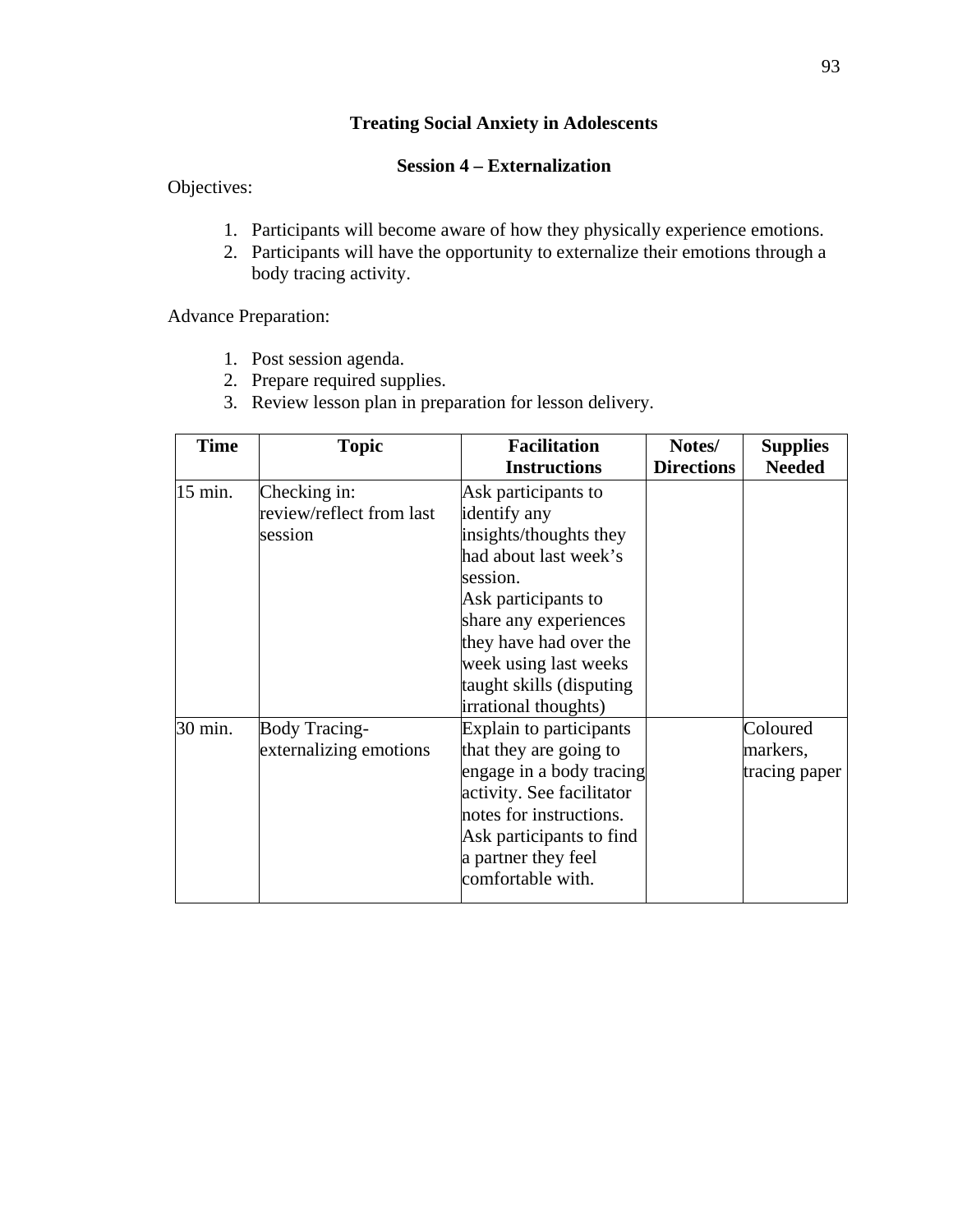| 30 min. | Processing the body | Have participants share         | How did     |               |
|---------|---------------------|---------------------------------|-------------|---------------|
|         | tracing activity    | their experiences with          | they feel?  |               |
|         |                     | the group related to            | What did    |               |
|         |                     | their participation in the they |             |               |
|         |                     | body tracing activity.          | discover    |               |
|         |                     |                                 | about their |               |
|         |                     |                                 | body? How   |               |
|         |                     |                                 | is anxiety  |               |
|         |                     |                                 | related to  |               |
|         |                     |                                 | their body? |               |
|         |                     |                                 | What        |               |
|         |                     |                                 | colours did |               |
|         |                     |                                 | they use to |               |
|         |                     |                                 | describe    |               |
|         |                     |                                 | their       |               |
|         |                     |                                 | sensations? |               |
|         |                     |                                 | Why?        |               |
|         |                     |                                 |             |               |
| 15 min. | Check-Out           | Have participants share         |             |               |
|         |                     | one thing with the group        |             |               |
|         |                     | that they will practice         |             |               |
|         |                     | over the week.                  |             |               |
|         | Continued           | Have participants               |             | Copies of the |
|         |                     | complete weekly                 |             | weekly        |
|         |                     | feedback form.                  |             | feedback      |
|         |                     |                                 |             | form.         |

# **Facilitator Notes:**

# **Method for Body Tracing:**

- Choose a partner you feel comfortable with as they will be getting in your space.
- The partner being traced chooses a coloured marker, lies down on the tracing paper provided.
- The partner completing the tracing should maintain appropriate boundaries and respect their partner's need for safety and comfort.
- The partner being traced should think of a time they have experienced anxiety, all while thinking about the shapes, colours, or textures they notice in their body from head to toe. Switch partners once tracing is complete on the first partner.
- Once both partners have been traced, each partner colours their emotions inside their body – highlighting where they feel anxiety in their body.

# **Facilitator Debriefing Questions:**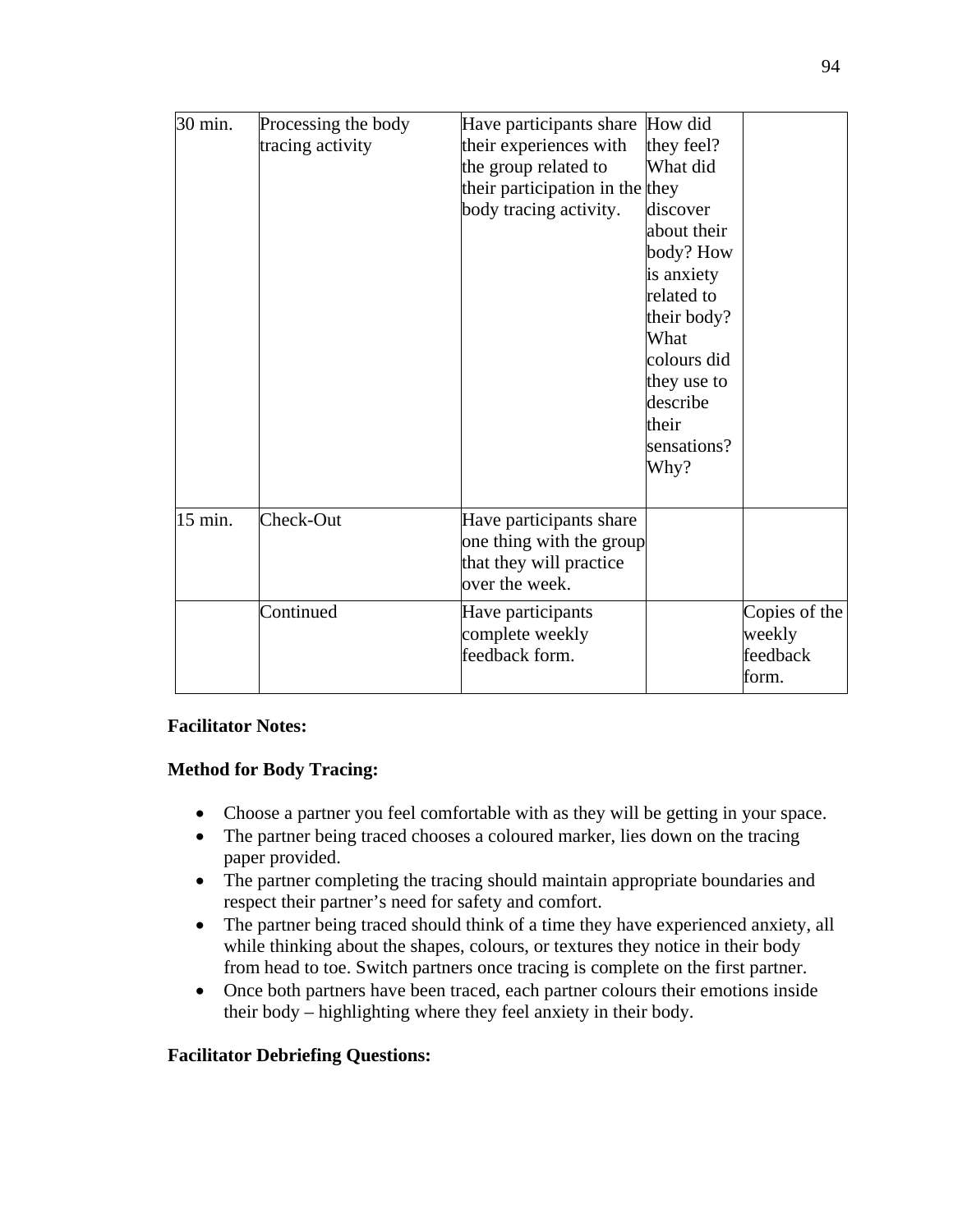- 1. Were participants able to identify their physical sensations related to their anxiety? To what degree were they able to process this?
- 2. Were our objectives clear?

#### **Additional Resources for the Facilitator(s):**

- Kendall, P., & Hedtke, K. (2006). *Cognitive-behaviour therapy for anxious children: therapist manual* (3rd ed.). Ardmore, PA: Workbook Publishing, Inc.
- Merrell, K. W. (2001). *Helping students overcome depression and anxiety: A practical guide.* New York, NY: The Guilford Press.
- Promising Practices Network. (2008). Programs That Work: The Coping Cat Program at http://www.promisingpractices.net/progrograminfo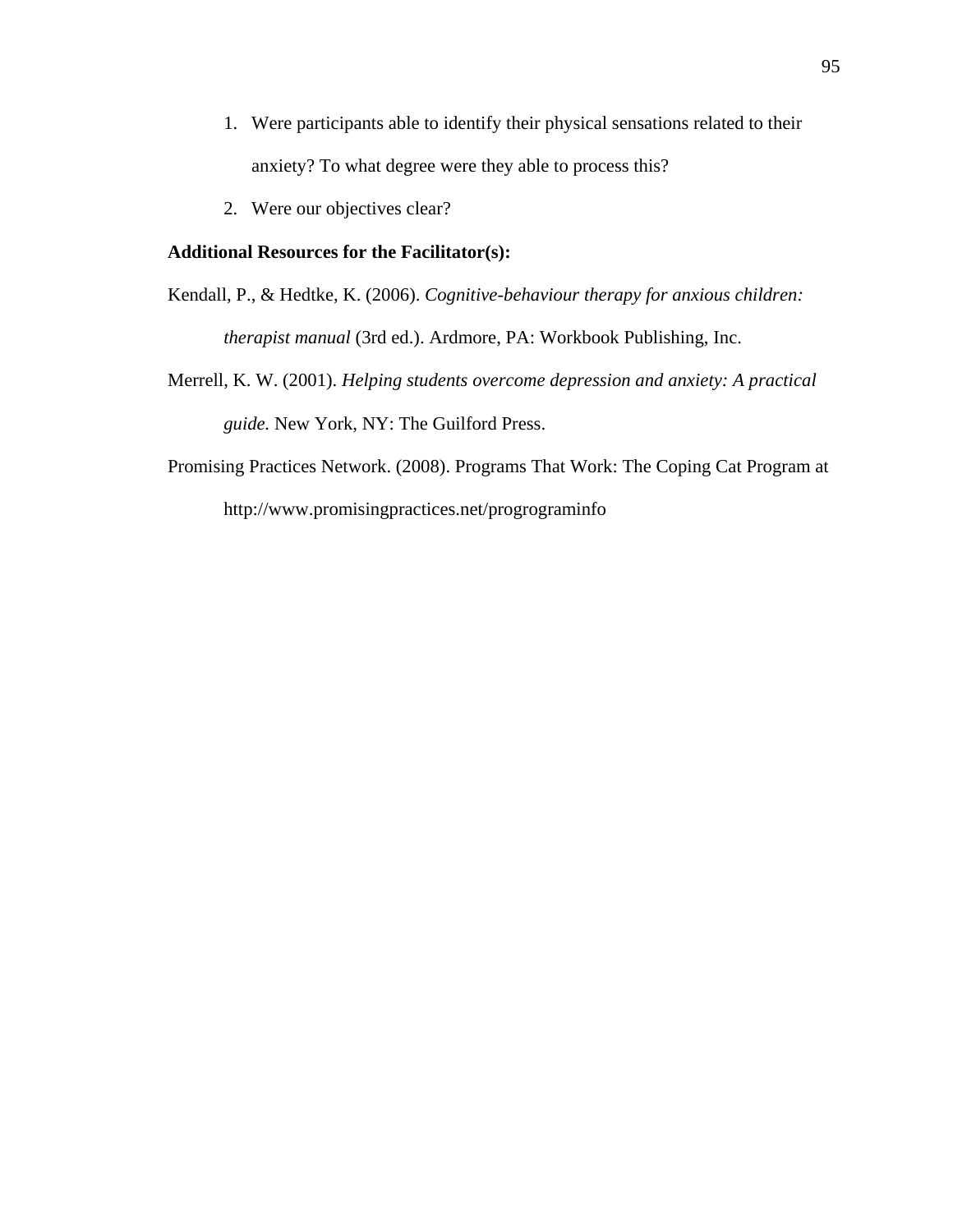**Session 5 – Relaxation Training**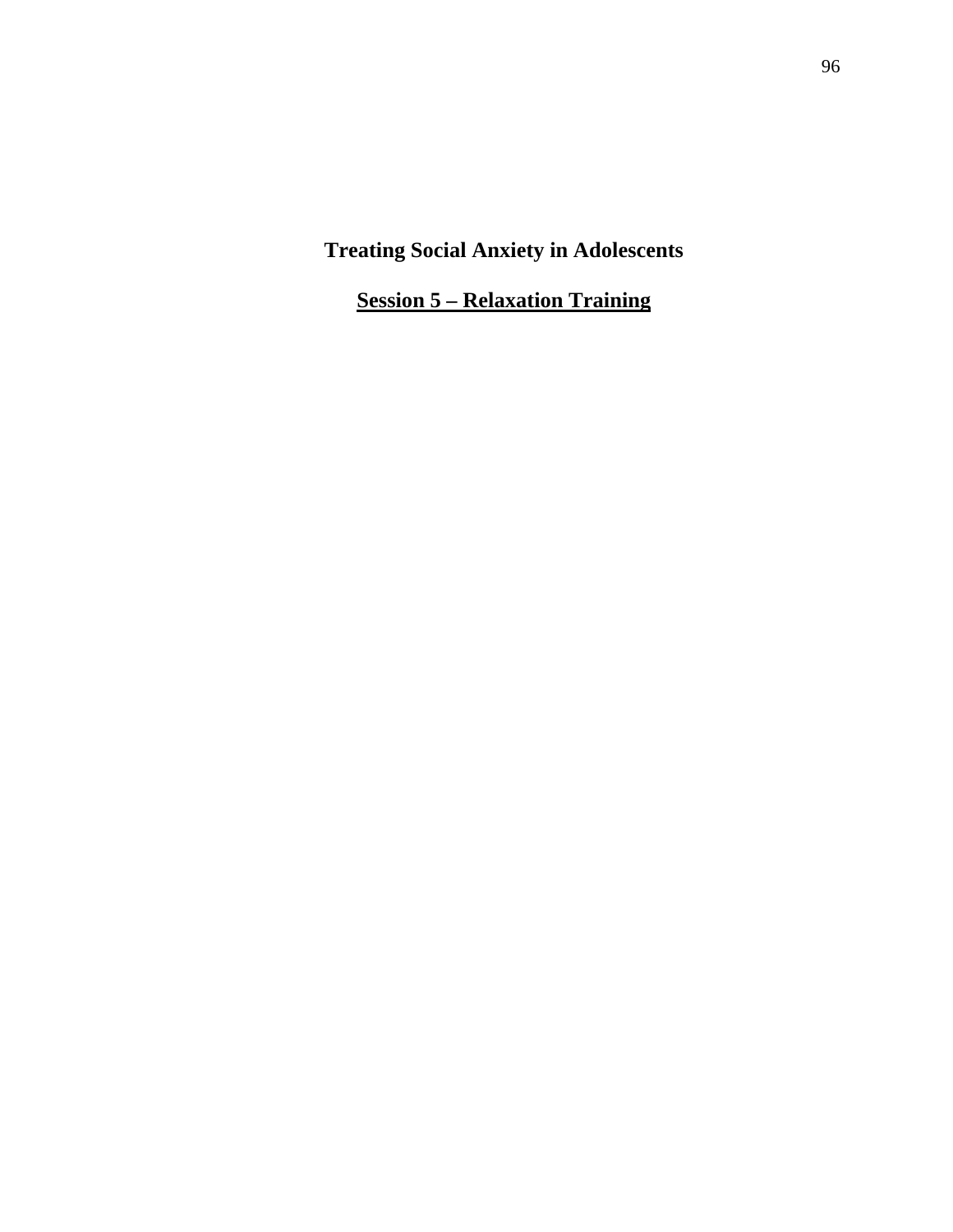# **Session 5 – Relaxation Training**

Objectives:

- 1. Group participants will learn relaxation/guided imagery techniques.
- 2. Techniques taught will provide participants with the required skills for future exposure activities.

Advance Preparation:

- 1. Post session agenda.
- 2. Choose relaxation script.
- 3. Prepare handout relaxation script.
- 4. Review lesson plan in preparation for lesson delivery.

| <b>Time</b> | <b>Topic</b>                                        | <b>Facilitation</b><br><b>Instructions</b>                                                                                                                                                                                                                                                                                                                                                                         | Notes/<br><b>Directions</b> | <b>Supplies</b><br><b>Needed</b> |
|-------------|-----------------------------------------------------|--------------------------------------------------------------------------------------------------------------------------------------------------------------------------------------------------------------------------------------------------------------------------------------------------------------------------------------------------------------------------------------------------------------------|-----------------------------|----------------------------------|
| 15 min.     | Checking in:<br>review/reflect from last<br>session | Ask participants to<br>identify any<br>insights/thoughts they<br>have in regards to last<br>week's session.<br>Ask participants to<br>share any experiences<br>over the last week<br>related to an increased<br>awareness of how he or<br>she physically<br>experiences their<br>emotions.<br>Ask participants to draw<br>awareness to their body<br>right now. Ask them to<br>identify what they are<br>aware of. |                             |                                  |
| 20 min.     | Benefits/Risks of<br>relaxation training            | Discussion of the<br>benefits and risks of<br>relaxation training. Ask Notes.<br>participants what they<br>think the benefits and/<br>or risks are.                                                                                                                                                                                                                                                                | See<br>Facilitator          |                                  |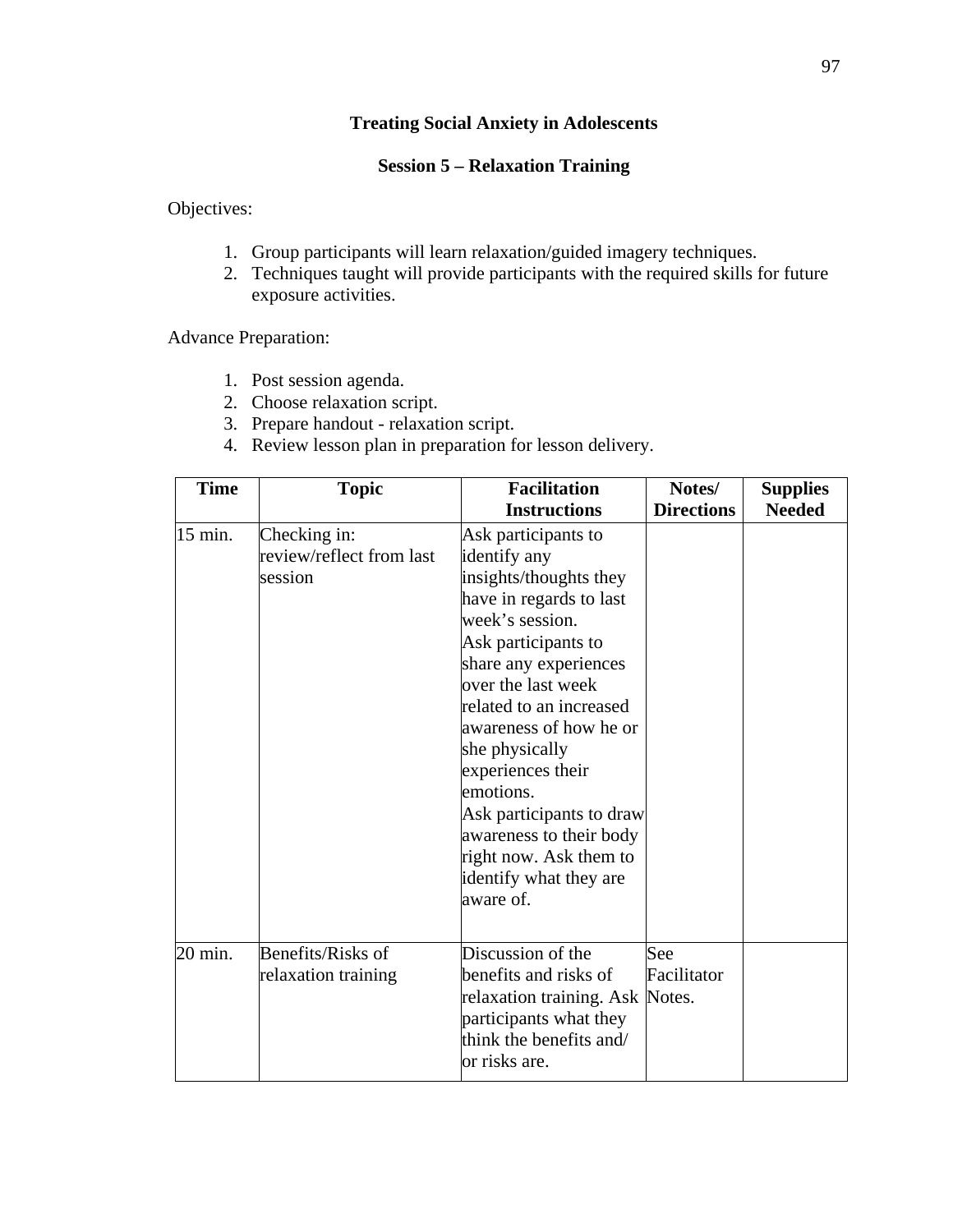| 20 min. | Applied relaxation                                | Have participant's         | Choose    | Handout                     |
|---------|---------------------------------------------------|----------------------------|-----------|-----------------------------|
|         | training                                          | engage in a group          |           | Script 1 or 2 copies of the |
|         |                                                   | relaxation exercise.       | attached. | relaxation                  |
|         |                                                   | Facilitator to read the    |           | scripts for                 |
|         |                                                   | script. Encourage          |           | practice over               |
|         |                                                   | participants to practice   |           | the week.                   |
|         |                                                   | techniques over the next   |           |                             |
|         |                                                   | week.                      |           |                             |
| 30 min. | Processing the relaxation Have participants share |                            |           |                             |
|         | activity                                          | their experiences with     |           |                             |
|         |                                                   | the group related to       |           |                             |
|         |                                                   | their participation in the |           |                             |
|         |                                                   | relaxation exercise.       |           |                             |
| 5 min.  | Check-Out                                         | Have participants          |           | Copies of the               |
|         |                                                   | complete weekly            |           | weekly                      |
|         |                                                   | feedback form.             |           | feedback                    |
|         |                                                   |                            |           | form.                       |
|         |                                                   |                            |           |                             |

# **Facilitator Notes:**

# **Benefits of Relaxation7**

- $\checkmark$  Deep relaxation can help reduce anxiety. Regular practice of deep relaxation of 20 to 30 minutes on a daily basis can produce, over time, a generalization of relaxation to the rest of your life. That is, after several weeks of practicing deep relaxation once per day, you will tend to feel more relaxed all the time.
- $\checkmark$  Reduces the frequency and severity of panic attacks.
- $\checkmark$  Increased energy level.
- $\checkmark$  Prevention and/or reduction of migraines, headaches, ulcers, and so on.
- $\checkmark$  Decreased muscular tension.
- $\checkmark$  Decrease in heart rate and blood pressure.

# **Facilitator Debriefing Questions:**

<sup>7</sup> Antony, M., & Swinson, R. (2000). *The shyness and social anxiety workbook.* Oakland, CA: New Harbinger Publications, Inc.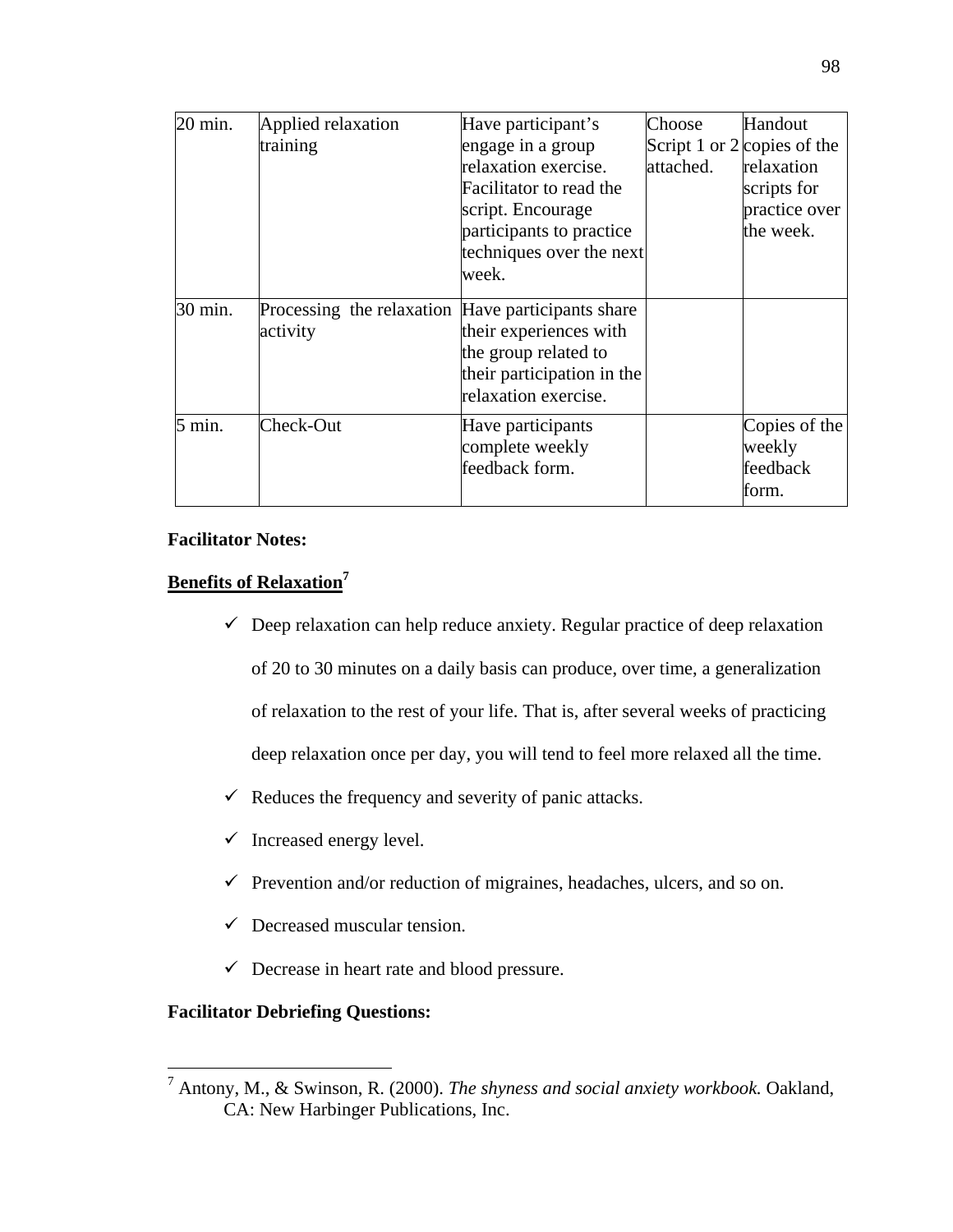- 1. Were participants fully able to enter a state of relaxation? If not, what do you think the contributing barriers were?
- 2. Is there anything we could do to make the environment more relaxing?

### **Additional Resources for the Facilitator(s):**

- Kendall, P., & Hedtke, K. (2006). *Cognitive-behaviour therapy for anxious children: therapist manual* (3rd ed.). Ardmore, PA: Workbook Publishing, Inc.
- Merrell, K. W. (2001). *Helping students overcome depression and anxiety: A practical guide.* New York, NY: The Guilford Press.
- Promising Practices Network. (2008). Programs That Work: The Coping Cat Program at http://www.promisingpractices.net/progrograminfo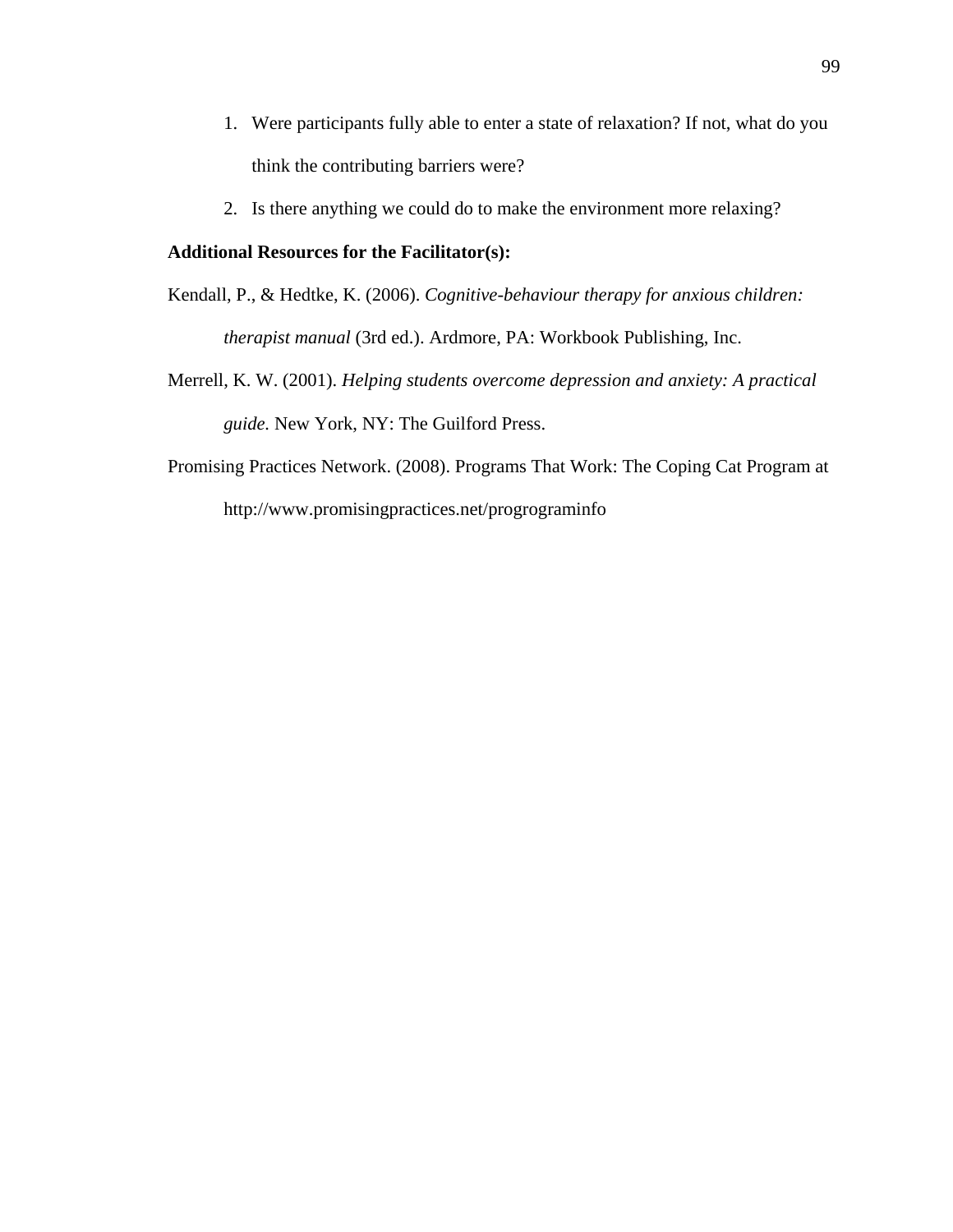### **Session 4 – Relaxation Training**

### **Relaxation Script 18**

Find a quiet comfortable place.

Get into a relaxed and comfortable position.

Close your eyes.

Think of relaxing every muscle in your body, from the top of your head to the tips of your toes.

Focus on your breathing; draw deep, full breaths, let them out slowly, and feel yourself relax as you breathe out.

As you exhale, imagine releasing any remaining tension from your body, mind, or thoughts, letting all your stress and worries go.

With every breath you inhale, feel your body drifting down deeper... down deeper into total relaxation.

Now imagine yourself in the midst of a peaceful scene. This could be the beach, the forest, somewhere you've been before, or somewhere you imagine. Imagine your peaceful place as vividly as possible, as if you were really there. What do you see? What do you hear? What do you smell? How do you feel? Feeling relaxed and peaceful in your special place, continue to draw deep full breaths, letting them out slowly – feel yourself relax as you breathe out.

<sup>8</sup> Script written by: Alison Mazur-Elmer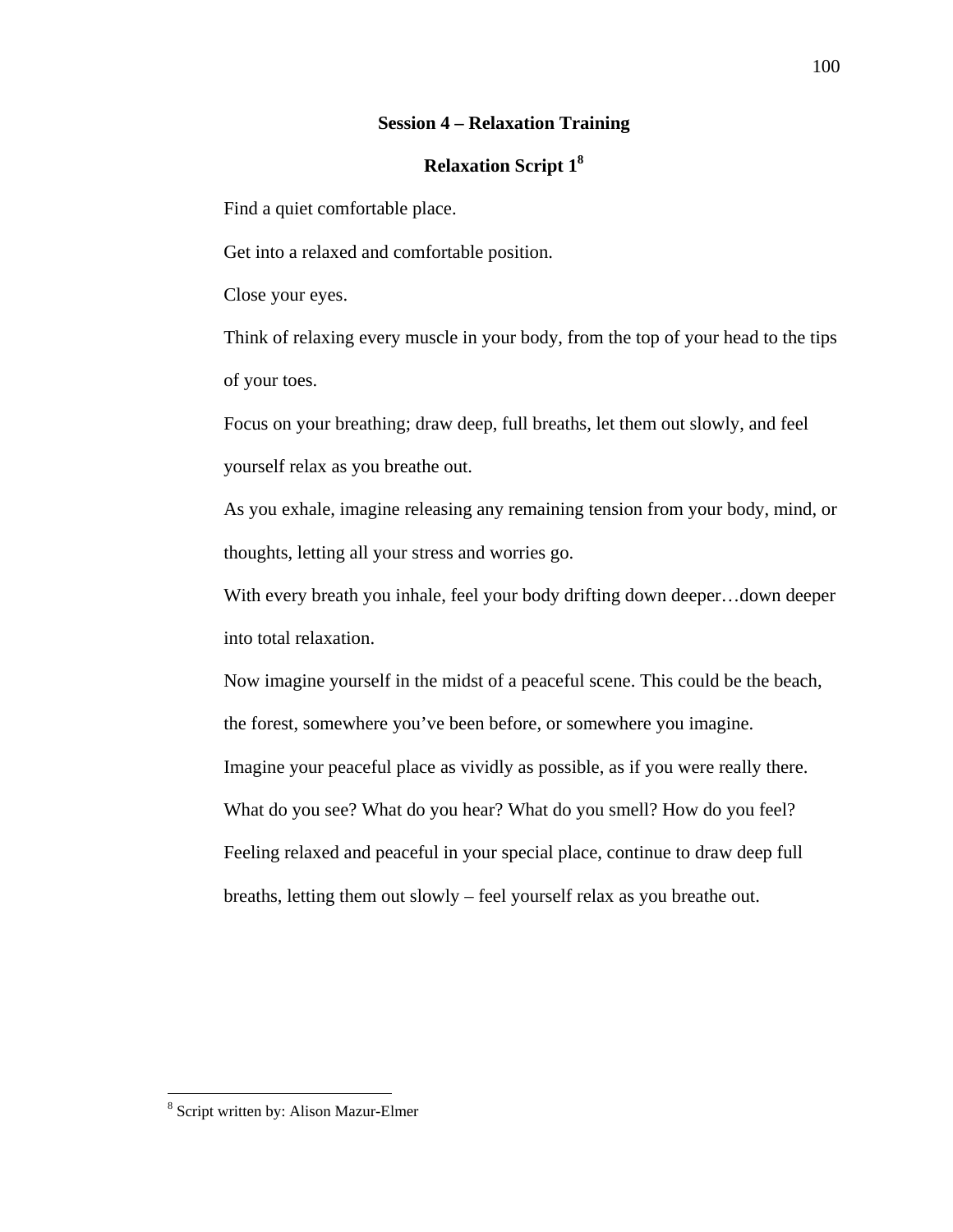# **Session 4 – Relaxation Training**

**Visualization/Relaxation Script 2** 

Creating Your Special Place<sup>9</sup>

In creating your special place you will be constructing a retreat for relaxation and guidance. This place may be indoors or out. In structuring your place, follow a few guidelines: Allow a private entry to your place. Make it peaceful, comfortable, and safe.

A special place might be at the end of a path that leads to a pond. Grass is under your feet, the pond is about thirty yards away, and mountains are in the distance. You can feel the coolness of the air in this shady spot. The mockingbird is singing. The sun is bright on the pond. The honeysuckle's pungent odour attracts the bee buzzing over the flower with its sweet nectar.

To go to your special place, lie down and be totally comfortable. Close your eyes…walk slowly to a quiet place in your mind…your place can be inside or outside…it needs to be peaceful and safe…picture yourself unloading your anxieties, your worries…notice the view in the distance…What do you smell?...What do you hear?...Notice what is before you…reach out and touch it…How does it feel?...Smell it…hear it…make the temperature comfortable…be safe here…look around for a special spot, a private spot…

Find the path to this place…feel the ground with your feet…look above you…What do you see?...Hear?...Smell?...Walk down this path until you can enter your own quiet, comfortable, safe place.

You have arrived at your special place…What is under your feet?...How does it feel?...Take several steps…what do you see above you? What do you hear? Do you hear something else? Reach and touch something…What is the texture? Are there paints nearby, or is there sand to draw in, clay to work? Go to them, handle them, smell them. These are your special tools. Look as far as you can see…what do you see? What do you hear? What aromas do you notice?

<sup>&</sup>lt;sup>9</sup> Script taken from Wells (1990).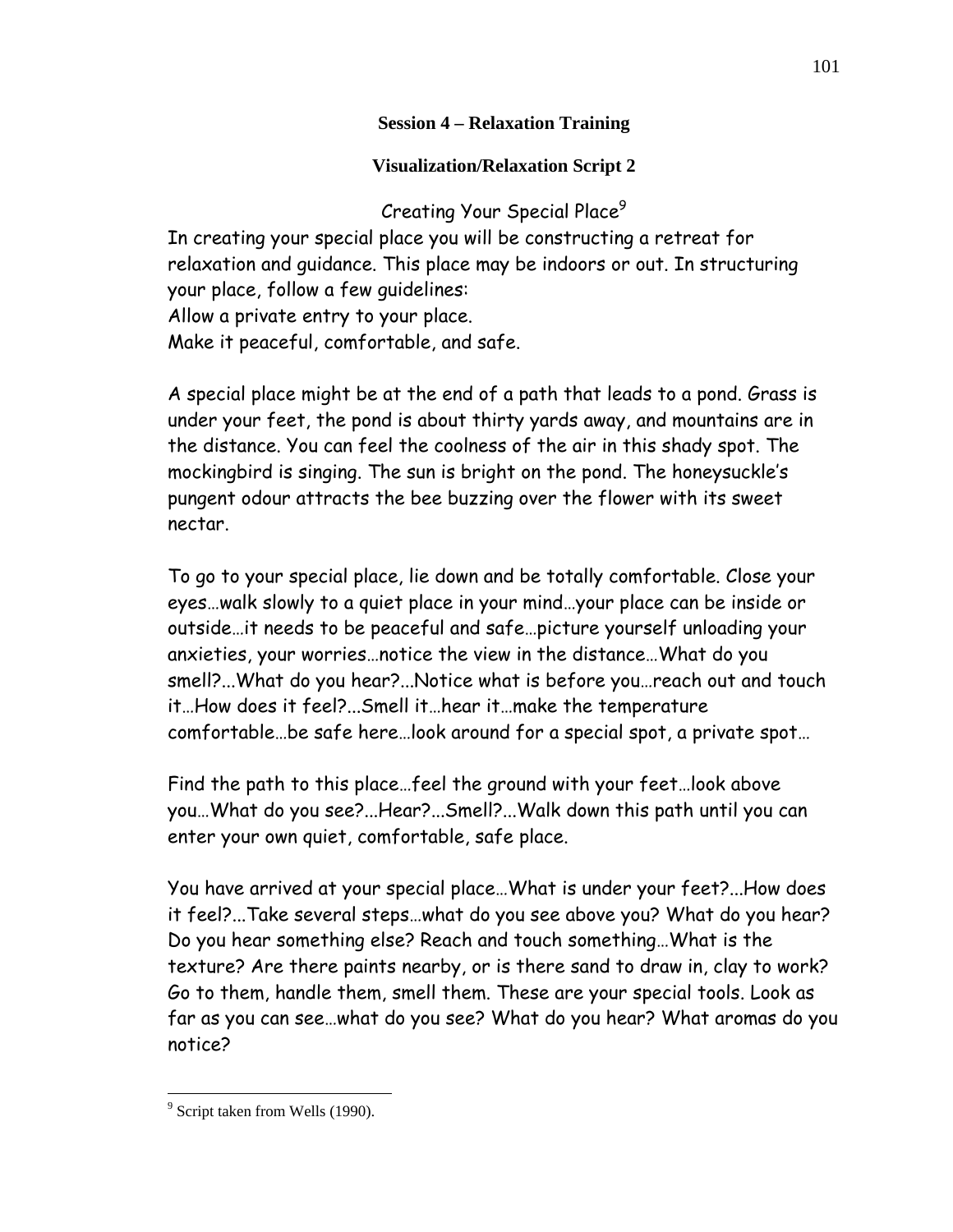Sit or lie in your special place…notice its smells, sounds, sights…this is your place and nothing can harm you here..if danger is here, expel it…spend a couple of minutes realizing you are relaxed, safe, and comfortable.

Memorize this place's smells, tastes, sights, sounds…you can come back and relax here whenever you want…leave by the same path or entrance…notice the ground, touch things near you…look far away and appreciate the view…remind yourself this special place you created can be entered whenever you wish. Say an affirmation such as, "I can relax here" or, "This is my special place".

Now slowly open your eyes and spend a few seconds appreciating your relaxation.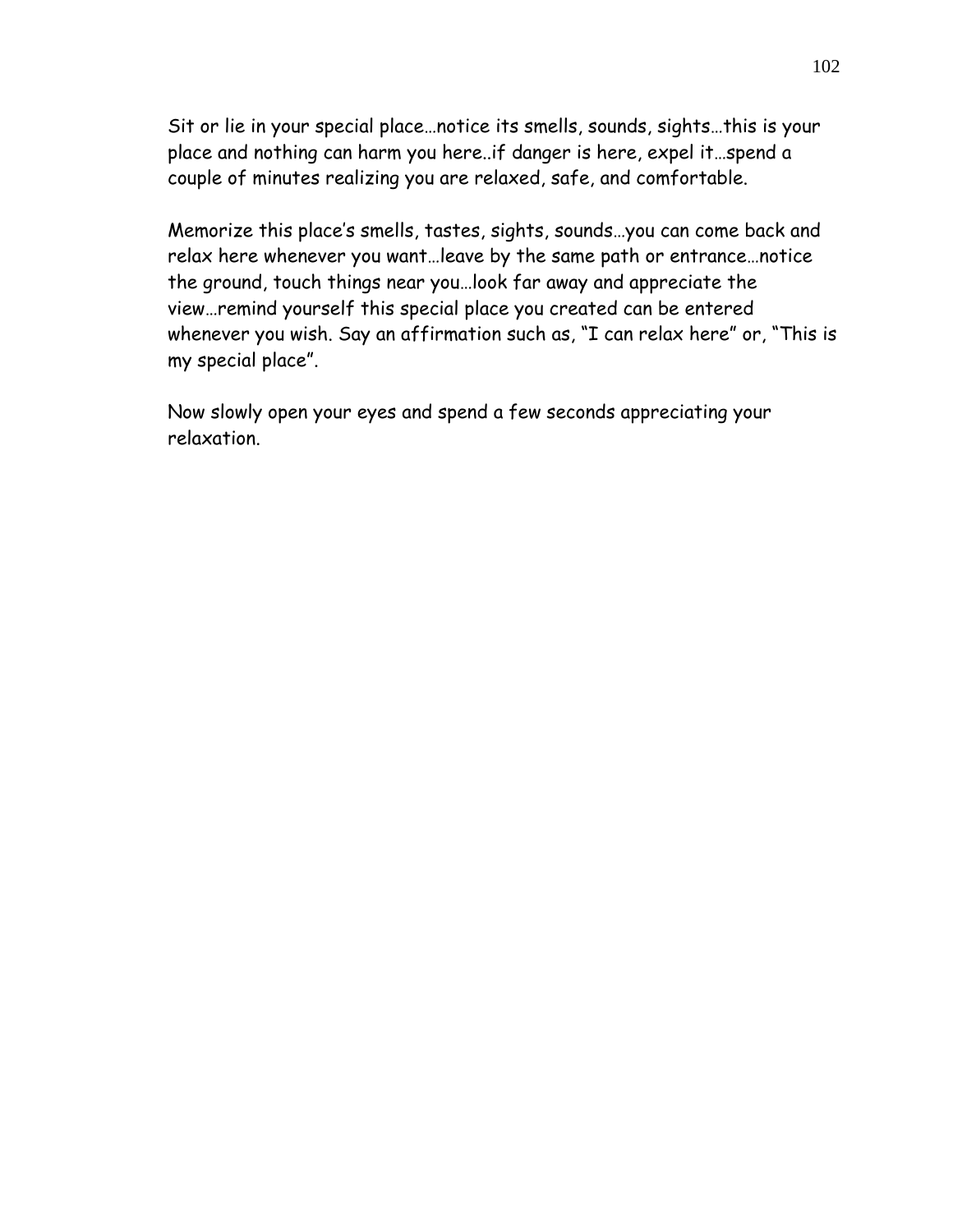**Session 6 – Introduction to Exposure**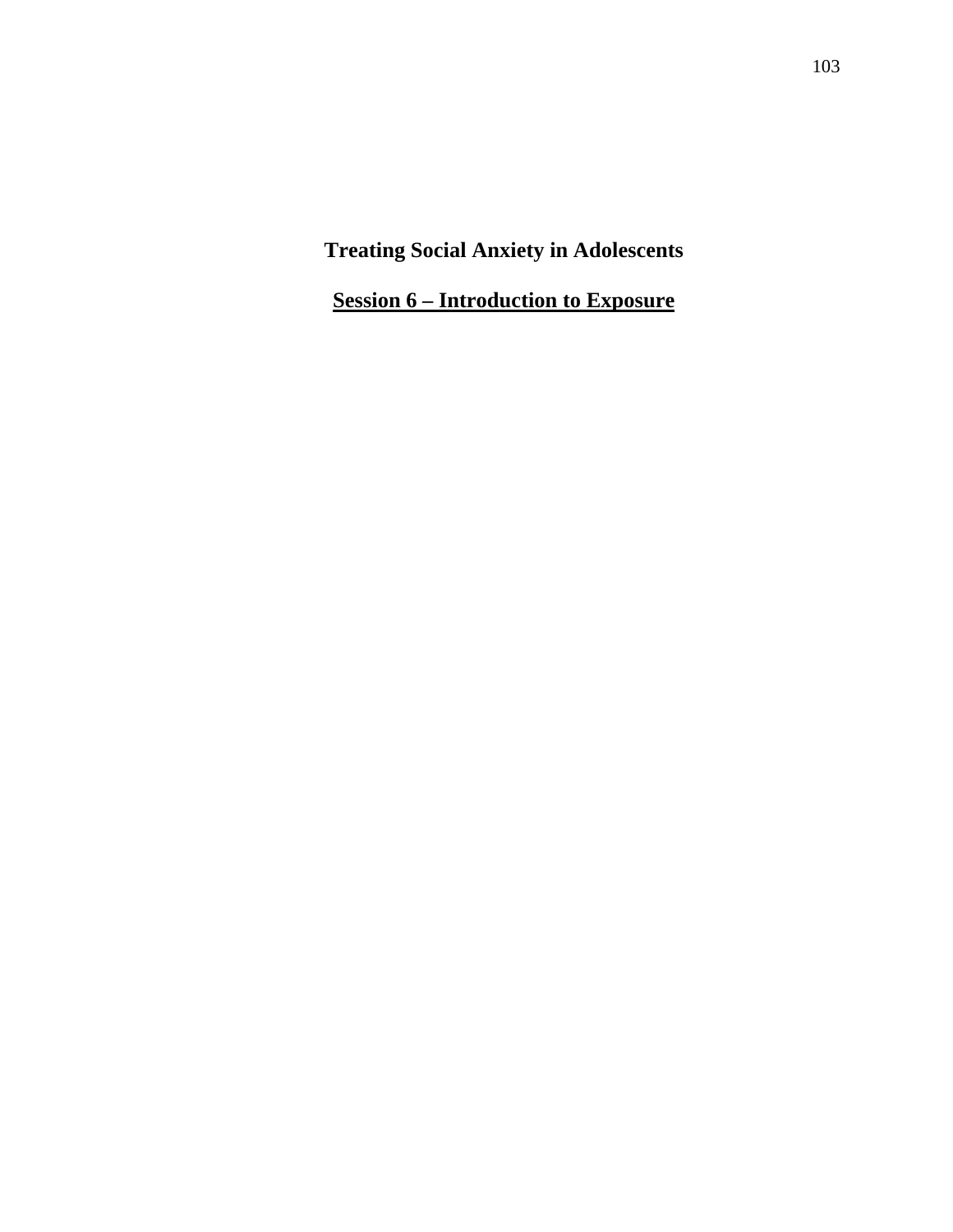## **Session 6 – Introduction to Exposure**

Objectives:

- 1. Group participants will identify their fears from least to most feared.
- 2. Participants will challenge their fears (imaginal desensitization) while in a state of relaxation.

Advance Preparation:

- 1. Post session agenda.
- 2. Purchase index cards.
- 3. Prepare extra copies of relaxation script.
- 4. Prepare copies of feedback form.
- 5. Review lesson plan in preparation for lesson delivery.

| <b>Time</b> | <b>Topic</b>                 | <b>Facilitation Instructions</b>                                                                                                                                                                                                                                                                                                                                                                                                                                                                                       | Notes/<br><b>Directions</b> | <b>Supplies</b><br><b>Needed</b> |
|-------------|------------------------------|------------------------------------------------------------------------------------------------------------------------------------------------------------------------------------------------------------------------------------------------------------------------------------------------------------------------------------------------------------------------------------------------------------------------------------------------------------------------------------------------------------------------|-----------------------------|----------------------------------|
| 15 min.     | Checking in:<br>last session | Ask participants to identify<br>review/reflect from any insights/thoughts they<br>have had about last week's<br>session.<br>Ask participants to share any<br>experiences they have had<br>over the week using last<br>weeks or any other weeks<br>taught skills- did anyone<br>practice the relaxation<br>exercise completed last<br>week? How did it go?<br>Ask participants to rate how<br>they feel in this moment<br>using a scale of $1-10$ , with $1$<br>being extremely relaxed and<br>10 being highly anxious. |                             |                                  |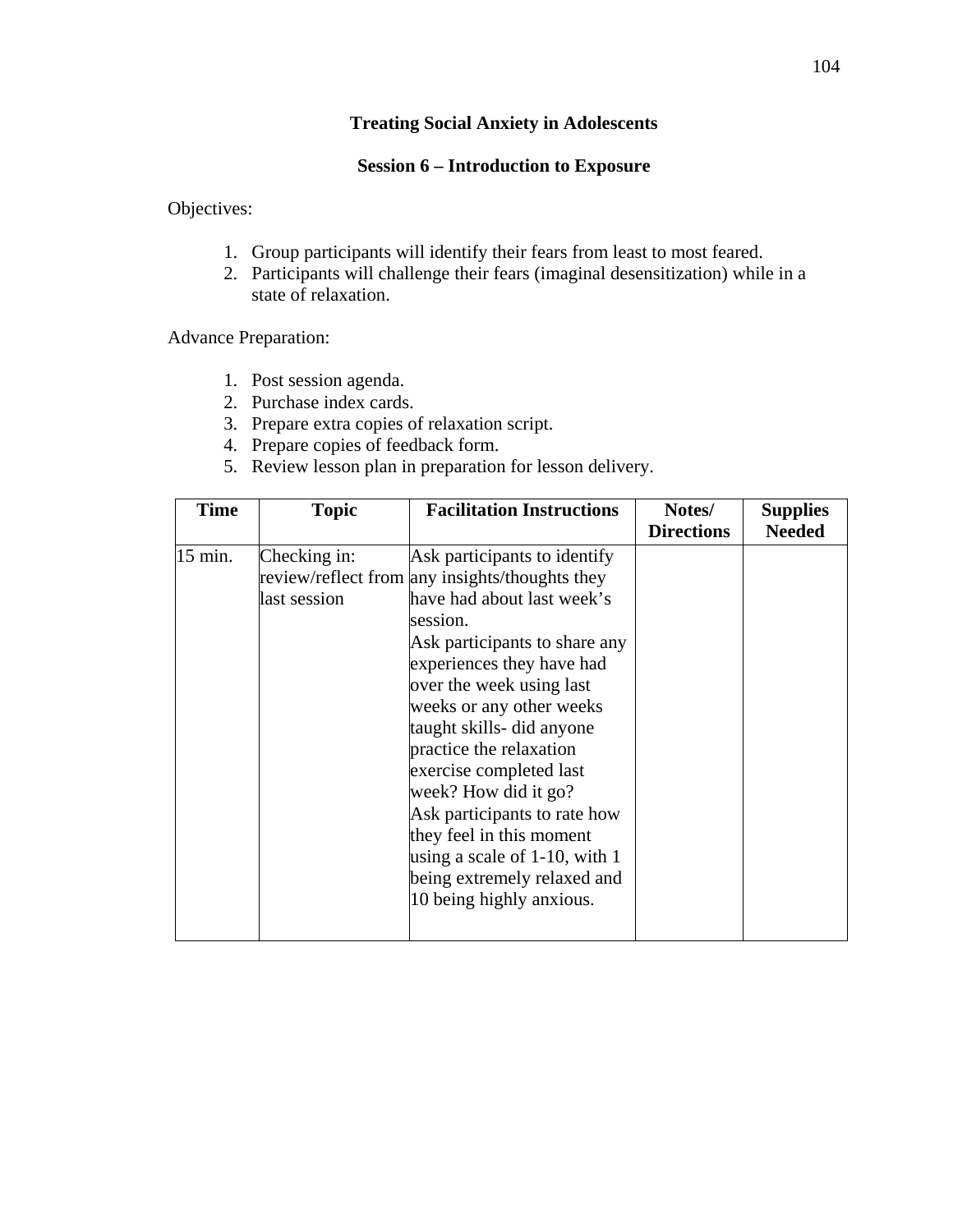| 10 min. | Anxiety Hierarchy Have participants develop an Participants |               | 10 index       |
|---------|-------------------------------------------------------------|---------------|----------------|
|         | anxiety hierarchy using a                                   | rate anxiety- | cards per      |
|         | scale of 10-100 with 10                                     | producing     | participant/on |
|         | representing low anxiety and                                | stimuli from  | e card for     |
|         | 100 representing a high                                     | least to most | each fear      |
|         | anxiety response. Cards                                     | feared.       |                |
|         | should be assigned ratings in                               |               |                |
|         | multiples of 10 $(10, 20, \text{up to})$                    |               |                |
|         | 100). The higher the number,                                |               |                |
|         | the more fear or discomfort                                 |               |                |
|         | that one would feel in that                                 |               |                |
|         | situation.                                                  |               |                |
|         |                                                             |               |                |
|         |                                                             |               |                |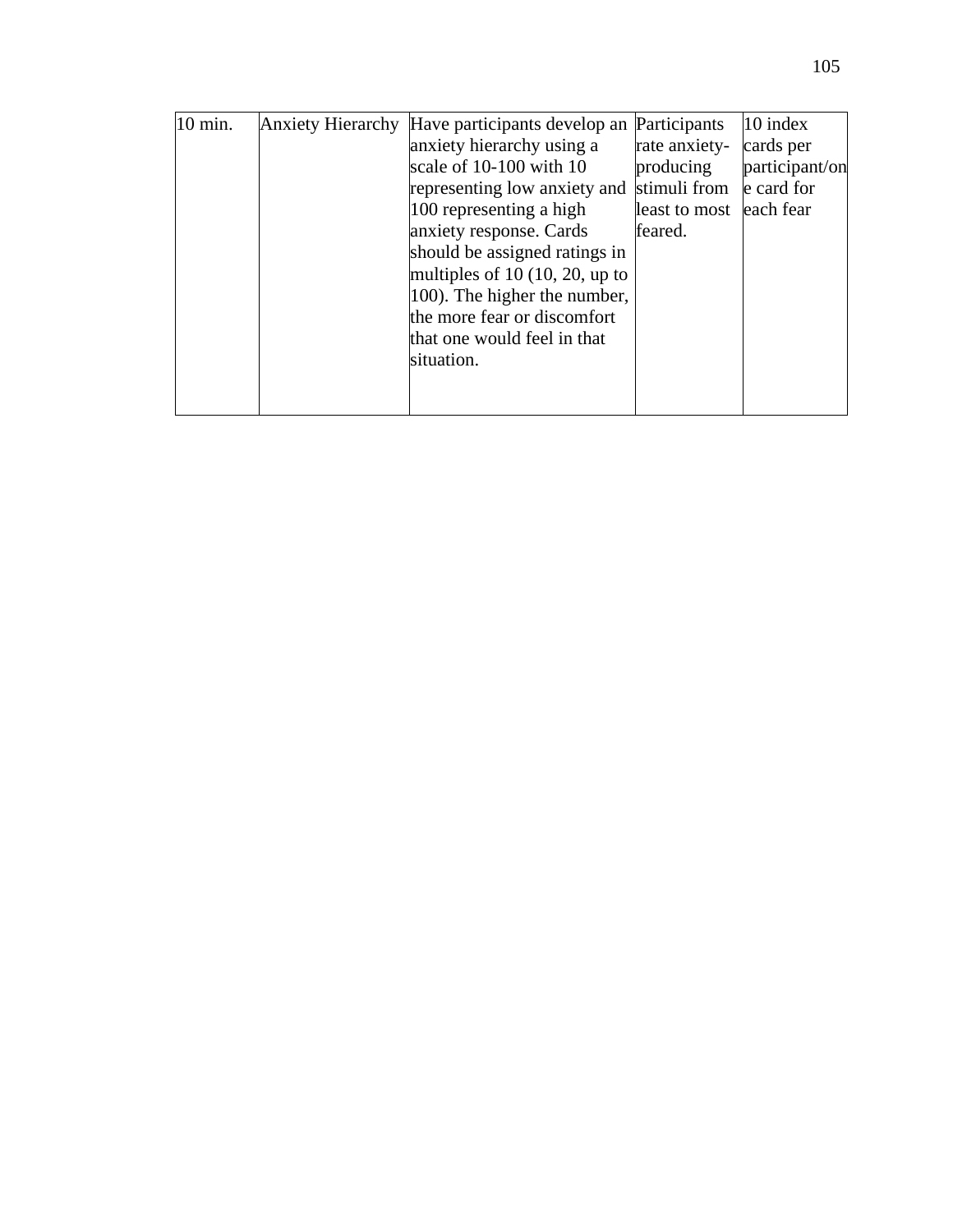| 30 min. | Relaxation &             | Have participant's partner up Instruct                     |                           | Copies of     |
|---------|--------------------------|------------------------------------------------------------|---------------------------|---------------|
|         | <b>Exposure Activity</b> | with a partner of choice.                                  | participants torelaxation |               |
|         |                          | Partner #1 should read the                                 | imagine the               | script from   |
|         |                          | relaxation script given in last scene vividly, last week's |                           |               |
|         |                          | week's session, while partner as if they                   |                           | session       |
|         |                          | #2 spends about 3 mins.                                    | were actually             |               |
|         |                          | relaxing in a comfortable                                  | there.                    |               |
|         |                          | position. Partner #1 should                                |                           |               |
|         |                          | then ask Partner #2 to                                     | Each partner              |               |
|         |                          | imagine the situations from                                | will have 15              |               |
|         |                          | his/her anxiety hierarchy,                                 | min. to                   |               |
|         |                          | beginning with the least                                   | engage in the             |               |
|         |                          | feared situation. If                                       | exercise.                 |               |
|         |                          | participants begin to feel even Facilitator to             |                           |               |
|         |                          | a small amount of anxiety or indicate                      |                           |               |
|         |                          | tension, they should signal to switch time.                |                           |               |
|         |                          | their partner by raising their                             |                           |               |
|         |                          | hand. If the signal is given,                              |                           |               |
|         |                          | partner #1 should ask them to                              |                           |               |
|         |                          | imagine a zero-level scene                                 |                           |               |
|         |                          | and guide them through the                                 |                           |               |
|         |                          | steps until a state of                                     |                           |               |
|         |                          | relaxation has once again                                  |                           |               |
|         |                          | been reached. Once partner                                 |                           |               |
|         |                          | #2 has signalled that this state                           |                           |               |
|         |                          | has been reached, participant                              |                           |               |
|         |                          | $#1$ instructs partner $#2$ to                             |                           |               |
|         |                          | imagine the scene once again.                              |                           |               |
|         |                          | The cycle continues until                                  |                           |               |
|         |                          | partner #2 can imagine the                                 |                           |               |
|         |                          | initial scene without fear or                              |                           |               |
|         |                          | anxiety.                                                   |                           |               |
|         |                          |                                                            |                           |               |
|         |                          |                                                            |                           |               |
| 30 min. | Group Process of         | Have participants share their                              |                           |               |
|         | Activity                 | experiences with the group                                 |                           |               |
|         |                          | related to their participation                             |                           |               |
|         |                          | in the exposure activity.                                  |                           |               |
| 5 min.  | Check-Out                | Have participants complete                                 |                           | Copies of the |
|         |                          | weekly feedback form.                                      |                           | weekly        |
|         |                          |                                                            |                           | feedback      |
|         |                          |                                                            |                           | form          |
|         |                          |                                                            |                           |               |

## **Facilitator Debriefing Questions:**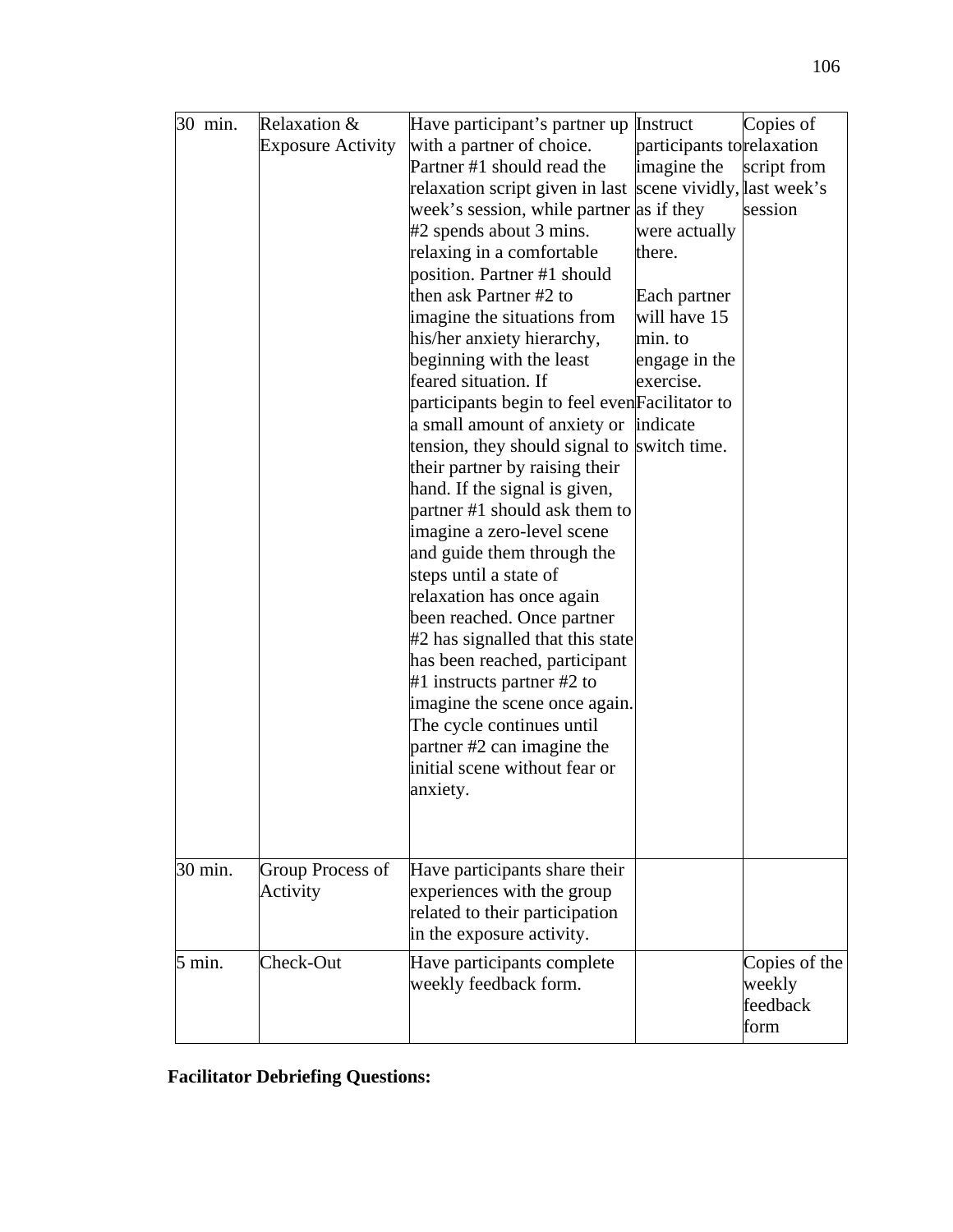- 1. What were the group's common fears?
- 2. How do you think the participants responded to the dyad exercise? Do you think they got the most from it?
- 3. Is there anything that we should consider changing?

## **Additional Resources for the Facilitator(s):**

Kendall, P., & Hedtke, K. (2006). *Cognitive-behaviour therapy for anxious children: therapist manual* (3rd ed.). Ardmore, PA: Workbook Publishing, Inc.

- Merrell, K. W. (2001). *Helping students overcome depression and anxiety: A practical guide.* New York, NY: The Guilford Press.
- Promising Practices Network. (2008). Programs That Work: The Coping Cat Program at http://www.promisingpractices.net/progrograminfo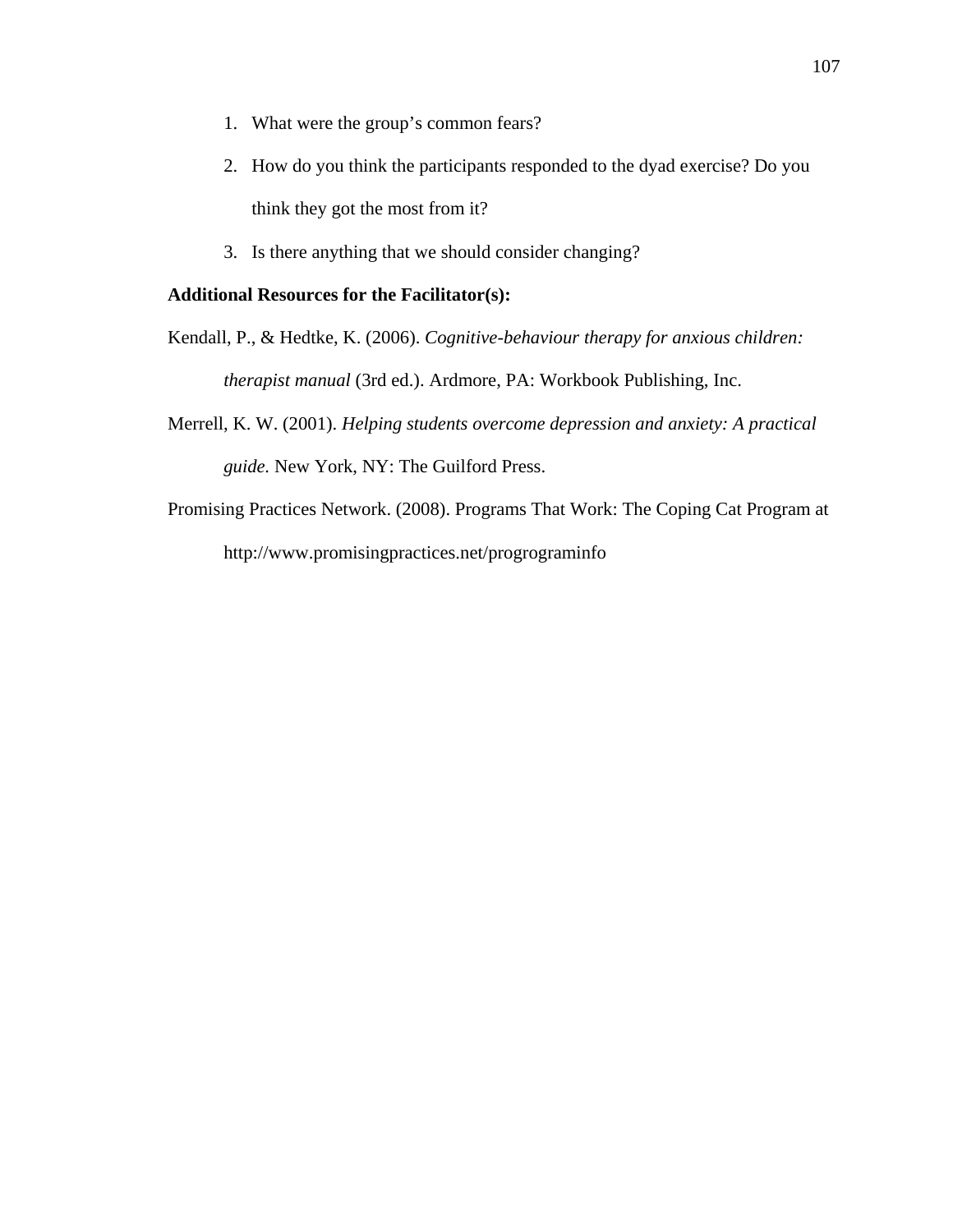**Session 7 – Mindfulness**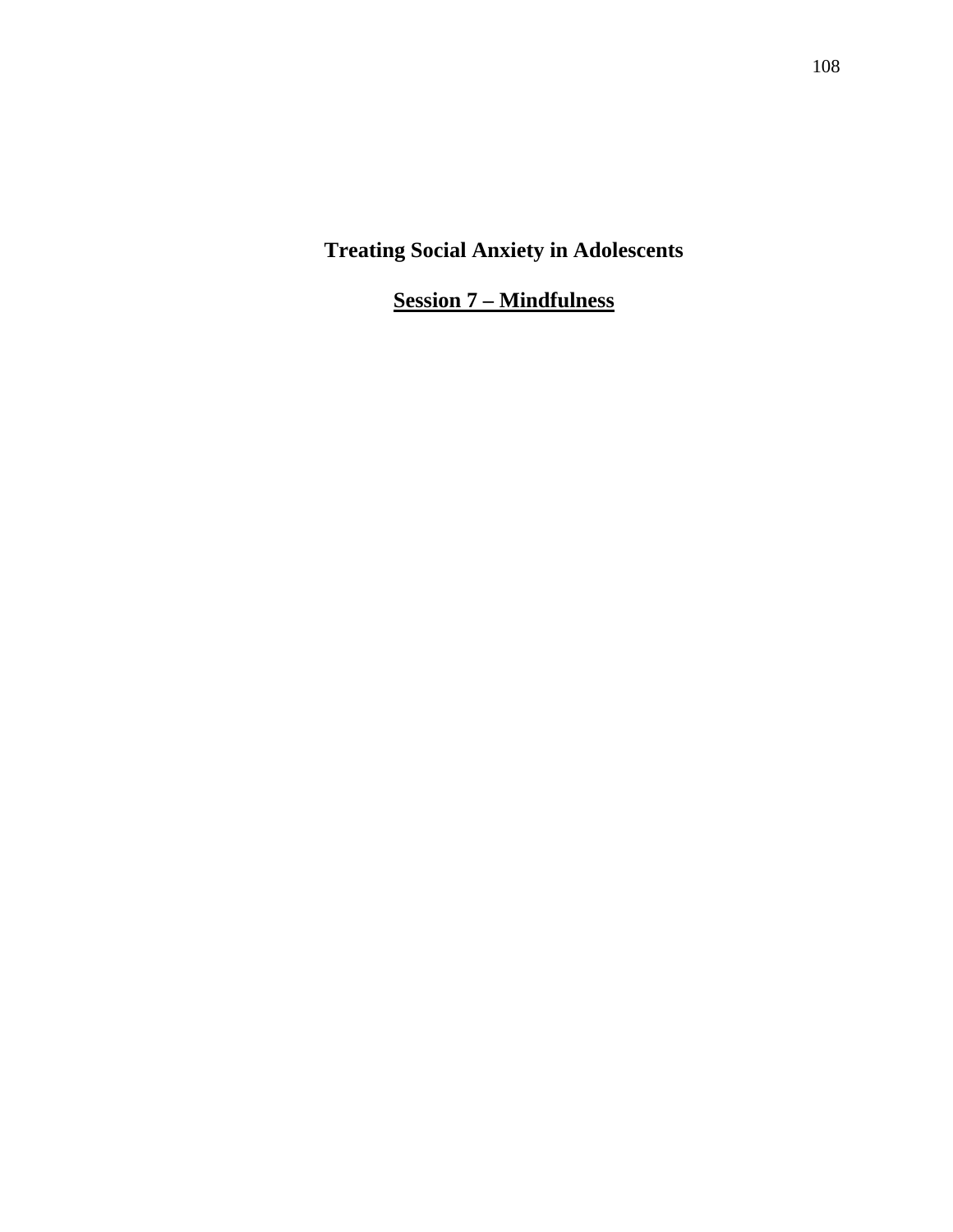## **Session 7 – Mindfulness**

Objectives:

- 1. Group participants will develop an understanding of mindfulness and the benefits of practicing mindfulness.
- 2. Participants will have the opportunity to practice mindfulness by engaging in a mindfulness activity.

Advance Preparation:

- 1. Post session agenda.
- 2. Purchase item(s) for mindfulness activity.
- 3. Prepare copies of feedback form.
- 4. Review lesson plan in preparation for lesson delivery.

| <b>Time</b> | <b>Topic</b>                   | <b>Facilitation Instructions</b>                                                                                                                                                                                                                                                                                               | Notes/                                                                | <b>Supplies</b> |
|-------------|--------------------------------|--------------------------------------------------------------------------------------------------------------------------------------------------------------------------------------------------------------------------------------------------------------------------------------------------------------------------------|-----------------------------------------------------------------------|-----------------|
|             |                                |                                                                                                                                                                                                                                                                                                                                | <b>Directions</b>                                                     | <b>Needed</b>   |
| 15 min.     | Checking in:<br>review/reflect | Ask participants to identify<br>any insights/thoughts they<br>from last session have had about last week's<br>session.<br>Ask participants to share<br>any experiences they had<br>over the week practicing<br>exposure.                                                                                                       |                                                                       |                 |
| 10 min.     | $Mindfulness -$<br>What is it? | Mindfulness is the act of<br>keeping your focus on the<br>present moment. When<br>you practice mindfulness<br>on a regular basis, it can<br>help keep your anxiety at a<br>lower level. Practicing<br>mindfulness at the time<br>you feel anxiety can help<br>you manage it and bring<br>yourself back to a peaceful<br>state. | See Facilitator<br>Notes for further<br>information on<br>mindfulness |                 |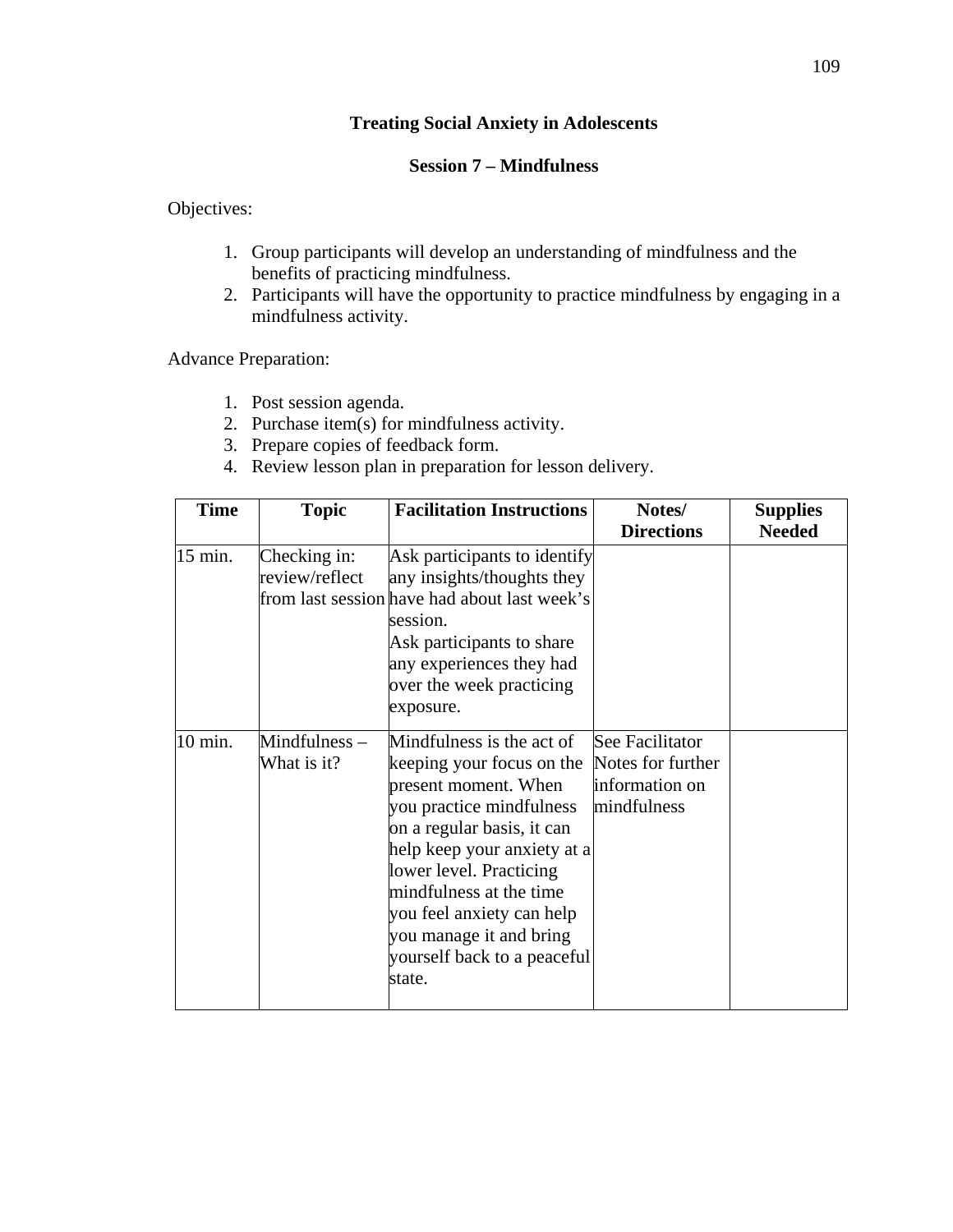| 30 min.          | <b>Mindfulness</b><br>Activity      | Using some type of food,<br>have the participants eat<br>this food slowly while<br>practicing to focus on the<br>present. Instruct the group<br>to use all five senses to<br>experience the activity.<br>Ask participants to pay<br>close attention to exactly<br>what they are seeing,<br>hearing, feeling, smelling,<br>and tasting as they do this. | Advise<br>participants that<br>whenever they<br>notice themselves beans)<br>feeling anxious it<br>is because they<br>have moved their<br>thinking into the<br>future or the past.<br>Remind them<br>when their mind<br>wanders away to<br>bring it back to<br>what they are<br>doing in the<br>present moment. | Food<br>(strawberries,<br>smarties, jelly |
|------------------|-------------------------------------|--------------------------------------------------------------------------------------------------------------------------------------------------------------------------------------------------------------------------------------------------------------------------------------------------------------------------------------------------------|----------------------------------------------------------------------------------------------------------------------------------------------------------------------------------------------------------------------------------------------------------------------------------------------------------------|-------------------------------------------|
| 30 min.          | <b>Group Process</b><br>of Activity | Have participants share<br>their experiences with the<br>group related to their<br>participation in the<br>activity.                                                                                                                                                                                                                                   |                                                                                                                                                                                                                                                                                                                |                                           |
| $5 \text{ min.}$ | Check-Out                           | Have participants<br>complete weekly feedback<br>form.                                                                                                                                                                                                                                                                                                 |                                                                                                                                                                                                                                                                                                                | Copies of the<br>weekly<br>feedback form  |

## **Facilitator Notes:**

## **Mindfulness10:**

 $\overline{a}$ 

Being mindful means that you are paying attention to, and therefore living in, the present moment. Most of the time, our minds are reaching forward to the future, and we often start to worry about things that are unknown. This raises our anxiety level. Or our minds are reaching back into the past, and we may feel guilt or regret about something we have done or said. This raises our anxiety level, too.

Being mindful means being non-judgemental and accepting about whatever is happening in the present moment. Focusing on the present moment can help you let go of anxiety.

<sup>10</sup> Schab, L. (2005). *The anxiety workbook for teens*. Norwalk, CT: Instant Help Publications.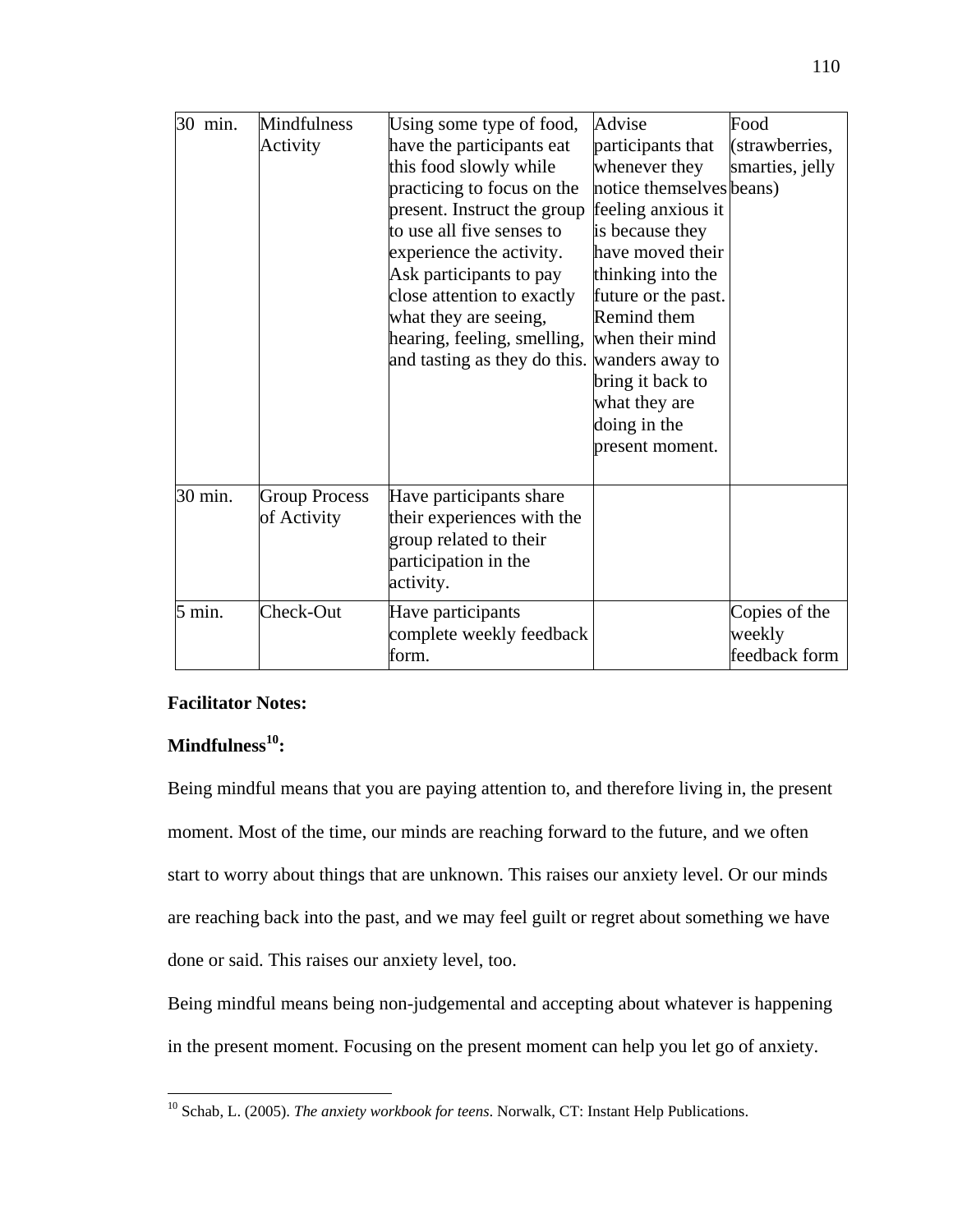Practicing mindfulness can decrease you anxiety as well as enrich your life experiences because you are more fully present in everything that you do.

#### **Facilitator Debriefing Questions:**

- 1. Where is the group at in terms of the program? Are they ready for termination?
- 2. How can we better prepare the group for termination?
- 3. Is there anything we need to discuss with the group prior to termination next session?

#### **Additional Resources for the Facilitator(s):**

- Kendall, P., & Hedtke, K. (2006). *Cognitive-behaviour therapy for anxious children: therapist manual* (3rd ed.). Ardmore, PA: Workbook Publishing, Inc.
- Merrell, K. W. (2001). *Helping students overcome depression and anxiety: A practical guide.* New York, NY: The Guilford Press.
- Promising Practices Network. (2008). Programs That Work: The Coping Cat Program at http://www.promisingpractices.net/progrograminfo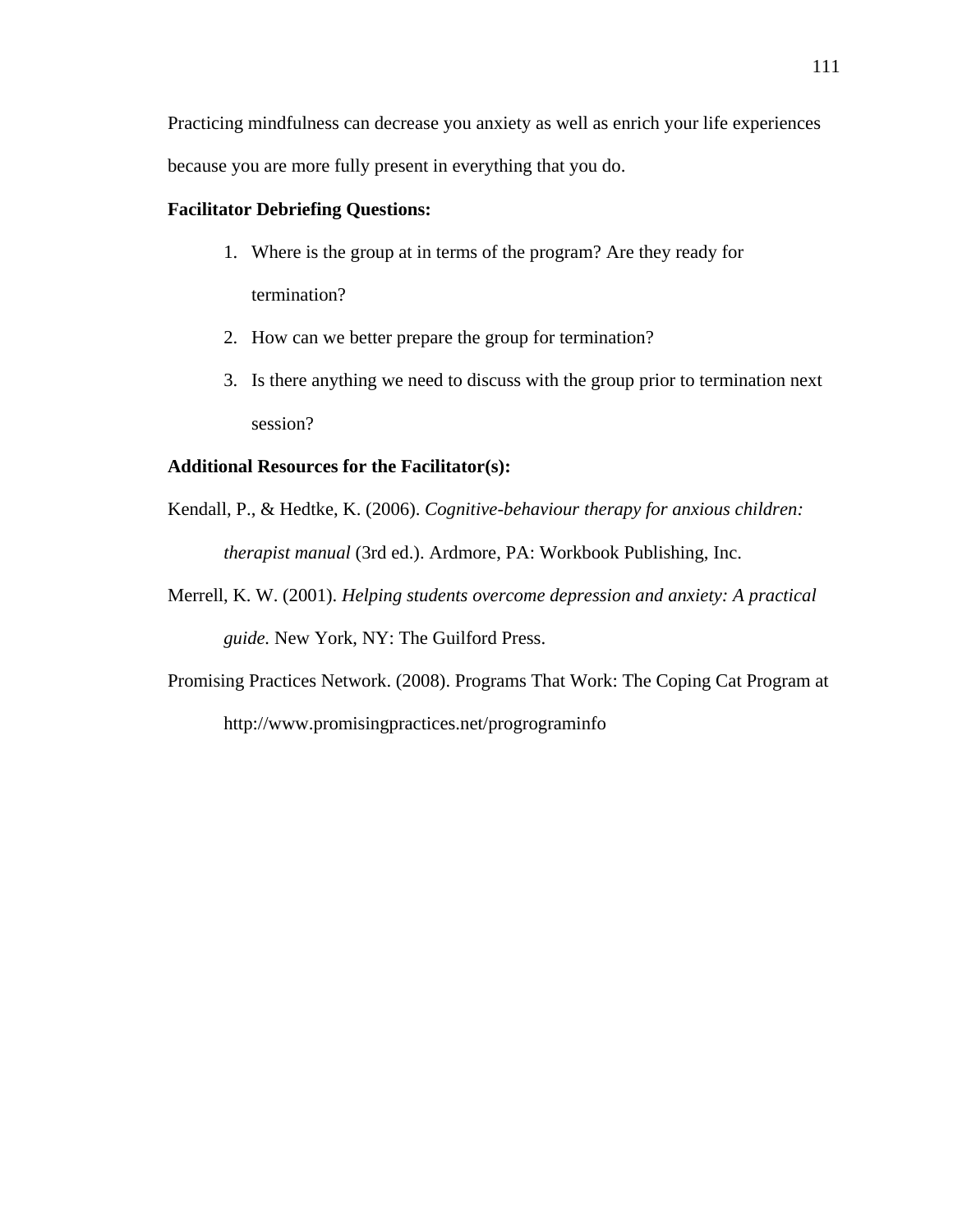**Session 8 – Termination**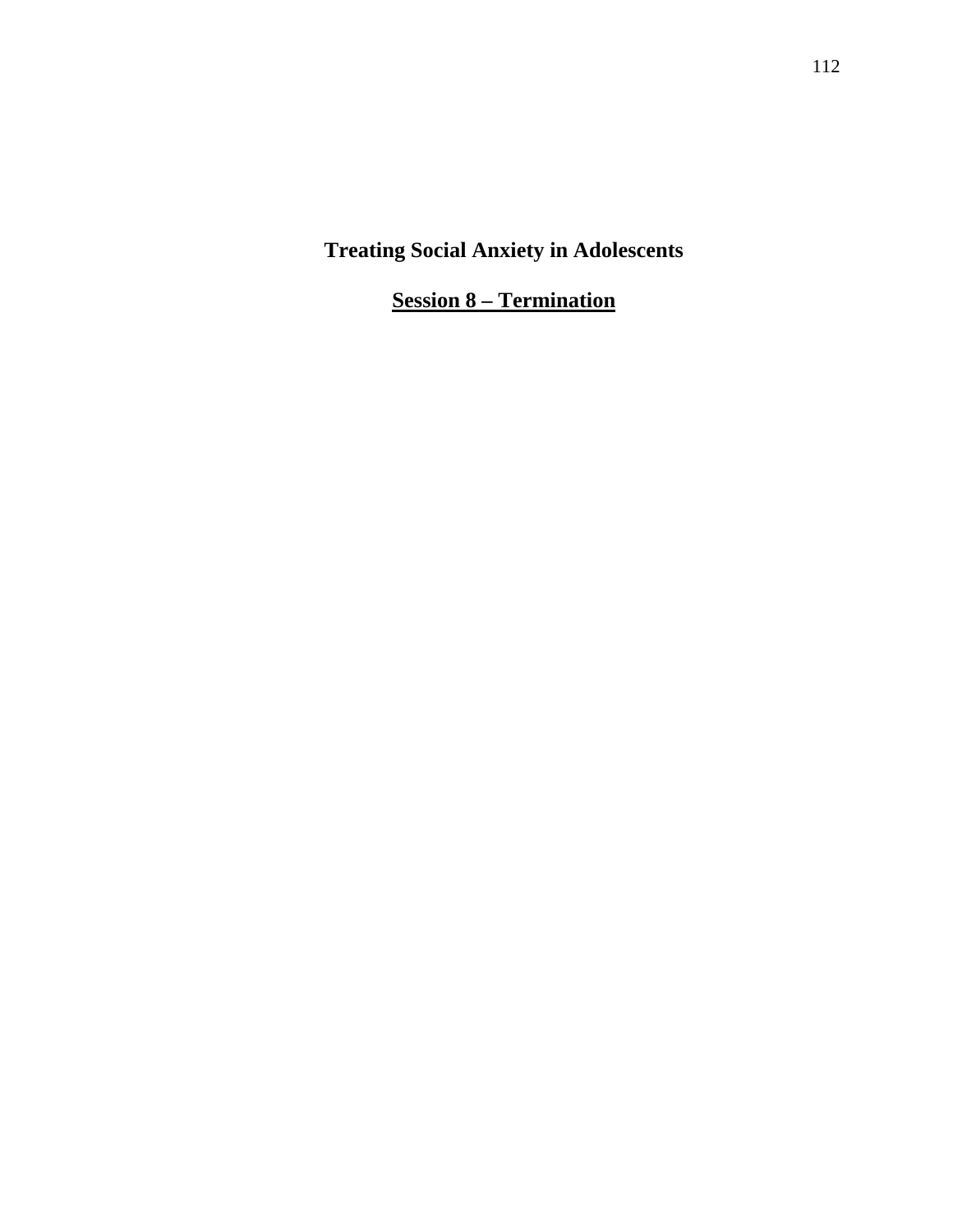## **Session 8 – Termination**

Objectives:

- 1. Group participants will have an increased awareness of how they are feeling in regards to termination with the group.
- 2. Participants will have the opportunity to discuss what they have learned, what skills they will continue to utilize, and how they will continue to work towards their goals.

Advance Preparation:

- 1. Post session agenda.
- 2. Prepare copies of evaluation form.
- 3. Review lesson plan in preparation for lesson delivery.

| <b>Time</b> | <b>Topic</b>        | <b>Facilitation Instructions</b>                                                                                                                                                                                                             | Notes/<br><b>Directions</b> | <b>Supplies</b><br><b>Needed</b>           |
|-------------|---------------------|----------------------------------------------------------------------------------------------------------------------------------------------------------------------------------------------------------------------------------------------|-----------------------------|--------------------------------------------|
| 15 min.     | Checking in:        | Ask participants to identify<br>what they are aware of<br>with this being the last<br>session.                                                                                                                                               |                             |                                            |
| 60 min.     | Group<br>Processing | Spend this time processing<br>where the group is at.<br>Discussion may include:<br>how the group is feeling<br>about termination, what<br>skills they will continue to<br>utilize on their own, and<br>their fears related to the<br>future. |                             |                                            |
| 15 min.     | Check-Out           | Ask participants to identify<br>one tool that they will take<br>with them ( <i>i.e.</i><br>mindfulness).<br>Have participants<br>complete Program<br><b>Evaluation Form.</b>                                                                 |                             | Copies of<br>Program<br>Evaluation<br>Form |

## **Facilitator Debriefing Questions:**

1. How did the group seem to handle termination?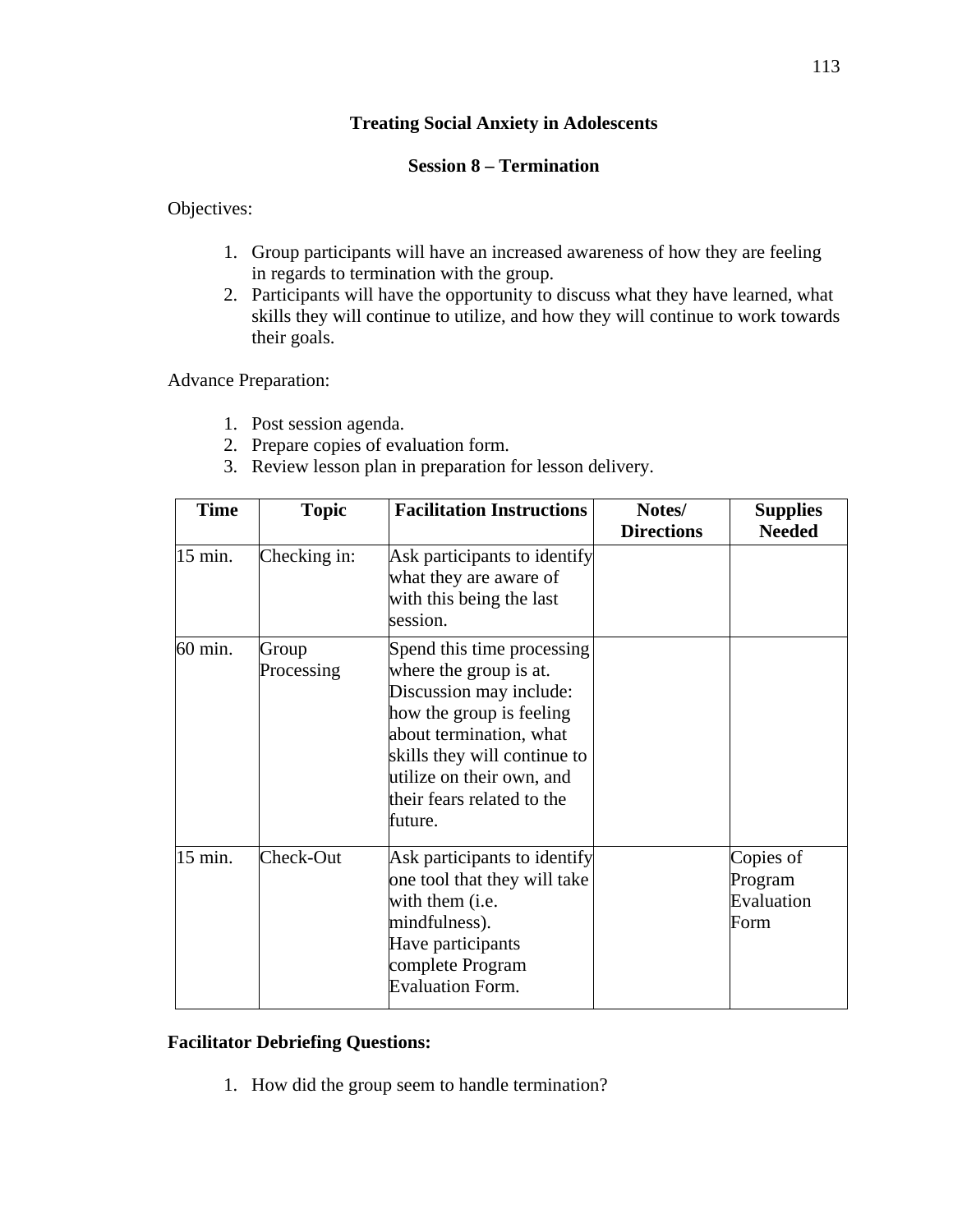- 2. Is there something we could have done to better prepare the group for termination?
- 3. How did we work together? What would we change? What did we do well?

## **Additional Resources for the Facilitator(s):**

- Kendall, P., & Hedtke, K. (2006). *Cognitive-behaviour therapy for anxious children: therapist manual* (3rd ed.). Ardmore, PA: Workbook Publishing, Inc.
- Merrell, K. W. (2001). *Helping students overcome depression and anxiety: A practical guide.* New York, NY: The Guilford Press.
- Promising Practices Network. (2008). Programs That Work: The Coping Cat Program at http://www.promisingpractices.net/progrograminfo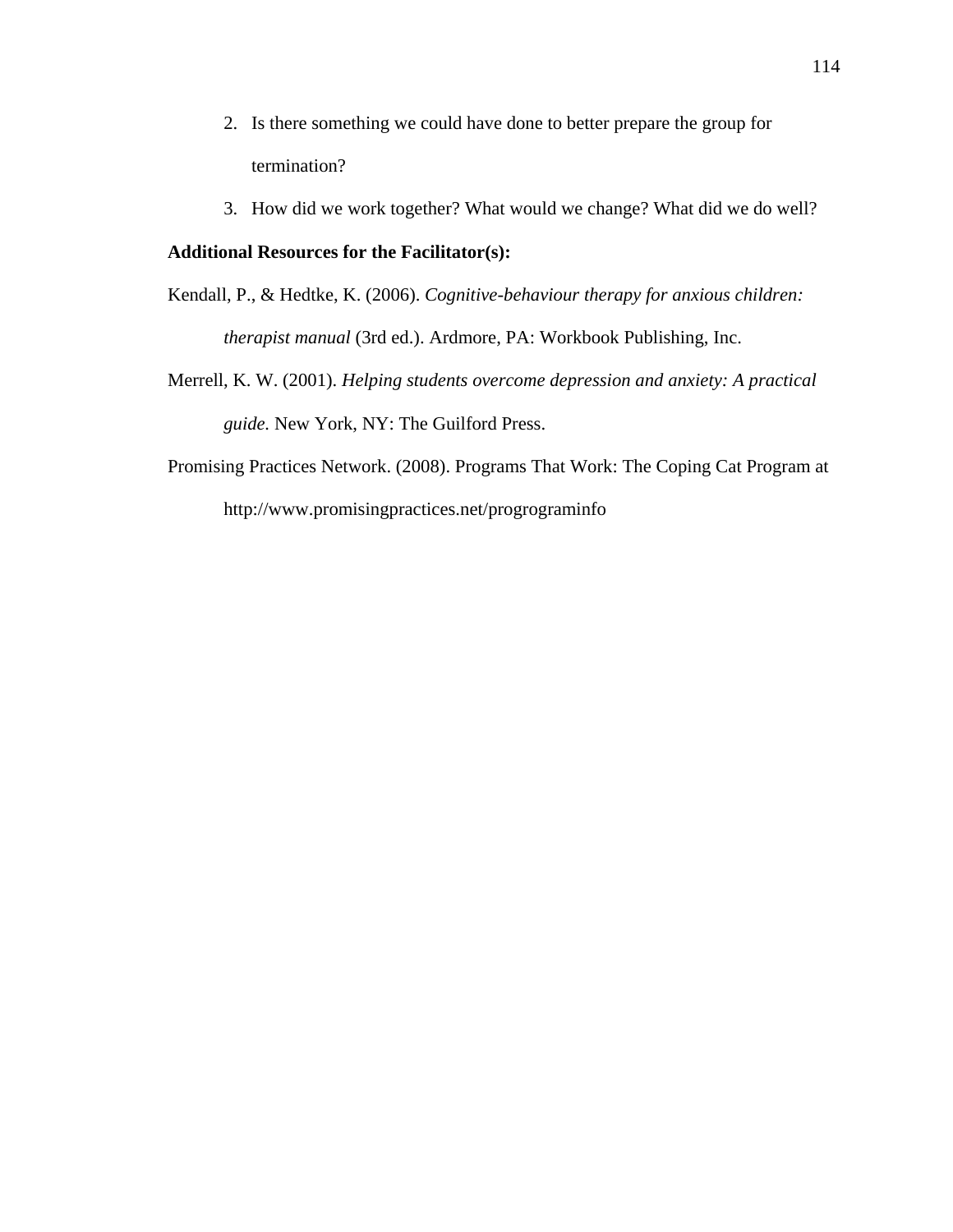**Post-Group Session**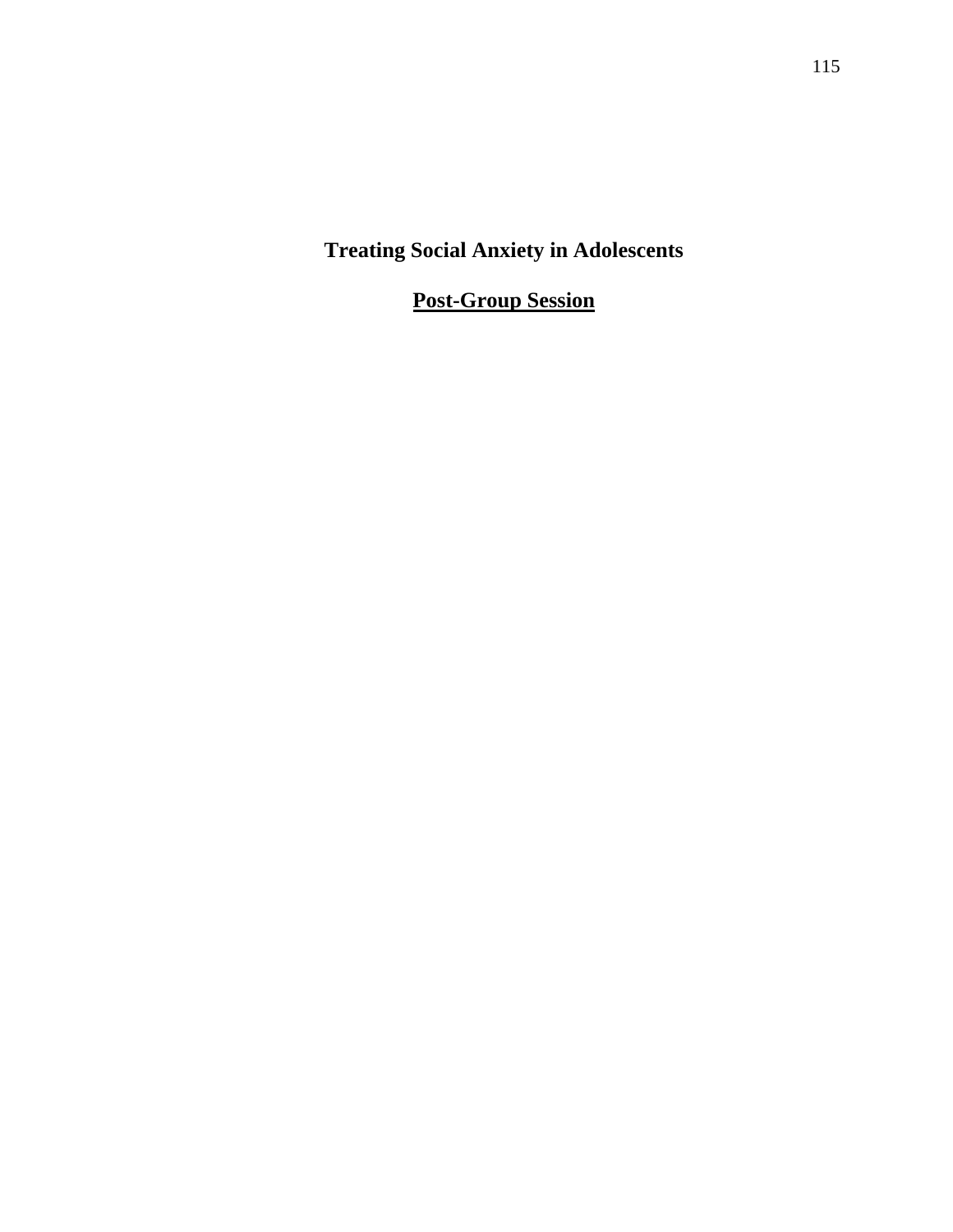## **Post-Group Session**

Objectives:

- 1. Group participants will have an opportunity to share how they have been coping post the group program.
- 2. Participants will have an opportunity to address any presenting/unresolved issues.

Advance Preparation:

- 1. Post session agenda.
- 2. Review session agenda.

| <b>Time</b> | <b>Topic</b>            | <b>Facilitation Instructions</b>                                                                                                                                                                                                                                                                                                               | Notes/<br><b>Directions</b> | <b>Supplies</b><br><b>Needed</b> |
|-------------|-------------------------|------------------------------------------------------------------------------------------------------------------------------------------------------------------------------------------------------------------------------------------------------------------------------------------------------------------------------------------------|-----------------------------|----------------------------------|
| 10 min.     | Checking in:            | Ask participants to describe<br>how they have been doing<br>over the last four weeks using<br>one word.                                                                                                                                                                                                                                        |                             |                                  |
| 60 min.     | <b>Group Processing</b> | Use this time for group<br>members to share how they<br>have been doing.<br>Discussion questions can<br>include: What strategies have<br>you been finding useful/not<br>so useful? Where are you at<br>in terms of your goals? What<br>do you need from the group<br>or others? What will you do<br>to continue to work towards<br>your goals? |                             |                                  |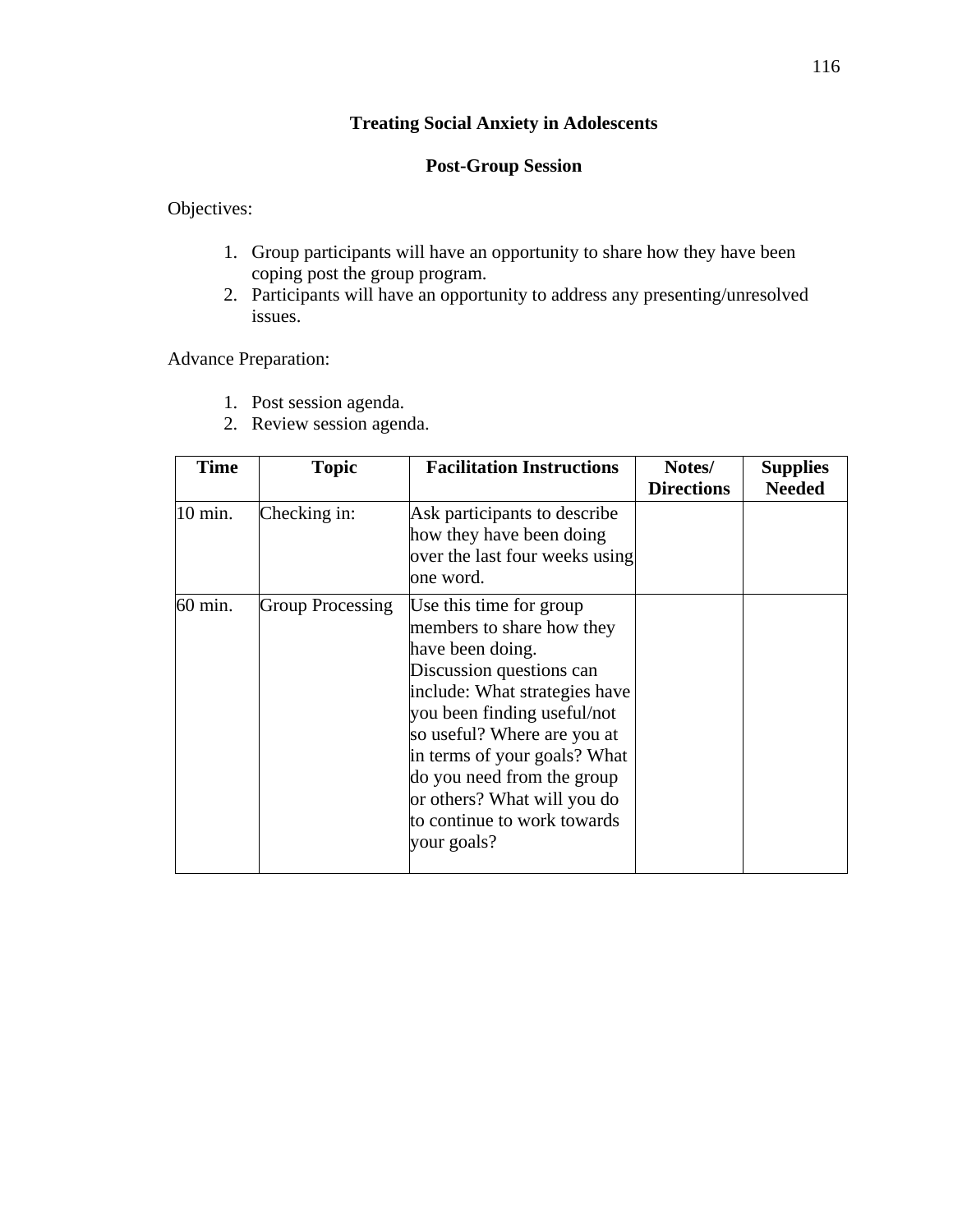| 20 min. | Closing | Ask participants if they have Ball is passed Ball or other                                                                                                                |                     |             |
|---------|---------|---------------------------------------------------------------------------------------------------------------------------------------------------------------------------|---------------------|-------------|
|         |         | anything they want to say in                                                                                                                                              | in random           | item easily |
|         |         | closing $-$ any unfinished                                                                                                                                                | order betweentossed |             |
|         |         | business.                                                                                                                                                                 | participants.       |             |
|         |         | Activity: Have participants<br>pass a ball between them.<br>Who ever has the ball shares<br>a tip with the other group<br>members related to how to<br>deal with anxiety. |                     |             |

## **Facilitator Debriefing Questions:**

- 1. How does everyone appear to be coping post the group program?
- 2. Is there anything we can do to address any of the issues presented today?

## **Additional Resources for the Facilitator(s):**

Corey, M., & Corey, G. (2006). *Process and practice groups*. Belmont, CA: Thomson

Brooks/Cole.

Yalom, I. (1995). *The theory and practice of group psychotherapy*. New York, NY: Basic

Books.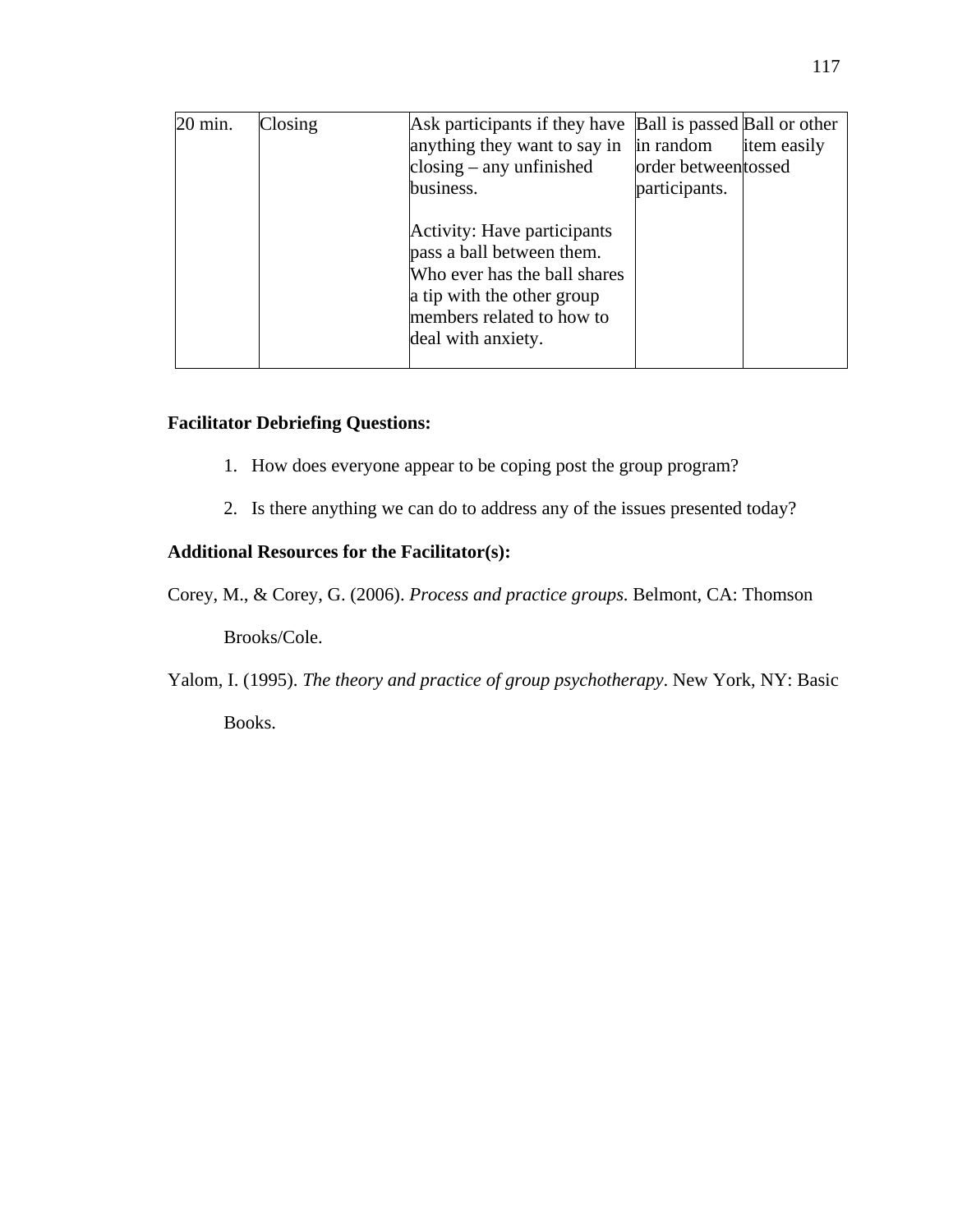#### Appendix B

## **Consent Form**<sup>11</sup>

Welcome. If you are participating in this group it is because you are experiencing anxiety in your life in some way and you are hoping to either get rid of it or to learn how to handle it. There is no one who doesn't feel anxious at some time. It is even more common to feel anxious during adolescence, because so many changes are taking place in your body, your mind, and your emotions.

Anxiety is a common and very treatable condition. Working through the activities in this program will give you some ideas on how to both prevent and handle your anxiety. Some of the activities may seem unusual at first. You may be asked to try doing things that are very new to you. Even if the suggestions seem really different from what you are used to, we encourage you to give them a try. You will also find that while some activities work very well for you, others may not help at all. That is normal. You are a unique person and you will have to discover the activities that work best for you.

There is one thing that the activities have in common: they won't help if you do them just once. They are tools, intended for you to carry with you and use over and over throughout your life. The more you practice using them, the better you will become at managing anxiety.

In addition to the benefits of participating in this program, there are risks to participating in group counselling. You may experience discomfort as you take risks to disclose uncomfortable aspects of you life. Furthermore, people in your life may react differently to you as a result of some the changes you make in your life.

 $\overline{a}$ 

<sup>&</sup>lt;sup>11</sup> Consent Form Created by Alison Mazur-Elmer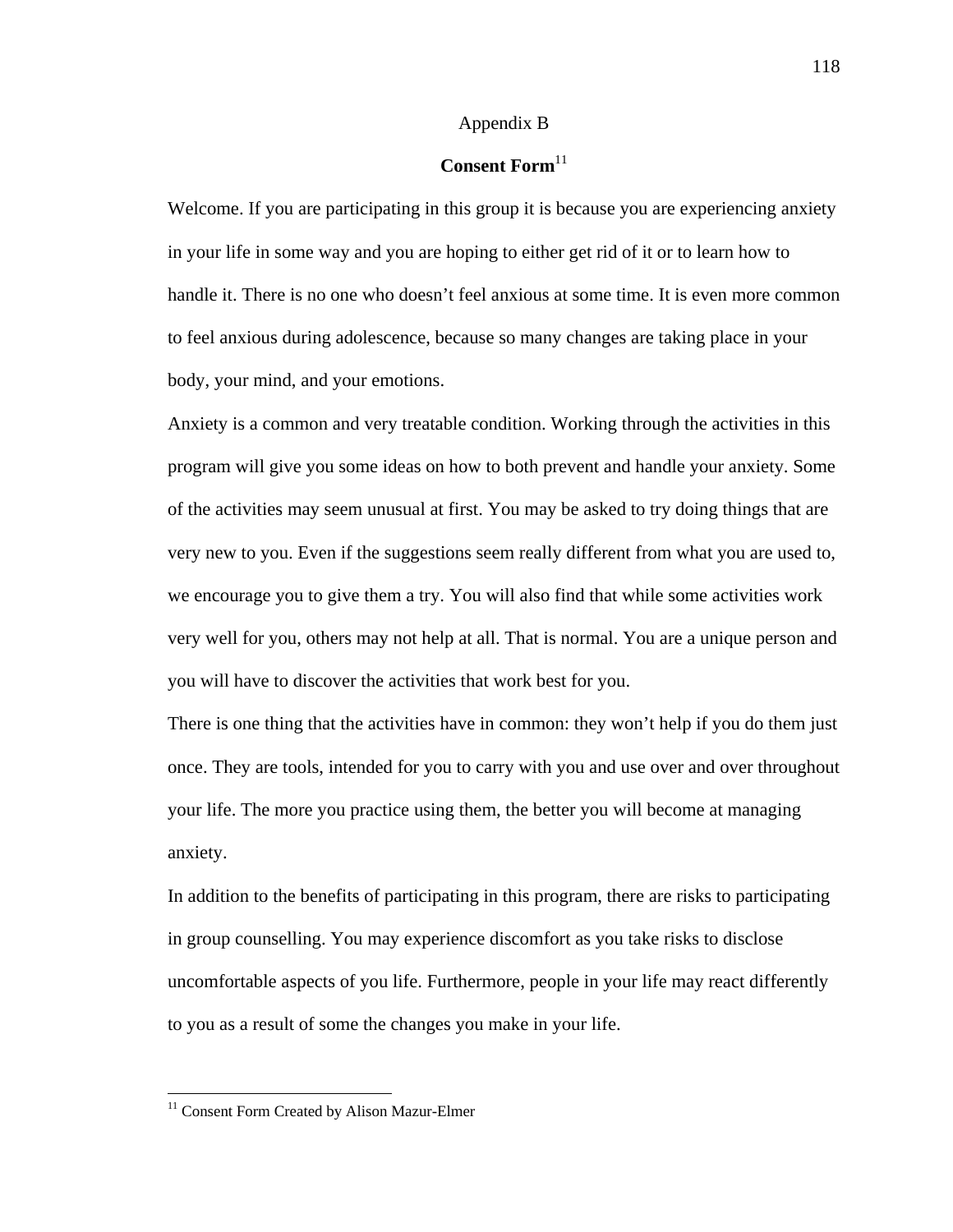This consent form, a copy of which has been given to you, is only part of the process of informed consent. It should give you the basic idea of what this program is about and what your participation will involve. If you would like more detail about something mentioned here, or information not included here, you should feel free to ask. Please take the time to read this carefully and to understand the information.

## **Confidentiality**<sup>12</sup>

- In maintaining a group environment where members feel safe and comfortable expressing feelings and disclosing information, it is imperative that facilitators and group members respect each other's privacy and confidentiality. This means that facilitators and group members are expected to refrain from sharing information about each other outside of the group. However, because facilitators cannot guarantee the respect of confidentiality outside of group sessions, group members are advised to share only what they feel comfortable disclosing.
- Confidential information will only be shared with others with the informed consent of those involved, or in a manner that the persons involved cannot be identified, except as required or justified by law, or in circumstances of actual or possible serious physical harm or death. For instance, facilitators must break confidentiality when:
	- $\triangleright$  A group member reveals an intent to harm him/herself
	- $\triangleright$  A group member reveals an intent to harm others
	- $\triangleright$  There is a suspicion or confirmation of child abuse

 $\overline{a}$ 

<sup>12</sup> Confidentiality Guidelines taken from the Canadian Psychological Association (2001*). Canadian code of ethics for psychologists* (3rd ed.). Ottawa: Author.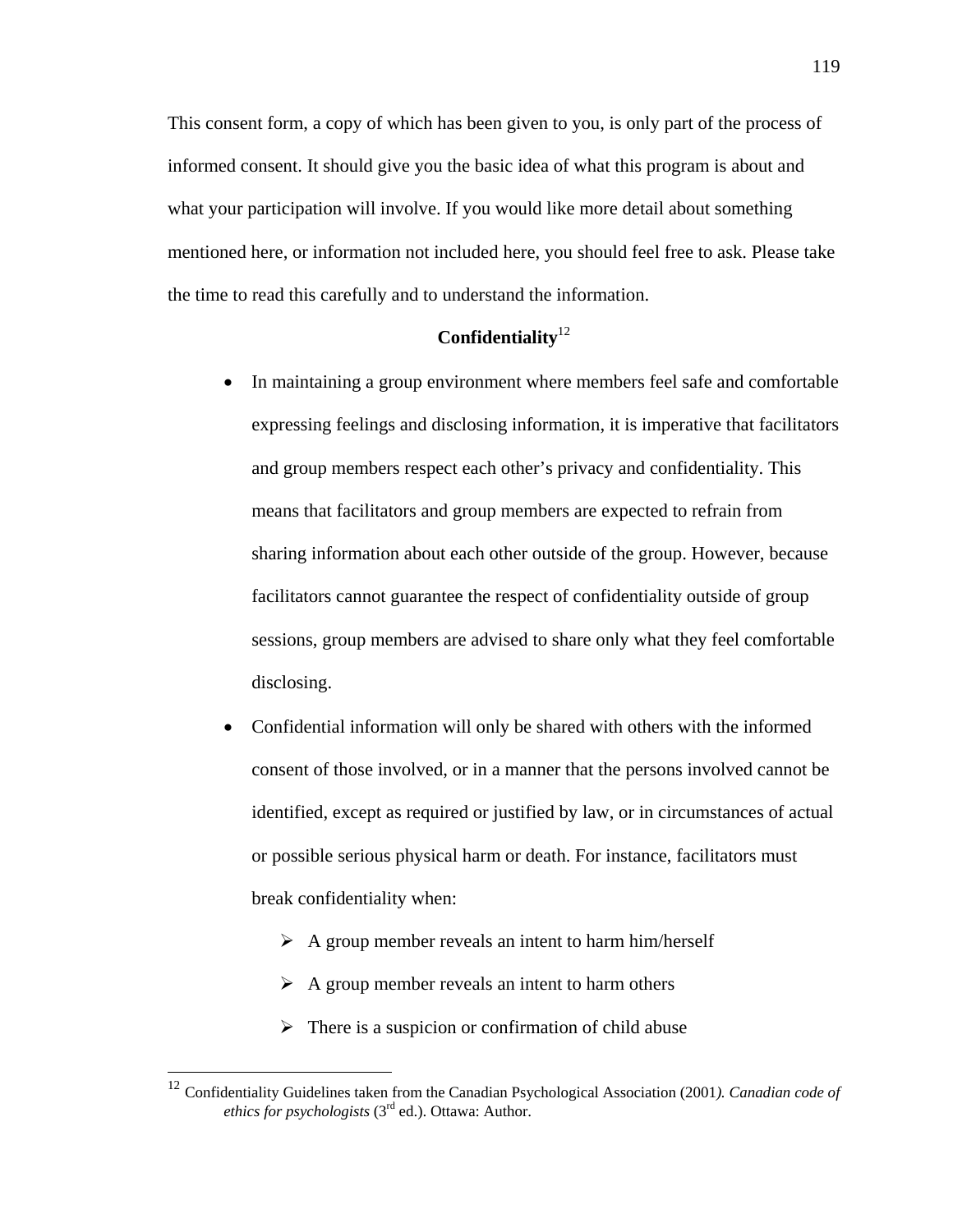- $\triangleright$  Information is subpoenaed for use in a court proceeding
- Information pertaining to the individual related to session activities, will be recorded and deemed private information necessary for the provision of continuous goal attainment. All information will be collected, stored, and handled in a way that attends to security and privacy. Once records are no longer required they will be destroyed.

#### **Will you be talking to my parents about my participation in the group?**

As a general rule, the facilitators will not be talking with parents or guardians about your group participation. Parents could get general information about how therapy is going by setting up an appointment (review session) with you and the group facilitators. Even then, specific information would not be provided. The exception to this occurs if there is a concern that you are in some real danger (i.e. suicidal). In that case you would be advised that one of the facilitators would be contacting your parents or guardian.

#### **Roles and Responsibilities of Group Members and Facilitators**

(taken from Chen & Rybak, 2004; Corey & Corey, 2006)

- Once you have agreed to participate in this group counselling program, you are expected to attend every session. If you are unable to make it to a session, you are required to let the group know one week in advance. If you are unable to give a week's notice, contact one of the group facilitators as a soon as possible.
- Members must respect each other without judgement or ridicule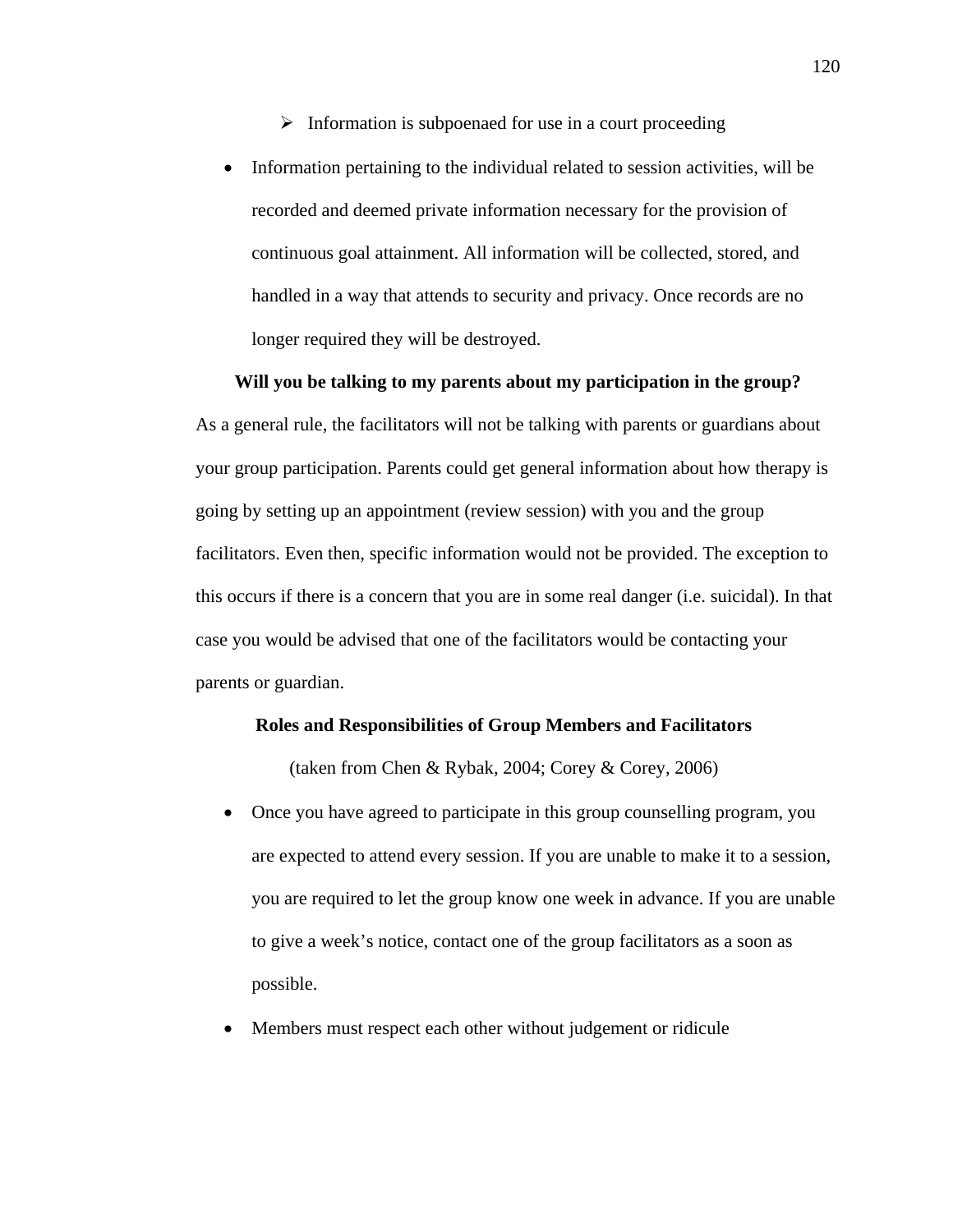- Participants will willingly express fears, hopes, concerns, reservations, and expectations concerning the group
- Leaders will help members establish concrete goals
- Leaders will deal openly with member's concerns and questions
- Leaders will assist members to share what they are thinking and feeling about what is occurring in the group
- Leaders will teach members about the nature of anxiety and skills to reduce anxiety

\*Attached is a handout outlining the ethical responsibilities of the facilitator(s)

#### **Leader Qualifications**

Your leaders both hold degrees in psychology (social work) and one of your leaders is a registered psychologist. Both are trained in group therapy and are well versed in the nature of anxiety. Both also have experience working with adolescents your age. Both leaders subscribe to the assumptions of cognitive therapy, particularly as related to the treatment of social anxiety. Following are some of the assumptions maintained:

- Negative emotions are caused by negative interpretations and beliefs
- Anxiety and fear result when a person interprets a situation as threatening or dangerous
- You are the expert regarding your own thoughts and feelings

The goal of cognitive therapy is to be able to think more realistically rather than simply to think positively (Antony & Swinson, 2000).

### **Complaints**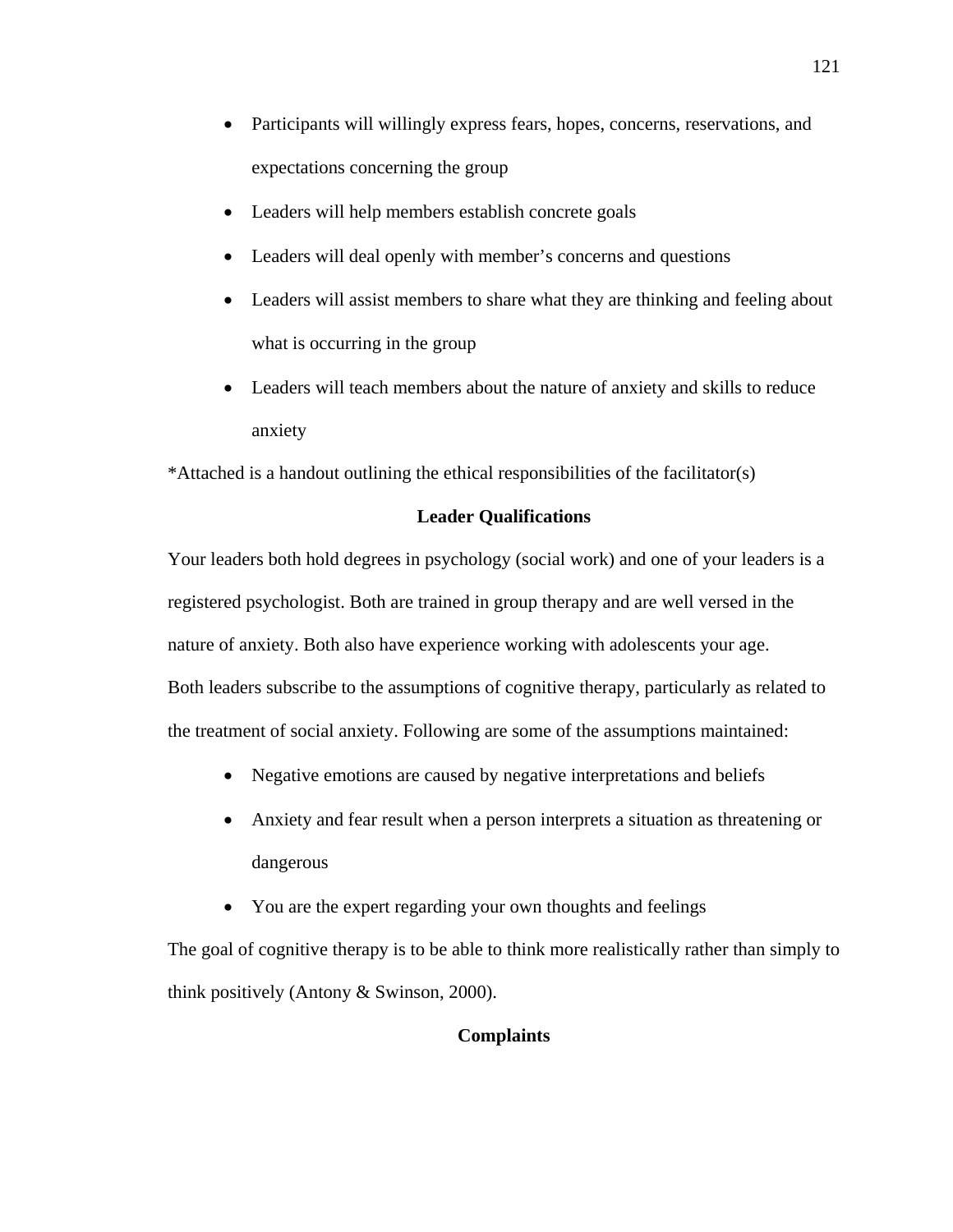If you have a concern or complaint about the group counselling program, it is best to speak directly to a group facilitator. We value and welcome your concerns and will endeavour to assist you with resolving any issues that are impeding your progress with the group program. In addition, please see the following handout 'Ethical Responsibilities of the Group Facilitators' concerning the process for formalized complaints.

| Your signature on this form indicates that you have understood to your satisfaction the      |
|----------------------------------------------------------------------------------------------|
| information regarding your participation in this group and agree to the noted guidelines.    |
| I have read this Informed Consent form and agree to accept the                               |
| responsibilities of my role as a participant. I also understand the nature of this group and |
| the roles and responsibilities of my group leaders.                                          |
|                                                                                              |
| Legal Guardian's Printed Name & Signature: _______                                           |
| Date:                                                                                        |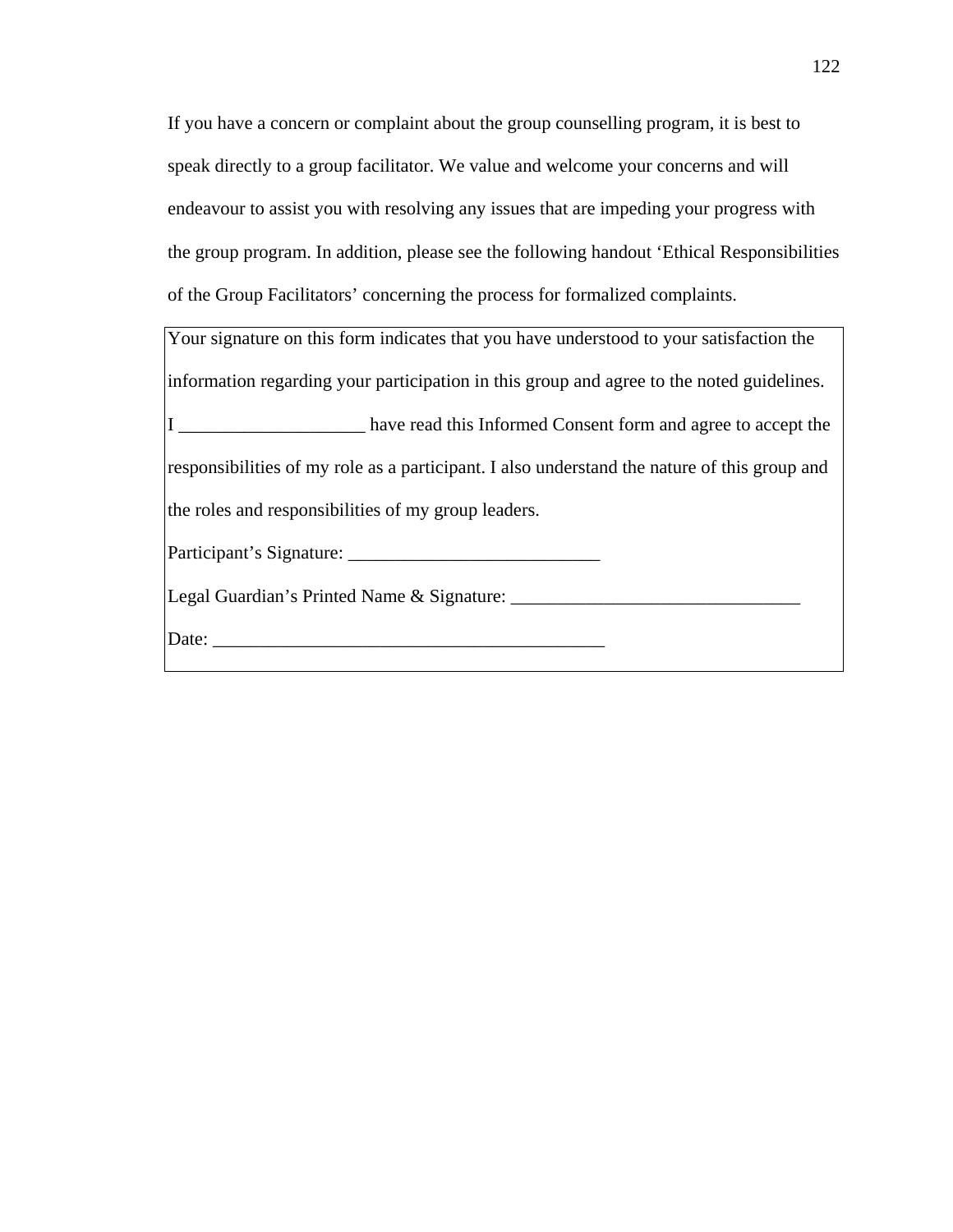## **Ethical Responsibilities of the Group Facilitators**

The Canadian Psychological Association recognizes its responsibility to help assure ethical behaviour on the part of the psychologist. Attempts to ensure the facilitator's ethical behaviour and attitudes are adhered to throughout the delivery of this program, will be the responsibility of the facilitator(s) and the client(s). Following, we have identified some of the ethical principles, values, and standards consistent with the Canadian Code of Ethics for Psychologists that will guide our practice throughout the delivery of this program. If at any time you believe that unethical behaviour is taking place within the group, you can contact the Canadian Psychological Association at, 1- 888-472-0657 to file a complaint.

Guiding Principles taken from the Canadian Code of Ethics for Psychologist  $(2001)^{13}$ :

**I. 16** – Seek as full and active participation as possible from others in decisions that affect them, respecting and integrating as much as possible their opinions and wishes

**I. 18 –** Respect the expressed wishes of the person to involve others in their decision making regarding informed consent

**I. 44 –** Clarify what measure will be taken to protect confidentiality, and what responsibilities family and group members have for the protection of each other's confidentiality

**II. 1 –** Protect and promote the welfare of clients

 $\overline{a}$ 

**II. 14 –** Be sufficiently sensitive to and acknowledgeable about individual, group, community, and cultural differences and vulnerabilities to discern what will benefit and not harm persons involved in activities

**II. 21 –** Strive to provide and / or obtain the best possible service for those needing and seeking psychological services

<sup>123</sup> 

<sup>&</sup>lt;sup>13</sup> Canadian Psychological Association (2001). Canadian code of ethics for psychologists (3<sup>rd</sup> ed.). Ottawa: Author.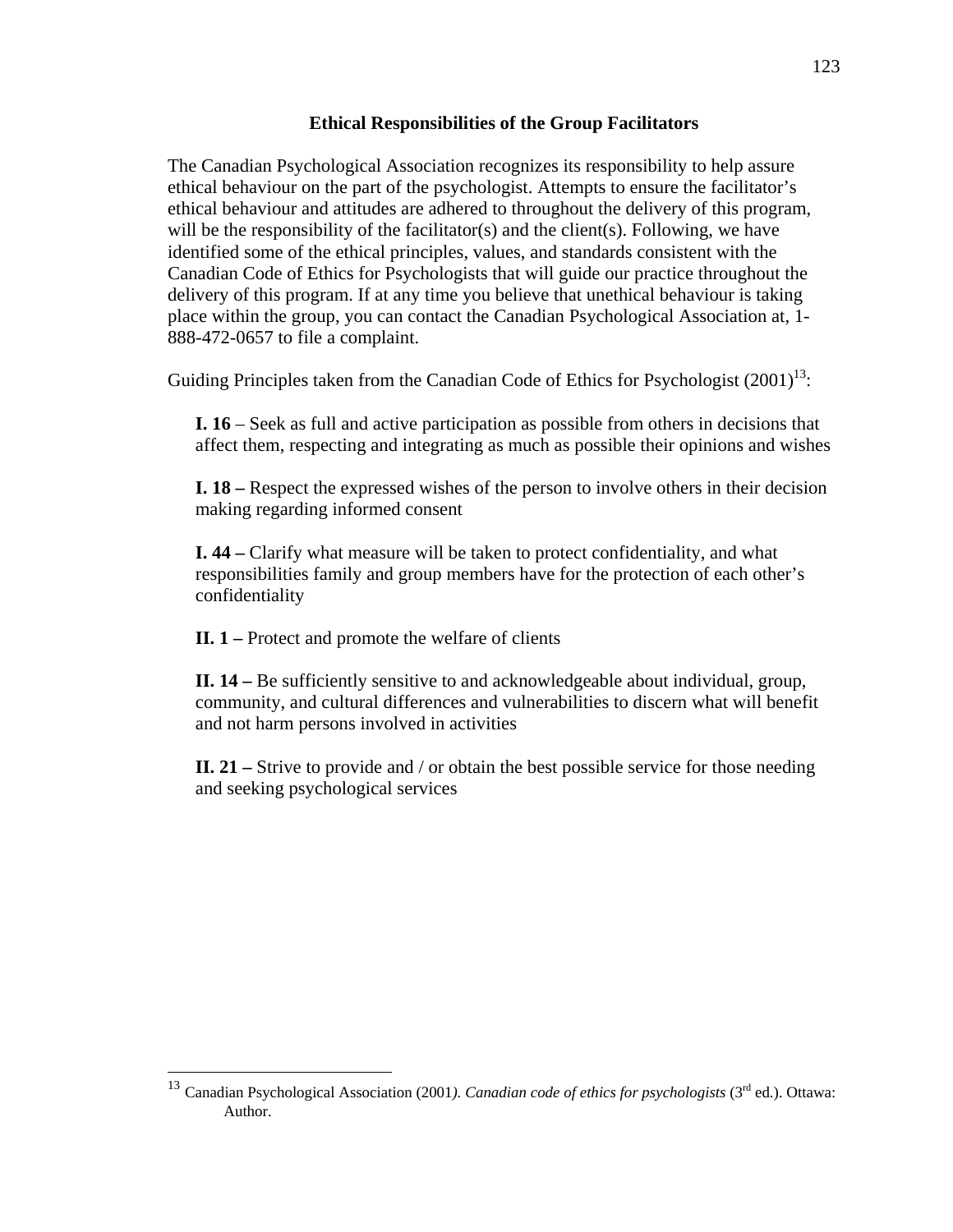## Appendix C

## **Group Therapy Information Sheet**

## **What is group therapy?**

Group therapy consists of about eight young people and one or two therapists (facilitators) getting together on a weekly basis to discuss issues related to anxiety. There is a focus on developing skills to address social anxiety.

## **Who goes to group therapy?**

People come from a range of problems but one thing everyone has in common is anxiety.

## **How long do I stay in group?**

This program is 8 weeks long, one session each week. Four weeks post our last session we will meet again for a post group session to see how everyone is doing.

## **What do the therapists do in the group?**

The therapists' job is to make sure the process is safe, both emotionally and physically, for everyone in the group. This does not mean the therapists take charge of the group. Rather, it means that the therapists help group members take charge of themselves. This also means that the therapists do not prevent group members from leaving the room, but nor do they ensure safety outside the room.

## **Who decides what gets talked about in the group?**

The therapists set the agenda but group members guide this process by raising related issues.

## **What will I get out of group therapy?**

You will get a chance to learn about:

- $\checkmark$  Anxiety and how it is impacting you
- $\checkmark$  Skills to combat anxiety
- $\checkmark$  How to give and receive support
- $\checkmark$  How to care about yourself

Most young people experience increased self-esteem, self confidence and a sense of greater independence.

## **What is required of me in the group?**

You are asked to: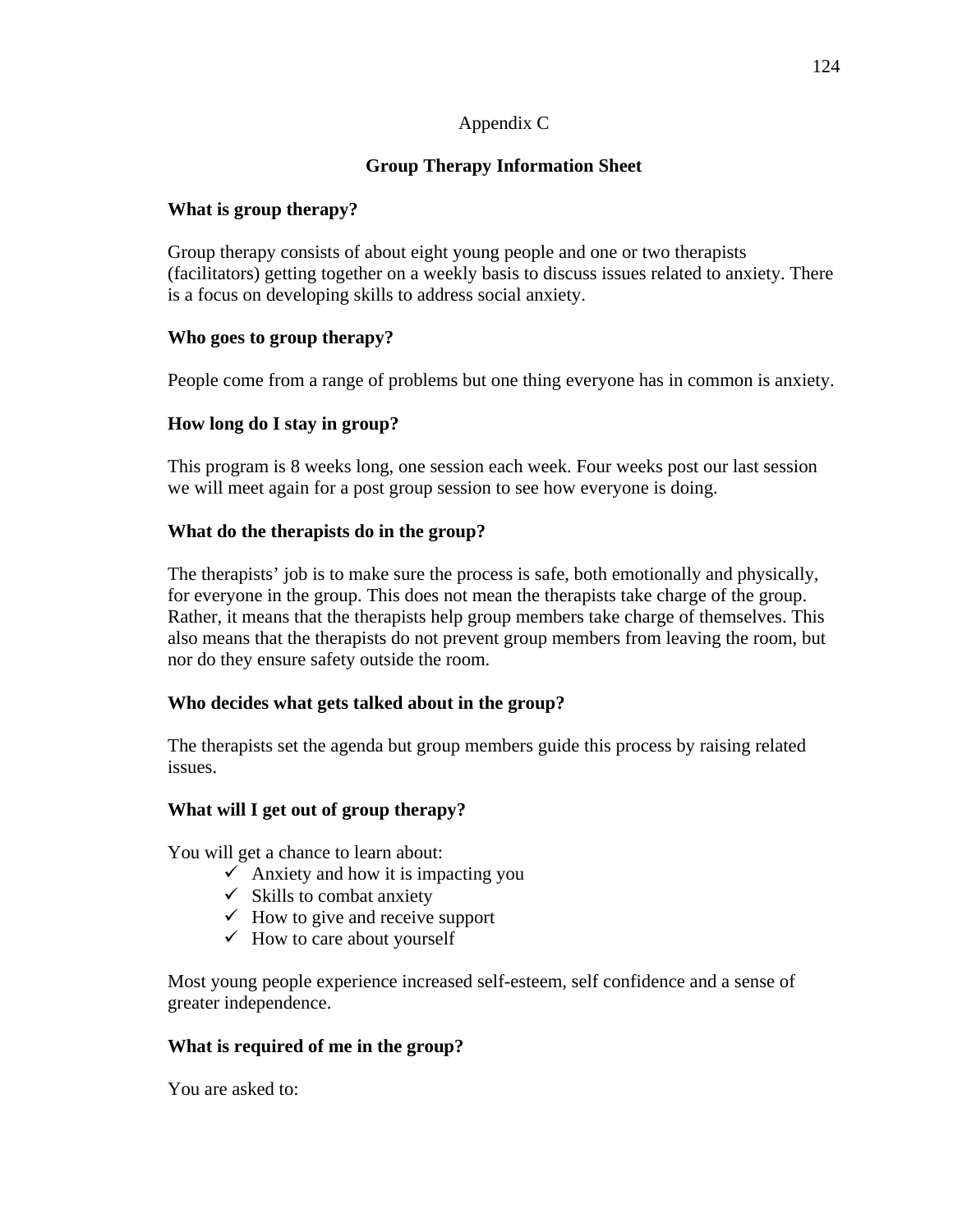- $\checkmark$  Keep information about group members confidential
- $\checkmark$  Attend every week; advise the group, in advance if possible, if you are to be absent.
- $\checkmark$  Talk about issues and listen to others in a respectful manner

#### **Will you be talking to my parents about my participation in the group?**

As a general rule, the facilitators will not be talking with parents or guardians about your group participation. Parents can get general information about how therapy is going by setting up an appointment (review session) with you and the group facilitators. Even then, specific information would not be provided. The exception to this occurs if there is a concern that you are in some real danger (i.e. suicidal). In that case you would be advised that one of the facilitators would be contacting your parents or guardian.

#### **Rights**

You have the right to decide whether to participate in this group program. You also have the right to end your participation in this group at any time. However, if you decide to terminate your participation with the group, please advise one of the facilitators prior to doing so.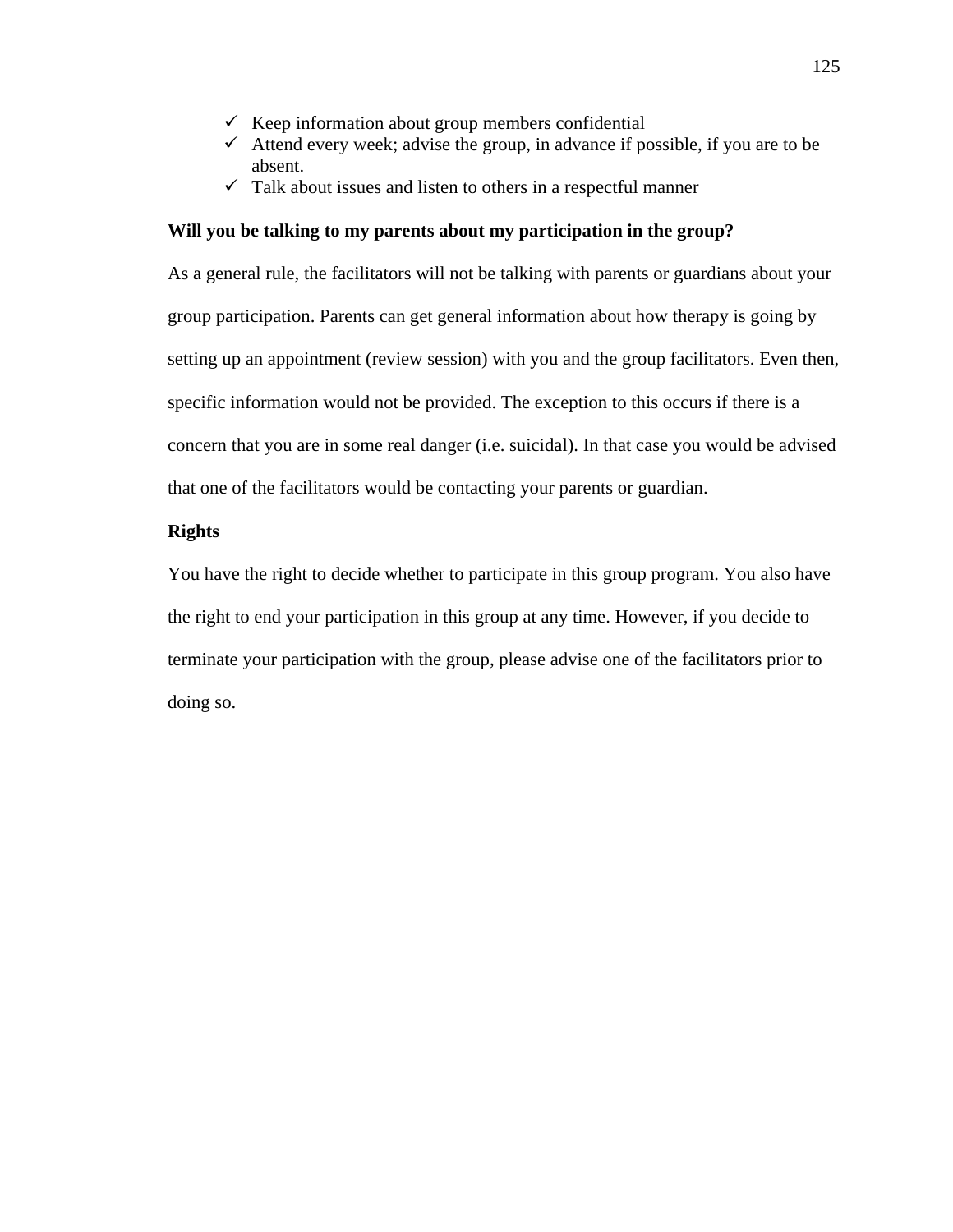## Appendix D

## Weekly Feedback Form<sup>14</sup>

Thank you for taking the time to complete this feedback form. Your

feedback is important.

Please mark, as appropriate:

## **Was today's topic useful to you?**

1 2 3 4 5 6 7 8 9 10

Not Useful Useful

**Over the last week, has your anxiety:** 

Increased Decreased Stayed the same

**Are you becoming more confident dealing with your anxiety?** 

Yes No Somewhat

**Overall, do you feel comfortable in this group?** 

Most of the time Sometimes Never

**What can the facilitators do to help make the group a safer place for** 

**you?** 

 $\overline{a}$ <sup>14</sup> Feedback Form Created by Alison Mazur-Elmer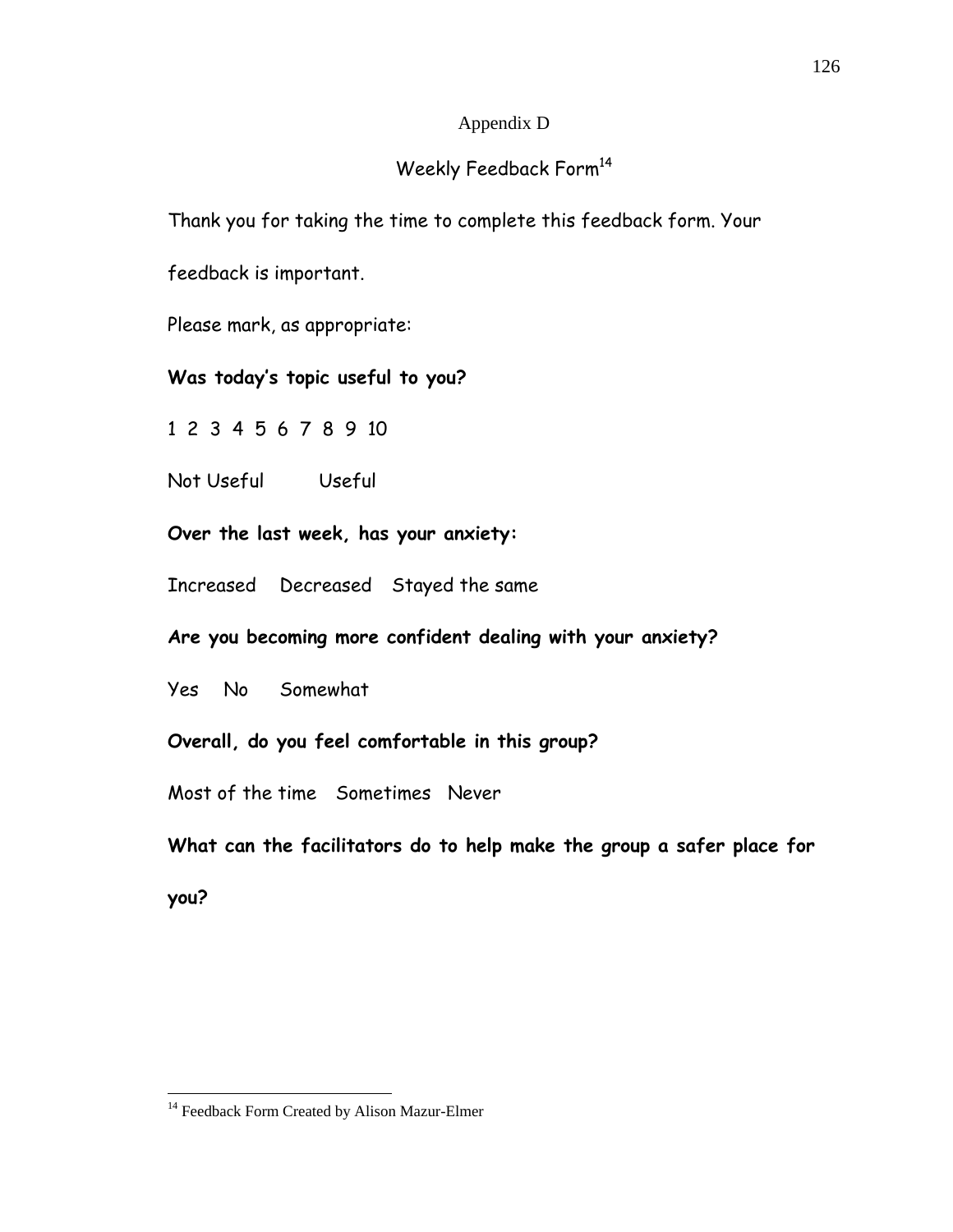## Appendix E

# Program Evaluation Form<sup>15</sup>

Thank you for taking the time to complete this evaluation. Your feedback is valuable to us.

| Please mark, as appropriate;              | Excellent | Fair | Poor |
|-------------------------------------------|-----------|------|------|
| Did you enjoy this program?               |           |      |      |
| Did it meet your expectations?            |           |      |      |
| <b>Program Content:</b>                   |           |      |      |
| cover expected information                |           |      |      |
| provide relevant and valuable information |           |      |      |
| Facilitator(s):                           |           |      |      |
| knowledgeable of the subject              |           |      |      |
| communicated information clearly          |           |      |      |
| made the sessions appropriate for you     |           |      |      |

<sup>&</sup>lt;sup>15</sup> Program Evaluation Form Created by Alison Mazur-Elmer

 $\overline{a}$